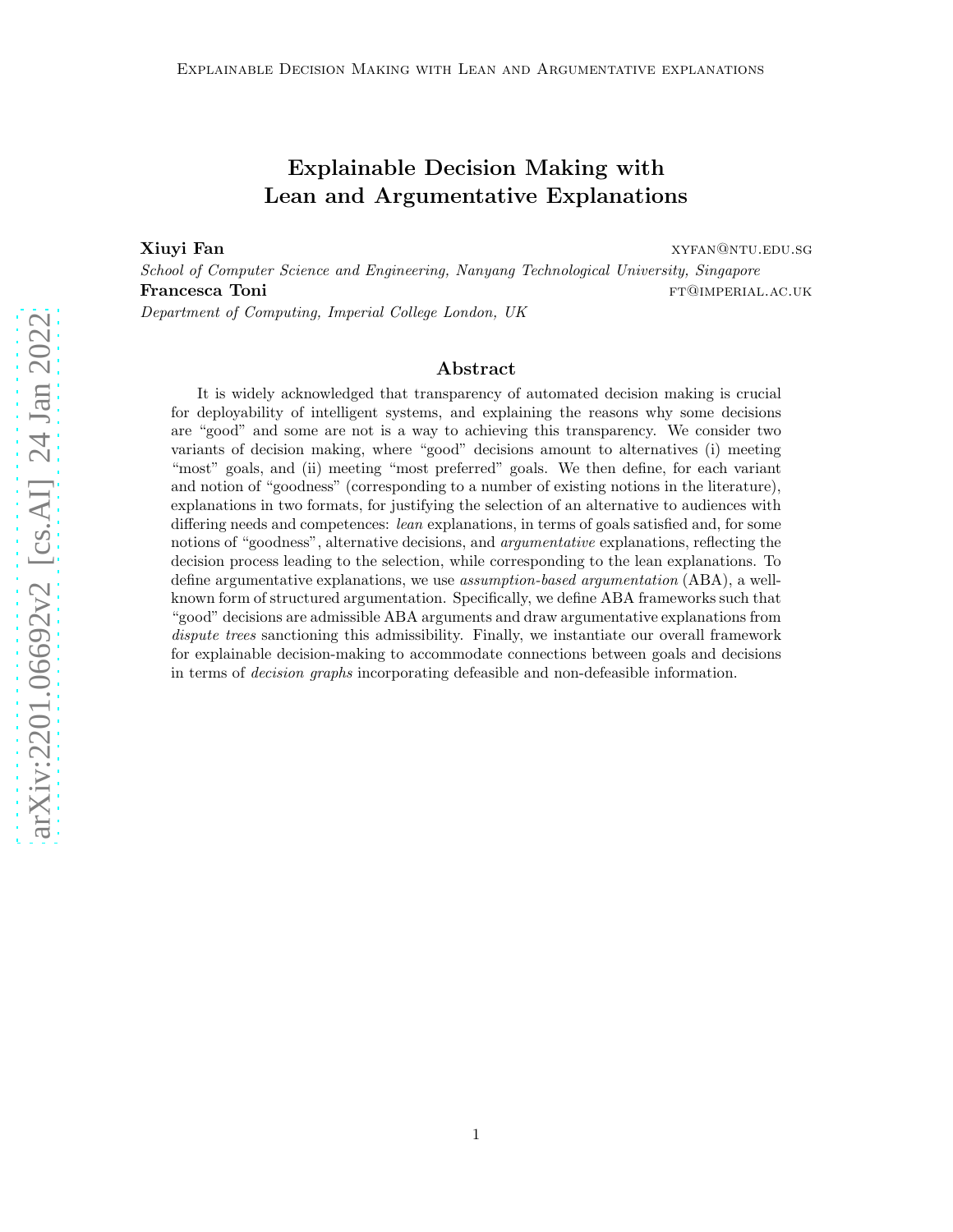# Contents

| 1            | Introduction                                                                                     |                  |  |  |
|--------------|--------------------------------------------------------------------------------------------------|------------------|--|--|
| $\bf{2}$     | <b>Related Work</b>                                                                              |                  |  |  |
| 3            | <b>Decision Making Abstractions</b>                                                              | $\boldsymbol{9}$ |  |  |
|              | Abstract Decision Frameworks (ADFs)<br>3.1                                                       | 9                |  |  |
|              | Abstract Decision Frameworks with Preferences (PDFs)<br>3.2                                      | 11               |  |  |
| 4            | Lean Explanations                                                                                | 12               |  |  |
| $\mathbf{5}$ | Argumentative Explanations for ADFs and PDFs                                                     | 14               |  |  |
|              | 5.1                                                                                              | 14               |  |  |
|              | 5.1.1                                                                                            | 14               |  |  |
|              | 5.1.2<br>Dispute trees $\dots \dots \dots \dots \dots \dots \dots \dots \dots \dots \dots \dots$ | 17               |  |  |
|              | 5.2                                                                                              | 19               |  |  |
|              | Strongly dominant ABA frameworks and argumentative explanations<br>5.2.1                         | 20               |  |  |
|              | 5.2.2<br>Dominant ABA frameworks and argumentative explanations                                  | 24               |  |  |
|              | Weakly dominant ABA frameworks and argumentative explanations<br>5.2.3                           | 26               |  |  |
|              | 5.3                                                                                              | 28               |  |  |
| 6            | Explainable Decision Making with Decision Graphs (DGs)                                           | 33               |  |  |
|              | Instantiating ADFs, PDFs and Lean Explanations with $DGs$<br>6.1                                 | 33               |  |  |
|              | (Strongly, Weakly) Dominant and G-Preferred ABA Frameworks with DGs<br>6.2                       | 37               |  |  |
|              | 6.3                                                                                              | 40               |  |  |
| 7            | Conclusion<br>46                                                                                 |                  |  |  |
|              | References                                                                                       | 49               |  |  |
|              | A Relations with Decision Making Methods                                                         | 55               |  |  |
|              | A.1 Strongly Dominant Decisions and Multi-Attribute Decision Making                              | 55               |  |  |
|              | A.2 Weakly Dominant Decisions and Pareto Optimisation                                            | 57               |  |  |
|              | A.3 G-Preferred Decisions and the Lexicographic Method                                           | $58\,$           |  |  |
|              |                                                                                                  | 60               |  |  |
|              | B Proofs for the Results in Sections 3-6                                                         | 61               |  |  |
|              | C ABA Frameworks for some of the Examples in Section 6                                           | 69               |  |  |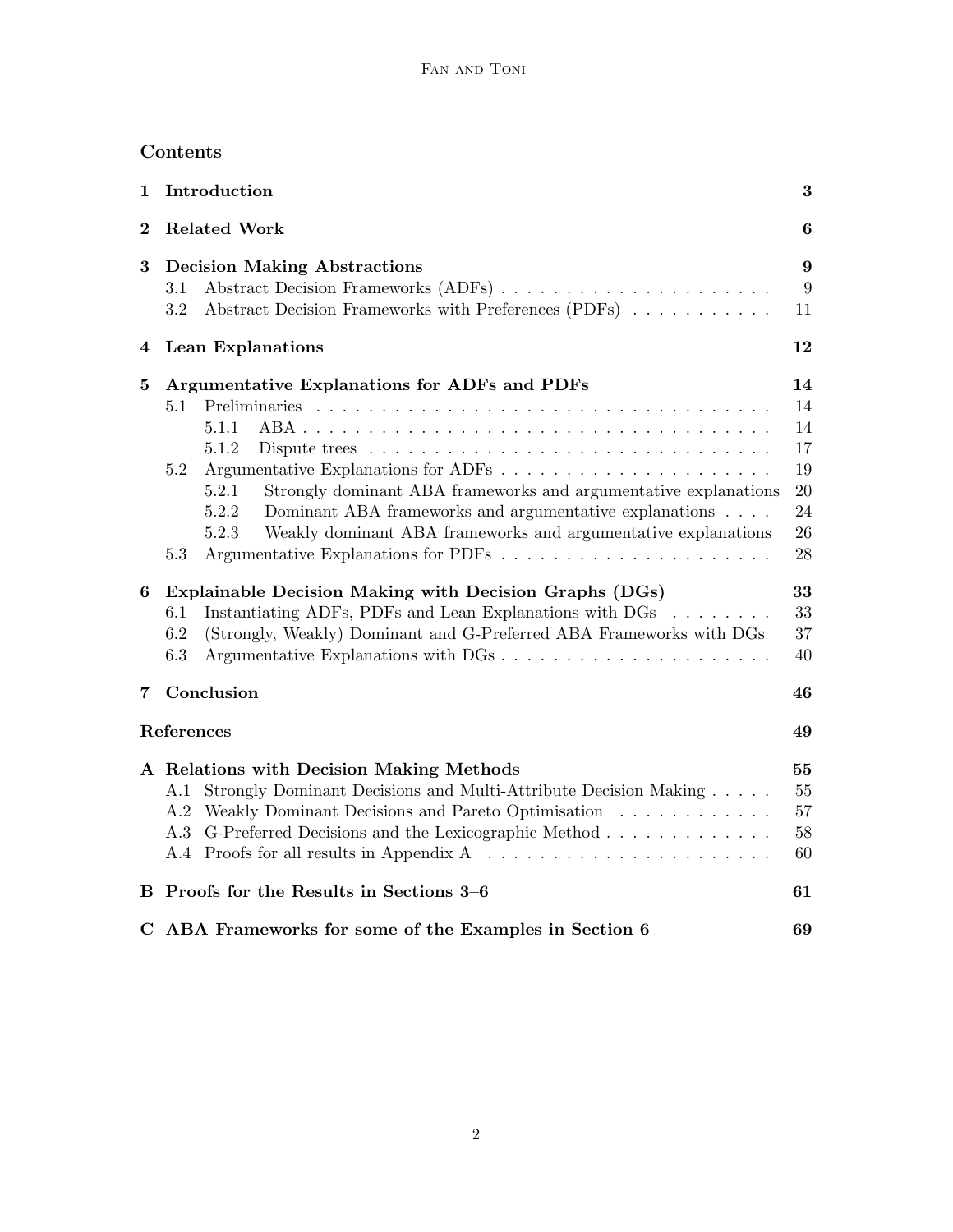## 1. Introduction

Decision making can be understood as a process of selecting "good" decisions amongst several alternatives, e.g. using *decision criteria*, based on relevant information available to the decision maker and a representation of this information. For systems assisting decision making process, it is important that these systems not only generate "good" selections, but be able to explain their selections to their users. Indeed, it is widely acknowledged that transparency of automated decision making is crucial and explaining the reasons why some decisions are "good" and some are not is a way to achieving this transparency (Goodman & Flaxman, 2017). It is less clear however what these explanations may be but, given that the decisions may need to be understood by different kinds of users, different forms of explanations are desirable, tailored to the needs and abilities of their users (Sokol & Flach, 2020; Sheh, 2017; Phillips, Hahn, Fontana, Yates, Greene, Broniatowski, & Przybocki, 2021).

In this paper we consider two different types of explanations for several forms of decisionmaking, based on different decision criteria. The first type of explanation is targeted at users who do not need or do not care to understand the mechanisms for selecting a decision as "good" (according to a chosen decision criterion): these explanations thus simply refer to the inputs for the decision-making process, namely the goals satisfied by the "good" decisions, and, in some settings, preferences over these goals and alternative decisions. We refer to explanations of this first type as lean, given that they focus solely on the building-blocks of decision making and ignore the intricacies of the underlying decision-making criterion sanctioning the decision as "good". The second type of explanation is targeted at users who need and want to understand the underpinning mechanisms: these explanations bring up the reasoning behind the identification of the explanations. We refer to explanations of this second type as argumentative, because we use dispute trees (Dung, Kowalski, & Toni, 2006; Dung, Mancarella, & Toni, 2007; Toni, 2013), as understood in computational argumentation (see e.g. (Bench-Capon & Dunne, 2007; Besnard & Hunter, 2008; Rahwan & Simari, 2009; Atkinson, Baroni, Giacomin, Hunter, Prakken, Reed, Simari, Thimm, & Villata, 2017)), to represent the reasoning leading to the identification of the explained decisions as "good". The two forms of explanations are related, as we show that lean explanations can be obtained from argumentative ones.

For illustration, consider the following scenario. A financial advisor is to make investment suggestions to their client. The decision alternatives are Shares, Bonds, Unit Trusts and Real Estate; these have attributes Regular Income, Liquidity, and Diversity; and the goals in consideration are Stability and Low Risk. The relations amongst these are depicted in Figure 1 as a *decision graph (DG)*. To explain why *Bonds* is a good investment choice, the advisor can either give the reason "*Bonds* meets goals *Stability* and Low Risk", or go the long way saying something along the lines "Bonds brings Regular Income, so it brings Stability; it also has good *Diversity* so it has *Low Risk*". Both explanations can be seen as lean, as they refer exclusively to the building blocks of the decision problem (how the decisions fulfil the goals in the first case and how they bring intermediate attributes in turn determining the goals). However, neither explanations give any indications about the reasoning of the decision maker towards sanctioning the decisions as "good". An argumentative explanation in this toy setting, unearthing the underpinning reasoning, may, for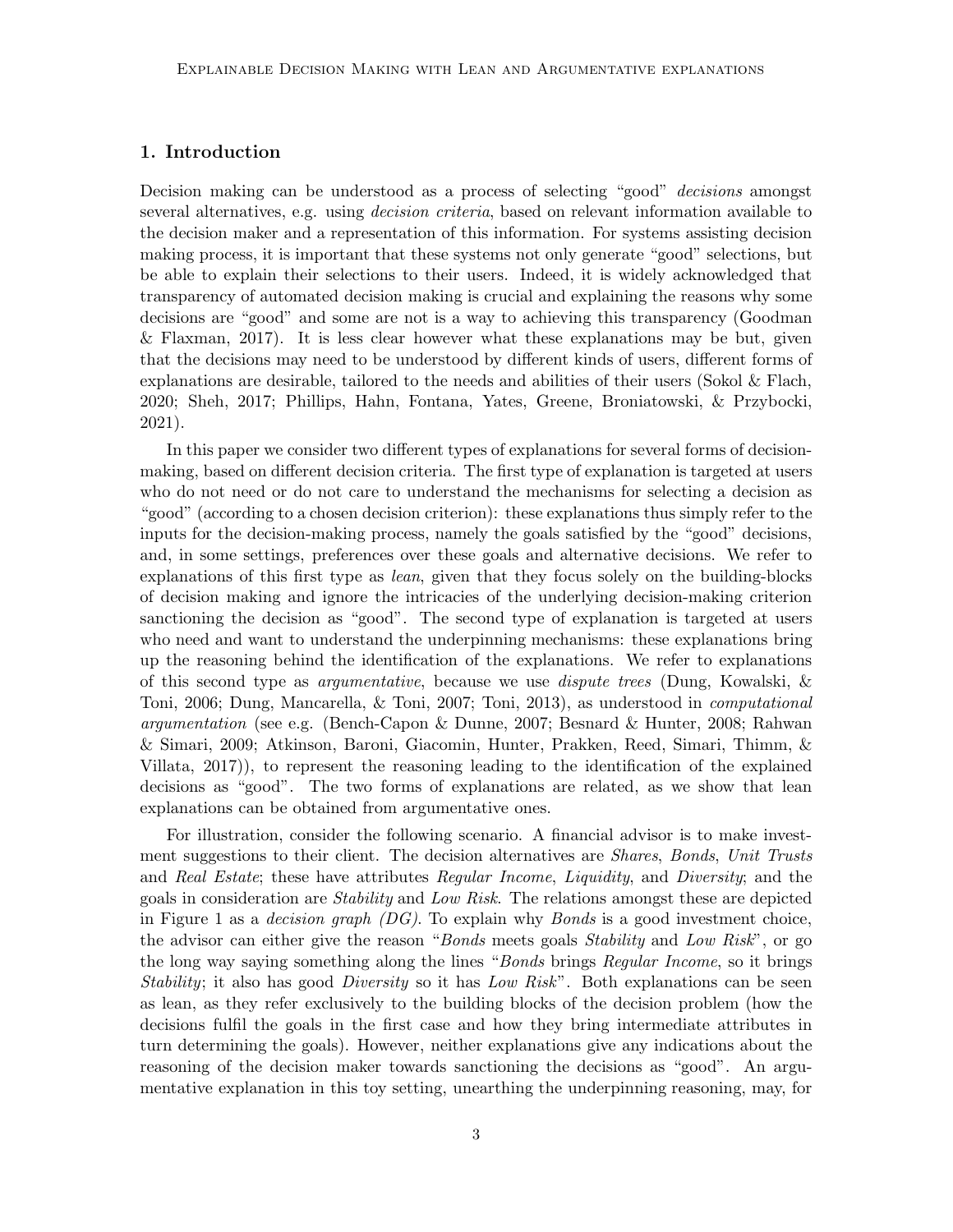#### Fan and Toni

example, amount to a dispute between fictional proponent and opponent players whereby the proponent starts by arguing for the "goodness" of Bonds, followed by the opponent questioning its satisfaction of goals *Stability* and Low Risk, and ending with the proponent proving (by reasoning on the DG) that both goals are satisfied, which the opponent cannot object against. The underpinning argumentative reasoning here is straightforward (given that the decision problem is simple and one alternative decision is obviously "best", meeting as it does both goals). For other settings, though, where more sophisticated decision criteria may be required to discriminate amongst alternatives, argumentative explanations introduce more transparency into decision making.



Figure 1: Investment Product Example.

Lean explanations are, in spirit, similar to model-agnostic explanations for machine learning models (e.g. the popular LIME (Ribeiro, Singh, & Guestrin, 2016) and SHAP (Lundberg & Lee, 2017)) and model-specific explanations (e.g. counterfactual explanations as in (Tolomei, Silvestri, Haines, & Lalmas, 2017; Wachter, Mittelstadt, & Russell, 2017)): like these existing explanation methods, our lean explanations focus on explaining the outputs of AI systems solely in terms of their inputs. Instead, argumentative explanations are, in spirit, similar to work on visualisation of deep learning models (Olah, Satyanarayan, Johnson, Carter, Schubert, Ye, & Mordvintsev, 2018) or explanations of their inner workings (Dejl, He, Mangal, Mohsin, Surdu, Voinea, Albini, Lertvittayakumjorn, Rago, & Toni, 2021; Sukpanichnant, Rago, Lertvittayakumjorn, & Toni, 2021): like these existing explanation methods, our argumentative explanations attempt to shed light on the underpinning workings of the AI system towards obtaining outputs from inputs. Our argumentative explanations also share with (Dejl et al., 2021; Sukpanichnant et al., 2021) (as well as with several other works, as overviewed in (Cyras, Rago, Albini, Baroni, & Toni, 2021)) the choice of computational argumentation as the underpinning methodology, and strives towards explanations that are in line with recommendations from the social sciences (e.g. as overviewd in (Miller, 2019)) and in particular with interpretations of human-oriented explanations as argumentative (e.g. see (Antaki & Leudar, 1992; Mercier & Sperber, 2017)).

We consider two variants of decision making. The first variant considers *Abstract De*cision Frameworks (ADFs) consisting of decisions, goals and a table giving a decisionsmeeting-goals relation. In the context of ADFs, we study three decision criteria, *strong* dominance (the most basic, which we illustrated in the earlier toy example), *dominance*, and weak dominance, respectively enforcing, as "good", decisions meeting all goals, meeting all goals that are met by any decision, and meeting goals not met by any other decision. The second variant considers Preferential Decision Frameworks (PDFs), which add to ADFs preferences over goals. In the context of PDFs, we study the decision criterion (that we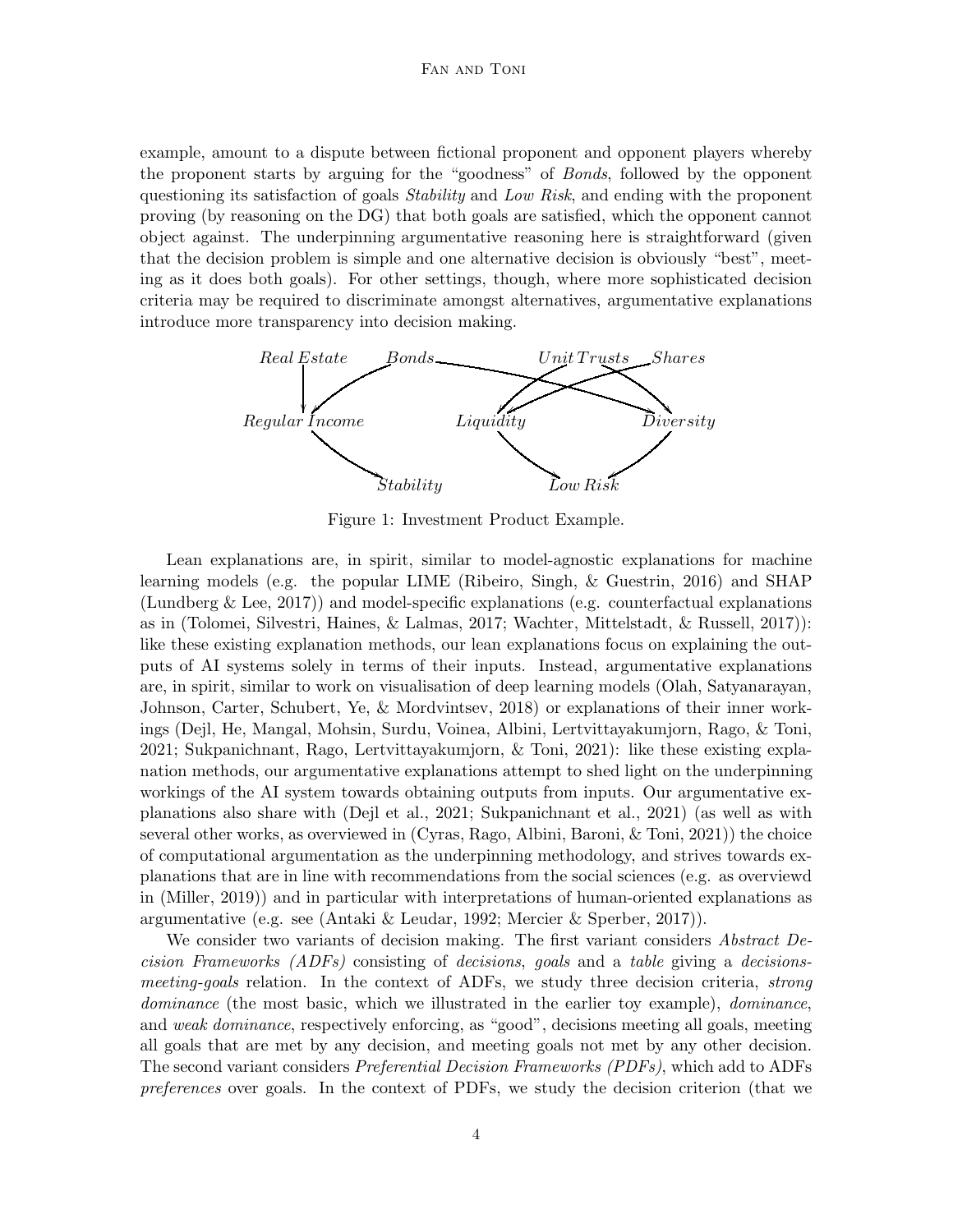call g-preferred) enforcing, as "good", decisions meeting the most preferred goals. The decision criteria tht we consider are strongly connected to other decision making works in the literature. In particular, we show that strong dominance corresponds to selected decisions using the conjunctive method in standard multi-attribute decision making (Yoon & Hwang, 1995), weak dominance corresponds to the well-known decision criterion of Pareto optimality in decision theory (Emmerich & Deutz, 2006) and g-preferred generalizes the lexicographic method in multi-attribute decision making (Yoon & Hwang, 1995). For each of the proposed decision criteria, we give lean and argumentative explanation for a decision candidate, either justifying the selection or identifying conditions that the decision fails to meet. We also show that the lean explanations that we define (of various kinds, corresponding to the various decision criteria and decision framework) can be directly obtained from (the corresponding) argumentative explanations.

In order to provide argumentative explanations, for each of the proposed decision making frameworks (ADFs and PDFs) and respective decision criteria, we give mappings into assumption-based argumentation (ABA) frameworks (Bondarenko, Toni, & Kowalski, 1993; Bondarenko, Dung, Kowalski, & Toni, 1997; Dung, Kowalski, & Toni, 2009; Toni, 2014), a well known form of computational argumentation with provably correct computational mechanisms (dispute trees) with respect to several semantics (Dung et al., 2006, 2007; Toni, 2013), from which argumentative explanations can be readily extracted. Specifically, we prove that "good" decisions correspond to *admissible arguments*, namely arguments belonging to admissible sets (which are conflict-free and can defend themselves against all attacks); admissible arguments can be computed through the construction of admissible abstract dispute trees: argumentative explanations are then drawn from variants of these trees.

Finally, we consider an instance of our overall framework for explainable decision making, using DGs (generalising that illustrated in Figure 1) for capturing more complex information about the relations between decisions and goals, in ADFs and PDFs. In a DG, a decision leads to *intermediate goals*, which in turn may lead to additional intermediate goals and eventually to goals. With DGs, we have the ability to model *defeasibility* in decision making, by expressing, essentially, that "a decision normally meets a goal, unless some conditions hold". In this instantiation, the argumentative counterpart of decision making giving argumentative explanations can also be used to support reasoning leading to "good" decisions.

The paper is organised as follows. We position our paper in the context of related work in Section 2. In Section 3 we define ADFs and PDFs with their decision criteria (and in Appendix A show relations with existing decision-making methods). In Section 4 we define our lean explanations and in Section 5 we define our argumentative explanations, after providing some necessary background on ABA (in Section 5.1.1) and after introducing (in Section 5.1.2) variants of the *abstract dispute trees* used in this work. We introduce DGs and explainable decision making therein, with and without defeasible information, in Section 6. We conclude in Section 7.

This paper builds upon and generalises existing prior work as follows. ADFs, PDFs and DGs introduced in this work are abstractions of the decision frameworks, preferential decisions frameworks and DGs introduced in (Fan & Toni, 2013), (Fan, Craven, Singer, Toni, & Williams, 2013; Fan, Toni, Mocanu, & Williams, 2014) and (Carstens, Fan, Gao, &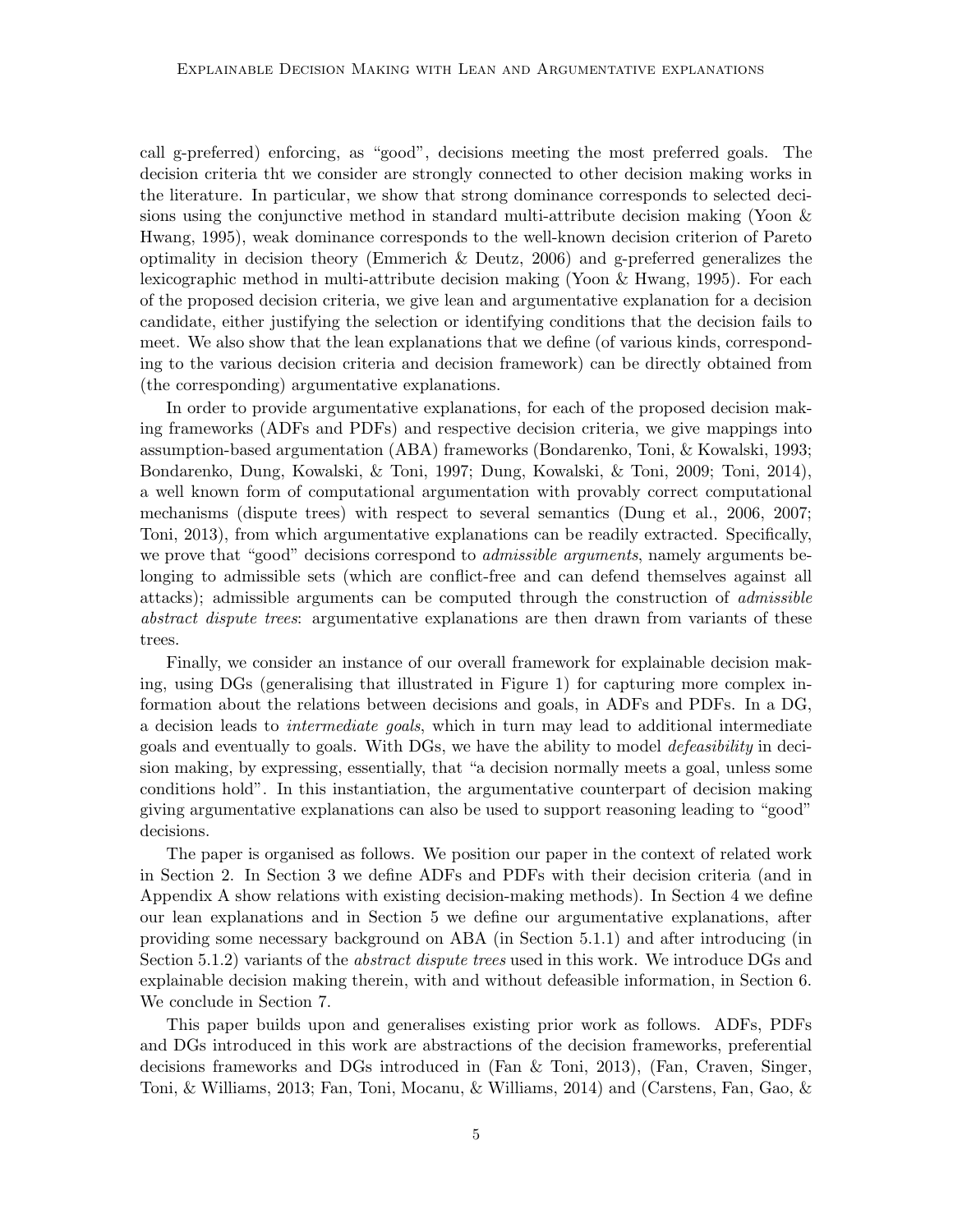Toni, 2015), respectively. In this paper, we have expanded the theoretical presentation of these various decision making frameworks (including relations with existing decision making methods) and, crucially, focused on formulations of explanation, absent from this prior work.

## 2. Related Work

Even though most of the recent work on explainable AI focuses on explaining black-box models, there is also significant effort in explaining transparent methods, especially when non-expert users need to make sense of the outputs of these methods (Fox, Long, & Magazzeni, 2017). Specifically, (Chakraborti, Sreedharan, & Kambhampati, 2020) provide a survey of existing work on explainable planning as a form of decision making: our argumentative explanations can be seen as forms of their "algorithm-based explanations". Also, (Cyras, Letsios, Misener, & Toni, 2019; Cyras, Karamlou, Lee, Letsios, Misener, & Toni, 2020) focus on scheduling, another form of decision making: like us, they developing argumentation-based explanations, but based on abstract argumentation (Dung, 1995) rather than ABA.

Our proposal of two types of (lean and argumentative) explanations is in line with the recent advocacy of multiple forms of explanations. Specifically, (Sheh, 2017), in the context of Human-Robot Interaction (HRI) research, introduce an explanation categorization containing five types: teaching, introspective tracing, introspective informative, post-hoc and execution for the purpose of "matching machine learning capabilities with HRI requirements". In the context of explaining machine learning predictions, (Sokol & Flach, 2020) have looked at explaining prediction models globally with *model visualisation* and *feature* importance and prediction instances locally with decision rule, counterfactual and exemplar. They suggest that personalised explanations, which present different forms of explanations to different users, are beneficial for achieving interpretable machine learning. Moreover, a recent National Institute of Standards and Technology report published by the U.S. Department of Commerce (Phillips et al., 2021) reports that "the audience will strongly influence the purpose of the explanation" and "the explanation's purpose will influence its style".

Our argumentative explanations leverage on the field of computational argumentation, as overviewed, for example, in (Bench-Capon & Dunne, 2007; Besnard & Hunter, 2008; Rahwan & Simari, 2009; Modgil, Toni, Bex, Bratko, Chesñevar, Dvořák, Falappa, Fan, Gaggl, García, González, Gordon, Leite, Možina, Reed, Simari, Szeider, Torroni, & Woltran, 2013; Atkinson et al., 2017). Computational argumentation in many forms and shapes is widely used in explainable AI (e.g. see the recent survey by (Cyras et al., 2021)). Our approach uses ABA (Bondarenko et al., 1993, 1997; Dung et al., 2009; Toni, 2014; Cyras, Fan, Schulz, & Toni, 2017), a specific form of computational argumentation, well-suited for our purposes for a number of reasons. First, it is a general purpose argumentation framework suited in principle to any application (e.g. see (Dung et al., 2009; Toni, 2012, 2014)), that has already proven useful to support decision making (Matt, Toni, & Vaccari, 2009; Dung, Thang, & Toni, 2008; Fan et al., 2013; Fan & Toni, 2013; Fan et al., 2014; Zeng, Fan, Wu, & Miao, 2018; Carstens et al., 2015). ABA has strong theoretical foundations (Bondarenko et al., 1993, 1997), with several formal results readily available characterising the computational complexity of various tasks in ABA (Dimopoulos, Nebel, & Toni, 2002; Dunne, 2009; Cyras, Heinrich, & Toni, 2021). Another essential feature of ABA, for the purposes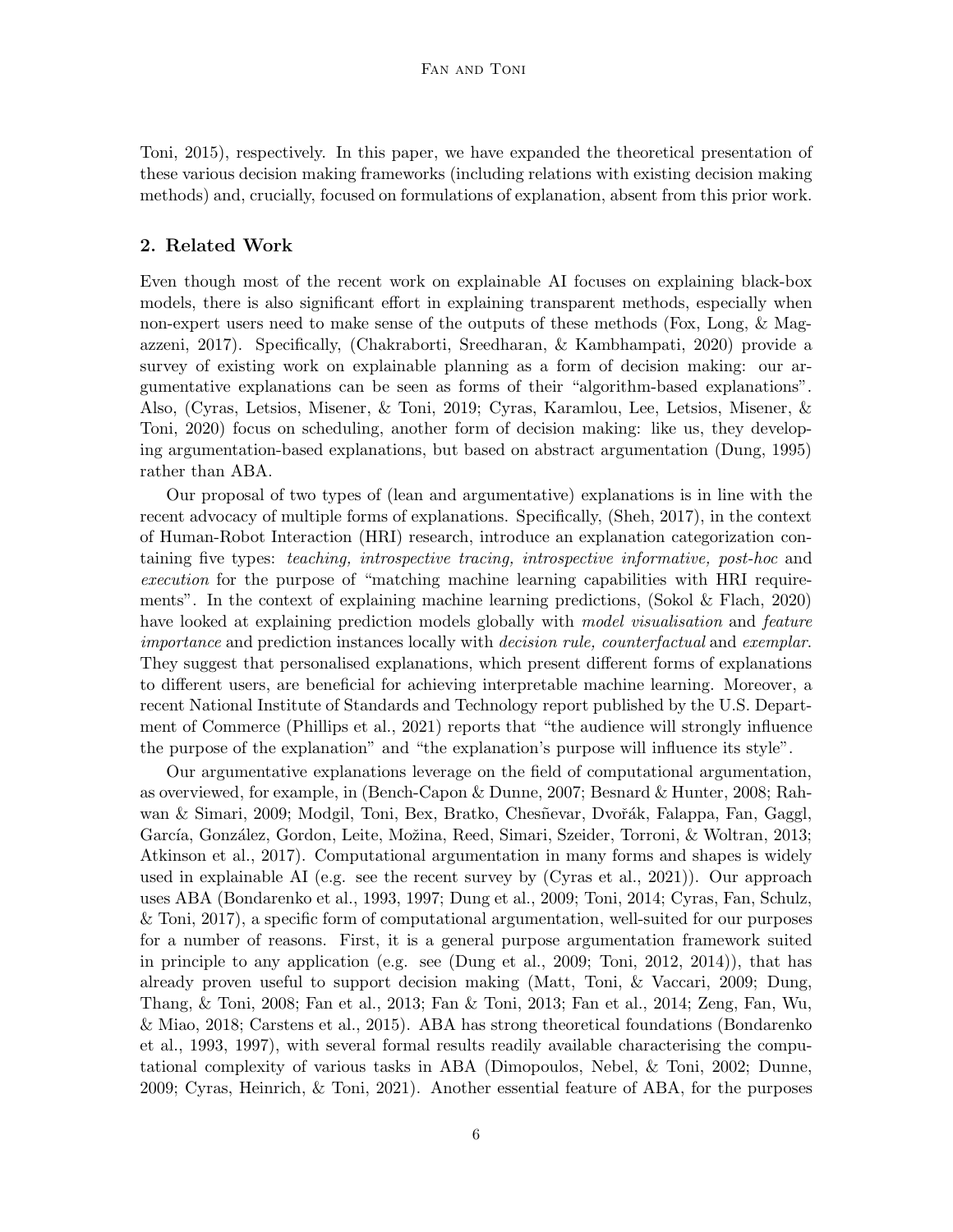of this paper, is that it is equipped with provably correct computational mechanisms (dispute trees) with respect to several semantics (Dung et al., 2006, 2007; Toni, 2013), which includes *admissibility*. We rely upon aspects of these mechanisms, as well as their soundness, to define our argumentative explanations. Finally, ABA is a framework for structured argumentation (Besnard, Garcia, Hunter, Modgil, Prakken, Simari, & Toni, 2014), allowing a fine-grained representation of the various components in a decision model. At the same time, the specific form of ABA we need (referred to in the literature as  $flat$  (Toni, 2014)), is an instance of abstract argumentation (Dung et al., 2007; Toni, 2012, 2014) and it admits abstract argumentation as an instance (Toni, 2012, 2014). Moreover, (flat) ABA is an instance of ASPIC+ (Prakken, 2010), another framework for structured argumentation. Thus, our ABA formulations could serve as a starting point for other explanation styles, different from our argumentative explanations, built using these other related argumentation frameworks.

ABA has already been studied in XAI in the literature. For instance, (Fan & Toni, 2015) introduce *related admissibility* to identify arguments and assumptions that explain argument acceptability in ABA; (Wakaki, 2017) model ABA with preference and experiment with decision making; (Fan, 2018, 2018) study how ABA can be used to generate explainable plans; and (Zeng, Shen, Tan, Chin, Leung, Wang, Chi, & Miao, 2020) use ABA for explainable diagnostics and prognostics of Alzheimer's Disease. To the best of our knowledge, though, our work is unique for the variety of decision problems it considers and in showing how argumentative explanations relate to lean explanations, of a more conventional spirit, as they are directly defined in terms of the basic components of the decision problems.

(Cyras et al., 2021) categorise work on explainable AI based on computational argumentation according to the relation between the explanations and the method being explained and according to the format of argumentation-based explanations in particular. In their context, our work can be categorised as "post-hoc complete", in that we provide a oneto-one mapping between decisions and argumentative explanations while also, in addition, formally relating the latter and lean explanations.

We define abstract decision problems (with and without preferences over goals) as well as a specific instance thereof integrating information in the form of decision gaphs (possibly integrating defeasible knowledge). This instance can be seen as a form of (explainable) argumentation-based decision making, in the sense that it can be used to directly support the identification of "good" decisions and their explanations. Argumentation-based decision making in general has attracted a considerable amount of research interest over the years (e.g. see (Fox, Krause, & Elvang-Gøransson, 1993; Nawwab, Bench-Capon, & Dunne, 2008; Amgoud & Prade, 2009; Fox, Glasspool, Patkar, Austin, Black, South, Robertson, & Vincent, 2010; Müller & Hunter, 2012). Argumentation-based decision making is a form of qualitative decision theory (Doyle & Thomason, 1999), understood as an alternative to classical quantitative decision theory (French, 1986) when a decision problem cannot be easily formulated in standard decision-theoretic terms using decision tables, utility functions and probability distributions. In decision-theoretic terms, argumentation can be used to compute a utility function which is too complex to be given a simple analytic expression in closed form, and/or when a transparent justification of decisions is beneficial. Existing approaches to decision making using argumentation are predominantly descriptive, in that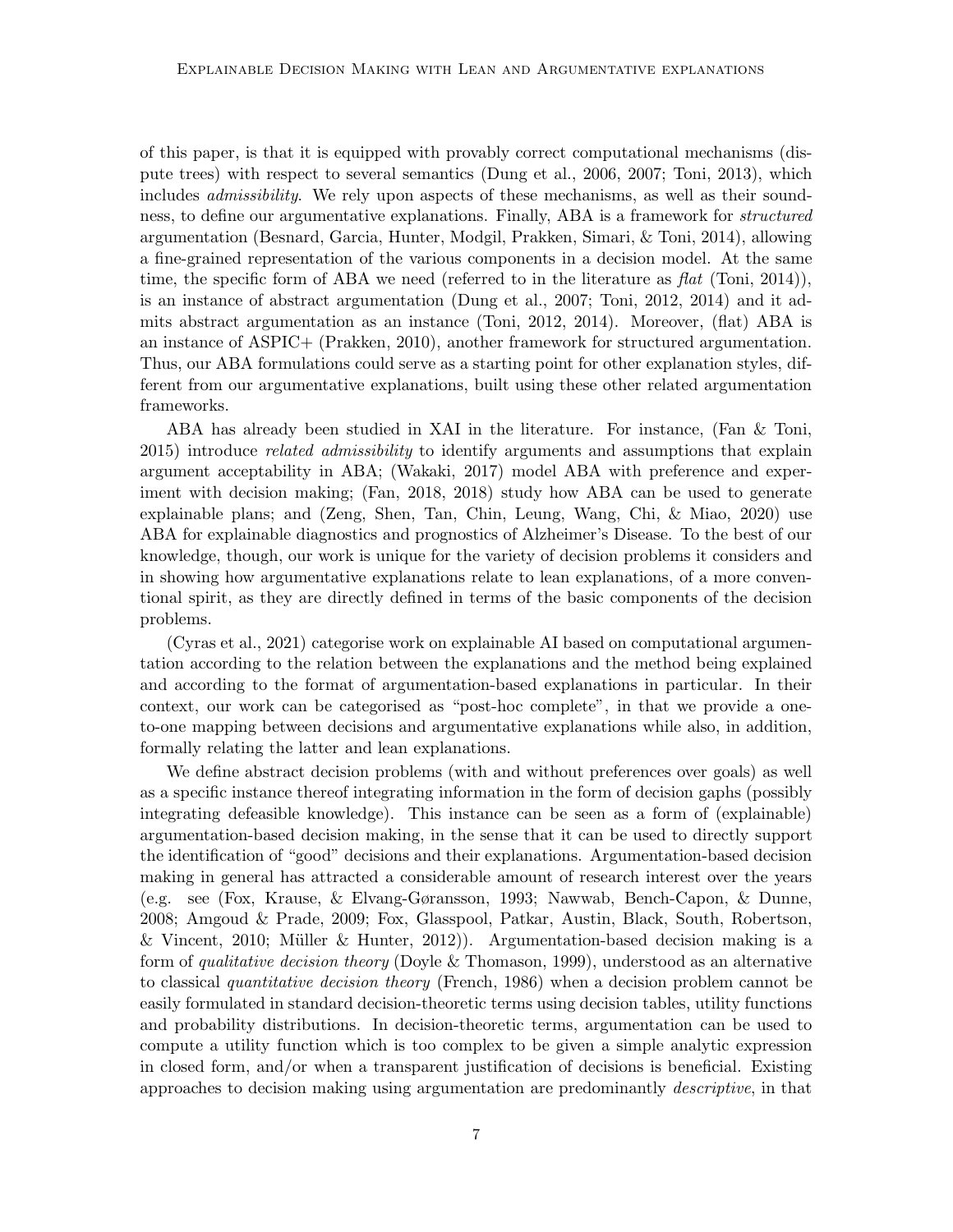| Works                    | Argumentation<br>Frameworks | Preference     | Explanation        |
|--------------------------|-----------------------------|----------------|--------------------|
|                          |                             |                | Type               |
| Matt et al. 2009         | ABA                         | N <sub>o</sub> | None               |
| Fox et al. $2007$        | <b>ASPIC</b>                | No.            | Arguments          |
| Marreiros et al. 2007    | Logic Programming           | Decision       | None               |
| Visser et al. 2012       | Structured                  | Decision       | None               |
| Dung et al., 2008        | ABA                         | Goals & States | None               |
| Fan & Toni, 2013         | ABA                         | Goals          | None               |
| Fan et al., 2013         | ABA                         | Goals          | None               |
| Fan et al., 2014         | ABA                         | No.            | Dialogue           |
| Zeng et al., $2018$      | ABA                         | No.            | Argument & Context |
| Zeng et al., $2020$      | ABA                         | Yes            | Dialogue           |
| Kakas and Moraïtis, 2003 | Logic Programming           | N <sub>o</sub> | None               |
| Müller and Hunter, 2012  | $ASPIC+$                    | Value          | None               |
| Amgoud and Prade, 2006   | Structured                  | Decision       | Arguments          |
| Amgoud and Prade, 2009   | AА                          | Decisions      | Arguments          |
| Teze et al., $2020$      | <b>DeLP</b>                 | Arguments      | None               |
| Labreuche 2013           | Propositional Logic         | Attributes     | None               |

Table 1: Works on Argumentation-based Decision Making.

they are inspired by what people actually do and aim at justifying decisions by equipping them with a transparent explanation. For example, (Atkinson, Bench-Capon, & McBurney, 2004) focuses on structuring arguments according to well-defined argument schemes in order to justify and explain decisions. In this work, we focus on normative decision theory, regulated by decision criteria fulfilling properties of rationality. In other words, we first define the type of decision making problems we want to solve, the decision criteria for solving them and the types of explanations that justify the selection, then we use argumentation as an alternative way to identify the solutions and generate explanations.

A summary of related work on argumentation-based decision making is shown in Table 1. These existing works can use different argumentation frameworks, e.g. ABA (Toni, 2014), ASPIC+ (Prakken, 2010), Logic Programming (Lloyd, 1987). Many of them accommodate preference modelling for which preferences can be expressed over various elements of their decision making models, as indicated in the table. The majority of these works (Kakas & Moraitis, 2003; Matt et al., 2009; Marreiros, Santos, Novais, Machado, Ramos, Neves, & Bulas-Cruz, 2007; Dung et al., 2008; Müller & Hunter, 2012; Visser, Hindriks, & Jonker, 2012; Fan & Toni, 2013; Fan et al., 2013; Labreuche, 2013; Teze, Gottifredi, García, & Simari, 2020) do not explicitly consider explanations but rely on the underlying argumentation formalism to realise decision making interpretability. A few works (Fox, Glasspool, Grecu, Modgil, South, & Patkar, 2007; Amgoud & Prade, 2006, 2009) explicitly construct and label arguments for and against decision candidates as a form of explanations. (Fan et al., 2014) and (Zeng et al., 2020) employ dialogues as a form of explanation. Lastly, (Zeng et al., 2018) consider explanations in the form of arguments and contexts.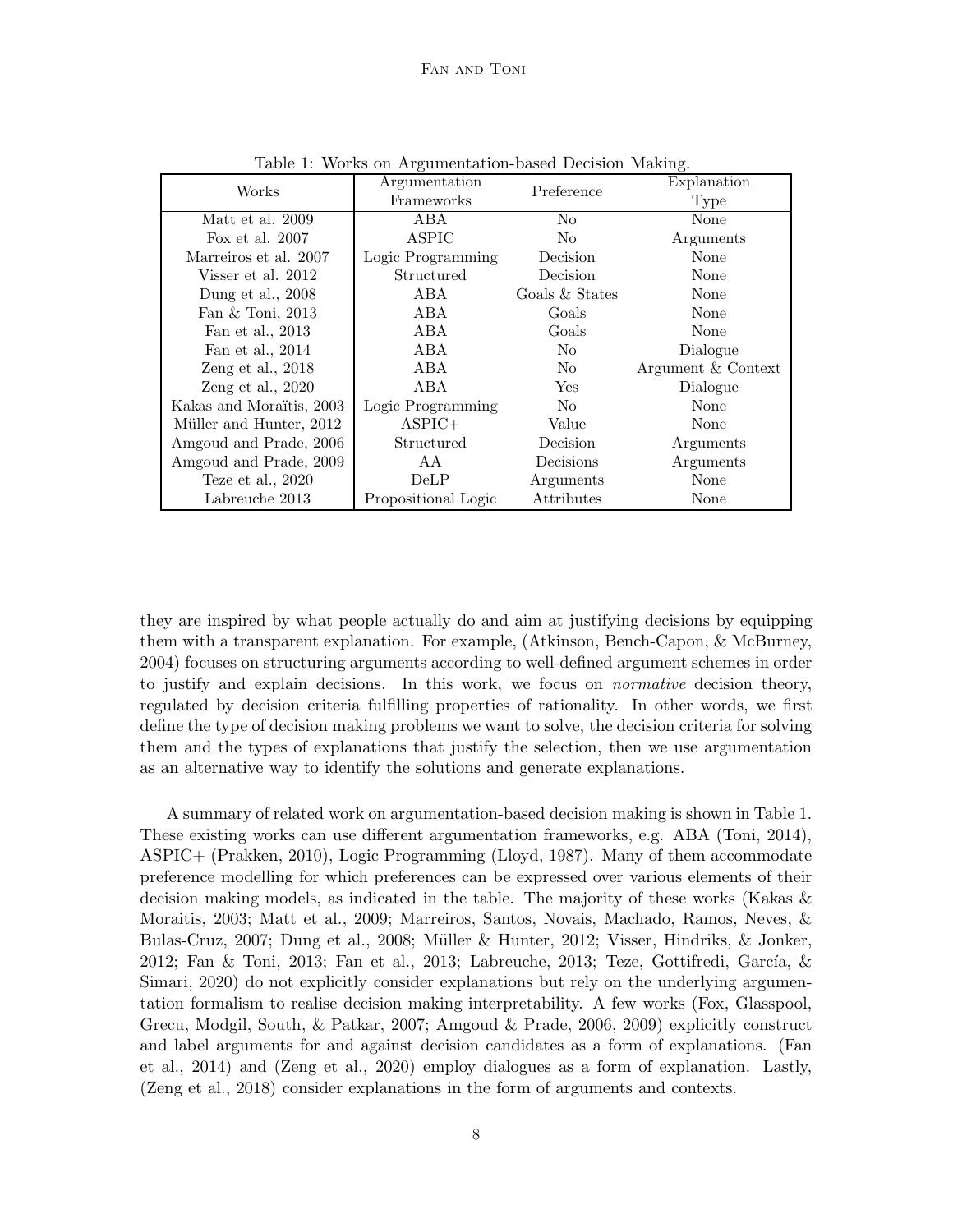## 3. Decision Making Abstractions

In this section, we introduce Abstract Decision Frameworks (ADF) and Preferential Decision Frameworks (PDF) to model decision making problems involving decisions, goals and preferences. We introduce several decision making criteria to identify "good" decisions in these frameworks. Some of these notions correspond to notions in the literature as shown in Appendix A.

## 3.1 Abstract Decision Frameworks (ADFs)

Abstract Decision Frameworks describe the relation between decisions and goals in a decision problem.

**Definition 3.1.** An *Abstract Decision Framework (ADF)* is a tuple  $\langle D, G, \gamma \rangle$ , with

- a (finite) set of decisions  $D = \{d_1, \ldots, d_n\}, n > 0;$
- a (finite) set of goals  $G = \{g_1, \ldots, g_l\}, l > 0;$
- a mapping  $\gamma : \mathbb{D} \to 2^{\mathsf{G}}$  such that given a decision  $d \in \mathbb{D}$ ,  $\gamma(d) \subseteq \mathbb{G}$  denotes the set of goals met by d.

The following simple example, adapted from (Matt et al., 2009), illustrates the notion of ADF.

Example 3.1. An agent is deciding on accommodation in London. The three candidate decisions  $(D)$  are John Howard Hotel  $(jh)$ , Imperial College Halls  $(ic)$ , and Ritz  $(ritz)$ . The agent deems two goals  $(G)$  cheap and near as important, where jh meets the goal near  $(\gamma(jh) = \{near\}),$  ic meets both goals  $(\gamma(ic) = \{near, cheap\}),$  and ritz meets no goal  $(\gamma(ritz) = \{\})$ .

In the remainder of this section, unless otherwise specified, we assume as given a generic ADF  $\langle D, G, \gamma \rangle$ .

We define three decision criteria for ADFs, characterising different notions of "good" decisions: *strongly dominant* decisions, which select as "good" decisions meeting all goals; dominant decisions, meeting all goals that are ever met by any decision; and weakly dominant decisions, meeting a set of goals which is not a subset of the set of goals met by any other decision. Formally,

**Definition 3.2.** A decision  $d \in D$  (in  $\langle D, G, \gamma \rangle$ ) is

- strongly dominant if and only if  $\gamma(d) = G$ ;
- dominant if and only if there is no  $g' \in G \setminus \gamma(d)$  with  $g' \in \gamma(d')$  for some  $d' \in D \setminus \{d\}$ ;
- weakly dominant if and only if there is no  $d' \in D \setminus \{d\}$  with  $\gamma(d) \subset \gamma(d')$ .

In Example 3.1, *ic* is a strongly dominant decision as it meets both *cheap* and near, and there is no other strongly dominant decision. In the same example, ic is the only dominant and the only weakly dominant decision. The following examples illustrate, respectively, the cases when dominant decisions exist, but there is no strongly dominant decision, and when weakly dominant decisions exist, but there is not dominant or strongly dominant decision.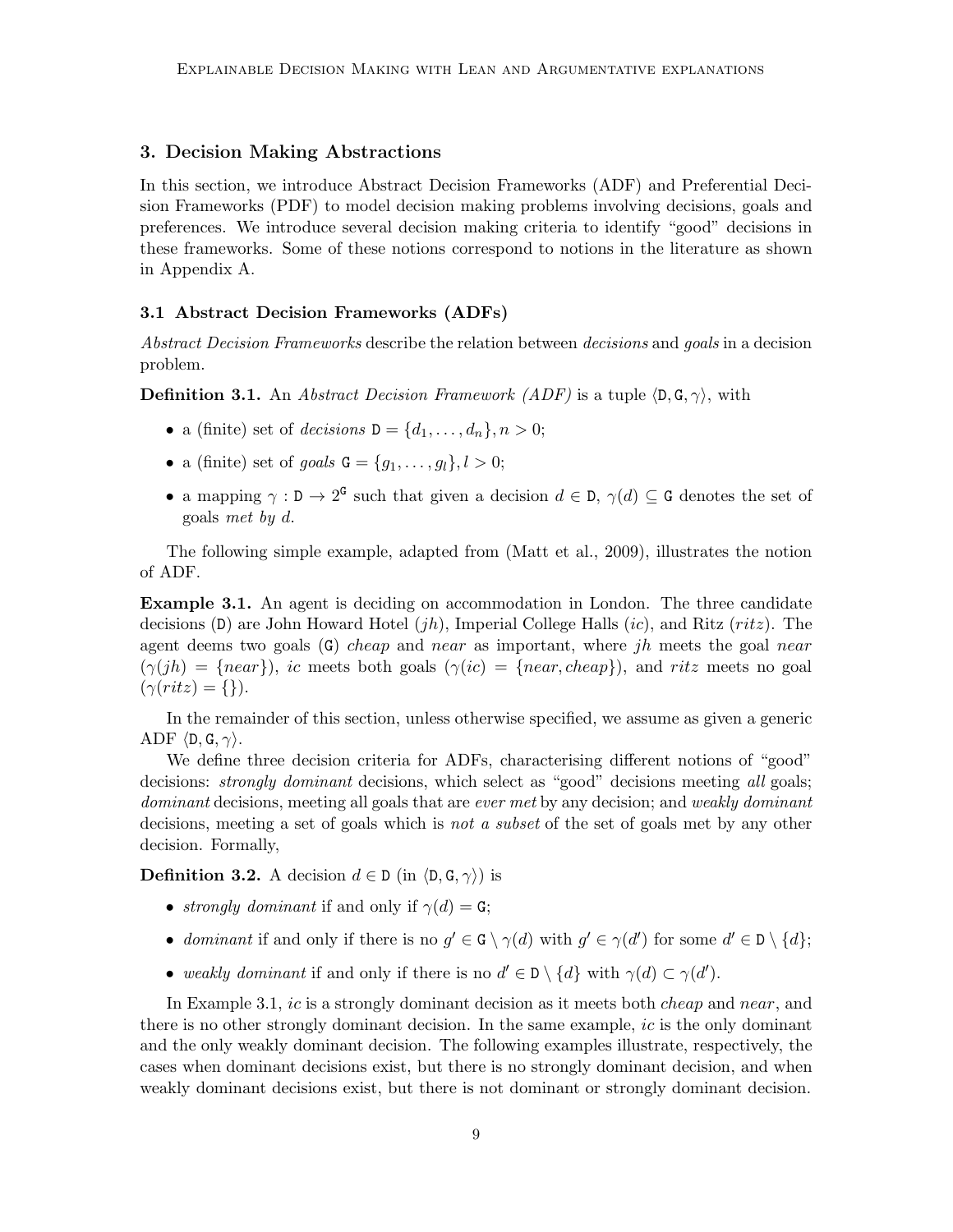Example 3.2. We again consider the problem of an agent deciding accommodation in London, but represented by an ADF  $\langle \mathbf{D}, \mathbf{G}, \gamma \rangle$  with  $\mathbf{D} = \{jh, ritz\}$ ,  $\mathbf{G} = \{cheap, near\}$ ,  $\gamma(jh) = \{near\}$ , and  $\gamma(ritz) = \{\}$ . Now, differently from Example 3.1, no decision meets both goals, *cheap* and *near*. Nevertheless, *jh* is a better decision than *ritz* as it meets *near* whereas ritz meets no goal. Thus, although there is no strongly dominant decision, *jh* is a dominant (as well as a weakly dominant) decision.

**Example 3.3.** We now consider the decision problem represented by the ADF  $\langle D, G, \gamma \rangle$  with  $D = \{jh, ic, ritz\}, G = \{cheap, near, clean\}, \gamma(jh) = \{near, clean\}, \gamma(ic) = \{cheap, clean\},\$ and  $\gamma(ritz) = \{clean\}$ . Here, differently from Example 3.1, there is a new goal *clean* that is met by all decisions. However, ic no longer meets near, hence ic is not strongly dominant. Moreover, ic does not meet near, which is met by  $jh$ , hence ic is not dominant. Similarly, jh is neither strongly dominant nor dominant. However, since ic and jh both meet goals that are not met by the other, the are both weakly dominant. Finally, ritz meets no goal that is not met by any other decision and is not even weakly dominant.

In the remainder of this section, we identify simple connections amongst and properties of the three given decision criteria. First, it is easy to see that all dominant decisions meet the same set of goals:

**Proposition 3.1.** For any  $d, d' \in \mathcal{D}$ , if  $d, d'$  are dominant then  $\gamma(d) = \gamma(d')$ .

Moreover, dominant decisions are guaranteed to be weakly dominant and strongly dominant decisions are guaranteed to be dominant:

**Proposition 3.2.** For any  $d \in \mathbb{D}$ :

- if  $d$  is strongly dominant then it is dominant;
- if  $d$  is dominant then it is weakly dominant.

Further, if there are strongly dominant decisions, then decisions are (weakly) dominant if and only if they are strongly dominant:

**Proposition 3.3.** Let  $S_s = \{d \in \mathbb{D} | d \text{ is strongly dominant}\}, S_d = \{d \in \mathbb{D} | d \text{ is dominant}\},\$ and  $S_w = \{d \in \mathbb{D} | d \text{ is weakly dominant}\}\.$  If  $S_s \neq \{\}$ , then  $S_s = S_d = S_w$ .

Similarly, if there are dominant decisions, then a decision is weakly dominant if and only if it is dominant:

**Proposition 3.4.** Let  $S_d = \{d \in \mathbb{D} | d \text{ is dominant}\}$  and  $S_w = \{d \in \mathbb{D} | d \text{ is weakly dominant}\}.$ If  $S_d \neq \{\}$ , then  $S_d = S_w$ .

Proposition 3.1 indicates that, when there are (strongly) dominant decisions for the given ADF, then they are all equally "good" in meeting goals, since  $\gamma(d) = G$  for all strongly dominant decisions d, and  $\gamma(d) = \gamma(d')$  for all d, d' dominant decisions. Instead, as illustrated by Example 3.3, if there are only weakly dominant decisions, then there are multiple such decisions and they meet different sets of goals. Formally: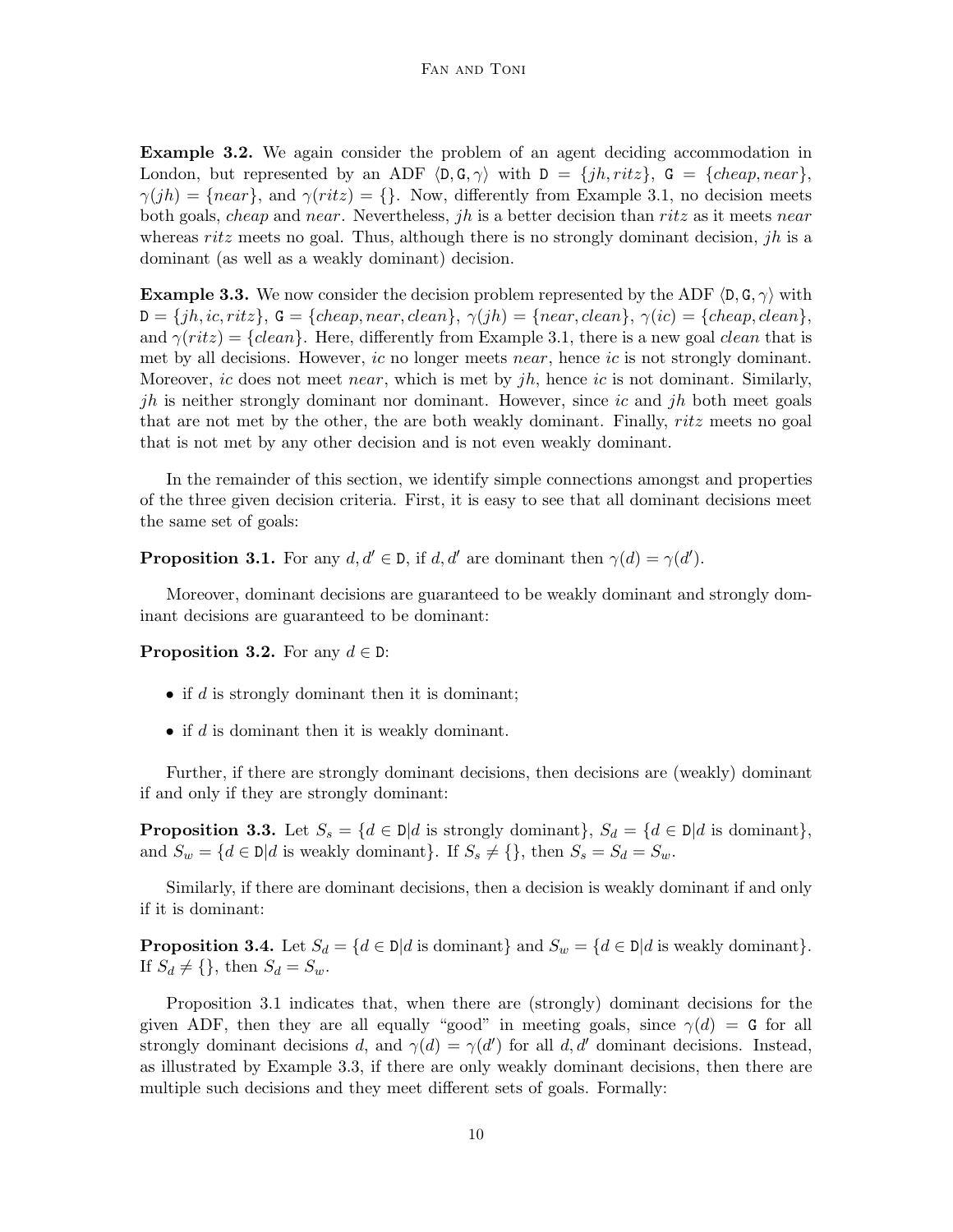**Theorem 3.1.** Let  $S_d = \{d \in \mathbb{D} | d \text{ is dominant}\}\$  and  $S_w = \{d \in \mathbb{D} | d \text{ is weakly dominant}\}\$ . If  $S_d = \{\}\$ and  $S_w \neq \{\},\$  then there exists  $d, d' \in S_w, d \neq d'$  and  $\gamma(d) \neq \gamma(d')$ .

Hence, whereas discriminating amongst (strongly) dominant decisions is not an issue for the decision maker, selecting one weakly dominant decision amongst all possible such decisions requires other measures to discriminate amongst goals. We introduce preferences next to further identify suitable decisions.

## 3.2 Abstract Decision Frameworks with Preferences (PDFs)

Preference rankings over sets of goals could help us further rank weakly dominant decisions. We incorporate these rankings into ADFs as follows.

**Definition 3.3.** A Preferential Decision Frameworks (PDF) is a tuple  $\langle \mathsf{D}, \mathsf{G}, \gamma, \leq_{\mathsf{g}} \rangle$ , in which  $\langle \mathsf{D}, \mathsf{G}, \gamma \rangle$  is an ADF and  $\leq_{\mathsf{g}}$  is a partial order over  $2^{\mathsf{G}}$ .

In the remainder of this section, when we refer to decision frameworks with preferences, we assume as given a generic PDF  $F_e = \langle \mathsf{D}, \mathsf{G}, \gamma, \leq_{\mathsf{g}} \rangle$ . Moreover, as conventional, we will use  $s <_{g} s'$  to denote  $s \leq_{g} s'$  and  $s' \nleq_{g} s$ .

To ease presentation, we define the notion of comparable goal set, namely the set of all goal sets appearing in the ranking, as follows:

**Definition 3.4.** The *comparable goal set* (in  $F_e$ ) is  $S \subseteq 2^G$  such that

- for every  $s \in \mathbf{S}$ , there is  $s' \in \mathbf{S}$ ,  $s \neq s'$ , such that either  $s \leq_{\mathbf{g}} s'$  or  $s' \leq_{\mathbf{g}} s$ ;
- for every  $s \in 2^{\mathsf{G}} \setminus \mathsf{S}$ , there is no  $s' \in 2^{\mathsf{G}}$ , such that  $s \leq_{\mathsf{g}} s'$  or  $s' \leq_{\mathsf{g}} s$ .

Hence sets of goals in S are "comparable" (according to  $\leq_g$ ). We illustrate S with the following example.

**Example 3.4.** Let G be  $\{g_1, g_2, g_3, g_4, g_5\}$  and  $\leq_g$  be such that<sup>1</sup>

$$
\{g_5\} {<}_{\mathbf g}\{g_4\} {<}_{\mathbf g}\{g_3\} {<}_{\mathbf g}\{g_4,g_5\} {<}_{\mathbf g}\{g_2\} {<}_{\mathbf g}\{g_1\}.
$$

Then the comparable goal set is  $S = \{\{g_1\}, \{g_2\}, \{g_3\}, \{g_4\}, \{g_5\}, \{g_4, g_5\}\}.$ 

**Definition 3.5.** A decision  $d \in \mathbb{D}$  is g-preferred (in  $\langle \mathsf{D}, \mathsf{G}, \gamma, \leq_{g} \rangle$ ) iff it is weakly dominant in  $\langle \mathsf{D}, \mathsf{G}, \gamma \rangle$  and for all weakly dominant decisions  $d' \in \mathsf{D}$  such that  $d \neq d'$ , for all  $s \in \mathsf{S}$  (the comparable goal set in  $\langle \mathsf{D}, \mathsf{G}, \gamma, \leq_{\mathsf{g}} \rangle$ :

• if  $s \nsubseteq \gamma(d)$  and  $s \subseteq \gamma(d')$ , then there exists  $s' \in S$ , such that

 $s' \leq_{\mathbf{g}} s$ ,  $s' \subseteq \gamma(d)$ , and  $s' \nsubseteq \gamma(d')$ .

Definition 3.5 states that to select a decision  $d$ , firstly, we check that  $d$  is weakly dominant; then, we check against all other weakly dominant decisions  $d'$  to ensure that for any member  $s$  of the comparable goal set, if  $d'$  meets  $s$  but  $d$  does not, then there exists

<sup>1.</sup> Here and in the remainder of the paper, we sometimes give  $\lt_g$  instead of  $\leq_g$  and assume that  $\leq_g$  is any partial order with the strict counterpart  $<_\mathsf{g}.$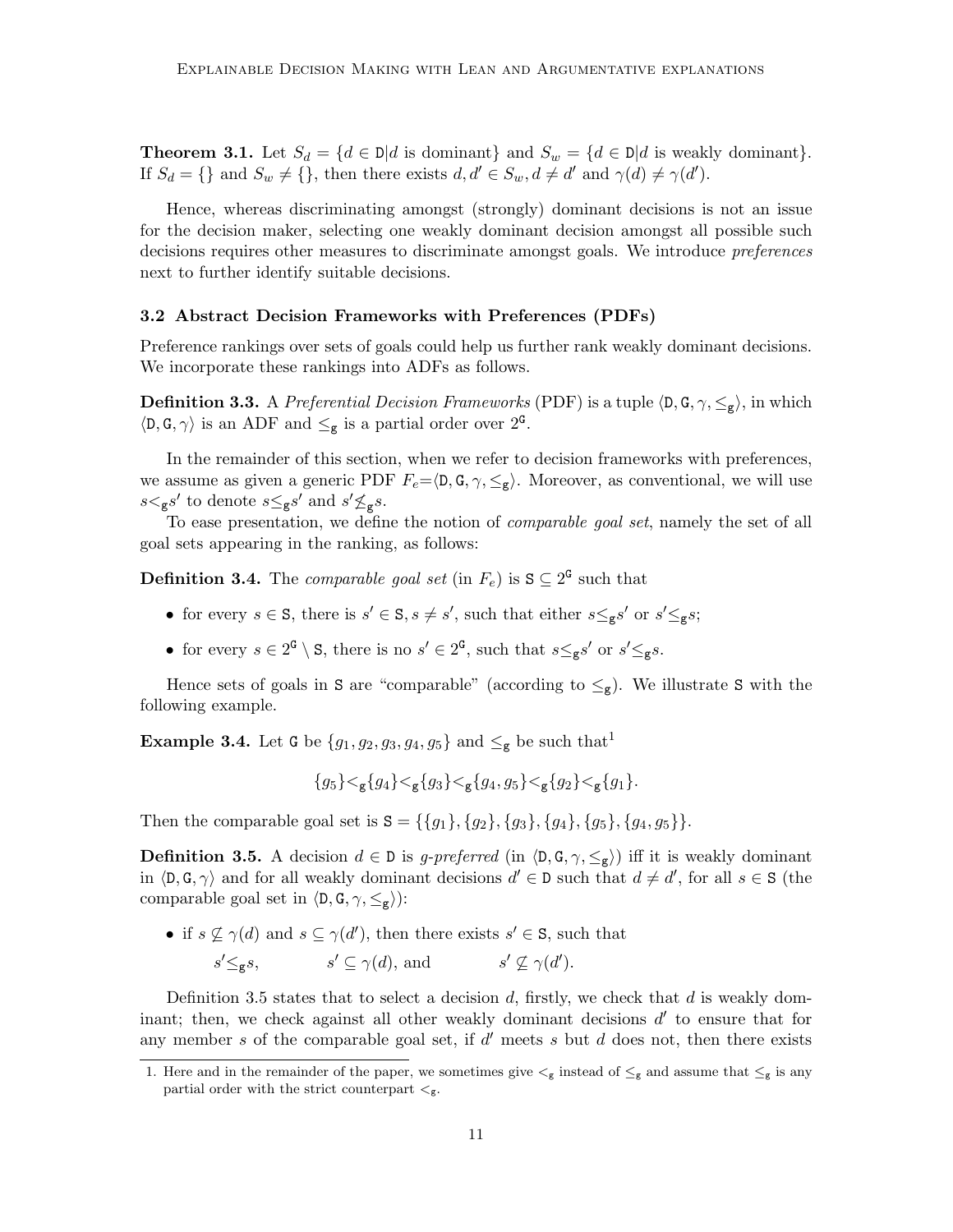some member s' more preferred than, or as preferred as, s such that d, but not d', meets (all goals in)  $s'$ . Thus, the notion of g-preferred decisions uses the preference ranking only to discriminate amongst weakly dominant decisions; indeed, if a decision  $d$  is not weakly dominant in the first place, there exists some other decision meeting all goals met by d and more, and thus "better".

**Example 3.5.** Consider  $\langle \mathsf{D}, \mathsf{G}, \gamma, \leq_{\mathsf{g}} \rangle$  with decisions  $\mathsf{D} = \{d_1, d_2\}$ , goals  $\mathsf{G} = \{g_1, g_2, g_3, g_4, g_5, g_6, g_7, g_8, g_9, g_{10}\}$  $g_5$ ,  $\gamma(d_1) = \{g_2, g_4, g_5\}$ ,  $\gamma(d_2) = \{g_2, g_3\}$ , and  $\leq_g$  as in Example 3.4. Here, both decisions meet  $g_2$ ,  $d_1$  meets both  $g_4$  and  $g_5$  whereas  $d_2$  meets  $g_3$ . Also, although  $g_3$  is more preferred than  $g_4$  and  $g_5$  individually,  $g_4$  and  $g_5$  together are more preferred than  $g_3$ . Hence,  $d_1$  is a g-preferred decision and  $d_2$  is not.

# 4. Lean Explanations

Thus far, we have introduced several decision making criteria for selecting "good" decisions amongst a set of candidates. Since there can be multiple decisions, goals and reference relations involved in a decision making process, it would be useful to *explain* the reason for selecting a decision by identifying decisions and goals that "influence" the selection. In this section we define *lean explanations* for a decision meeting (or not meeting) certain decision criteria as follows.

**Definition 4.1.** Given  $\langle \mathsf{D}, \mathsf{G}, \gamma \rangle$  and  $d \in \mathsf{D}$ 

- $\gamma(d) = G$  is a lean explanation for d being strongly dominant;
- $\mathbf{G} \setminus \gamma(d)$  is a lean explanation for d **not** being strongly dominant;
- $(\gamma(d), G \setminus \gamma(d))$  is a lean explanation for d being dominant;
- $\{(d_i, g_j) | d_i \in D, g_j \in G, \text{ and } g_j \notin \gamma(d), g_j \in \gamma(d_i)\}\$ is a lean explanation for d **not** being dominant;
- $(G, \{(g_1, d_1), \ldots, (g_n, d_n)\})$  for which  $G \subseteq \gamma(d)$  and  $g_i \in \gamma(d)$ ,  $g_i \notin \gamma(d_i)$  such that for each  $d' \in \mathcal{D}, d' \neq d$ , either  $\gamma(d') \subseteq G$  or  $d' \in \{d_1, \ldots, d_n\}$  is a lean explanation for d being weakly dominant;
- $\{d' \in D | \gamma(d) \subset \gamma(d')\}$  is a lean explanation for d **not** being weakly dominant.

Basically, to explain a decision being strongly dominant (or not), we identify the goals it meets being the set of all goals (or not). To explain a decision being dominant, we identify the goals the decision meets and does not meet. To explain a decision not being dominant, we identify decision-goal pairs such that the goal in each pair is met by the decision in the pair but not by the decision under consideration. To explain a decision being weakly dominant, we identify goals met by this decision and goal-decision pairs such that the goal in a pair is met by the decision under consideration but not by the decision in the pair. To explain a decision not being weakly dominant, we identify the set of decisions that meet more goals than the decision under consideration.

Example 4.1. Given the ADF in Example 3.1: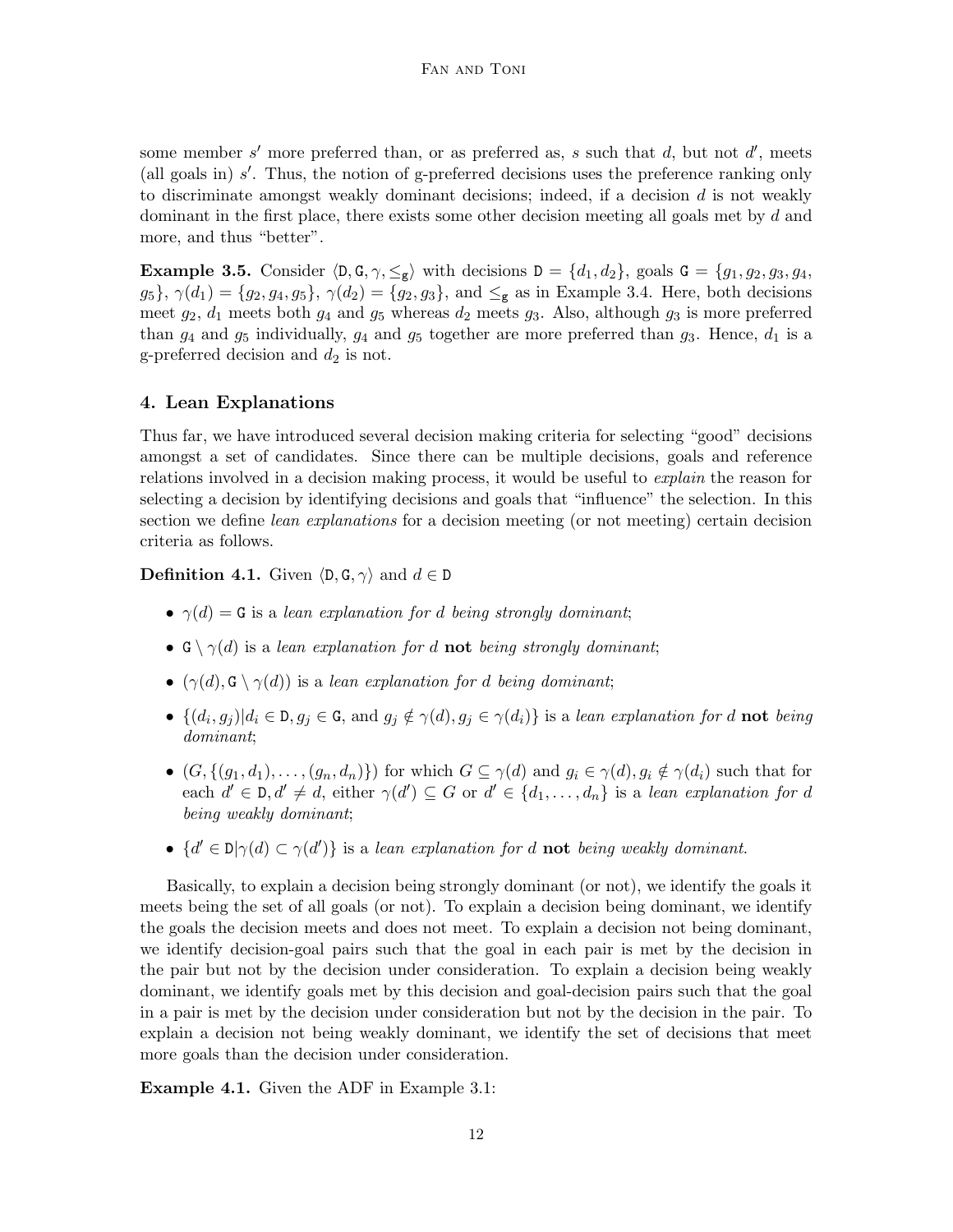- ${cheap, near}$  is a lean explanation for *ic* being strongly dominant as these are the two goals to be met in this example;
- ${cheap}$  is a lean explanation for jh being not strongly dominant as *cheap* is the goal not met by  $jh;$
- ${cheap, near}$  is a lean explanation for ritz being not strongly dominant as *cheap* and near are the goals not met by ritz.

Given the ADF in Example 3.2:

- ( ${near}$ ,  ${cheap}$ ) is a lean explanation for *jh* being dominant as *near* is a goal met by jh but cheap is not;
- $\{(jh, near)\}\$ is a lean explanation for ritz being not dominant as near is a goal met by jh but not by ritz.

Given the ADF in Example 3.3:

- ( ${dean}$ ,  $(near, ic)$ ) is a lean explanation for jh being weakly dominant as in addition to meeting the goal clean, jh also meets the goal near, which is not met by the alternative decision ic;
- ( $\{clean\}$ ,  $(clean, jh)$ ) is a lean explanation for *ic* being weakly dominant as in addition to meeting the goal clean, ic also meets the goal cheap, which is not met by the alternative decision  $jh;$
- $\{jh, ic\}$  is a lean explanation for ritz not being weakly dominant as both jh and ic meet all goals met by ritz and more.

Lean explanations fulfil several properties, considered next.

**Proposition 4.1.** Given  $\langle \mathsf{D}, \mathsf{G}, \gamma \rangle$  and  $d \in \mathsf{D}$ 

- 1. d has at least one lean explanation as given in Definition 4.1;
- 2. if d is not weakly dominant, let E be a lean explanation for d; then there is no  $E'$ which is a lean explanation for d such that  $E' \neq E$ .

Proposition 4.1 sanctions, firstly, that each decision in an ADF always admits at least one lean explanation: this is desirable as it implies that each "good" decision can be somewhat justified. Secondly, unless a decision is weakly dominant, its lean explanation (per Definition 4.1) is unique: this is desirable as it implies consistency across multiple requests for explanation for the same "good" decision (these requests may be by the same explainee at different times or by multiple explainees).

Analogously to the case of ADFs, we would like to explain why decisions in PDFs are g-preferred or not. We can do so as follows.

**Definition 4.2.** Given  $\langle \mathsf{D}, \mathsf{G}, \gamma, \leq_{\mathsf{g}} \rangle$  and  $d \in \mathsf{D}$ ,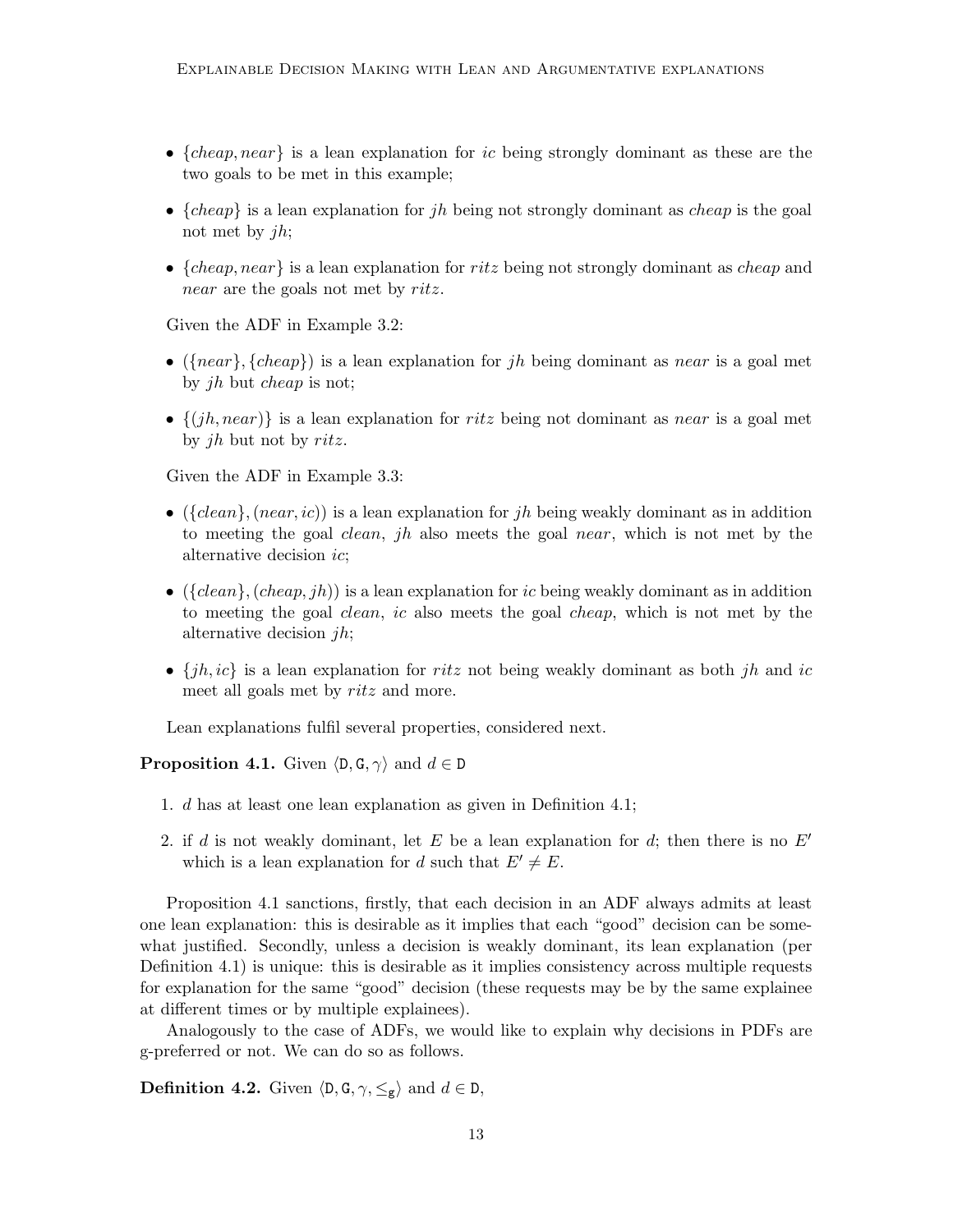- a lean explanation for d being g-preferred is a pair  $(G, \{(S_1, d'_1), \ldots, (S_n, d'_n)\})$  where  $G \subseteq \gamma(d)$ ,  $S_i \subseteq \gamma(d)$ ,  $S_i \nsubseteq \gamma(d'_i)$  and there is no  $S' \subseteq \gamma(d'_i)$  such that  $S' \leq_{\mathbf{g}} S_i$ , for  $i \in \{1, \ldots, n\}$ . Moreover, for each  $d' \in \mathcal{D}, d' \neq d, \gamma(d') \subseteq G$  or  $d' \in \{d_1, \ldots, d_n\}$ ;
- a lean explanation for d **not** being g-preferred is  $\{d' \in \mathbb{D} | \text{ either } \gamma(d) \subset \gamma(d') \text{ or there }$ exists  $S \subseteq \gamma(d')$ , such that for all  $S' \subseteq \gamma(d)$ ,  $S \leq_{g} S'$ .

Definition 4.2 is given in the same spirit as Definition 4.1, where a decision (not) being g-preferred is explained in terms of its relation with other decisions and goals as well as with the preference relations.

Example 4.2. Given the PDF shown in Example 3.5:

- $({g_2}, {({g_4}, g_5}, d_2))$  is a lean explanation for  $d_1$  being g-preferred as in addition to  $d_1$  meeting  $g_2$ ,  $d_1$  also meets the more preferred goals  $g_4$ ,  $g_5$ , which are not met by  $d_2$ ;
- $\{d_1\}$  is a lean explanation for  $d_2$  being not g-preferred as  $d_1$  meets more preferred goals than  $d_2$ .

**Proposition 4.2.** Given  $\langle \mathsf{D}, \mathsf{G}, \gamma, \leq_{\mathsf{g}} \rangle$  and  $d \in \mathsf{D}$ ,

- 1. d has at least one lean explanation as given in Definition 4.2;
- 2. if d is not g-preferred, let E be a lean explanation for d not being g-preferred; then there is no E' which is a lean explanation for d not being g-preferred such that  $E' \neq E$ .

The explanations defined in this section are lean in that they provide the basic reasons behind a decision, but ignore any indication of the role the underlying decision criterion has in explaining the decisions. Argumentative explanations, defined next, remedy this issue, while still embedding all information in lean explanations, as we will show.

# 5. Argumentative Explanations for ADFs and PDFs

Thus far, we have introduced a set of decision criteria and lean explanations for decisions meeting these criteria or not. In this section we define argumentative explanations for these decisions. To do so, given an ADF or PDF and a decision criterion, we construct an ABA framework so that admissible arguments are selected decisions in the ADF with respect to the decision criterion. We can then use special forms of dispute trees as argumentative explanations, explaining the mechanisms by means of which those decisions are inferred as "good", in such a way that corresponding lean explanations can be extracted from them too. We first give preliminary background on ABA and (our variants of) dispute trees (Section 5.1). Then, we define argumentative explanations for ADFs (Section 5.2) and PDFs (Section 5.3). The proofs of the technical results for this section are in Appendix B.

## 5.1 Preliminaries

## 5.1.1 ABA

Material in this section is mostly adapted from (Toni, 2014; Cyras et al., 2017). An ABA framework is a tuple  $\langle \mathcal{L}, \mathcal{R}, \mathcal{A}, \mathcal{C} \rangle$  where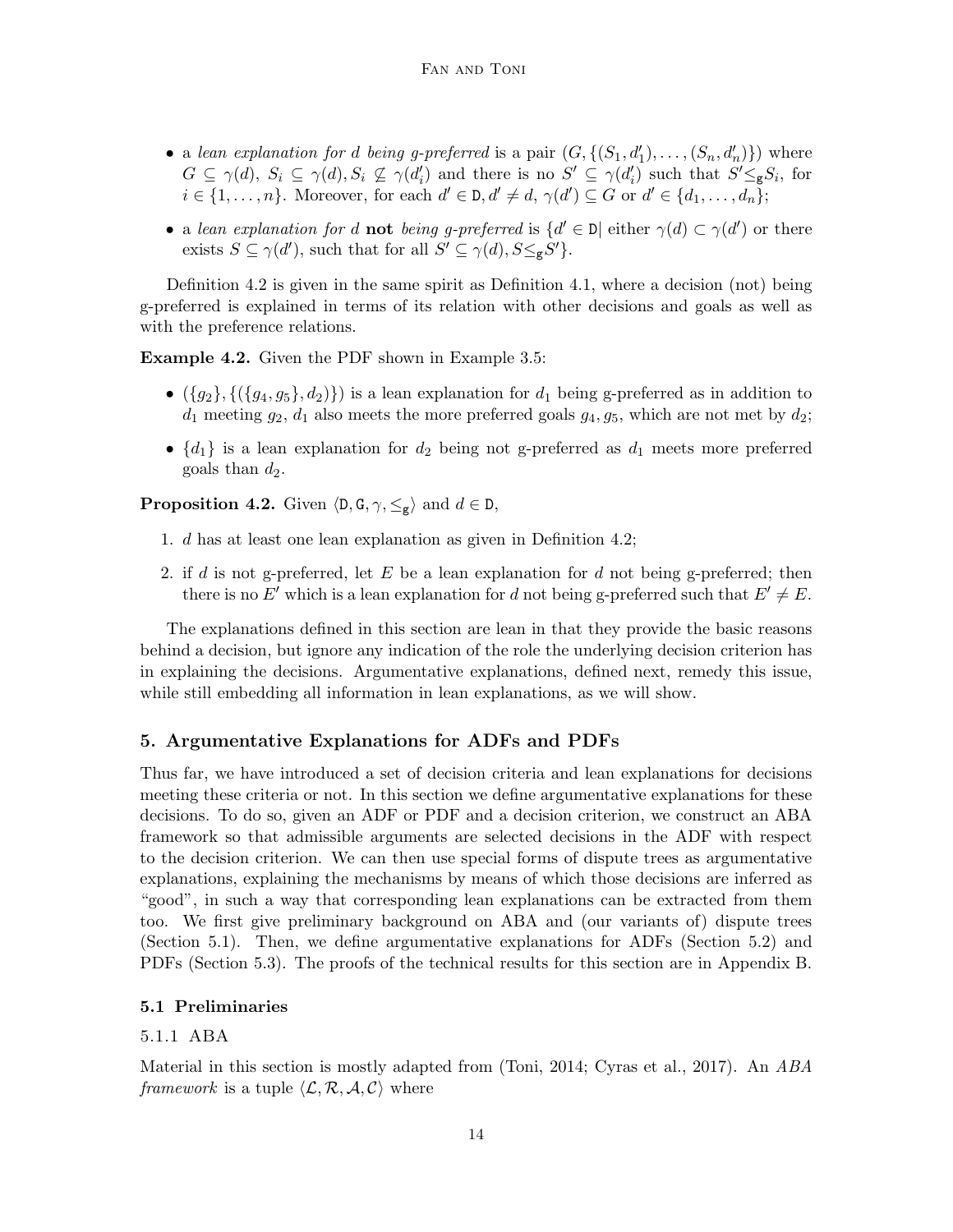- $\langle \mathcal{L}, \mathcal{R} \rangle$  is a deductive system, with a *language*  $\mathcal{L}$  and a set of inference *rules*  $\mathcal{R}$  of the form  $\beta_0 \leftarrow \beta_1, \ldots, \beta_m (m > 0)$  or  $\beta_0 \leftarrow$  with  $\beta_i \in \mathcal{L}$ , for  $i = 0, \ldots, m$ ,
- $A \subseteq \mathcal{L}$  is a (non-empty) set, whose elements are referred to as *assumptions*,
- C is a total mapping from A into  $2^{\mathcal{L}} {\{\}\}$ , where each  $c \in \mathcal{C}(\alpha)$  is a contrary of  $\alpha$ .

Basically, ABA frameworks can be defined for any logic specified by means of inference rules. Some of the sentences in the underlying language are assumptions, and each such sentence can be "contradicted" by any of its contraries. The following example is a simple illustration, with a set of propositions as language.

**Example 5.1.** Let  $\langle \mathcal{L}, \mathcal{R}, \mathcal{A}, \mathcal{C} \rangle$  be as follows:

- $\bullet \mathcal{L} = \{a, b, c, p, q, r, s\}$  and  $\mathcal{R} = \{p \leftarrow a, q \leftarrow b, s, r \leftarrow c, s \leftarrow \},\$
- $\mathcal{A} = \{a, b, c\},\,$
- $C(a) = \{q\}, C(b) = \{p\}, C(c) = \{r, q\}.$

Given a rule  $\beta_0 \leftarrow \beta_1, \ldots, \beta_m$  or  $\beta_0 \leftarrow \text{in}$  an ABA framework,  $\beta_0$  is referred as the head and  $\beta_1, \ldots, \beta_m$  or the empty sequence, respectively, as the body of the rule. ABA frameworks where no assumption occurs as the head of a rule are  $flat$ . As an illustration, the ABA framework in Example 5.1 is flat, as assumptions there only occur in the body of rules. In this paper, all ABA frameworks will be flat. Therefore, all remaining definitions in this section are restricted to the case of flat ABA frameworks.

In ABA, informally, arguments are deductions of claims supported by sets of assumptions, and attacks against arguments are directed at the assumptions in their supports, and are given by arguments with an assumption's contrary as their claim. Formally, given an ABA framework  $\langle \mathcal{L}, \mathcal{R}, \mathcal{A}, \mathcal{C} \rangle$ , a deduction for  $\beta \in \mathcal{L}$  supported by  $S \subseteq \mathcal{L}$  is a finite tree with nodes labelled by sentences in  $\mathcal L$  or by  $\tau^2$ , such that

- 1. the root is labelled by  $\beta$
- 2. for every node N
	- if N is a leaf then N is labelled either by a sentence in S or by  $\tau$ ;
	- if N is not a leaf and  $\beta_0$  is the label of N, then there is an inference rule  $\beta_0 \leftarrow$  $\beta_1, ..., \beta_m (m \geq 0)$  and either  $m = 0$  and the child of N is  $\tau$  or  $m > 0$  and N has m children, labelled by  $\beta_1, ..., \beta_m$  (respectively)
- 3. S is the set of all sentences labelling the leaf nodes.

Then, an argument for  $\beta \in \mathcal{L}$  supported by  $\Delta \subseteq \mathcal{A}$  is a deduction for  $\beta$  supported by  $\Delta$ . We will use the shorthand  $\Delta \vdash \beta$  to denote an argument for  $\beta$  supported by  $\Delta$ . Given argument  $\Delta \vdash \beta$ ,  $\Delta$  is referred to as the *support* and  $\beta$  as the *claim* of the argument. Figure 2 illustrates this notion of argument for the ABA framework in Example 5.1.

Argumentation frameworks in general are useful for resolving conflicts between information, as captured by arguments. Conflicts are typically represented as *attacks* between arguments (Dung, 1995). In ABA, attacks are defined in terms of the notion of contrary of assumptions, as follows, given an ABA framework  $\langle \mathcal{L}, \mathcal{R}, \mathcal{A}, \mathcal{C} \rangle$ :

<sup>2.</sup> The symbol  $\tau$  is such that  $\tau \notin \mathcal{L}$ .  $\tau$  stands for "true" and intuitively represents the empty body of rules (Dung et al., 2009).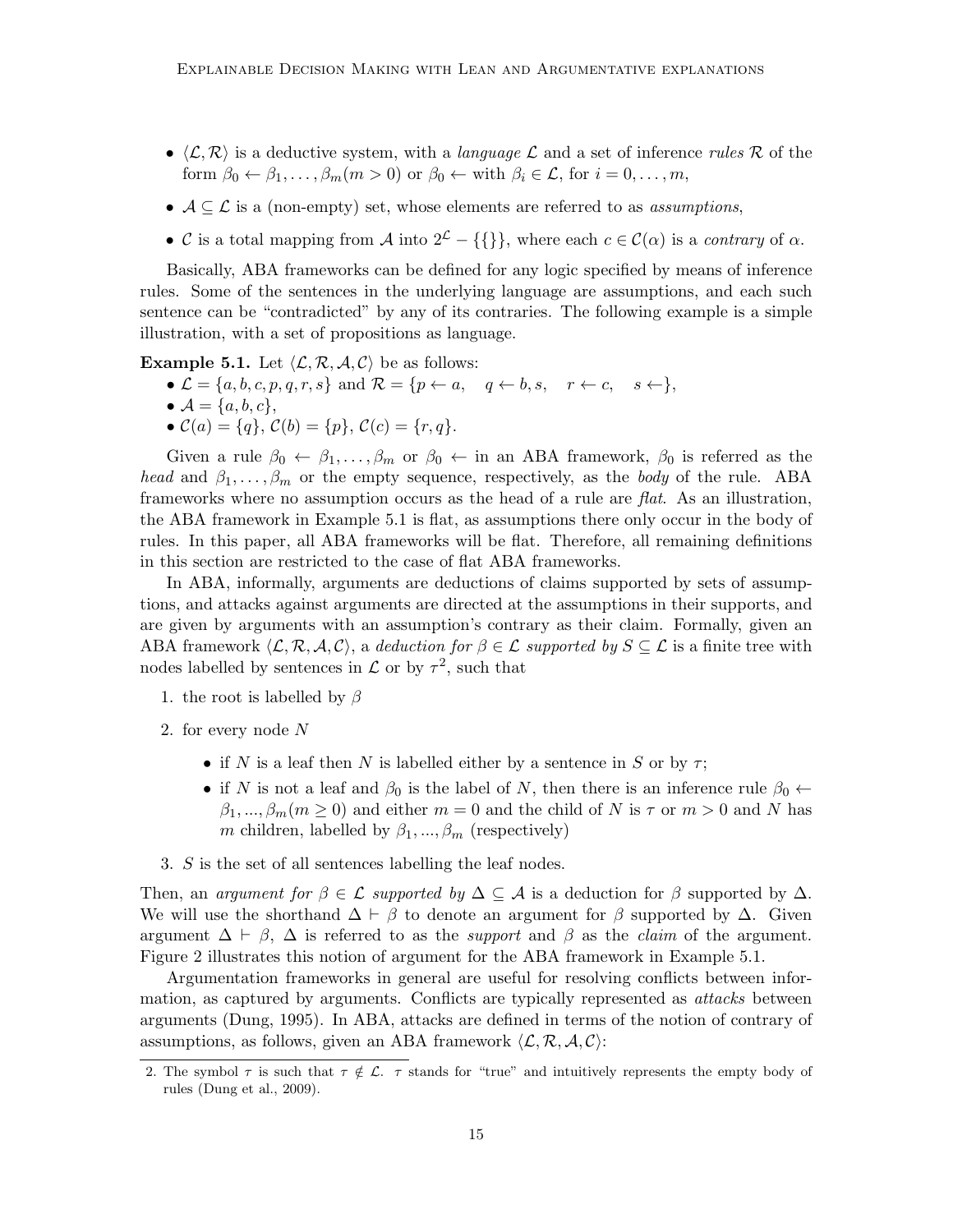

Figure 2: Arguments in Example 5.1, as trees (at the top) and using the shorthand (at the bottom).

• an argument  $\Delta_1 \vdash \beta_1$  attacks an argument  $\Delta_2 \vdash \beta_2$  if and only if the claim  $\beta_1$  of the first argument is a contrary of one of the assumptions in the support  $\Delta_2$  of the second argument (i.e.  $\exists \alpha \in \Delta_2$  such that  $\beta_1 \in \mathcal{C}(\alpha)$ );

This notion of attack between arguments can be lifted up to sets of arguments and sets of assumptions, as follows:

- a set of arguments As attacks a set of arguments Bs if some argument in As attacks some argument in Bs;
- a set of assumptions  $\Delta_1$  attacks a set of assumptions  $\Delta_2$  if and only if an argument supported by a subset of  $\Delta_1$  attacks an argument supported by a subset of  $\Delta_2$ .

As an illustration, for the ABA framework in Example 5.1,

- ${a} \vdash p$  attacks  ${b} \vdash q$ ,  ${b} \vdash q$  attacks  ${a} \vdash p$ ,  ${b} \vdash q$  attacks  ${c} \vdash r$ , and  ${c} \vdash r$ attacks  $\{c\} \vdash r$
- {{ $a$ } ⊢  $p$ } attacks {{ $b$ } ⊢  $q$ , { $c$ } ⊢  $r$ }
- $\{a\}$  attacks  $\{b\}$ ,  $\{b\}$  attacks  $\{a, c\}$ ,  $\{b\}$  attacks  $\{c\}$ , and  $\{c\}$  attacks any set of assumptions containing c.

With argument and attack defined, all argumentation semantics given for abstract argumentation (Dung, 1995) can be applied in (flat) ABA. These semantics can be defined for assumptions, as in (Bondarenko et al., 1993, 1997), or, equivalently, for arguments (Dung et al., 2007; Toni, 2014). In this paper, given an ABA framework  $AF = \langle \mathcal{L}, \mathcal{R}, \mathcal{A}, \mathcal{C} \rangle$ , we will use the following notions of admissibility for sets of assumptions and for individual arguments:

- a set of assumptions is admissible (in  $AF$ ) if and only if it does not attack itself and it attacks all  $\Delta \subseteq \mathcal{A}$  that attack it;
- an argument  $\Delta \vdash \beta$  is admissible (in AF) supported by  $\Delta' \subseteq A$  if and only if  $\Delta \subseteq \Delta'$ and  $\Delta'$  is admissible (in  $AF$ ).

As an illustration, for the ABA framework in Example 5.1,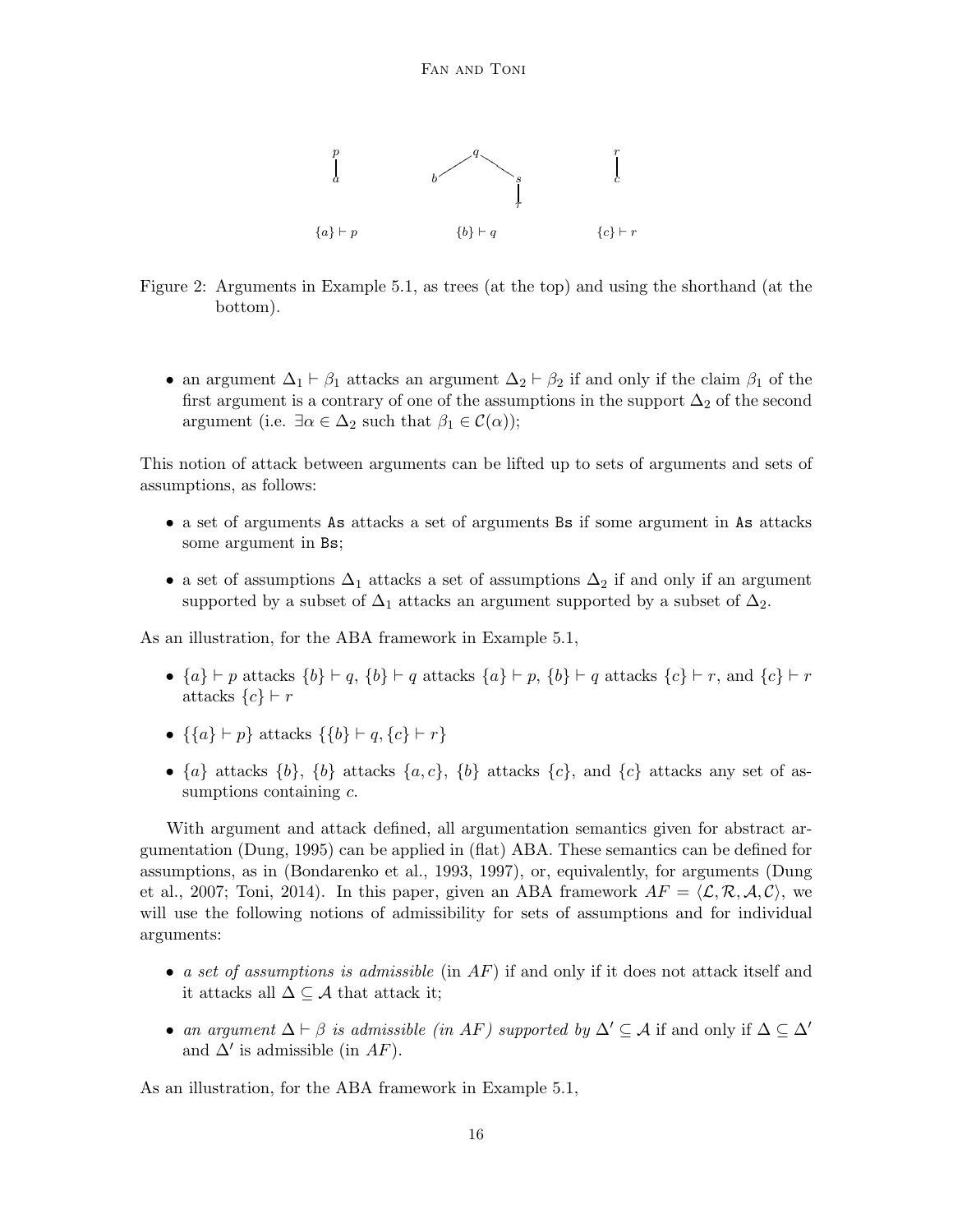- the sets of assumptions  $\{a\}, \{b\}, \{\}$  are all admissible (and no other set of assumptions is admissible);
- arguments  $\{a\} \vdash p$ ,  $\{b\} \vdash q$ ,  $\{a\} \vdash a$ ,  $\{b\} \vdash b$  are all admissible (and no other argument is admissible).

## 5.1.2 Dispute trees

Here, unless specified otherwise, we will assume as given a generic ABA framework  $\langle \mathcal{L}, \mathcal{R}, \mathcal{A}, \mathcal{C} \rangle$ .

We will use variants of the *abstract dispute trees* of (Dung et al., 2006) to provide explanations for recommended decisions. An *abstract dispute tree* for an argument A is a (possibly infinite) tree  $\mathcal{T}^a$  such that:<sup>3</sup>

- 1. every node of  $\mathcal{T}^a$  holds an argument B and is labelled by either proponent (P) or *opponent* (O), but not both, denoted by  $L : B$ , for  $L \in \{P, O\}$ ;
- 2. the root of  $\mathcal{T}^a$  is a **P** node holding A;
- 3. for every P node N holding an argument B, and for every argument C that attacks B, there exists a child of  $N$ , which is an  $O$  node holding  $C$ ;
- 4. for every **O** node N holding an argument B, there exists at most<sup>4</sup> one child of N which is a **P** node holding an argument which attacks some assumption  $\alpha$  in the support of  $B$ <sup>5</sup>; if N has a child attacking  $\alpha$ , then  $\alpha$  is said to be the *culprit* in B;
- 5. there are no other nodes in  $\mathcal{T}^a$  except those given by 1-4 above.

The set of all assumptions in (the support of arguments held by) the **P** nodes in  $\mathcal{T}^a$  is called the *defence* set of  $\mathcal{T}^a$ .

Abstract dispute trees can be used as the basis for computing various argumentation semantics, including the admissibility semantics, as follows:

- Let an abstract dispute tree  $\mathcal{T}^a$  be *admissible* if and only if each **O** node has *exactly* one child and no culprit in the argument of an  $O$  node in  $\mathcal{T}^a$  belongs to the defence set of  $\mathcal{T}^a$ .
- The defence set of an admissible abstract dispute tree is admissible (Theorem 5.1 in (Dung et al., 2006)), and thus the root node of an admissible dispute tree is admissible.
- If an argument A is admissible then there exists an admissible abstract dispute tree for  $A$  (Theorem 5.1 in (Dung et al., 2006)).

Figure 3 gives an example of an (infinite) admissible dispute tree, with (admissible) defence set  $\{a\}$ , for the ABA framework in Example 5.1.

<sup>3.</sup> Here, a stands for 'abstract'. Also, 'proponent' and 'opponent' should be seen as roles/fictitious participants in a debate rather than actual agents.

<sup>4.</sup> In the original definition of abstract dispute tree (Dung et al., 2006), every O node is required to have exactly one child. We incorporate this requirement into the definition of admissible dispute tree given later, so that our notion of admissible abstract dispute tree and the admissible abstract dispute trees of (Dung et al., 2006) coincide.

<sup>5.</sup> An argument attacks an assumption if the argument supports a contrary of the assumption.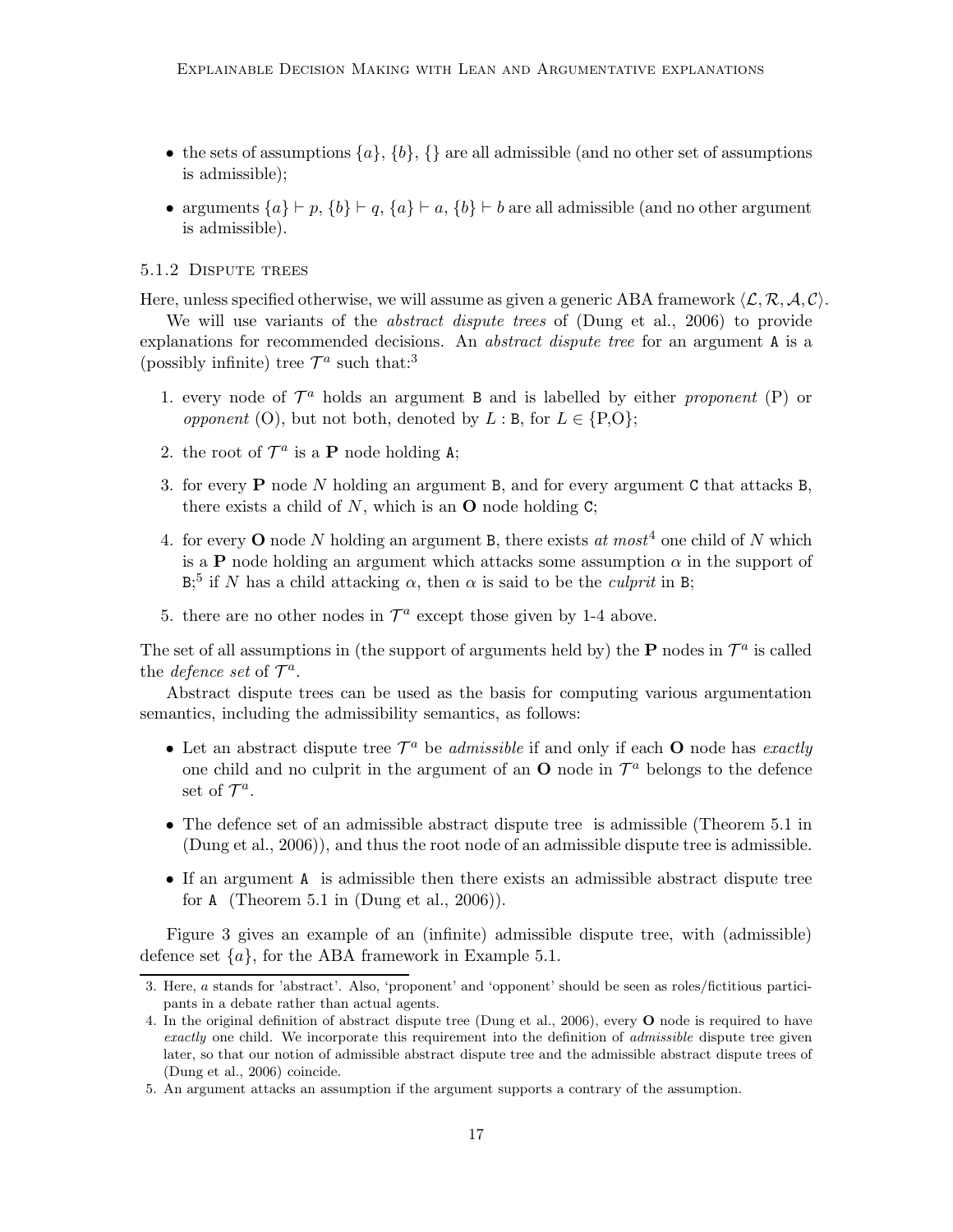```
\mathbf{P}: \{a\} \vdash p
           ı<br>İ
\mathbf{P}: \{a\} \vdash p(<br>l
          .
          .
          .
```
Figure 3: Admissible abstract dispute tree for the ABA framework in Example 5.1

| $\mathbf{P}: \{a\} \vdash a$ | $\mathbf{P}: \{a\} \vdash a$ |
|------------------------------|------------------------------|
| $O: \{b\} \vdash b$          | $O: \{b\} \vdash b$          |
|                              |                              |
| $\mathbf{P}$ : {} $\vdash$ c |                              |

Figure 4: Two abstract dispute trees for the argument  ${a \in \mathbb{R}^n$ . The tree shown on the left-hand side is maximal; the tree on the right-hand side is not.

We will use three variants of abstract dispute trees, given below.

A maximal dispute tree (Cyras, Satoh, & Toni, 2016) for some argument A is an abstract dispute tree  $\mathcal{T}^a$  for A such that for all opponent nodes  $\mathbf{O} : B$  in  $\mathcal{T}^a$  that are leaf nodes there is no argument C such that C attacks B.

Note that admissible abstract dispute trees are maximal, but not all maximal dispute trees are admissible (Cyras et al., 2016). Given an ABA framework  $\langle \mathcal{L}, \mathcal{R}, \mathcal{A}, \mathcal{C} \rangle$  with  $\mathcal{R} =$  ${c \leftarrow}, \ A = {a, b}, \ C(a) = {b}, \ C(b) = {c}, \$  Figure 4 shows two abstract dispute trees for the argument  ${a} \in A$ , the tree on the left-hand side is maximal whereas the one on the right-hand side is not.

**Definition 5.1.** Given any abstract dispute tree  $\mathcal{T}^a$ , let  $LA(\mathcal{T}^a)$  denote the set  $\{\alpha \mid \alpha \in \Delta \}$ is a leaf node in  $\mathcal{T}^a$ ,  $\alpha \in \Delta$  and  $LO(\mathcal{T}^a)$  denote the set  $\{N|N=O: \Delta\}$  is a leaf node in  $\mathcal{T}^a$ .

- Let  $\mathcal{AT}$  be the set of all admissible abstract dispute trees for some argument A. Then  $\mathcal{T}^a \in \mathcal{AT}$  is least-assumption if and only if there is no  $\mathcal{T}_0^a$  in  $\mathcal{AT}$  such that  $LA(\mathcal{T}_0^a) \subset LA(\mathcal{T}^a).$
- Let  $MT$  be the set of all maximal dispute trees for some non-admissible argument A. Then  $\mathcal{T}^{max} \in \mathcal{MT}$  is *best-effort* if and only if there is no  $\mathcal{T}_0^{max}$  in  $\mathcal{MT}$  such that  $LO(\mathcal{T}_0^{max}) \subset LO(\mathcal{T}^{max}).$

**Example 5.2.** Given an ABA framework  $\langle \mathcal{L}, \mathcal{R}, \mathcal{A}, \mathcal{C} \rangle$  with  $\mathcal{R} = \{a \leftarrow b; a \leftarrow c; c \leftarrow \},\$  $\mathcal{A} = \{b, p, q\}, \mathcal{C}(b) = \{z\}, \mathcal{C}(p) = \{q\}, \mathcal{C}(q) = \{a\},$  Figure 5 shows two admissible abstract dispute trees for  $\{p\} \vdash p$ . The tree on the left-hand side is least-assumption, as it has a single leaf node  $\mathbf{P}$  : {}  $\vdash a$  and there is no strict subset of the empty set, so there does not exist a tree with a leaf node containing fewer assumptions than the node  $\mathbf{P}$  : {} ⊢ a. On the other hand, the tree on the right-hand side is not least-assumption as it has a leaf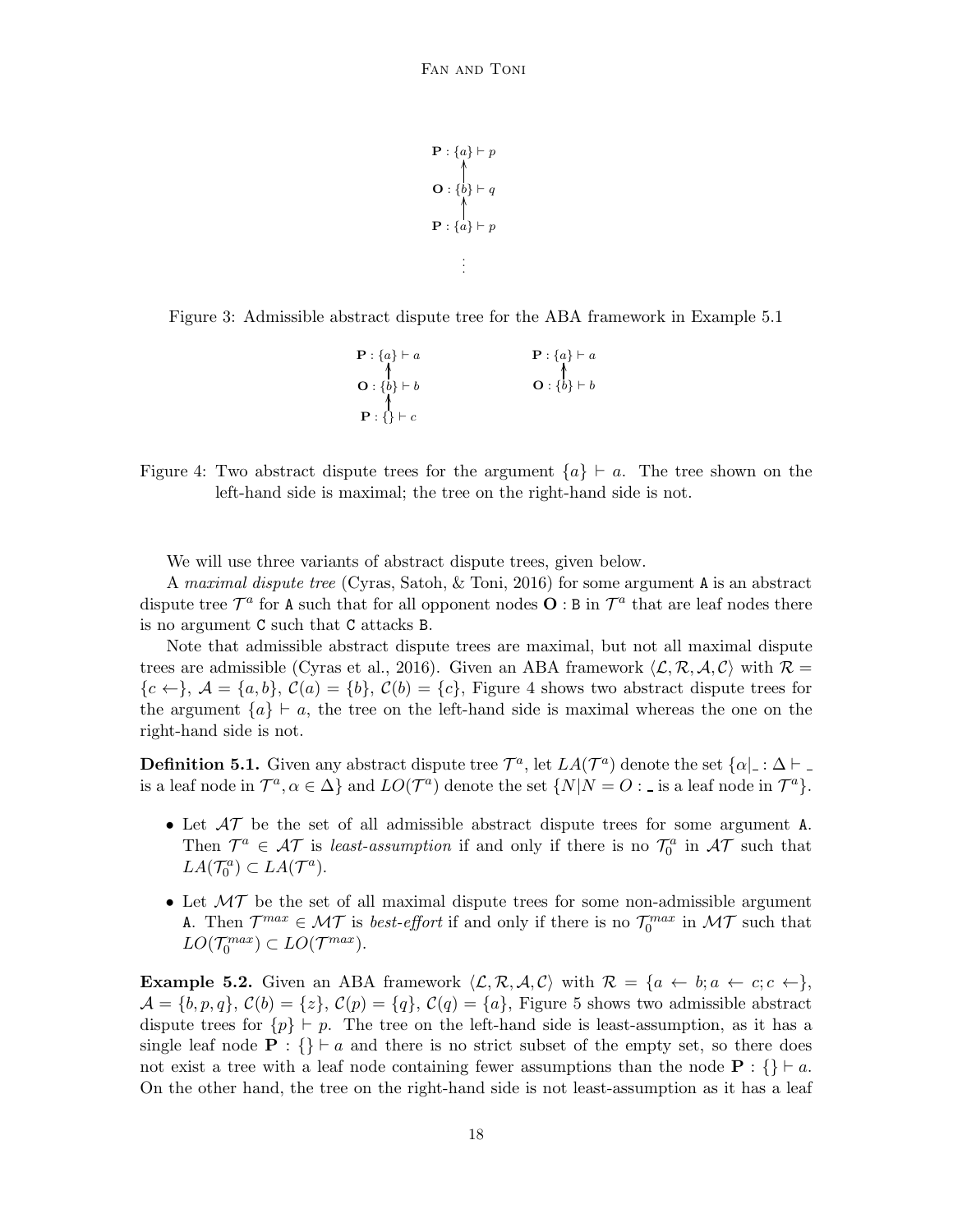| $\mathbf{P}$ : $\{p\} \vdash p$ | $\mathbf{P}: \{p\} \vdash p$ |
|---------------------------------|------------------------------|
| $\mathbf{O}: \{q\} \vdash q$    | $\mathbf{O}: \{q\} \vdash q$ |
| $\mathbf{P}: \{\} \vdash a$     | $\mathbf{P}: \{b\} \vdash a$ |

Figure 5: Two admissible abstract dispute trees for the argument  $\{p\} \vdash p$  for Example 5.2: the tree on the left is least-assumption; the tree on the right is not.

P : {a} ⊢ a P : {a} ⊢ a O : {} ⊢ b ❧5 ❧❧ ❧❧ ❧ O : {c} ⊢ c OO O : {} ⊢ b ❧5 ❧❧ ❧❧ ❧ O : {c} ⊢ c OO P : {} ⊢ d OO P : {e} ⊢ e OO O : {} ⊢ f OO

Figure 6: Two maximal abstract dispute trees for the argument  ${a}$  ⊢ a for Example 5.3: the tree on the left is best-effort; the tree on the right is not.

node  $\mathbf{P}$  :  $\{b\} \vdash a$  and the tree on the left-hand side is an abstract dispute tree for the same argument  $\{a\} \vdash a$  but with a smaller set of assumptions in its leaf node, i.e.  $\{\} \subset \{b\}$ .

**Example 5.3.** Given an ABA framework  $\langle \mathcal{L}, \mathcal{R}, \mathcal{A}, \mathcal{C} \rangle$  with  $\mathcal{R} = \{b \leftarrow; d \leftarrow; f \leftarrow\}, \mathcal{A} =$  ${a, c, e}$ ,  $C(a) = {b, c}$ ,  $C(c) = {d, e}$ ,  $C(e) = {f}$ , Figure 6 shows two non-admissible, maximal abstract dispute trees for  ${a} \vdash a$ . not. The tree on the left-hand side is besteffort as there is no maximal dispute tree for  $a \vdash a$  which does not contain the node  $\mathbf{O}: \{\} \vdash b$ ; thus there is no "smaller" maximal dispute tree for  $a \vdash a$  than the one shown on the left-hand side. On the other hand, the tree on the right-hand side is not best-effort, as the tree on the left-hand side contains fewer opponent leaf nodes.

In the remainder we will refer to abstract dispute trees simply as dispute trees.

## 5.2 Argumentative Explanations for ADFs

In this section we introduce one ABA framework for each decision criterion for ADFs. These ABA frameworks share some rules, assumptions and contraries, given next. Here and in the remainder of this section we will assume as given a generic ADF  $\langle D, G, \gamma \rangle$ , unless specified otherwise.

**Definition 5.2.** The core ABA framework corresponding to  $\langle \mathbf{D}, \mathbf{G}, \gamma \rangle$  is  $\langle \mathcal{L}_0, \mathcal{R}_0, \mathcal{A}_0, \mathcal{C}_0 \rangle$ , where<sup>6</sup>

<sup>6.</sup> When defining ABA frameworks, we omit to indicate the language component, as this can be easily inferred from the other components (specifically, the language is the set of all sentences occurring in rules, assumptions, and contraries).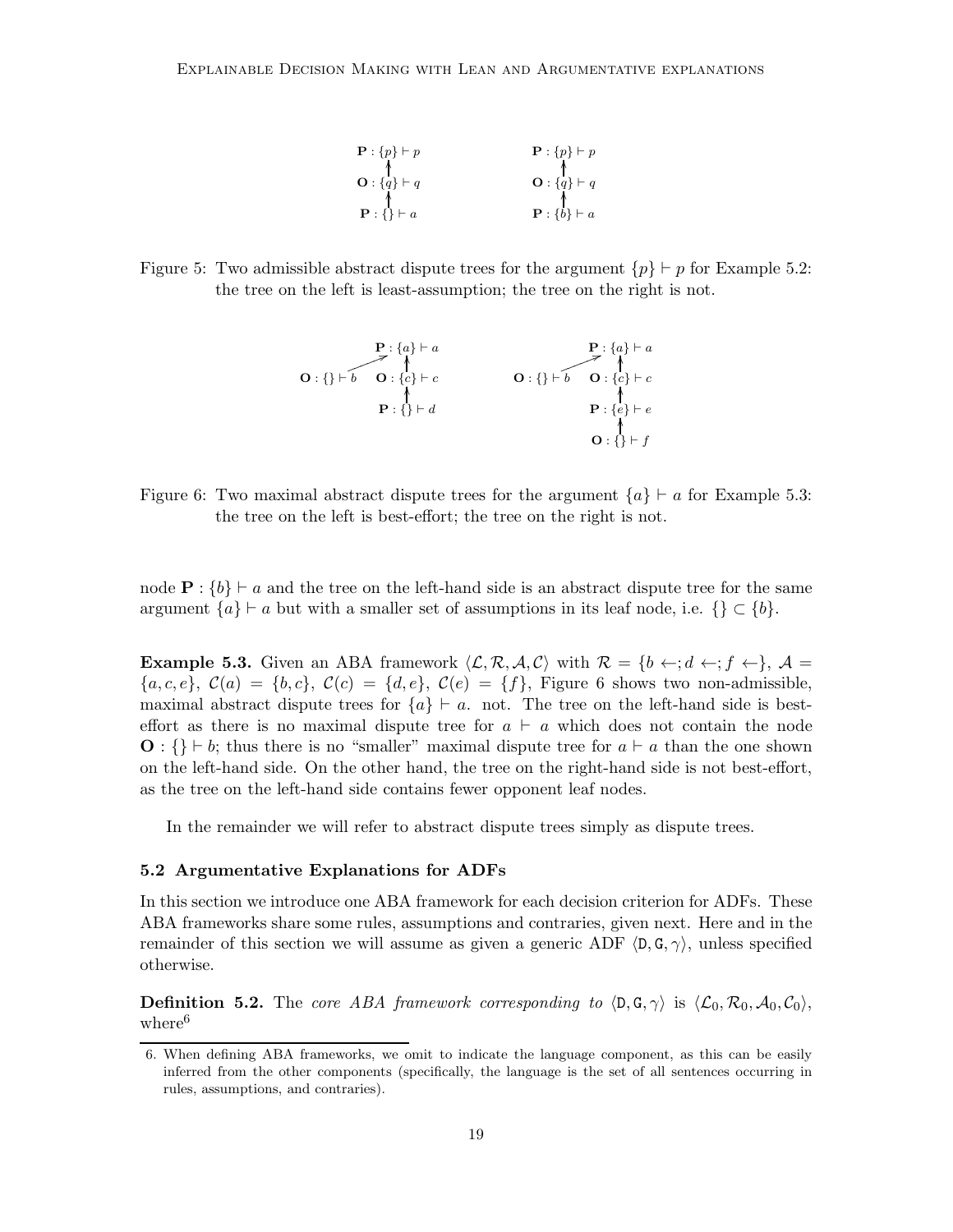- $\mathcal{R}_0 = \{ met(d, g) \leftarrow | d \in \mathcal{D}, g \in \mathcal{G}, g \in \gamma(d) \},\$
- $\mathcal{A}_0 = \{ notMet(d, q) | d \in \mathsf{D}, q \in \mathsf{G} \},\$
- for any  $notMet(d, g) \in \mathcal{A}_0$ :  $\mathcal{C}_0(notMet(d, g)) = \{met(d, g)\}.$

Intuitively, a full representation, in terms of rules, of the ADF is included in  $\mathcal{R}_0$ , and each decision can be assumed not to meet any goal  $(\mathcal{A}_0)$ , unless it can be proven to meet it  $(\mathcal{C}_0)$ . We illustrate the core ABA framework with the following example.

Example 5.4. (Example 3.1 continued.) The core ABA framework corresponding to  $\langle D, G, \gamma \rangle$  is  $\langle \mathcal{L}_0, \mathcal{R}_0, \mathcal{A}_0, \mathcal{C}_0 \rangle$ , in which

- $\mathcal{R}_0$  consists of:  $met(ic, cheap) \leftarrow$   $met(ic, near) \leftarrow$   $met(jh, near) \leftarrow$ •  $A_0$  consists of:
- $notMet(jh, cheap)$   $notMet(ic, cheap)$   $not Met(ritz, cheap)$  $notMet(jh, near)$  not $Met(ic, near)$  not $Met(ritz, near)$
- for any  $d \in \mathbb{D} = \{jh, ic, ritz\}$  and  $g \in \mathbb{G} = \{cheap, near\}$ :  $\mathcal{C}_0(notMet(d, g)) = \{met(d, g)\}.$

In this ABA framework, argument  $\{notMet(jh, near)\}\vdash notMet(jh, near)$  is attacked by argument  $\{\}\vdash met(jh, near)$ , which cannot be attacked (as its support is empty). As another example, argument  $\{notMet(jh, cheap)\}\vdash notMet(jh, cheap)$  cannot be attacked.

We then define ABA frameworks to represent the decision criteria, all incorporating the core ABA framework.

5.2.1 Strongly dominant ABA frameworks and argumentative explanations

**Definition 5.3.** For decisions  $D$  and goals  $G$ , let the *strongly dominant component* be the ABA framework with

- $\mathcal{R}_s = \{notSDom(d) \leftarrow notMet(d, g) \mid d \in \mathcal{D}, g \in \mathcal{G}\},\$
- $A_s = \{sDom(d) \mid d \in D\},\$
- for any  $sDom(d) \in \mathcal{A}$ :  $\mathcal{C}_s(sDom(d)) = \{notSDom(d)\}.$

Then, the strongly dominant ABA framework corresponding to  $\langle D, G, \gamma \rangle$  is  $\langle \mathcal{L}, \mathcal{R}, \mathcal{A}, \mathcal{C} \rangle$ , where

- $\mathcal{R} = \mathcal{R}_0 \cup \mathcal{R}_s$
- $A = A_0 \cup A_s$

• for any 
$$
\alpha
$$
 in  $\mathcal{A}$ :  $\mathcal{C}(\alpha) = \begin{cases} \mathcal{C}_0(\alpha) & \text{if } \alpha \in \mathcal{A}_0, \\ \mathcal{C}_s(\alpha) & \text{if } \alpha \in \mathcal{A}_s. \end{cases}$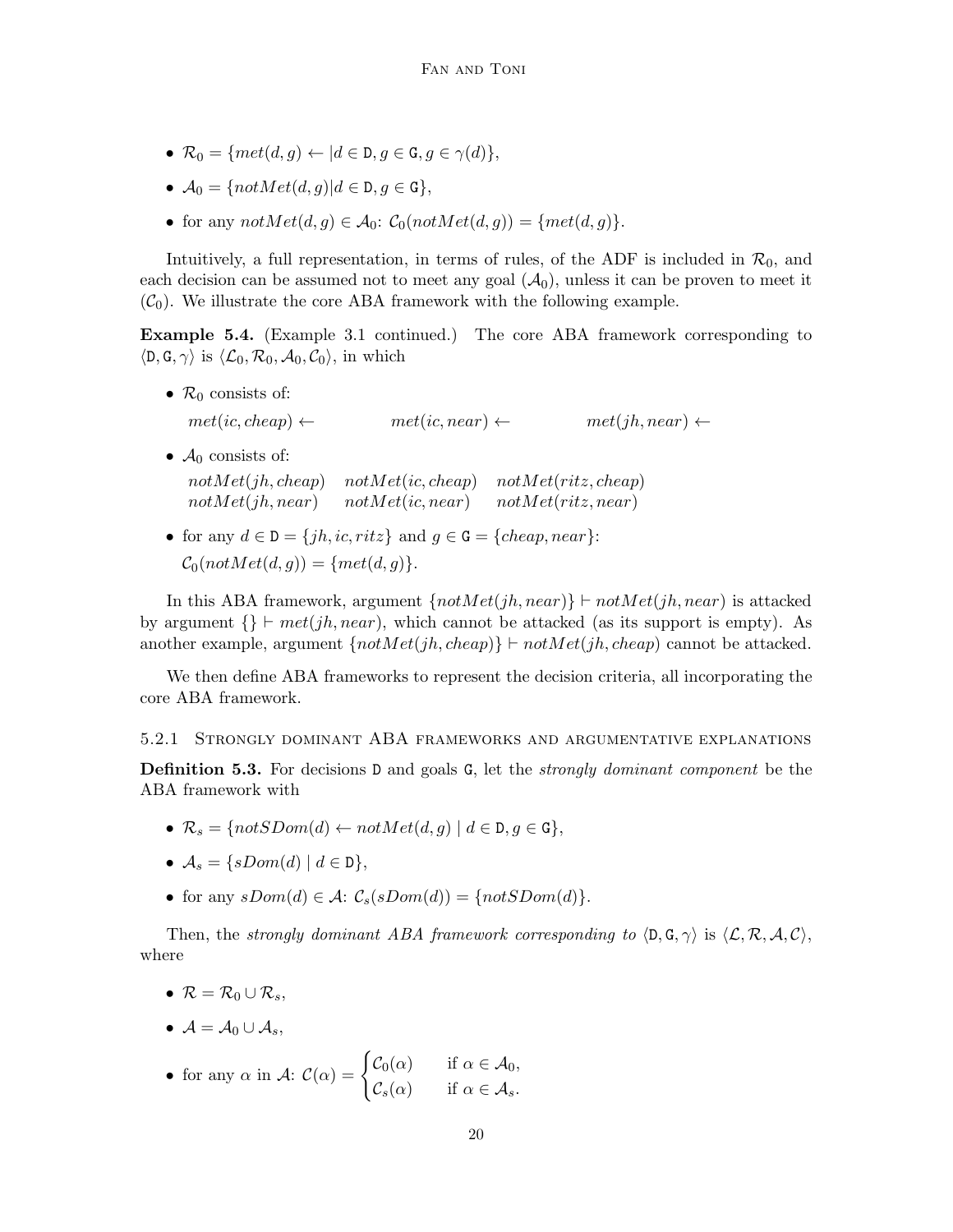The intuition behind Definition 5.3 is as follows: given a decision  $d$ , we can assume that d is strongly dominant  $(sDom(d) \in \mathcal{A})$ , unless it can be proven not to be so by proving that it does not meet some goal (using the rule for d and the goal in question in  $\mathcal{R}_s$ ). By definition of the core ABA framework, then, proving that a decision does not meet a goal can always be achieved, by assuming so, unless there are reasons against this assumption, by supporting its contrary. We illustrate the notion of strongly dominant ABA framework corresponding to a decision framework as follows.

Example 5.5. (Example 5.4 continued.) The strongly dominant ABA framework corresponding to  $\langle \mathsf{D}, \mathsf{G}, \gamma \rangle$  is  $\langle \mathcal{L}, \mathcal{R}, \mathcal{A}, \mathcal{C} \rangle$ , in which

•  $\mathcal R$  consists of  $\mathcal R_0$  in Example 5.4 together with:

| $notSDom(ic) \leftarrow notMet(ic, near)$     | $notSDom(ic) \leftarrow notMet(ic, cheap)$     |
|-----------------------------------------------|------------------------------------------------|
| $notSDom(jh) \leftarrow notMet(jh, near)$     | $notSDom(jh) \leftarrow notMet(jh, cheap)$     |
| $notSDom(ritz) \leftarrow notMet(ritz, near)$ | $notSDom(ritz) \leftarrow notMet(ritz, cheap)$ |

• A consists of  $\mathcal{A}_0$  in Example 5.4 together with:

 $sDom(ih)$   $sDom(ic)$   $sDom(ritz)$ 

• for any  $d \in \mathcal{D} = \{jh, ic, ritz\}$  and  $q \in \mathcal{G} = \{cheap, near\}$ :  $\mathcal{C}(notMet(d, g)) = \mathcal{C}_0(notMet(d, g))$   $\mathcal{C}(sDom(d)) = \{notSDom(d)\}$ 

In this ABA framework, the argument  $\{sDom(ic) \} \vdash sDom(ic)$  is attacked by

 $\{notMet(ic, cheap)\} \vdash notSDom(ic) \text{ and } \{notMet(ic, near)\} \vdash notSDom(ic)$ 

which, in turn, are attacked, respectively, by arguments

 $\{\}\vdash met(ic, cheap)$  and  $\{\}\vdash met(ic, near)$ .

Further, there is no argument attacking either  $\{\}\vdash met(ic, cheap)$  or  $\{\}\vdash met(ic, near)$ . Hence  $\{sDom(i) \mid sDom(i) \text{ is admissible. Instead, } \{sDom(j) \mid sDom(j) \text{ is not } sDom(j) \}$ admissible, as it is attacked by  $\{notMet(jh, cheap)\}\vdash notSDom(jh)$ , which cannot be attacked.

In this example, admissible arguments in the strongly dominant ABA framework and strongly dominant decisions in the ADF correspond. This correspondence holds in general:

**Theorem 5.1.** Let AF be the strongly dominant ABA framework corresponding to  $\langle \mathbf{D}, \mathbf{G}, \gamma \rangle$ . Then, for all decisions  $d \in \mathcal{D}$ , d is strongly dominant in  $\langle \mathcal{D}, \mathcal{G}, \gamma \rangle$  if and only if  $\{sDom(d)\}$  ⊢  $sDom(d)$  is admissible in AF.

Thus, using the terminology of (Cyras et al., 2021), strongly dominant ABA frameworks can be seen as complete (argumentation-based) representations of the underlying decision problems. Dispute trees (of various types), drawn from these ABA frameworks, can then be used to explain argumentatively why decisions are (strongly/weakly) dominant or not, as follows.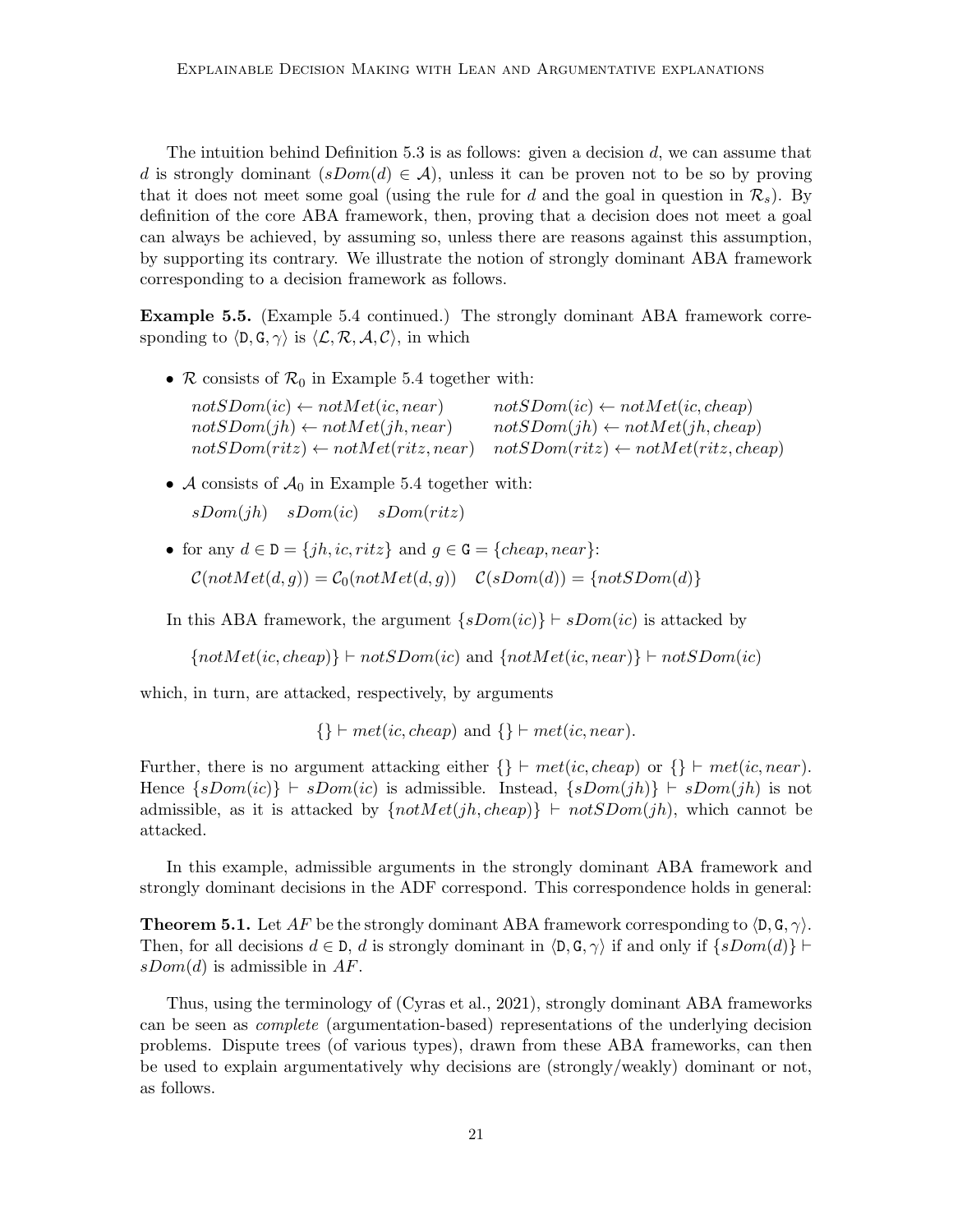$P: \{\text{sDom}(ic)\}\vdash sDom(ic)$  $\mathbf{O}: \{notMet(ic, cheap)\} \vdash not \widetilde{SDom(ic)}$ ❞❞❞❞  $\Omega: \{notMet(ic, near)\} \vdash notSDom(ic)$  $\mathbf{P}: \{\} \vdash met(ic, cheap)$ ,  $\mathbf{P} \cdot \{\} \vdash met(ic, near)$ ı<br>İ

Figure 7: Least-assumption dispute tree sanctioning  $\{sDom(ic)\}\vdash sDom(ic)$  as admissible (and *ic* as strongly dominant), for Example 5.6.

**Definition 5.4.** Let  $AF$  be the strongly dominant ABA framework corresponding to  $\langle \mathsf{D}, \mathsf{G}, \gamma \rangle$ . Then, for  $d \in \mathsf{D}$ :

- an *argumentative explanation for d being strongly dominant* is a least-assumption dispute tree for  $\{sDom(d)\}\vdash sDom(d)$  in AF;
- an argumentative explanation for  $d$  not being strongly dominant is a best-effort dispute tree for  $\{sDom(d)\}\vdash sDom(d)$  in AF.

Example 5.6. (Example 5.5 continued.) As an illustration, Figure 7 uses a least-assumption dispute tree as a argumentative explanation for ic being strongly dominant in Example 3.1. The root of this tree puts forward the claim (supported by  $P$ ) that ic is a strongly dominant decision. This statement is challenged by two arguments (from  $\mathbf{O}$ ): *ic* is not strongly dominant if it is not *cheap* and if it is not *near*. These two arguments are counter-attacked by further arguments (by  $P$ ): *ic* is cheap and near, and thus strongly dominant. This tree/explanation basically gives the reasons behind the selection of ic as strongly dominant. The explanation can be given an intuitive reading, for example, in terms of a debate between the (fictional) proponent  $(P)$  and opponent  $(O)$  players, as follows:

player **P** starts by arguing that *ic* is strongly dominant; player  $\bf{O}$  states that this is not so unless *ic* meets the goal *cheap*; player **P** replies that ic meets the goal *cheap*; player O then goes back to saying that ic is not strongly dominant if it does not meet the goal near; player  $P$  concludes saying that *ic* meets the goal *near*.

The dialogue ends successfully for  $P$ , with  $O$  having nothing more to contribute.

As a further illustration, Figure 8 uses a best-effort dispute tree giving an argumentative explanation for jh not being strongly dominant in Example 3.1, as an argumentative reading of the selection of jh: unlike ic, since jh does not meet the goal cheap, the root argument  $\{sDom(jh)\}\vdash sDom(jh)$ , cannot defend the attack from  $\{notMet(jh, cheap)\}\vdash$  $notSDom(jh)$ . This can be read again as a dialogue between **P** and **O**, as follows:

**P** states that *ih* is strongly dominant;

**O** replies that *jh* is not unless it meets the goal *near*;

**P** states that *ih* meets *near*;

**O** brings a further objection that *jh* is not strongly dominant if it does not meet the goal cheap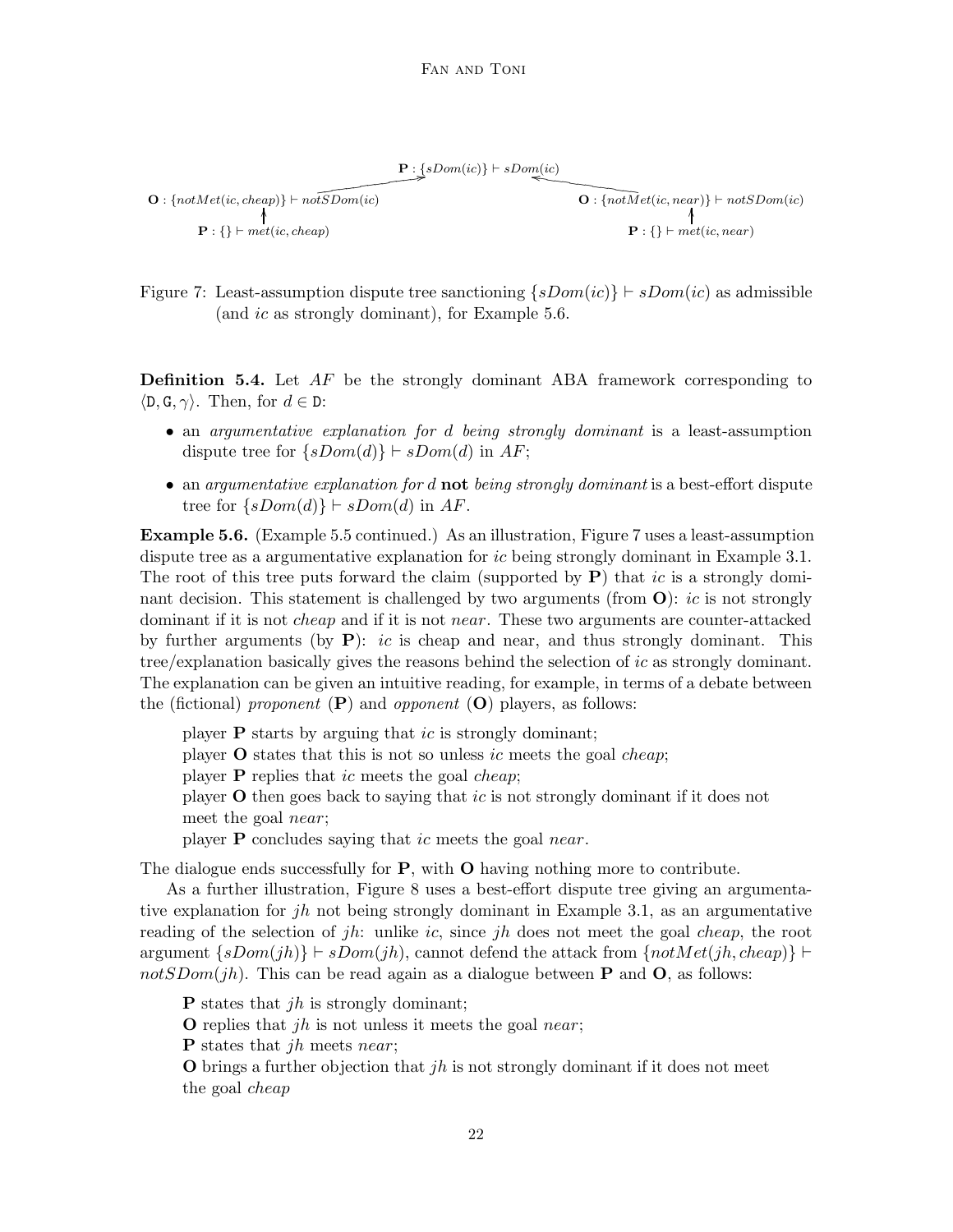$$
\mathbf{O}: \{notMet(jh, cheap)\} \vdash \overbrace{notSDom(jh)} \qquad \qquad \mathbf{O}: \{notMet(jh, near)\} \vdash notSDom(jh) \\ \mathbf{O}: \{notMet(jh, near)\} \vdash notSDom(jh) \\ \mathbf{P}: \{\} \vdash met(jh, near)
$$

Figure 8: Best-effort dispute tree sanctioning  $\{sDom(jh)\}\vdash sDom(jh)$  as not admissible (and  $jh$  as not strongly dominant) in Example 5.6.

to which  $P$  cannot find a reply, thus losing to  $Q$ .

In addition to providing argumentative explanations per-se, (various types of) dispute trees can also be used to extract lean explanations for decisions (not) meeting the various decision criteria as defined in Definition 4.1.

**Proposition 5.1.** Let  $AF$  be the strongly dominant ABA framework corresponding to  $\langle D, G, \gamma \rangle$ . For any strongly dominant decisions  $d \in D$ , let  $\mathcal{T}^a$  be an argumentative explanation for d being strongly dominant (in the form of least-assumption dispute tree for  $\{sDom(d)\}\vdash$  $sDom(d)$  in  $AF$ ). Then

$$
\{g | \mathbf{P} : \{\} \vdash met(d, g) \text{ is a leaf node in } \mathcal{T}^a \}
$$

is a lean explanation for d being strongly dominant.

Example 5.7. (Example 5.6 continued.) Given the least-assumption dispute tree/ argumentative explanation in Figure 7, it is immediate to see that arguments held by the leaf nodes,  $\mathbf{P}$  : {} ⊢ met(ic, cheap) and  $\mathbf{P}$  : {} ⊢ met(ic, near), give the lean explanation {cheap, near} for ic being strongly dominant. This can be read as: "since ic meets both goals cheap and near, it is strongly dominant". Whereas the lean explanation refers to the components of the decision problem only, the argumentative explanation unearths the reasoning behind *ic* being strongly dominant.

**Proposition 5.2.** Let  $AF$  be the strongly dominant ABA framework corresponding to  $\langle \mathsf{D}, \mathsf{G}, \gamma \rangle$ . For any  $d \in \mathsf{D}$ , if d is not strongly dominant, let  $\mathcal{T}^a$  be an argumentative explanation for d not being strongly dominant. Then,

 ${g|\mathbf{O}: \{notMet(d, g)\}\vdash notSDom(d) \text{ is a leaf node in } \mathcal{T}^a\}}$ 

is a lean explanation for d not being strongly dominant.

Example 5.8. (Example 5.6 continued.) Given the best-effort dispute tree/argumentative explanation in Figure 8, it is immediate to see that the only leaf node labelled by O is  $\{notMet(jh, cheap)\}\vdash notSDom(jh).$  Thus,  $\{cheap\}$  is a lean explanation for jh not being strongly dominant. This can be read as: "Since  $jh$  does not meet the goal *cheap*, it is not strongly dominant". Again, whereas the lean explanation refers to the components of the decision problem only, the argumentative explanation unearths the reasoning behind ic not being strongly dominant.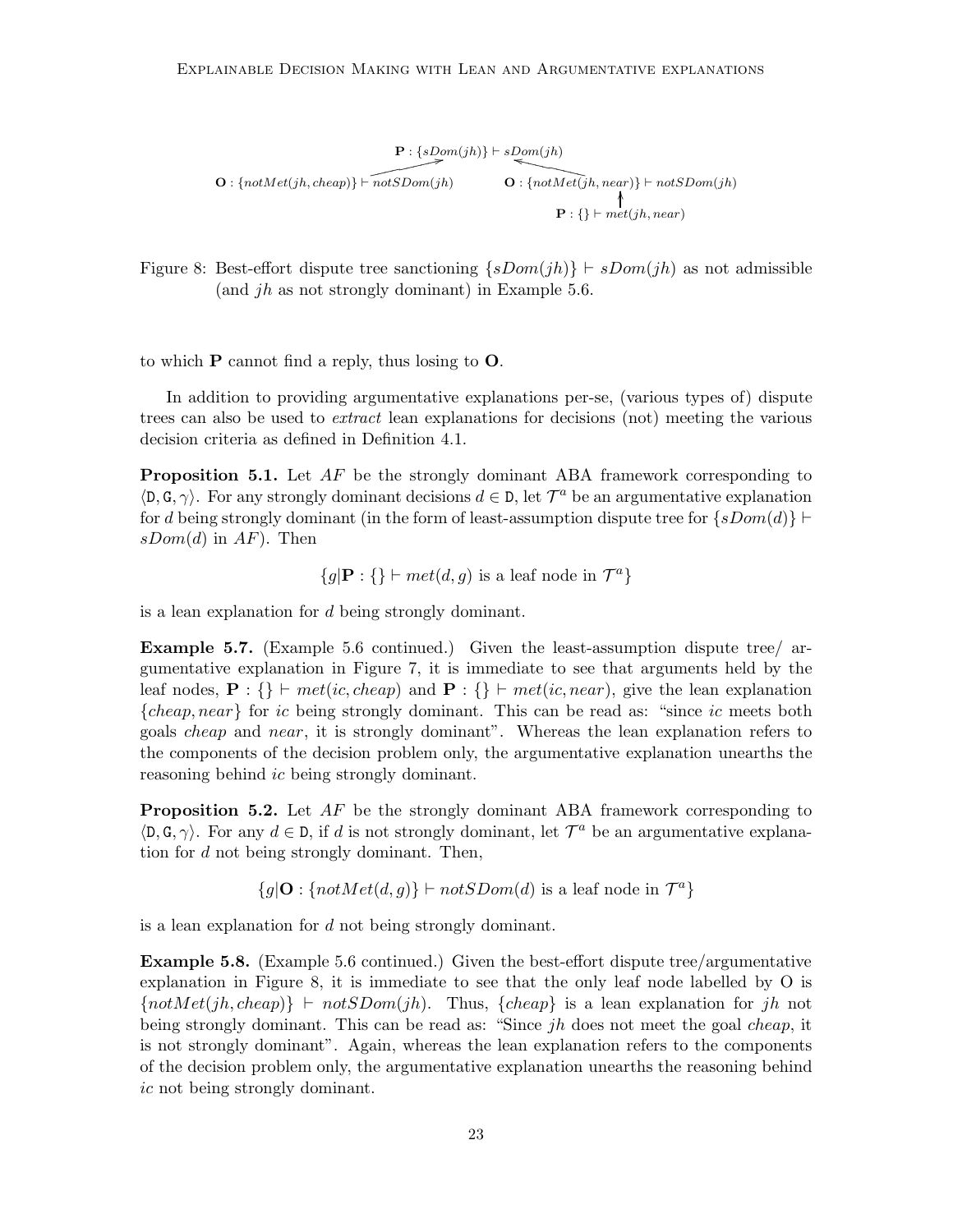5.2.2 Dominant ABA frameworks and argumentative explanations

Dominant decisions can also be given an equivalent argumentative formulation, by defining a corresponding dominant ABA framework also incorporating the core ABA framework, as follows.

Definition 5.5. For decisions D and goals G, let the *dominant component* be the ABA framework with

- $\mathcal{R}_d = \{notDom(d) \leftarrow notMet(d, g) \mid d \in \mathcal{D}, g \in \mathcal{G}\},\$
- $\mathcal{A}_d = \{dom(d) | d \in \mathbb{D}\} \cup \{noOthers(d, g) | d \in \mathbb{D}, g \in \mathbb{G}\} \cup \{notMet(d, g) | d \in \mathbb{D}, g \in \mathbb{G}\},\$
- for any  $dom(d) \in \mathcal{A}_d$ :  $\mathcal{C}_d(dom(d)) = \{notDom(d)\},\$ for any  $noOthers(d, g) \in \mathcal{A}_d$ :  $\mathcal{C}_d(noOthers(d, g)) = \{met(d', g) | d' \in \mathcal{D}, d' \neq d\},\$ for any  $notMet(d, q) \in \mathcal{A}_d$ :  $\mathcal{C}_d(notMet(d, q)) = \{noOthers(d, q)\}.$

Then, the *dominant ABA framework corresponding to*  $F_a$  is  $\langle \mathcal{L}, \mathcal{R}, \mathcal{A}, \mathcal{C} \rangle$ , where:

$$
\bullet \ \mathcal{R} = \mathcal{R}_0 \cup \mathcal{R}_d,
$$

•  $\mathcal{A} = \mathcal{A}_0 \cup \mathcal{A}_d$ 

• for all  $\alpha$  in  $\mathcal{A}$ :  $\mathcal{C}(\alpha)$  =  $\sqrt{ }$  $\int$  $\overline{\mathcal{L}}$  $\mathcal{C}_0(\alpha)$  if  $\alpha \in \mathcal{A}_0$  and  $\alpha \notin \mathcal{A}_d$ ,  $\mathcal{C}_d(\alpha)$  if  $\alpha \in \mathcal{A}_d$  and  $\alpha \notin \mathcal{A}_0$ ,  $\mathcal{C}_0(\alpha) \cup \mathcal{C}_d(\alpha)$  if  $\alpha \in \mathcal{A}_d \cap \mathcal{A}_0$ .

Intuitively, a decision d is selected (as dominant) either if it meets all goals, or for goals that  $d$  does not meet, there is no other  $d'$  meeting them. Hence the contrary of notMet(d, g) (representing that d does not meet g) is either  $met(d, g)$  (representing that d meets g) or  $noOthers(d, g)$  (representing that, although d does not meet g, no other decision does either).

**Theorem 5.2.** Let AF be the dominant ABA framework corresponding to  $\langle \mathbf{D}, \mathbf{G}, \gamma \rangle$ . Then for all decisions  $d \in \mathcal{D}$ , d is dominant if and only if  $\{dom(d)\}\vdash dom(d)$  is admissible in AF.

Example 5.9. (Example 3.2 continued.) As an illustration, given the dominant ABA framework corresponding to the ADF in Example 3.2, jh is dominant since  $\{dom(jh)\}\vdash$  $dom(jh)$  is admissible. Indeed, the two counter-arguments  $\{notMet(jh, g)\}\vdash notDom(jh),$ for  $g = near$  and cheap, are attacked, respectively, by argument  $\{\}\vdash met(jh, near)$  and argument  $\{noOthers(ritz, cheap)\}\vdash noOthers(jh, cheap)$ , neither of which can be attacked.

**Definition 5.6.** Let AF be the dominant ABA framework corresponding to  $\langle \mathsf{D}, \mathsf{G}, \gamma \rangle$ . Then, for  $d \in \mathbb{D}$ :

• an argumentative explanation for d being dominant is a least-assumption dispute tree for  $\{dom(d)\}\vdash dom(d)$  in AF;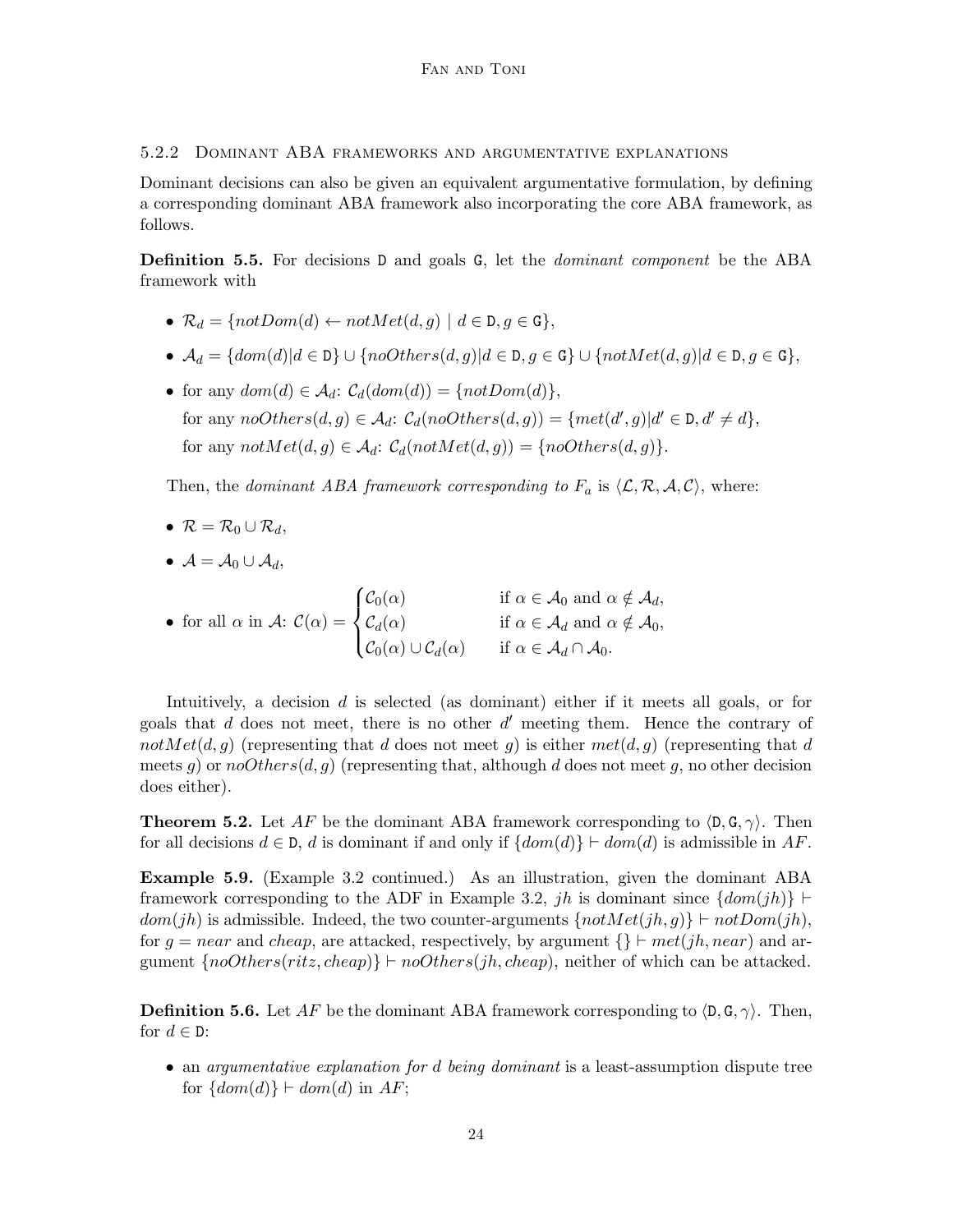$\mathbf{P}: \{dom(jh)\}\vdash dom(jh)$  $\mathbf{O}: \{notMet(jh, near)\} \vdash notDom(jh)$  $\overbrace{\text{dom}(jh)}^{\text{dom}(jh)}$   $\overbrace{\text{dom}(jh)}^{\text{dom}(jh)}$   $\overbrace{\text{dom}(jh)}^{\text{dom}(jh)}$   $\overbrace{\text{dom}(jh)}^{\text{dom}(jh)}$ l<br>I  $\mathbf{P}: \{\} \vdash met(jh, near)$   $\mathbf{P}: \{noOthers(jh, cheap)\} \vdash noOthers(jh, cheap)$ ،<br>ا .<br>ا

Figure 9: Least-assumption dispute tree sanctioning  $\{dom(jh)\}\vdash dom(jh)$  as admissible (and  $jh$  as dominant), for Example 5.10.

• an argumentative explanation for d not being dominant is a best-effort dispute tree for  $\{dom(d)\}\vdash dom(d)$  in AF.

Lean explanations for decisions being dominant can also be extracted from dispute trees, formally:

**Proposition 5.3.** Let AF be the dominant ABA framework corresponding to  $\langle \mathbf{D}, \mathbf{G}, \gamma \rangle$ . For any dominant  $d \in \mathbb{D}$ , let  $\mathcal{T}^a$  be an argumentative explanation for d being dominant (in the form of a least-assumption dispute tree for  $\{dom(d)\} \vdash dom(d)$ . Then the pair  $(G, F)$ , where

- $G = \{g | \mathbf{P} : \mathbf{\{\}} \vdash met(d, g) \text{ is a leaf node in } \mathcal{T}^a \},\$
- $F = \{g | \mathbf{P} : \{noOthers(d, g)\}\vdash noOthers(d, g) \text{ is a leaf node in } \mathcal{T}^a\},\$

is a lean explanation for d being dominant.

Example 5.10. (Example 5.9 continued.) Figure 9 shows an argumentative explanation for jh being dominant in the decision problem from Example 3.2. We can see that since  $\mathbf{P}: \{\} \vdash met(jh, near) \text{ and } \mathbf{P}: \{noOthers(jh, cheap)\} \vdash noOthers(jh, cheap) \text{ are the two }$ proponent leaf nodes in the tree, we obtain, as G and F in Proposition 5.3,  $G = \{near\}$  and  $F = \{cheap\}.$  Thus, a lean explanation for jh being dominant is  $(\{near\}, \{cheap\})$ , which can be read as: "jh is dominant because it meets the goal near and the for the goal cheap which  $jh$  does not meet, no other decision meets it either". Instead, the argumentative explanation in Figure 9 can be read, for example, as the following dialogue providing the reasons behind jh being dominant:

 $P: jh$  is dominant;

- $\mathbf{O}: jh$  is not unless it meets the goal near;
- P: jh meets near;
- **O:** *jh* is not dominant unless it meets *cheap*;
- **P:** *jh* does not meet *cheap*, but no other decision meets *cheap* either.

**Proposition 5.4.** Let AF be the dominant ABA framework corresponding to  $\langle \mathbf{D}, \mathbf{G}, \gamma \rangle$ . For any  $d \in \mathcal{D}$ , if d is not dominant, let  $\mathcal{T}^a$  be an argumentative explanation for d not being dominant. Then

$$
\{(d_i, g_j)|\mathbf{O} : \{\} \vdash met(d_i, g_j) \text{ is a leaf node in } \mathcal{T}^a\}
$$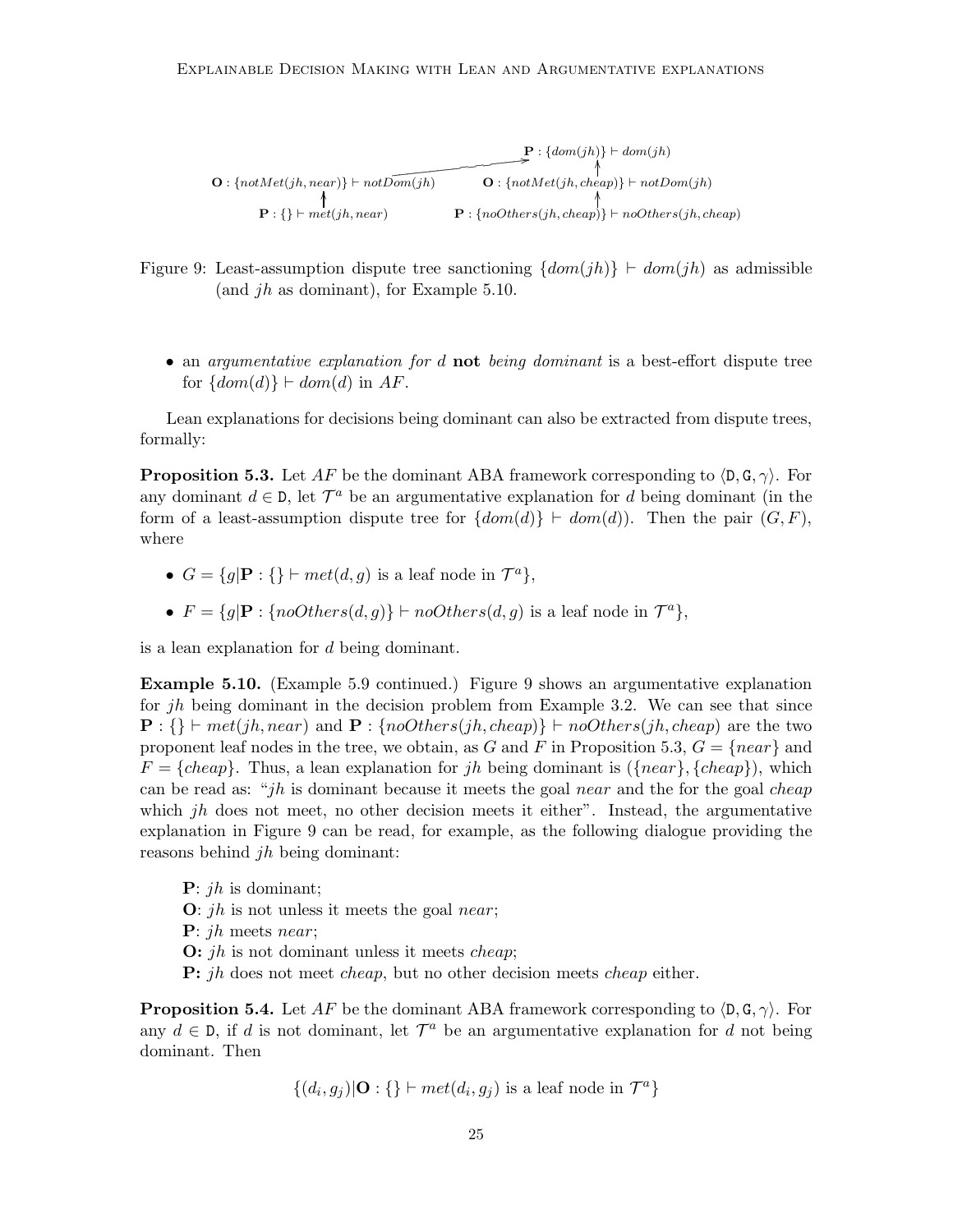$$
\mathbf{O}: \{notMet(ritz, near)\} \vdash notDom(ritz) \qquad \qquad \mathbf{O}: \{notMet(ritz, near)\} \vdash notDom(ritz) \qquad \qquad \mathbf{O}: \{notMet(ritz, cheap)\} \vdash notDom(ritz) \qquad \qquad \mathbf{O}: \{notMet(ritz, cheap)\} \vdash notDom(ritz) \qquad \qquad \mathbf{O}: \{\} \vdash met(jh, near)
$$
\n
$$
\mathbf{O}: \{\} \vdash met(jh, near)
$$

Figure 10: Best-effort dispute tree for  $\{dom(ritz)\}\vdash dom(ritz)$  in Example 5.11.

is a lean explanation for d not being dominant.

Example 5.11. (Example 5.9 continued.) A best-effort dispute tree for the argument  ${dom(ritz)} \vdash dom(ritz)$  is shown in Figure 10, providing an argumentative explanation for ritz not being dominant in the decision problem from Example 3.2. From this argumentative explanation, we can see that  $\{\}\vdash met(jh, near)$  is the only argument in an **O** leaf node. Thus,  $\{(jh, near)\}\$ is a lean explanation for ritz not being dominant. This can be read as: "ritz is not dominant because it does not meet the goal near yet jh meets it". As in the previous illustrations, the argumentative explanation can be given a dialogical reading indicating the reasoning leading to sanctioning ritz as not being dominant.

## 5.2.3 Weakly dominant ABA frameworks and argumentative explanations

As for strongly dominant and dominant decisions, ABA can be used to explain weakly dominant decisions.

**Definition 5.7.** For decisions D and goals G, let the *weakly dominant component* be the ABA framework with

- $\mathcal{R}_w = \{notWDom(d) \leftarrow met(d', g), notMet(d, g), notMore(d, d') | d, d' \in D, d \neq d', g \in D\}$  $G \} \cup \{more(d, d') \leftarrow met(d, g), notMet(d', g)| d, d' \in D, d \neq d', g \in G\},\$
- $\mathcal{A}_w = \{wDom(d) | d \in \mathbb{D}\} \cup \{notMore(d, d') | d, d' \in \mathbb{D}, d \neq d'\},\$
- for any  $wDom(d) \in A_w$ :  $\mathcal{C}_w(wDom(d)) = \{notWDom(d)\},\$ for any  $notMore(d, d') \in \mathcal{A}_w$ :  $\mathcal{C}_w(notMore(d, d')) = \{more(d, d')\}.$

Then, the weakly dominant ABA framework corresponding to  $\langle \mathsf{D}, \mathsf{G}, \gamma \rangle$  is  $\langle \mathcal{L}, \mathcal{R}, \mathcal{A}, \mathcal{C} \rangle$ , where

- $\mathcal{R} = \mathcal{R}_0 \cup \mathcal{R}_w$
- $A = A_0 \cup A_w$

• for all 
$$
\alpha
$$
 in  $\mathcal{A}$ ,  $\mathcal{C}(\alpha) = \begin{cases} \mathcal{C}_0(\alpha) & \text{if } \alpha \in \mathcal{A}_0, \\ \mathcal{C}_w(\alpha) & \text{if } \alpha \in \mathcal{A}_w. \end{cases}$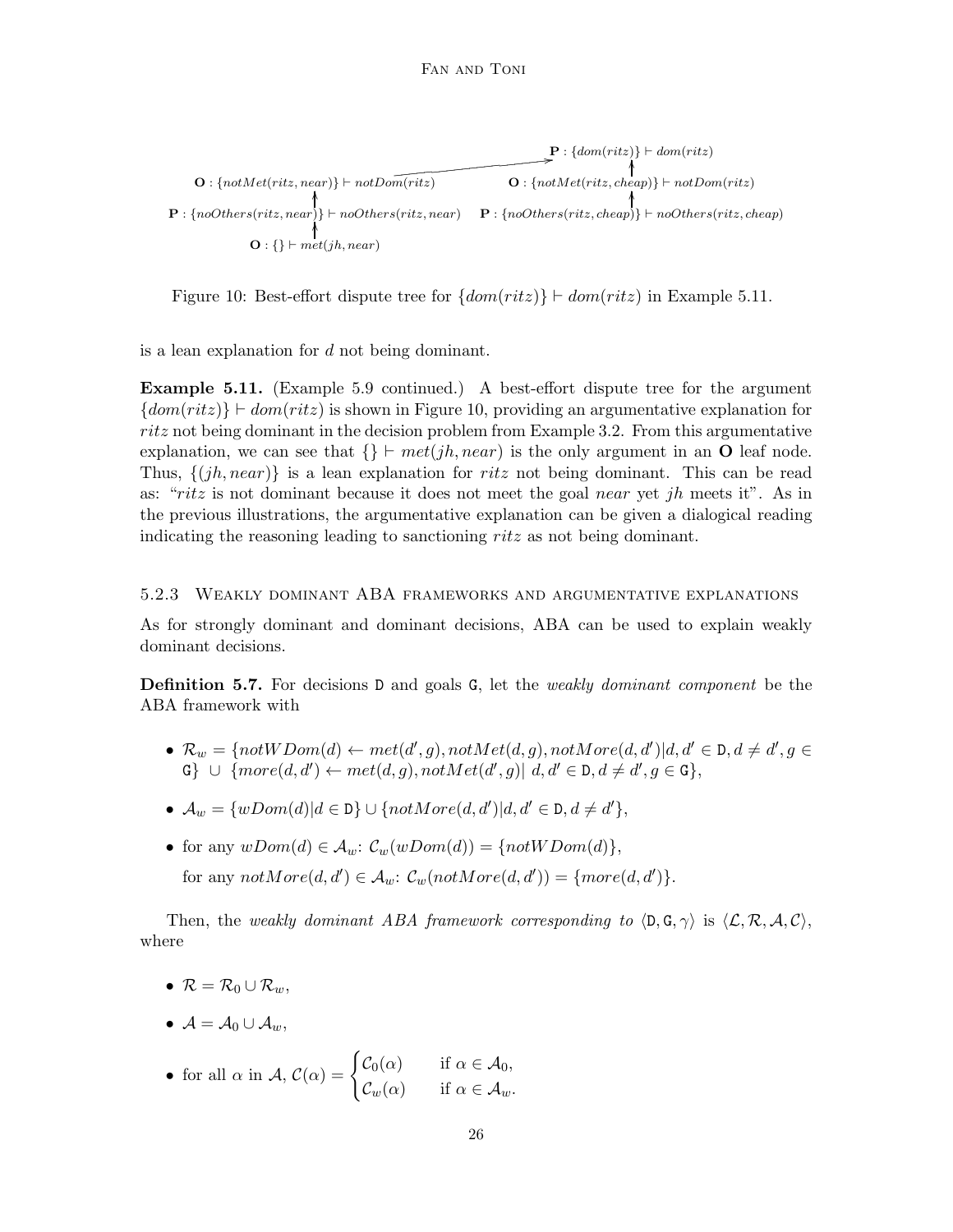

Figure 11: Least-assumption dispute tree sanctioning  $\{wDom(ic)\}\vdash wDom(ic)$  as admissible (and ic as weakly dominant) in Example 5.13. Here,  $nM$  and  $nR$  are short-hands for *notMet* and *notMore*, respectively.

Intuitively, a decision d is selected (as weakly dominant) if and only if there is no other decision  $d'$  such that the set of goals  $d'$  meets is a superset of the set of goals  $d$  meets. This can be tested for all  $d' \neq d$  by definition of contrary of  $wDom(d)$ , as  $notWDom(d)$ , and by the rule with head such a contrary. Indeed, if we assume  $d$  to be weakly dominant, to attack it, one needs to find another decision d' and a goal g such that  $met(d', g)$ ,  $notMet(d, g)$ , and  $notMore(d, d')$  all hold. Also, to attack assumption  $notMore(d, d')$ , one needs to show that there exists some goal g', such that  $met(d', g')$  and  $notMet(d, g')$ .

**Theorem 5.3.** Let AF be the weakly dominant ABA framework corresponds to  $\langle \mathbf{D}, \mathbf{G}, \gamma \rangle$ . Then for all decisions  $d \in \mathcal{D}$ , d is dominant if and only if  $\{wdDom(d)\}\vdash wdDom(d)$  is admissible in AF.

Example 5.12. (Example 3.3 continued.) As an illustration, given the weakly dominant ABA framework corresponding to the ADF in Example 3.3, ic is weakly dominant since  $\{wDom(i) \mid \vdash wDom(i) \text{ is admissible. Indeed, the (two) arguments } A \text{ and } B \text{ and the } \}$ argument C, all attacking  $\{wDom(i) \} \vdash wDom(i)$ , are all counter-attacked (the first by argument  $\{notMet(jh, cheap)\}\vdash more(ic, jh)$ , and the latter two by  $\{\}\vdash met(ic, clean)$ , none of which can be attacked.)

**Definition 5.8.** Let AF be the weakly dominant ABA framework corresponding to  $\langle \mathbf{D}, \mathbf{G}, \gamma \rangle$ . Then, for  $d \in \mathbb{D}$ :

- an argumentative explanation for d being weakly dominant is a least-assumption dispute tree for  $\{wDom(d)\}\vdash wDom(d)$  in AF;
- an argumentative explanation for  $d$  not being weakly dominant is a best-effort dispute tree for  $\{wDom(d)\}\vdash wDom(d)$  in AF.

Leaf nodes in dispute trees also give lean explanations for weakly dominant decisions, formally:

**Proposition 5.5.** Let  $AF$  be the weakly dominant ABA framework corresponding to  $\langle D, G, \gamma \rangle$ . For any weakly dominant  $d \in D$ , let  $\mathcal{T}^a$  be an argumentative explanation for d being weakly dominant (in the form of a least-assumption dispute tree for  $\{wDom(d)\}\vdash$  $wDom(d)$ . Then the pair  $(G, M)$ , where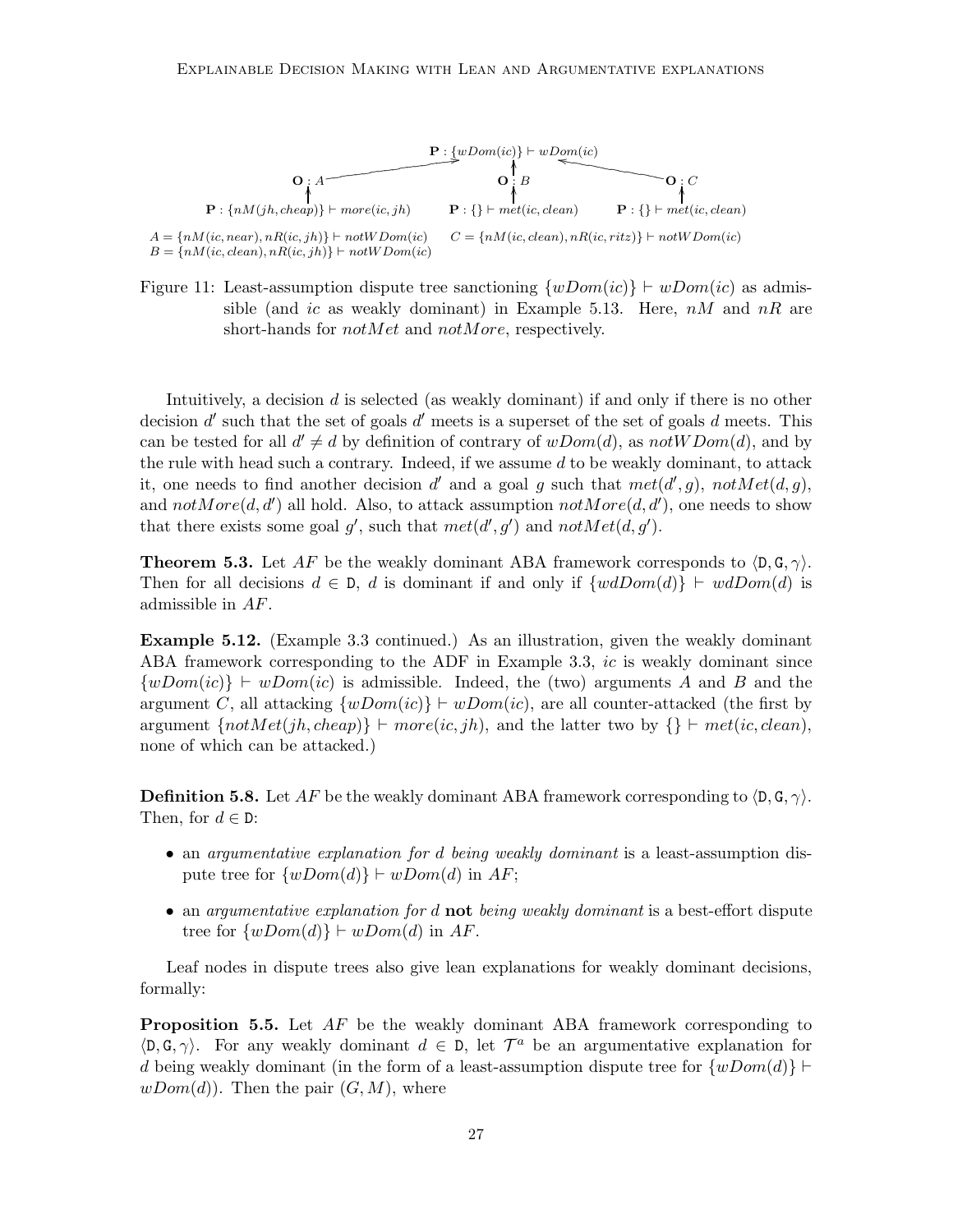

Figure 12: A best-effort dispute tree for  $\{wDom(ritz)\}\vdash wDom(ritz)$  for Example 5.14. Here,  $nM$ ,  $nR$  and  $nW$  are short-hands for  $notMet$ ,  $not More$  and  $notW$ Dom, respectively.

- $G = \{g | \mathbf{P} : \{\} \vdash \{met(d, g)\} \text{ or } \mathbf{P} : \{notMet(\_, g)\} \vdash more(d, \_) \text{ is a node in } \mathcal{T}^a \}$  and
- $M = \{(d', g) | \mathbf{P} : \{notMet(d', g)\} \vdash more(d, d') \text{ is a leaf node in } \mathcal{T}^a\}$

is a lean explanation for d being weakly dominant.

Example 5.13. (Example 5.12 continued.) Figure 11 shows an argumentative explanation for ic being weakly dominant in the decision problem from Example 3.3. Here, we can see that the leaf nodes are  $\mathbf{P}$  : { $not Met(jh, cheap)$ } ⊢  $more(ic, jh)$ ,  $\mathbf{P}$  : {} ⊢ met(ic, clean) and  $\mathbf{P}: \{\}\vdash met(ic, clean).$  Thus,  $({\{clean, cheap\}, \{(jh, cheap)\}})$  is a lean explanation for ic being weakly dominant, which can be read as "A reason for ic being weakly dominant is that ic meets goals *clean* and *cheap*, in which *cheap* is not met by  $jh$ ".

**Proposition 5.6.** Let  $AF$  be the weakly dominant ABA framework corresponding to  $\langle \mathsf{D}, \mathsf{G}, \gamma \rangle$ . For any  $d \in \mathsf{D}$ , if d is not weakly dominant, let  $\mathcal{T}^a$  be an argumentative explanation for d not being dominant (in the form of a best-effort dispute tree for  $\{wDom(d)\}\vdash$  $wDom(d)$ . Then the set

•  $\{d' | O : \{\}\vdash met(d', g) \text{ a leaf node in } \mathcal{T}^a \text{ or } O : \{notMet(d, g), notMore(d, d')\} \vdash$  $notWDom(d)$  a leaf node in  $\mathcal{T}^a$ }

is a lean explanation for  $d$  not being weakly dominant.

**Example 5.14.** (Example 5.12 continued.) An argumentative explanation for ritz not being weakly dominant in the decision problem of Example 3.3 is given in Figure 12. Here, both  $\{\}\vdash met(jh, clean)$  and  $\{\}\vdash met(ic, clean)$  are held by leaf nodes labelled by O. Thus  $\{ic, jh\}$  is a lean explanation for ritz not being weakly dominant, which can be read as: "ritz is not weakly dominant as jh and ic meet all goals met by ritz and more".

#### 5.3 Argumentative Explanations for PDFs

The problem of determining g-preferred decisions in a PDF can also be equivalently understood as the problem of determining admissible arguments in an ABA framework, defined as follows: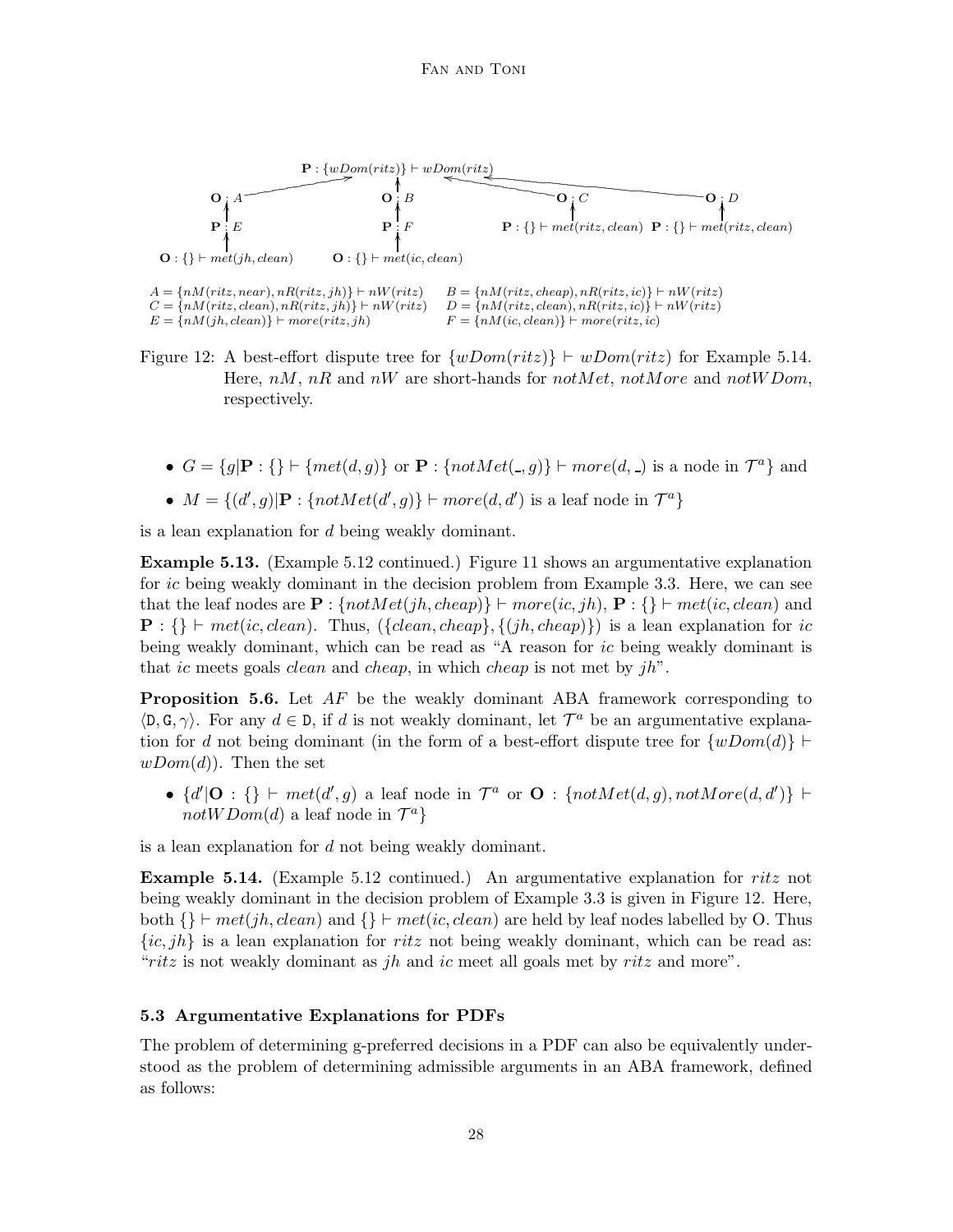**Definition 5.9.** Let S be the comparable goal set in  $F_e = \langle \mathbf{D}, \mathbf{G}, \mathbf{T}_{\text{DG}}, \leq_{\mathbf{g}} \rangle$ , the *g-preferred component* is an ABA framework  $\langle\mathcal{L}_p, \mathcal{R}_p, \mathcal{A}_p, \mathcal{C}_p\rangle$ , where

- $\mathcal{R}_p = \{pfr(s_t, s_r) \leftarrow |s_t, s_r \in \mathbf{S}, s_r \leq_{\mathbf{g}} s_t\} \cup$  ${notMetS(d, s) \leftarrow notMet(d, q)| d \in D, s \in S, q \in s}$  ${better(d, d', s) \leftarrow metS(d, s'), notMetS(d', s'), pfr(s', s)|d, d' \in D, d \neq d', s, s' \in S, s \neq$ s ′}∪;  $\{notGP(d) \leftarrow metS(d', s), notMetS(d, s), notBetter(d, d', s)|d, d' \in D, d \neq d', s \in S\};$
- $\mathcal{A}_p = \{gP(d), metS(d, s), notBetter(d, d', s)| d, d' \in \mathcal{D}, d \neq d', s \in \mathbb{S}\};$
- for any  $qP(d) \in \mathcal{A}$ :  $\mathcal{C}_p(qP(d)) = \{notGP(d)\};$ for any  $metS(d, s) \in \mathcal{A}$ :  $\mathcal{C}_p(metS(d, s)) = \{notMetS(d, s)\};$ for any  $notBetter(d, d', s) \in \mathcal{A}$ :  $\mathcal{C}_p(notBetter(d, d', s)) = \{ better(d, d', s)\}.$

Rules in a g-preferred component can be read as follows.

- $pfr(s_t, s_r) \leftarrow$  represents that a comparable goal set  $s_t$  is preferred to another comparable goal set  $s_r$ .
- not $MetS(d, s) \leftarrow notMet(d, g)$  for  $g \in s$  states that a decision d does not meet a comparable goal set s if d does not meet some goal  $q$  in s.
- better  $(d, d', s) \leftarrow metS(d, s'), notMetS(d', s'), pfr(s', s)$  states that decision d is better than  $d'$  with respect to a comparable goal set s if d meets some goal set s' that is not met by  $d'$  and  $s'$  is preferred to  $s$ .
- notGP(d)  $\leftarrow \text{metS}(d', s), \text{notMetS}(d, s), \text{notBetter}(d, d', s)$  states that decision d is not g-preferred if  $(1)$  there exists another decision  $d'$  meeting all goals in a comparable goal set s,  $(2)$  d does not meet all goals in s and  $(3)$  comparing with  $d'$ , d does not meet any more preferred goal set than s.

All decisions are assumed to be g-preferred as  $qP(d)$  is an assumption in the ABA framework for all decision d. Then all such assumptions are examined by arguments for  $notGP(d)$ , constructed with relevant rules and assumptions.

With the g-preferred component defined, we are ready to obtain the ABA framework for g-preferred decisions by taking the "union" of the g-preferred component and the core ABA framework.

**Definition 5.10.** Let  $F_e = \langle \mathbf{D}, \mathbf{G}, \mathbf{T}_{\text{DG}}, \leq_{\mathbf{g}} \rangle$ ,  $\langle \mathcal{L}_p, \mathcal{R}_p, \mathcal{A}_p, \mathcal{C}_p \rangle$  the g-preferred component and let  $\langle \mathcal{L}_0, \mathcal{R}_0, \mathcal{A}_0, \mathcal{C}_0 \rangle$  be the core ABA framework corresponding to  $\langle \mathbf{D}, \mathbf{G}, \gamma \rangle$ . Then, the gpreferred ABA framework corresponding to  $F_e$  is  $\langle \mathcal{L}, \mathcal{R}, \mathcal{A}, \mathcal{C} \rangle$  where:

- $\mathcal{R} = \mathcal{R}_0 \cup \mathcal{R}_p;$
- $\mathcal{A} = \mathcal{A}_0 \cup \mathcal{A}_n$ ;

• for all 
$$
\alpha
$$
 in  $\mathcal{A}$ :  $\mathcal{C}(\alpha) = \begin{cases} \mathcal{C}_0(\alpha) & \text{if } \alpha \in \mathcal{A}_0, \\ \mathcal{C}_p(\alpha) & \text{if } \alpha \in \mathcal{A}_p. \end{cases}$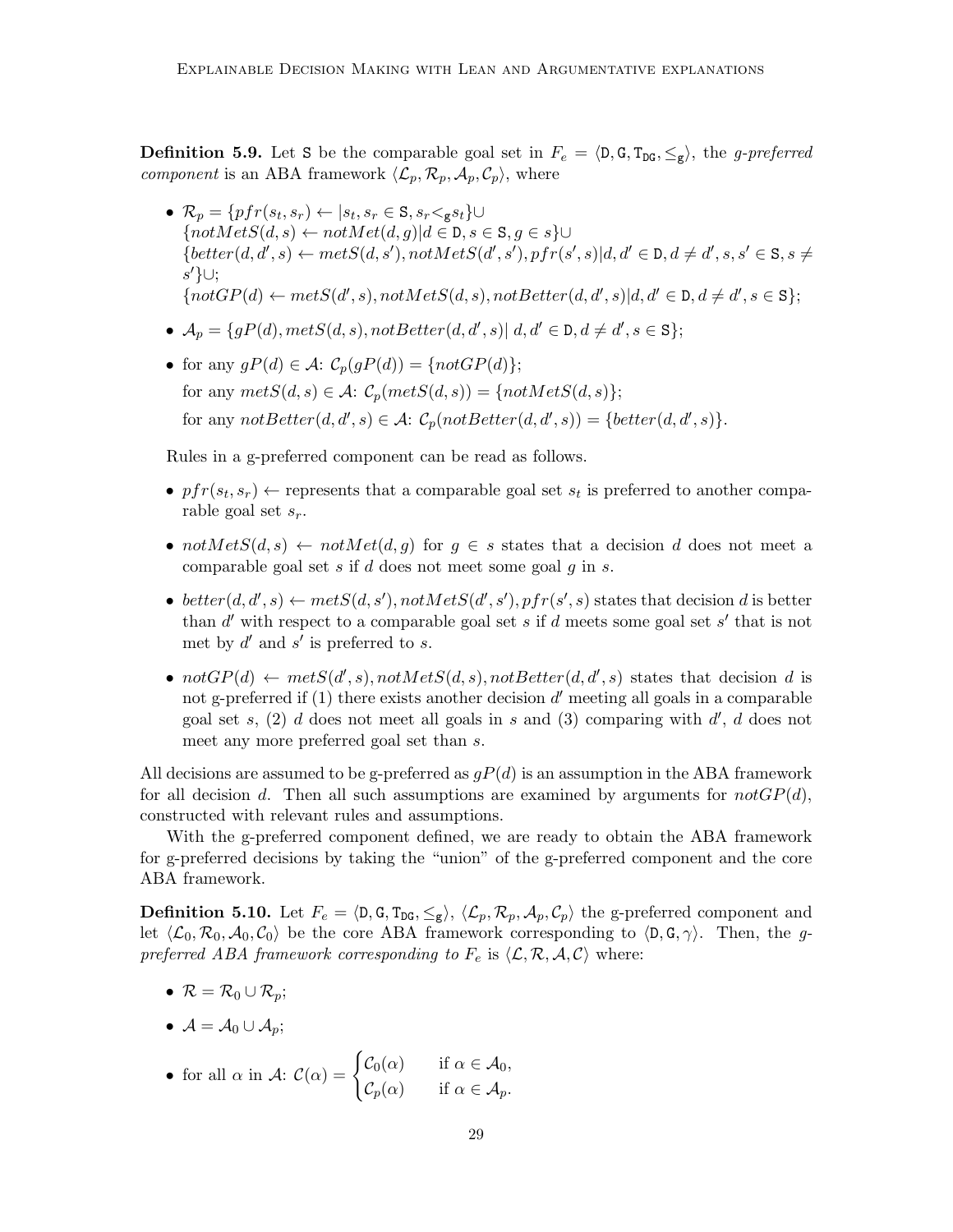|       | h. | ιc |
|-------|----|----|
| cheap |    |    |
| near  |    |    |
| quiet |    |    |

Table 2:  $T_{DG}$  for Example 5.15.

The definition of g-preferred ABA framework (corresponding to  $F_e$ ) is given in the same spirit as for the definitions of corresponding ABA frameworks given earlier for (strongly/weakly) dominant decisions, to guarantee an argumentative reading of g-preferred decisions, as follows:

**Theorem 5.4.** Let AF be the g-preferred ABA framework corresponding to  $\langle D, G, T_{DG}, \leq_g \rangle$ . Then, for all  $d \in \mathcal{D}$ , d is g-preferred if and only if  $\{qP(d)\}\vdash qP(d)$  is admissible in AF.

The following example illustrates the argumentative re-interpretation of g-preferred decisions.

**Example 5.15.** Consider  $\langle \mathbf{D}, \mathbf{G}, \mathbf{T}_{\text{DG}}, \leq_{\mathbf{g}} \rangle$  with  $\mathbf{T}_{\text{DG}}$  in Table 2 and  $\leq_{\mathbf{g}}$  such that

$$
{\{quiet\}} <_{g} {\{cheap\}} <_{g} {\{near\}} <_{g} {\{quiet, near\}}
$$

The comparable goal set is  $S = \{\{quiet, near\}, \{near\}, \{cheap\}, \{quiet\}\}\.$  Let  $qnS, nS, cS$ and  $qS$  stand for the elements of S (respectively).

Also, we use b,  $n, nM$  and  $nS$  as short-hands for better, not Better, not Met and notMetS, respectively. Then  $\mathcal{R}_0$  consists of

 $met(ic, cheap) \leftarrow met(ic, near) \leftarrow met(jh, near) \leftarrow met(jh, quiet) \leftarrow$  $\mathcal{R}_p$  consists of

 ${\lbrace notGP(ic) \leftarrow metS(jh, s), nS(ic, s), nB(ic, jh, s) | s \in {\lbrace qnS, nS, cS, qS \rbrace };$  $\{notGP(jh) \leftarrow metS(ic, s), nS(jh, s), nB(jh, ic, s)|s \in \{qnS, nS, cS, qS\}\};$  ${nS(ic, s) \leftarrow nM(ic, g)|g \in {near, quiet, cheap}, s \in {qnS, nS, cS, qS}, g \in s};$  ${nS(jh, s) \leftarrow nM(jh, g)|g \in \{near, quiet, cheap\}, s \in \{qnS, nS, cS, qS\}, g \in s\};$  ${b(d, d', qS) \leftarrow metS(d, s'), nS(d', s') | d \in {ic, jh}, d' \in {ic, jh} \setminus {d}, s' \in {cS, nS, qnS}};$  ${b(d, d', cS) \leftarrow metS(d, s'), nS(d', s')}$  $d \in {ic, jh}, d' \in {ic, jh} \setminus {d}, s' \in {nS, qnS}$  ${b(d, d', nS) \leftarrow metS(d, qnS), nS(d', qnS)| d \in {ic, jh}, d' \in {ic, jh}\setminus{d}};$ 

A consists of the following elements, with  $\mathcal C$  as in Definition 5.10:

| qP(ic)          | $nM$ ( <i>ic</i> , <i>near</i> ) | nM(ic, cheap)  | $nM$ ( <i>ic</i> , quiet) |
|-----------------|----------------------------------|----------------|---------------------------|
| qP(jh)          | nM(jh, near)                     | nM(jh, cheap)  | nM(jh, quiet)             |
| metS(ic, qnS)   | metS(ic, cS)                     | metS(ic,qS)    | metS(ic, nS)              |
| metS(jh, qnS)   | mets(jh, cS)                     | mets(jh, qS)   | metS(jh, nS)              |
| nB(ic, jh, qnS) | nB(ic, jh, cS)                   | nB(ic, jh, nS) | nB(ic, jh, qS)            |
| nB(jh, ic, qnS) | nB(jh, ic, cS)                   | nB(jh,ic,nS)   | nB(jh, ic, qS)            |

In this example, it is easy to see that  $\{gP(jh)\}\vdash gP(jh)$  is admissible, as well as the root of the admissible (least-assumption) dispute tree in Figure 13. The root argument claims that *jh* is a g-preferred decision, and the tree provides an argumentative explanation, in the same spirit as for other decision criteria earlier in this section. This explanation can be provided, for example, the following intuitive reading. The root argument is attacked by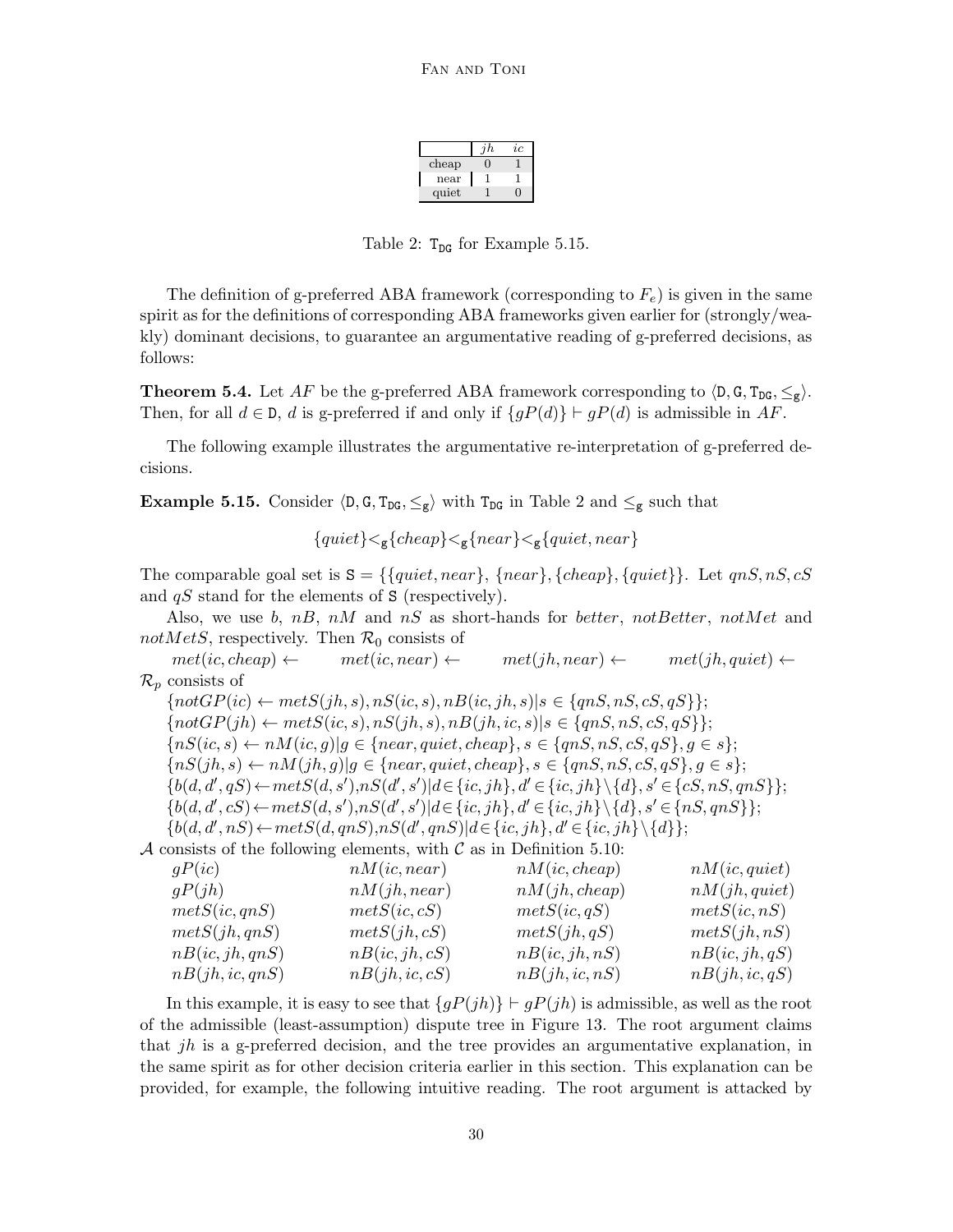

Figure 13: Least-assumption dispute tree for Example 5.15, showing that  ${qP(jh)}$  ⊢ jh is admissible. Here,  $mS$ ,  $nM$ ,  $nB$  and  $nP$  are short-hands for  $metS$ ,  $notMet$ , notBetter, and notGP respectively.

five arguments,  $A - E$  in the tree, stating various reasons against jh being g-preferred. For instance, argument A can be read as the following objection

jh is not a g-preferred decision if the alternative decision ic meets both goals near and quiet, jh does not meet near, and jh does not meet more preferred goals than near and quiet.

Each of the attacking arguments  $A - E$  is counterattacked, by some argument which is a leaf of the tree. For instance, the leaf argument  $\{\}\vdash met(jh, near)$ , counter-attacking both A and C, can be read as

but it is a fact that jh meets goal near.

The argument  $F = \{metS(jh, qnS), notMet(ic, quiet)\}\$  ⊢ better(jh, ic, cS) can be read as

jh is better than ic as it meets more preferred goals than *cheap*, since jh meets both *near* and *quiet* (which are together more preferred than *cheap* alone, as indicated in the specification of the decision problem) yet ic does not meet quiet.

For this same example, Figure 14 gives a maximal (best-effort) dispute tree with root  ${qP(ic)}$   $\vdash$  gP(ic), showing that this argument is non-admissible. This tree in provides an argumentative explanation, which can be intuitively read dialogically as follows, for example:

the proponent  $P$  claims that *ic* is g-preferred;

this is challenged by O putting forward arguments that ic does not meet the goal near, which are in the set  $\{quiet, near\}$  met by jh, and ic does not meet more preferred goals than the set  ${quiet, near}$ ;

**P** challenges that jh does not meet quiet, so it does not meet the set  $\{quiet, near\}$ . **O** confirms that jh indeed meets quiet. (Left-most branch of the tree.) Then the debate moves to whether *ic* meets *quiet*, etc.

This example illustrates how least-assumption dispute trees (as in Figure 13) and besteffort dispute tree (as in Figure 14) can be used as argumentative explanations for gpreferred decisions. Formally: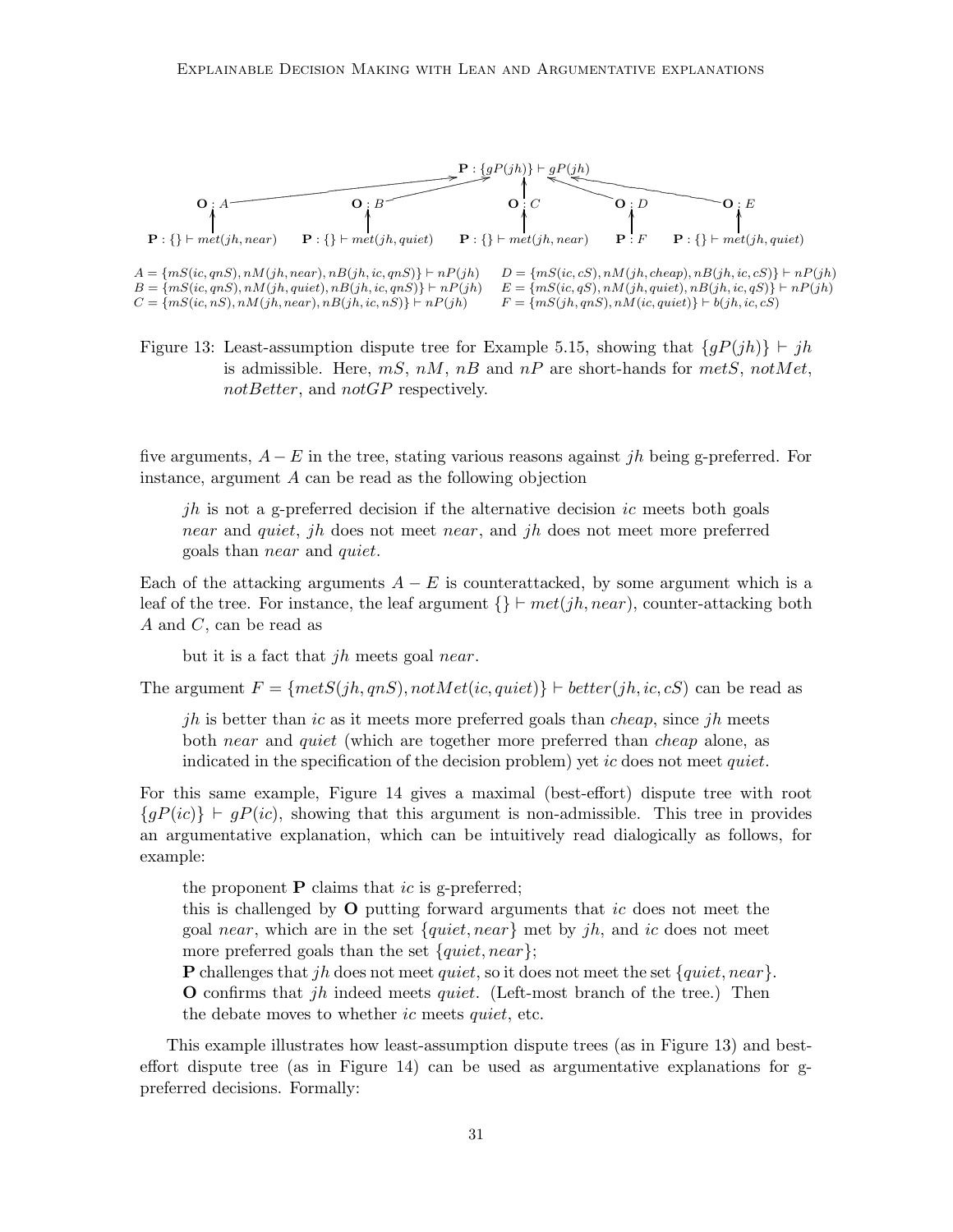

Figure 14: Best-effort dispute tree for Example 5.15, showing that  ${qP(ic)}$  ⊢ ic is not admissible. Here,  $nM$  and  $nB$  are short-hands for  $notMet$  and  $not Better$ , respectively.

**Definition 5.11.** Let AF be the g-preferred ABA framework corresponding to  $\langle D, G, T_{DG}, \leq_{\varphi} \rangle$ . Then, for  $d \in \mathbb{D}$ :

- an argumentative explanation for d being q-preferred is a least-assumption dispute tree for  $\{qP(d)\}\vdash qP(d)$  in AF;
- an argumentative explanation for d not being g-preferred is a best-effort dispute tree for  $\{gP(d)\}\vdash gP(d)$  in AF.

As in ADFs, in addition to using dispute tree to explain decisions, we can explicitly extract, from these trees, lean explanations for g-preferred decisions.

**Proposition 5.7.** Let AF be the g-preferred ABA framework corresponding to  $\langle D, G, T_{DG}, \leq_g \rangle$ . For any g-preferred  $d \in \mathcal{D}$ , let  $\mathcal{T}^a$  be an argumentative explanation for d being g-preferred. Then  $(G, M)$ , where

- $G = \{g | \mathbf{P} : \{\} \vdash \{ met(d, g) \} \text{ is a leaf node in } \mathcal{T}^a \}$
- $M = \{(S, d') | \mathbf{P} : \{metS(d, S), notMet(d', .)\}\vdash better(d, d', .)$  is a leaf node in  $\mathcal{T}^a\}$

is a lean explanation for d being g-preferred.

**Example 5.16.** (Example 5.15 continued.) For the argumentative explanation for  $jh$ being g-preferred in Figure 13, the leaf nodes are  $\mathbf{P}$ : {metS(jh, qnS), notMet(ic, quiet)} ⊢ better(jh, ic, cS),  $\mathbf{P}$  : {}  $\vdash met(jh, near)$  and  $\mathbf{P}$  : {}  $\vdash met(jh, quiet)$ . Thus,

 $({\{near, quiet\}, \{(ic, qnS)\})}$ 

is a lean explanation for jh being g-preferred, which can be read as "jh is g-preferred as it meets near and quiet, and the goal set  ${near, quiet}$  is more preferred than any set of goals met by  $ic$ ".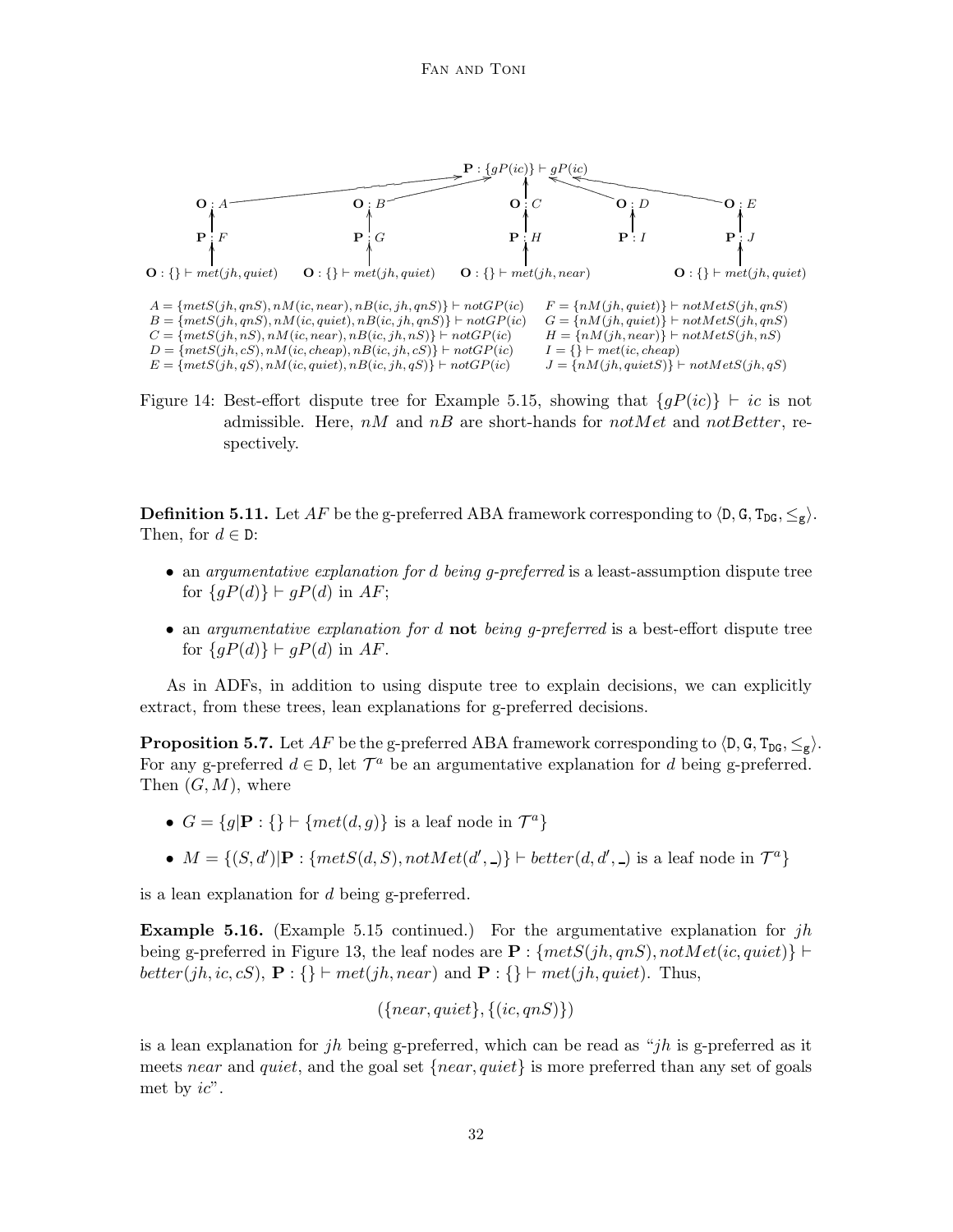**Proposition 5.8.** Let AF be the g-preferred ABA framework corresponding to  $\langle D, G, T_{DG}, \leq_g \rangle$ . For any  $d \in \mathcal{D}$ , if d is not g-preferred, let  $\mathcal{T}^a$  be an argumentative explanation for d not being g-preferred. Then

 $\{d'|\mathbf{O}:\}\$  – met $(d', g)$  a leaf node in  $\mathcal{T}^a\}$ 

is a lean explanation for d not being g-preferred.

**Example 5.17.** (Example 5.15 continued.) For the argumentative explanation for ic not being g-preferred in Figure 14, we can see that  $\{\}\vdash met(jh, near)$  and  $\{\}\vdash met(jh, quiet)$ label O leaf nodes, thus,  $\{jh\}$  is a lean explanation for ic not being g-preferred, which can be read as: "A reason for ic not being g-preferred is that jh meets goals that are more preferred than the ones met by ic".

# 6. Explainable Decision Making with Decision Graphs (DGs)

ADFs and PDFs are very high-level formulations of decision problems, assuming the existence of "tabular" information linking decisions and goals directly. Richer representations, such as graphs, have been long used in decision making, e.g. in the form of Bayesian (or belief) networks (Ben-Gal, 2007) and influence diagrams (Howard & Matheson, 2005). In this section we will explore intantiations of ADFs and PDFs with *Decision Graphs (DGs)*, giving a logical structure to the decision domain and revealing the decision maker's uncertainties and constraints (Matt & Toni, 2008). We first define (various forms of) decision making with DGs (Section 6.1), followed by ABA mappings to capture this (varied) decision making (Section 6.2), to conclude with explanations (Section 6.3).

## 6.1 Instantiating ADFs, PDFs and Lean Explanations with DGs

DGs are generalised *and-or trees* (Luger, 2008). In a DG, nodes are of three types: *deci*sions, goals, and intermediates, representing, respectively, candidate decisions, goals, and attributes in the modelled decision problem. Edges represent relations amongst nodes, e.g. an edge from a decision to an intermediate represents that the decision "has" the intermediate attribute; an edge from an intermediate to a goal represents that the intermediate "satisfies" the goal; an edge from an intermediate to another intermediate represents that the former "leads to" the latter. Edges are of two types: *standard* and *defeasible*. A standard edge from a node to another represents that the former *definitely* leads to the latter, whereas a defeasible edge represents a *tentative* association, to be dropped if some *defeasi*ble condition (expressed in a suitable formal language) for the edge are satisfied. Finally, edges (of whichever type) are *tagged* with a natural number: edges (from node a to node b) provide (i) stand-alone support (from a to b) if they are tagged with 1, and (ii) conjoined support with other edges with the same tag, if greater than 1. Formally:

**Definition 6.1.** A *Decision Graph (DG)* is a tuple  $\langle N, E, B \rangle$ , in which

- $\langle N, E \rangle$  is a directed acyclic graph with
	- $-$  N = D∪N<sub>int</sub> ∪ G a set of *nodes* such that D, N<sub>int</sub> and G are pairwise disjoint and  $D \neq \emptyset$  is a set of *decisions*; N<sub>int</sub> is a set of intermediates;  $G \neq \emptyset$  is a set of goals;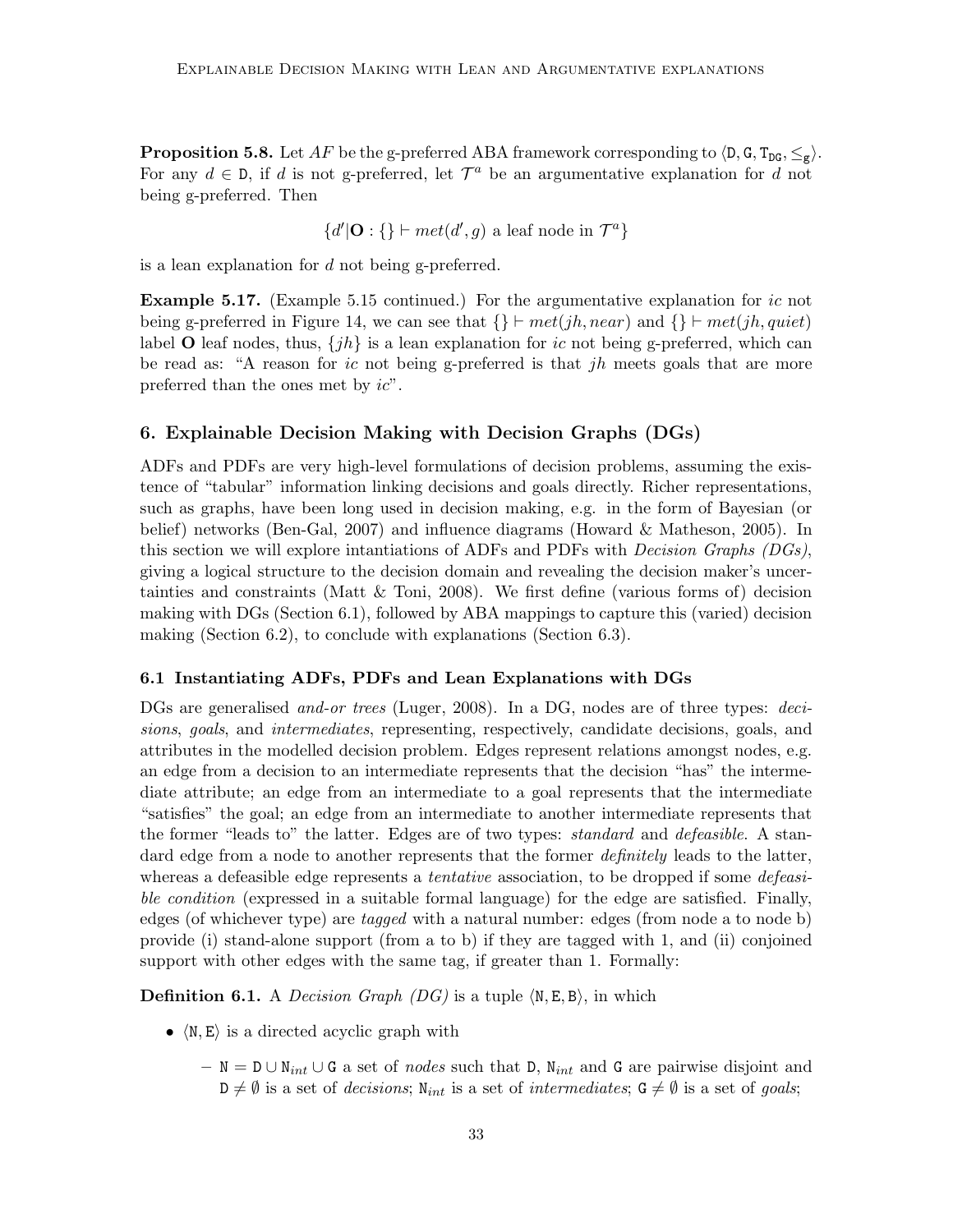- $E = E_s \cup E_d$  a set of *edges* such that  $E_s$  and  $E_d$  are pairwise disjoint and  $E_s$  is a set of standard edges, E<sub>d</sub> is a set of *defeasible* edges; edges are of the form  $[n_i \triangleright n_j]$  for  $n_i, n_j \in \mathbb{N}$  such that  $[n_i \triangleright n_j]$  is in E if and only if either  $n_i \in \mathbb{D}$  and  $n_j \in \mathbb{N}_{int} \cup \mathbb{G}$ , or  $n_i \in \mathbb{N}_{int}$  and  $n_j \in \mathbb{N}_{int} \cup \mathbb{G}$ ; each  $e \in \mathbb{E}$  is tagged with a number i such that  $i \in \mathbb{N}$ , denoted by  $t(e) = i$  (if the tag of an edge is 1, then it is often omitted);
- B (referred to as *defeasible condition*) is a (finite) set of implications of the form:

$$
t_n \wedge \ldots \wedge t_1 \to t_0
$$

for  $n \geq 0$  and  $t_i \in \mathcal{L}_B$  (for  $i = 0, \ldots, n$ ) with  $\mathcal{L}_B$  a formal language such that for each defeasible edge  $e = [n \triangleright n'] \in \mathbb{E}_{d}$  with  $t(e) = i$  there is a sentence  $\neg dEdge(n, n', i) \in \mathcal{L}_{B}$ .

We modify Example 3.1 to illustrate DGs.

Example 6.1. Figure 15 shows an example of a DG. The agent wants this accommodation to be convenient and cheap. The two candidates are Imperial College London Student Accommodation *(ic)* and Ritz Hotel *(ritz)*. *ic* is £50 a night and in South Kensington  $(inSK)$ . Ritz is £200 a night and in Piccadilly  $(inPic)$ . Ritz is also having a promotion discount. £50 per night is *cheap* so ic is cheap. £200 a night with the current promotion discount makes *ritz cheap* as well. Hence both places are *cheap*. However, South Kensington is near so it is convenient whereas Piccadilly is not. Intuitively, ic is the better choice. Here:

- the decisions are:  $D = \{ic, ritz\};$
- the goals are:  $G = \{convenient, cheap\};$
- the intermediates are:  $N_{int} = \{in SK, 50, in Pic, 200, discount, near\}.$

The edges from ic to 50 and ic to  $inSK$  are defeasible (shown with dashed arrows in the figure), meaning that it is defeasibly known that ic is  $\pounds 50$  a night and in South Kensington. The remaining edges are strict (shown with solid arrows in the figure), meaning that they are standard. Also, we let the defeasible condition B be:

$$
B = \{ \rightarrow termTime; termTime \rightarrow \neg dEdge(ic, 50, 1) \}
$$

with language  $\mathcal{L}_B = \{termTime, \neg dEdge(ic, 50, 1), \neg dEdge(ic, inSK, 1)\}.$  The two implications in B state that: it is currently term time and if it is term time, then ic is not  $\pounds 50$ per night. Finally, all edges are tagged with 1 (mostly omitted, as per convention), except for two edges (tagged with 2): they indicate that cheap is supported by the conjunction of 200 and *discount*; instead, for example, 50 alone supports *cheap*.

To instantiate the notion of decisions-meeting-goals with DGs, we define a notion of reachability from a set of nodes to a node, taking into account that defeasible edges may be blocked, depending on whether this can be inferred from the defeasible condition. We will assume that  $\mathcal{L}_B$  is equipped with an inference mechanism  $\vdash_{MP}$  amounting to the repeated application of modus ponens with implications: formally, for  $s \in \mathcal{L}_B$ ,  $B \vdash_{MP} s$  if and only if there is a sequence  $s_1, \ldots, s_m = s$  of sentences in  $\mathcal{L}_B$  and m implications in B such that, for each  $i \in \{1, \ldots, m\}$ , either  $\rightarrow s_i \in \mathbb{B}$  or  $t_1, \ldots, t_n \rightarrow s_i \in \mathbb{B}$  and  $\{t_1, \ldots, t_n\} \subseteq \{s_1, \ldots s_{i-1}\}.$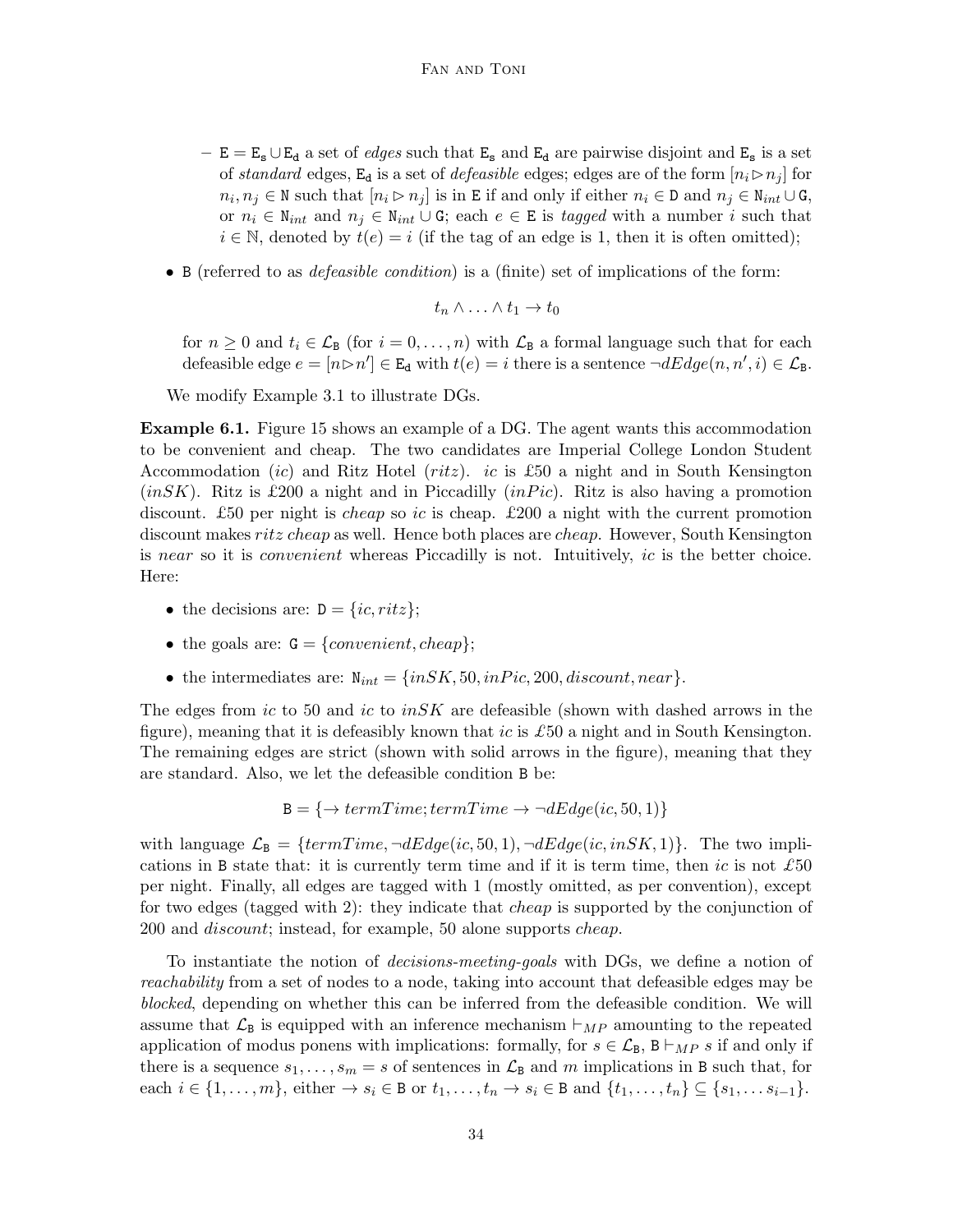

Figure 15: DG for Example 6.1. Solid arrows  $(\rightarrow)$  represent strict edges whereas dashed arrows  $(-\rightarrow)$  represent defeasible edges.

**Definition 6.2.** Given a DG  $G = \langle N, E, B \rangle$  with  $E = E_s \cup E_d$ , let the blocked edges of G be  $\mu(G) \subseteq \mathbb{E}_{\mathbf{d}}$  such that:  $\mu(G) = \{e \in \mathbb{E}_{\mathbf{d}} | \mathbf{e} = [\mathbf{n_i} \triangleright \mathbf{n_j}], \mathbf{t}(\mathbf{e}) = \mathbf{k}, \mathbf{B} \vdash_{\text{MP}} \neg \text{d} \mathbb{E}_{\mathbf{d}} \mathbf{g} \mathbf{e} (\mathbf{n_i}, \mathbf{n_j}, \mathbf{k})\}.$ Then, for  $n \in \mathbb{N}, N \subseteq \mathbb{N}$ , we say that n is *reachable* from N if and only if one of the following two conditions holds:

- C1. there exists a tag k such that  $N = \{n_i \in \mathbb{N} | e_i = [n_i \triangleright n] \in \mathbb{E} \setminus \mu(\mathbf{G}) \text{ and } t(e_i) = k\};$  or
- C2. there exists some  $N' \subseteq \mathbb{N}$  such that n is reachable from N' and for each  $n' \in N'$ , n' is reachable from N.

Definition 6.2 is given recursively with C1 being the base case. C1 specifies that if there is a set of nodes  $N$  all having edges with the same tag pointing to some node  $n$  and none being blocked, then n is reachable from N. C2 specifies that if there is some set of nodes N' satisfying C1 (*n* being reachable from  $N'$ ) and every single node  $n'$  in  $N'$  is reachable from  $N$ , then  $n$  is reachable from  $N$ .

Example 6.2. (Example 6.1 continued.) There are two defeasible edges in this example: [ic ⊳ inSK] and [ic ⊳ 50]. It is easy to see that [ic ⊳ 50] is blocked whereas [ic ⊳ inSK] is not. Thus,

- in SK is reachable from  $\{ic\}$ , whereas 50 is not, since the edge  $[ic \triangleright 50]$  is blocked,
- inPic, 200, discount are reachable from  $\{ritz\}$ ,
- *near* is reachable from  $\{inSK\}$  and  $\{ic\}$ ,
- convenient is reachable from  $\{near\}$ ,  $\{inSK\}$  and  $\{ic\}$ ,
- *cheap* is reachable from  $\{50\}$ ,  $\{200, discount\}$ , and  $\{ritz\}$ , but not  $\{ic\}$  since the edge  $[ic \triangleright 50]$  is blocked.

With reachability defined, decisions-meeting-goals in DGs is defined as follows.

**Definition 6.3.** Given a DG  $\langle N, E, B \rangle$ ,  $N = D \cup N_{int} \cup G$ , with D the decisions and G the goals, a decision  $d \in \mathbb{D}$  meets a goal  $g \in \mathbb{G}$ , if and only if g is reachable from  $\{d\}$ . We again use  $\gamma(d) \subseteq G$  to denote the set of goals met by d.

Example 6.3. (Example 6.2 continued.) The decision ic meets the goal convenient but not the goal *cheap*, whereas the decision *ritz* meets the goal *cheap*.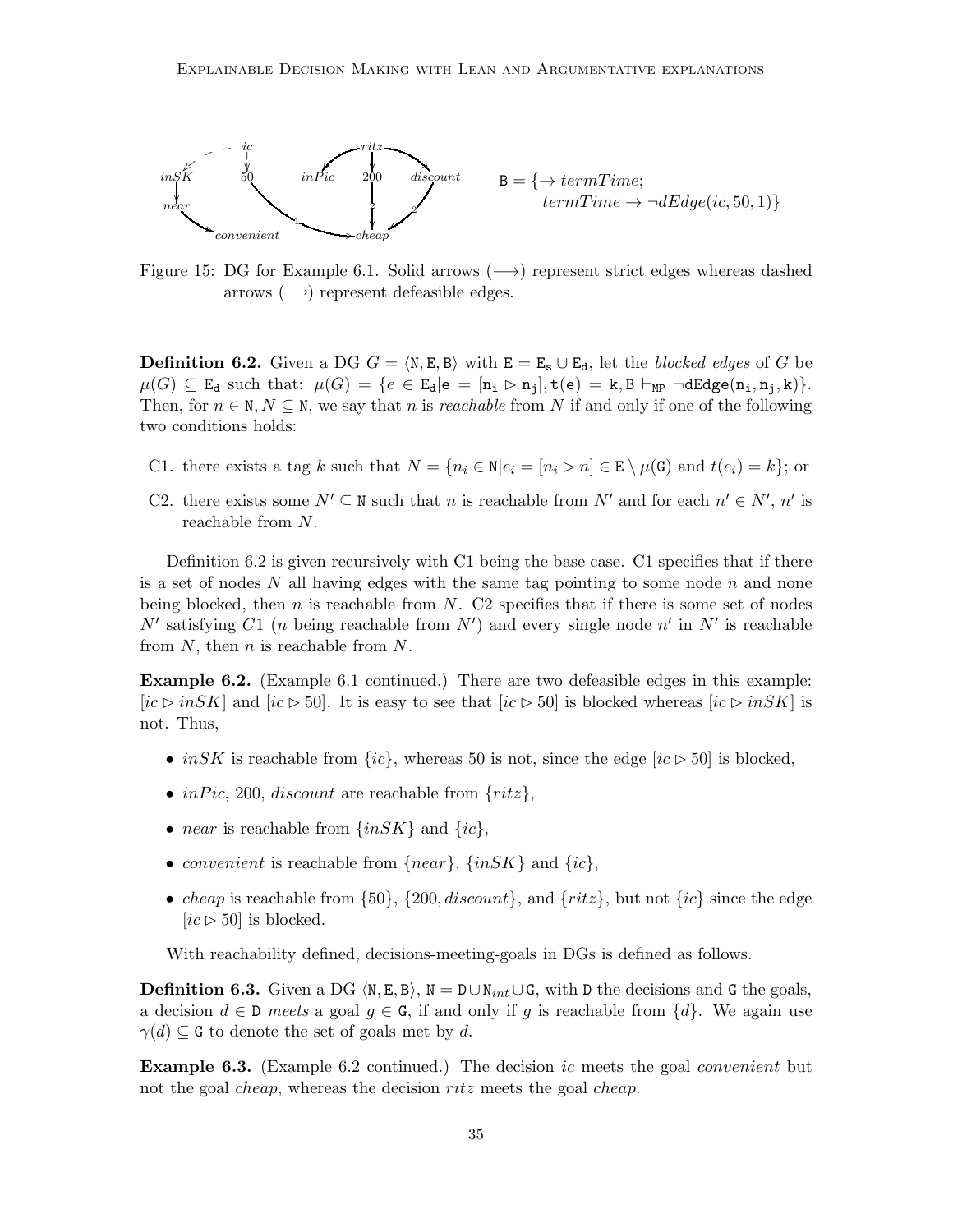**Proposition 6.1.** For any DG  $G = \langle N, E, B \rangle$ , there is an ADF  $F = \langle D, G, \gamma \rangle$  such that a decision  $d \in \mathbb{D}$  meets a goal  $g \in \mathbb{G}$  in G if and only if d meets g in F.

The proof of this and all other results in this section are also in Appendix B.

Note that Proposition 6.1 sanctions that DGs are instances of ADFs. It is easy to see that ADFs are also, trivially, instances of DGs, namely:

**Proposition 6.2.** For any ADF  $F = \langle \mathsf{D}, \mathsf{G}, \gamma \rangle$ , there is a DG G such that a decision  $d \in \mathsf{D}$ meets a goal  $g \in G$  in F if and only if d meets g in G.

By virtue of Proposition 6.1, decision criteria, i.e. (strong / weak) dominance, directly apply in DGs.

**Example 6.4.** (Example 6.3 continued.) Given that ic meets the goal *convenient* and ritz meets the goal *cheap*, both *ic* and *ritz* are weakly dominant.

Also, preferences over goals can be added to DGs, using partial orders over sets of goals as in the case of ADFs:

**Definition 6.4.** A Preferential Decision Graph (PDG) is a tuple  $\langle N, E, B, \leq_g \rangle$ , in which  $\langle N, E, B \rangle$  is a DG with  $N = D \cup N_{int} \cup G$  and  $\leq_g$  is a partial order over  $2^G$ .

**Proposition 6.3.** For any PDG  $G = \langle N, E, B, \leq_g \rangle$ , there is a PDF  $F = \langle D, G, \gamma, \leq_g \rangle$  such that a decision  $d \in \mathbb{D}$  meets a goal  $g \in \mathbb{G}$  in G if and only if d meets g in F.

Then, by virtue of Proposition 6.3, Definition 3.5 can be directly applied to define g-preferred decisions in PDGs as illustrated next.

Example 6.5. (Example 6.4 continued.) We add preference to the DG shown in Figure 15: between the two goal nodes, *convenient* and *cheap*, we let  $\{convenient\} \leq_{g} \{ cheap\}$ . Since both *ic* and ritz are weakly dominant but  $\{convenient\} \leq_g \{ cheap\}$ , ritz is g-preferred.

Finally, note that all notions of lean explanations are directly applicable to DGs and PDGs, given that they give rise to ADFs and PDFs, respectively. For illustration, in Example 6.4,  $({\{convenient\}}, {\{cheap, ritz\}})$  is a lean explanation for *ic* being weakly dominant, which can be read as "decision  $ic$  is weakly dominant because it meets the goal *convenient*, although the decision ritz meets another goal *cheap* not met by  $ic$ ; and, in Example 6.5,  $({\lbrace cheap \rbrace},({\lbrace cheap \rbrace},ic))$  is a lean explanation for ritz being g-preferred, which can be read as "ritz is g-preferredas it meets the goal cheap, and the alternative decision ic does not meet anything more preferred than cheap".

Note that other definitions of lean explanations are possible when using DGs, e.g. of the kind illustrated in the Introduction with the illustrative toy example, whereby the reasons for goals being met are accommodated within the explanations. We leave the exploration of other forms of lean explanation with DGs as future work. Instead, in the remainder of this section we will focus on argumentative explanations, based on ABA mappings that also incorporate the notion of reachability, as defined next.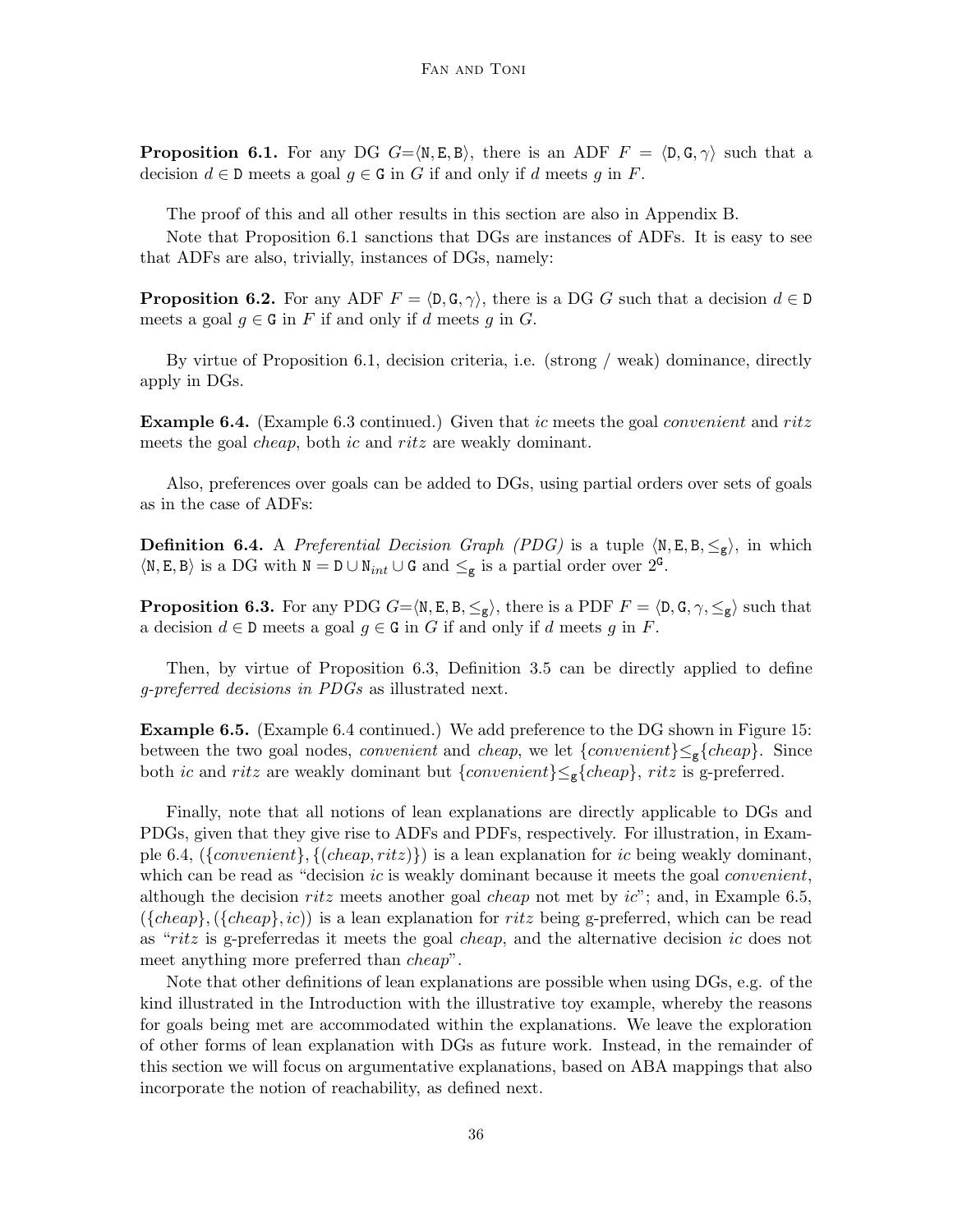# 6.2 (Strongly, Weakly) Dominant and G-Preferred ABA Frameworks with DGs

To build an ABA counterpart for explanation of decisions with DGs and PDGs, we need a change in the decisions-meeting-goals relation to reflect the "reasoning" with DGs. We first define the core ABA framework corresponding to DGs without defeasible edges and thus with empty defeasible condition B, as follows.

**Definition 6.5.** The core ABA framework corresponding to  $\langle N, E, \emptyset \rangle$ ,  $N = D \cup N_{int} \cup G$  and  $E = E_s$  with  $E_s$  the strict edges, is  $\langle \mathcal{L}_g, \mathcal{R}_g, \mathcal{A}_g, \mathcal{C}_g \rangle$ , where

- $\mathcal{R}_q = \{ edge(n_1, n_2, t(e)) \leftarrow | n_1, n_2 \in \mathbb{N}, e = [n_1 \triangleright n_2] \in \mathbb{E} \}$ { $reach(n_1, n_2)$  ←  $edge(n_1, n_2, t(e))|n_1, n_2 \in \mathbb{N}, e = [n_1 \triangleright n_2] \in \mathbb{E}$ } ∪  ${reach}(n_1, n_2) \leftarrow reach(n_1, n_3), edge(n_3, n_2, t(e)), \neg unreachableSib(n_3, n_2, t(e), n_1)|n_1,$  $n_2, n_3 \in \mathbb{N}, n_3 \notin \mathbb{D}, n_1 \neq n_2, n_1 \neq n_3, e = [n_3 \triangleright n_2] \in \mathbb{E}, [\mathbf{n}_1 \triangleright \mathbf{n}_2] \notin \mathbb{E} \}$  ${unreachableSib(n_3, n_2, t(e), n_1) \leftarrow edge(n_4, n_2, t(e)), \neg reach(n_1, n_4)|n_1, n_2, n_3, n_4 \in$  $N, n_1 \neq n_2, n_1 \neq n_3, n_4 \neq n_3, e = [n_3 \triangleright n_2] \in E, [n_4 \triangleright n_2] \in E$  ∪  ${met(n_1, n_2) \leftarrow reach(n_1, n_2)|n_1 \in D, n_2 \in G};$
- $A_g = {\text{--}unreachableSib(n_2, n_3, t(e), n_1)|\text{--}unreachableSib(n_2, n_3, t(e), n_1)}$  is in the body of a rule in  $\mathcal{R}_q$ }∪

 $\{\neg reach(n_1, n_2)|\neg reach(n_1, n_2)$  is in the body of a rule in  $\mathcal{R}_g$ }∪  $\{notMet(d, q)|d \in D, q \in G\};$ 

• for any  $\neg$ unreachable $Sib(n_3, n_2, t, n_1)$  in  $\mathcal{A}_q$ ,  $\mathcal{C}_q(\neg$ unreachable $Sib(n_3, n_2, t, n_1))$  =  ${unreachableSib(n_3, n_2, t, n_1)};$ 

for any  $\neg reach(n_1, n_2)$  in  $\mathcal{A}_a$ ,  $\mathcal{C}_a(\neg reach(n_1, n_2)) = \{reach(n_1, n_2)\};$ for any  $notMet(d, g) \in \mathcal{A}_q$ :  $\mathcal{C}_q(notMet(d, g)) = \{met(d, g)\}.$ 

Although the construction of the core ABA framework underpinning this definition is somewhat tedious, its underlying intuition is straightforward, describing decisions meeting goals in DGs. Intuitively, Definition  $6.5$  can be understood as follows. A decision d meets a goal g if the node g is reachable from the singleton set  $\{d\}$ . We know that a node  $n_2$  is reachable from a singleton set  $\{n_1\}$  under one of the two conditions:

- 1. if there is an edge from  $n$  to  $n_2$  (regardless of the tag of the edge), represented with the rule:  $reach(n_1, n_2) \leftarrow edge(n_1, n_2, t(e))$ , or
- 2. if there is a node  $n_3$  such that both of the following two conditions hold:
	- (a)  $n_3$  is reachable from  $\{n_1\}$ , there is an edge from  $n_3$  to  $n_2$  with some tag t, and
	- (b) it is not the case that there exists some node  $n_4 \neq n_3$ , such that there is an edge from  $n_4$  to  $n_2$  with tag t, and  $n_4$  is not reachable from  $\{n_1\}$ , represented by rules:  $reach(n_1, n_2) \leftarrow reach(n_1, n_3), edge(n_3, n_2, t), \neg unreachableSib(n_3, n_2, t, n_1);$  and  $unreachableSib(n_4, n_2, t, n_1) \leftarrow edge(n_4, n_2, t), n_4 \neq n_3, \neg reach(n_1, n_3).$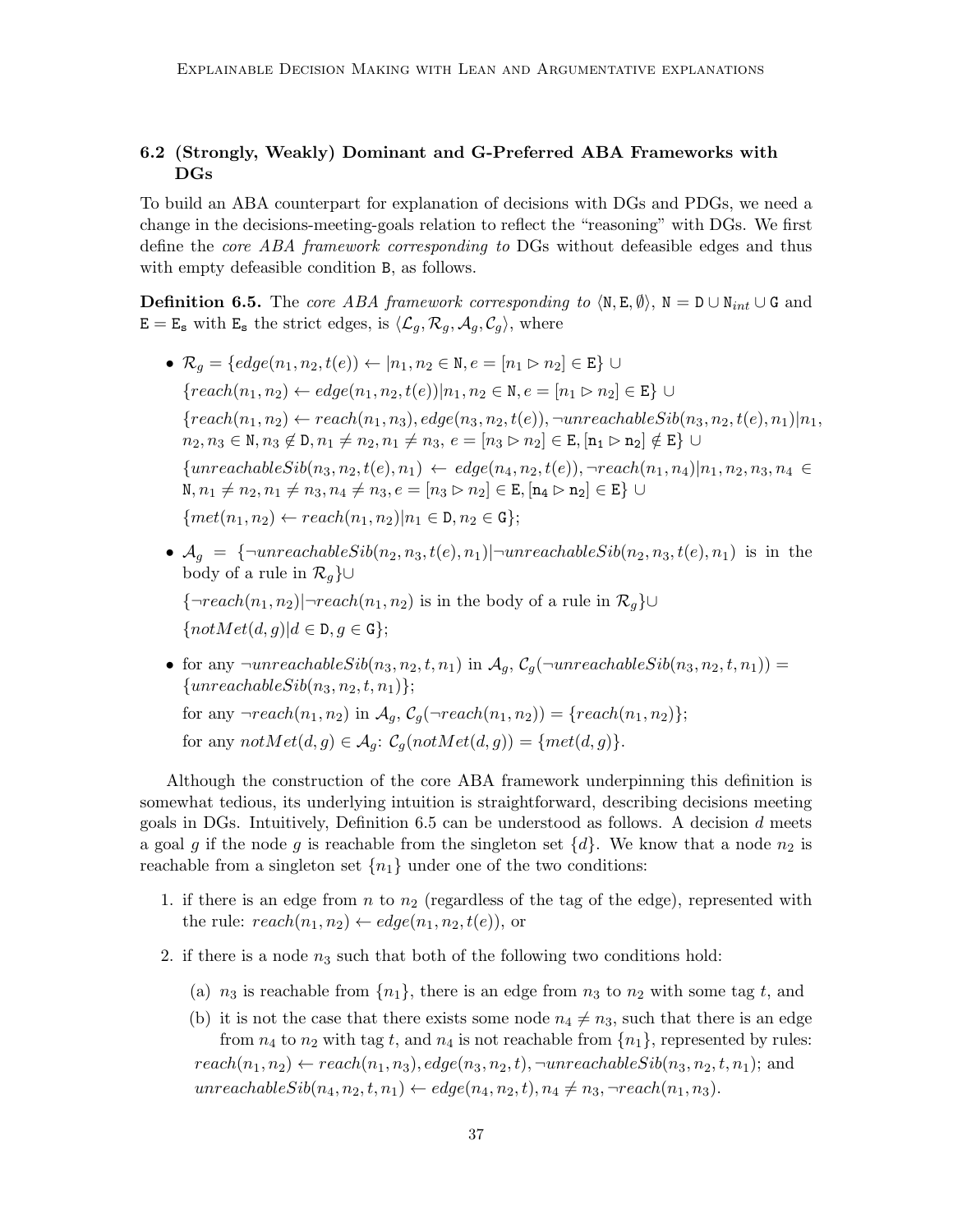We give an illustration of core ABA framework for a DG without defeasible information in Example C.1 in Appendix C.

If now we consider also defeasible information (i.e. defeasible edges and defeasible condition) we obtain the following augmented core ABA framework:

**Definition 6.6.** Given a DG  $\langle N, E, B \rangle$ ,  $E = E_d \cup E_s$  with  $E_d$  the defeasible edges,  $E_s$  the strict edges, let  $\langle \mathcal{L}_q, \mathcal{R}_q, \mathcal{A}_q, \mathcal{C}_q \rangle$  be the core ABA framework corresponding to  $\langle \mathbb{N}, \mathbb{E}_s, \emptyset \rangle$ . Then, the core ABA framework corresponding to  $\langle N, E, B \rangle$  is  $\langle \mathcal{L}_{e}, \mathcal{R}_{e}, \mathcal{A}_{e}, \mathcal{C}_{e} \rangle$ , where

- $\mathcal{R}_e = \mathcal{R}_q \cup$  ${edge(n_1, n_2, t(e)) \leftarrow dEdge(n_1, n_2, t(e)) | e = [n_1 \triangleright n_2] \in \mathbb{E}_{d} \}$  ${t_0 \leftarrow t_1, \ldots, t_n | t_n \wedge \ldots \wedge t_1 \rightarrow t_0 \in B};$
- $\mathcal{A}_e = \mathcal{A}_q \cup \{dEdge(n_1, n_2, t(e)) | e = [n_1 \triangleright n_2] \in \mathbb{E}_{\mathbf{d}}\};$
- for all  $dEdge(n, n', t(e)) \in \mathcal{A}_e$ ,  $\mathcal{C}_e(dEdge(n, n', t(e)) = {\neg dEdge(n, n', t(e))};$ for all  $\neg$ unreachable $Sib(n_2, n_3, t(e), n_1), \neg$ reach $(n_1, n_2),$  not $Met(d, q) \in \mathcal{A}_e$ ,  $\mathcal{C}_e(\neg$ unreachable $Sib(n_2, n_3, t(e), n_1)) = \mathcal{C}_q(\neg$ unreachable $Sib(n_2, n_3, t(e), n_1));$  $\mathcal{C}_e(\neg reach(n_1, n_2)) = \mathcal{C}_a(\neg reach(n_1, n_2));$  $\mathcal{C}_e(notMet(d, g)) = \mathcal{C}_g(notMet(d, g)).$

Definition 6.6 is based on Definition 6.5 with added structure to handle defeasible edges and defeasible condition. Namely, all defeasible edges are represented as assumptions  $dEdge(n_1, n_2, t)$  with contraries  $\neg dEdge(n_1, n_2, t)$  for some  $n_1, n_2$  and t. Moreover, all implications in defeasible condition B are represented as rules. Hence, for a defeasible edge  $e = [n_1 \rhd n_2]$  with  $t(e) = i$ , if e is blocked, then  $\neg dEdge(n_1, n_2, i)$  holds in the core ABA framework corresponding to the graph. It is immediate to see that the core ABA framework corresponding to  $\langle N, E, B \rangle$ , as given by Definition 6.6, is the same as the one given by Definition 6.5 when no defeasible information is present in  $\langle N, E, B \rangle$ .

We give an illustration of core ABA framework for a DG without defeasible information in Example C.2 in Appendix C.

As before, we can take the "union" of core ABA frameworks and strongly dominant, dominant and weakly dominant components to obtain ABA frameworks drawn from DGs. As such components, we can use exactly those we defined for ADFs. Formally,

**Definition 6.7.** Given a DG  $G = \langle N, E, B \rangle$ , let  $\langle \mathcal{L}_g, \mathcal{R}_g, \mathcal{A}_g, \mathcal{C}_g \rangle$  be the core ABA framework corresponding to G and let  $\langle \mathcal{L}_s, \mathcal{R}_s, \mathcal{A}_s, \mathcal{C}_s \rangle$ ,  $\langle \mathcal{L}_d, \mathcal{R}_d, \mathcal{A}_d, \mathcal{C}_d \rangle$ ,  $\langle \mathcal{L}_w, \mathcal{R}_w, \mathcal{A}_w, \mathcal{C}_w \rangle$  be the strongly dominant, dominant, and weakly dominant components, as given in Definitions 5.3, 5.5 and 5.7 respectively. Then the Strongly Dominant, Dominant, Weakly Dominant ABA Frameworks drawn from G are  $\langle \mathcal{L}_s^g, \mathcal{R}_s^g, \mathcal{A}_s^g, \mathcal{C}_s^g \rangle$ ,  $\langle \mathcal{L}_d^g, \mathcal{R}_d^g \rangle$  $_g^g$ ,  $\mathcal{A}_d^g$  $\frac{g}{d}$ ,  $C_d^g$  $\langle \mathcal{L}_w^g, \mathcal{R}_w^g, \mathcal{A}_w^g, \mathcal{C}_w^g \rangle$ , respectively, in which:

- $\mathcal{R}_s^g = \mathcal{R}_g \cup \mathcal{R}_s$ ;  $\mathcal{R}_d^g = \mathcal{R}_g \cup \mathcal{R}_d$ ;  $\mathcal{R}_w^g = \mathcal{R}_g \cup \mathcal{R}_w$ ;
- $\mathcal{A}_s^g = \mathcal{A}_g \cup \mathcal{A}_s$ ;  $\mathcal{A}_d^g = \mathcal{A}_g \cup \mathcal{A}_d$ ;  $\mathcal{A}_w^g = \mathcal{A}_g \cup \mathcal{A}_w$ ;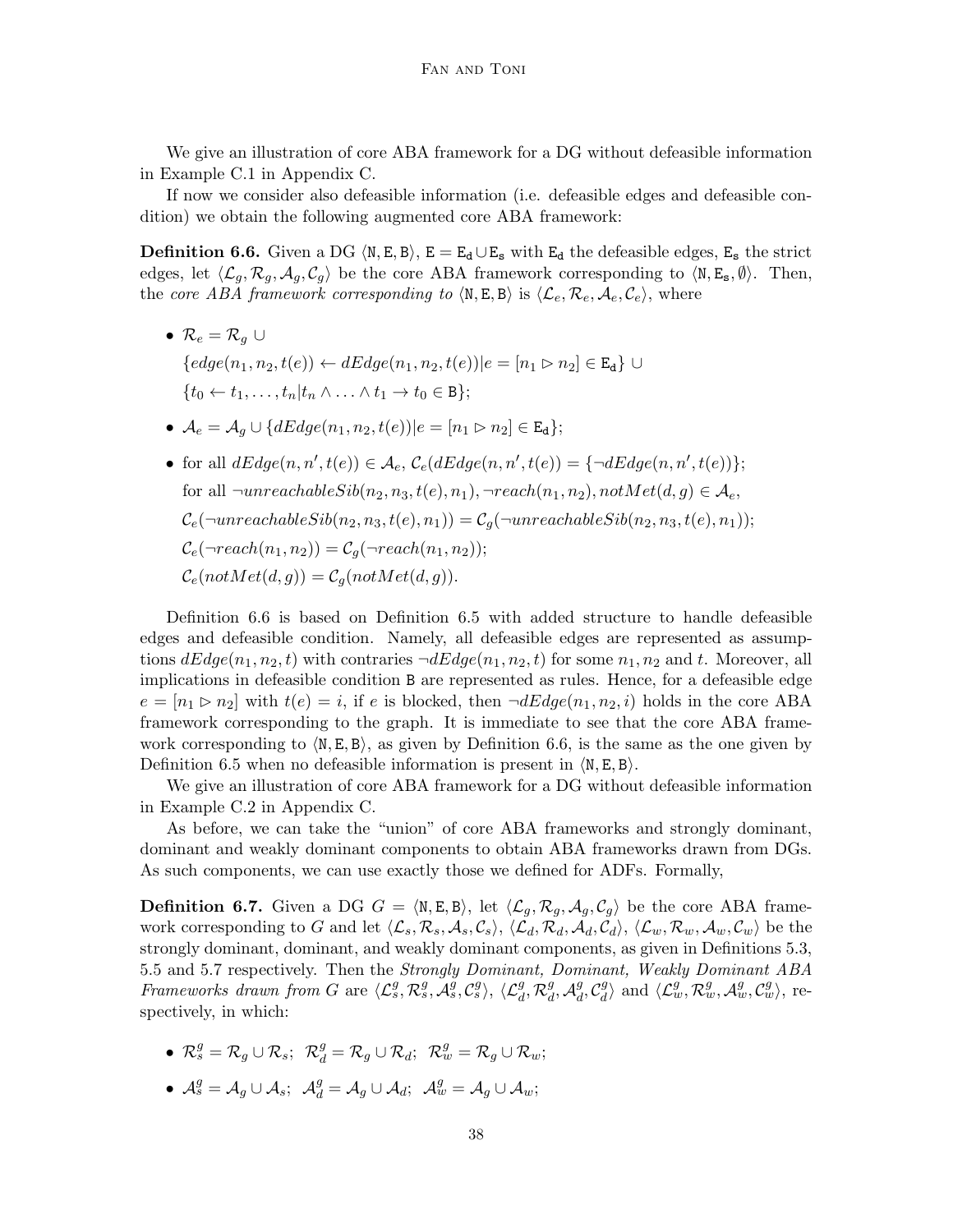• for all 
$$
\alpha
$$
 in  $\mathcal{A}_{s}^{g}$ :  $\mathcal{C}_{s}^{g}(\alpha) = \begin{cases} \mathcal{C}_{g}(\alpha) & \text{if } \alpha \in \mathcal{A}_{g}, \\ \mathcal{C}_{s}(\alpha) & \text{if } \alpha \in \mathcal{A}_{s}. \end{cases}$   
for all  $\alpha$  in  $\mathcal{A}_{d}^{g}$ :  $\mathcal{C}_{d}^{g}(\alpha) = \begin{cases} \mathcal{C}_{g}(\alpha) & \text{if } \alpha \in \mathcal{A}_{g} \text{ and } \alpha \notin \mathcal{A}_{d}, \\ \mathcal{C}_{d}(\alpha) & \text{if } \alpha \in \mathcal{A}_{d} \text{ and } \alpha \notin \mathcal{A}_{g}, \\ \mathcal{C}_{0}(\alpha) \cup \mathcal{C}_{d}(\alpha) & \text{if } \alpha \in \mathcal{A}_{d} \cap \mathcal{A}_{g}. \end{cases}$   
for all  $\alpha$  in  $\mathcal{A}_{w}^{g}$ :  $\mathcal{C}_{w}^{g}(\alpha) = \begin{cases} \mathcal{C}_{g}(\alpha) & \text{if } \alpha \in \mathcal{A}_{g}, \\ \mathcal{C}_{w}(\alpha) & \text{if } \alpha \in \mathcal{A}_{w}. \end{cases}$ 

As before, strongly dominant, dominant and weakly dominant decisions correspond to admissible arguments in their corresponding ABA frameworks.

**Proposition 6.4.** Given a DG  $G = \langle N, E, B \rangle$ ,  $N = D \cup N_{int} \cup G$  with D the decisions, G the goals, let  $AF_s$ ,  $AF_d$  and  $AF_w$  be the strongly dominant, dominant and weakly dominant ABA frameworks, respectively, drawn from G. Then for all decisions  $d \in \mathcal{D}$ , d is strongly dominant, dominant, weakly dominant in G if and only if  $\{sDom(d)\}\vdash sDom(d), \{dom(d)\}\vdash dom(d)$ and  $\{wDom(d)\}\vdash wDom(d)$  is admissible in  $AF_s$ ,  $AF_d$  and  $AF_w$ , respectively.

Also as before, ABA can be used to obtain g-preferred decisions in PDGs. We define the g-preferred ABA framework corresponding to a PDG as the "union" of the core ABA framework and the g-preferred component, as follows:

**Definition 6.8.** Given a PDG  $G_p = \langle \mathbb{N}, \mathbb{E}, \mathbb{B}, \leq_g \rangle$ , let  $\langle \mathcal{L}_e, \mathcal{R}_e, \mathcal{A}_e, \mathcal{C}_e \rangle$  be the core ABA framework corresponding to  $\langle N, E, B \rangle$ ,  $\langle \mathcal{L}_p, \mathcal{R}_p, \mathcal{A}_p, \mathcal{C}_p \rangle$  the g-preferred component from Definition 5.9. Then, the g-preferred ABA framework corresponding to  $G_p$  is  $\langle \mathcal{L}, \mathcal{R}, \mathcal{A}, \mathcal{C} \rangle$  where:

- $\mathcal{R} = \mathcal{R}_e \cup \mathcal{R}_n$ ;
- $\mathcal{A} = \mathcal{A}_e \cup \mathcal{A}_p;$
- for all  $\alpha$  in  $\mathcal{A}$ :  $\mathcal{C}(\alpha) = \begin{cases} \mathcal{C}_e(\alpha) & \text{if } \alpha \in \mathcal{A}_e, \\ \alpha \leq \alpha \end{cases}$  $\mathcal{C}_p(\alpha)$  if  $\alpha \in \mathcal{A}_p$ .

**Proposition 6.5.** Given  $G_p = \langle N, E, B, \leq_g \rangle$ , with  $N = D \cup N_{int} \cup G$ , let AF be the g-preferred ABA framework corresponding to  $G_p$ . Then for all decisions  $d \in \mathcal{D}$ , d is g-preferred if and only if  ${gP(d)}$  ⊢  $gP(d)$  is admissible in AF.

In the next section we will show how the ABA reformulations for our various forms of decision making with DGs can serve as the basis for obtaining argumentative explanations for the "goodness" (or "badness) of decisions. Before we do so, though, we note that these ABA formulations can be seen as decision making abstractions in their own right, and thus provide forms of argumentation-based decision making. Indeed, they support the direct definition of reasons for goals being met, and one can easily think of further variants of DGs, e.g. where the defeasible conditioncan be defined in more general formal languages (of the kinds afforded by ABA) whereby, for example, one could allow arguments against the applicability of defeasible conditions. We leave these more general forms of argumentationbased decision making as future work.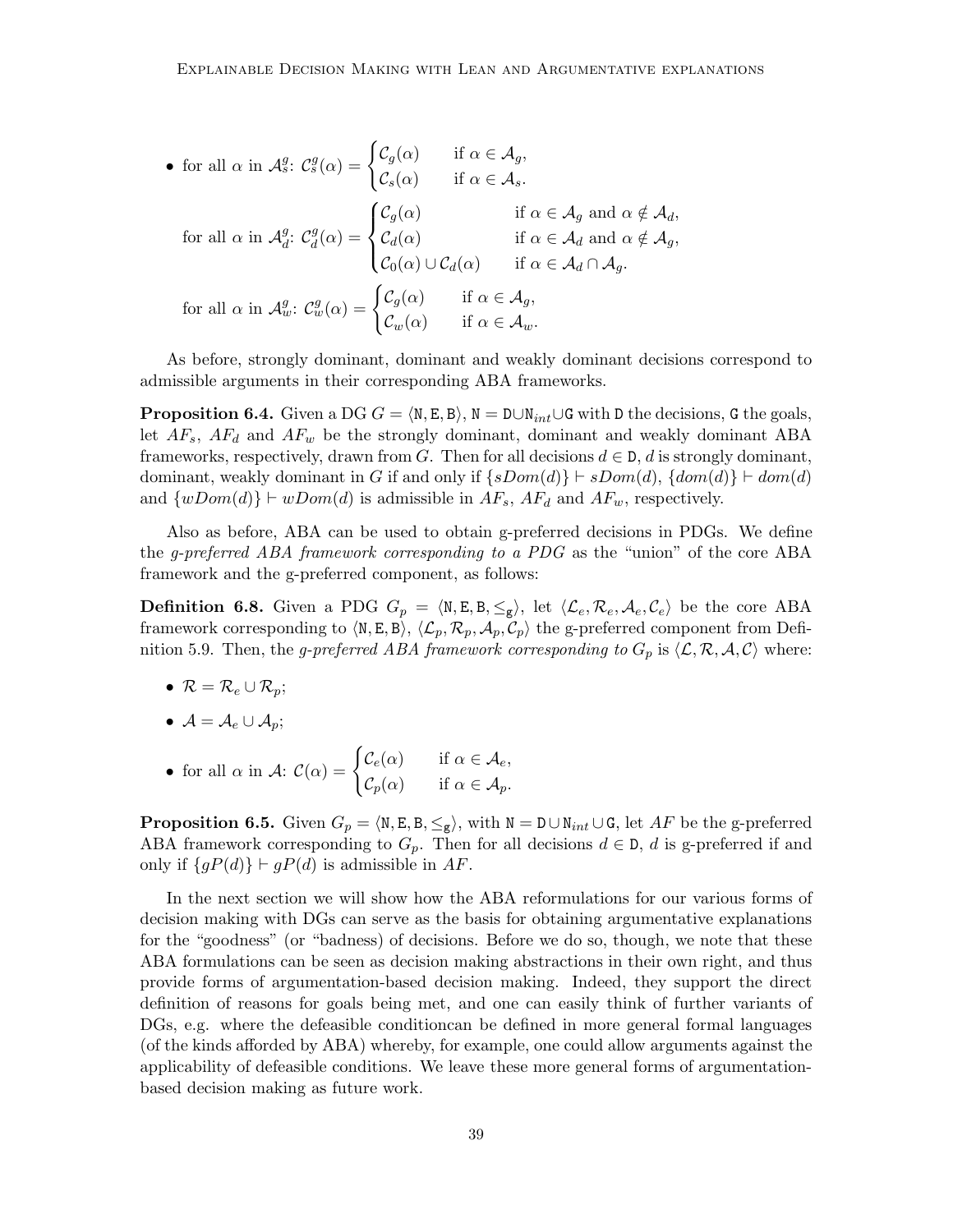



 $\mathbf{P} \uparrow B$ .<br>I  $\mathbf{O}: \{\} \vdash \neg dEdge(ic, 50, 1)$ .<br>I

 $A = \{dEdge(ic, in SK, 1), \neg unreachableSib(inSK, near, 1, ic), \neg unreachableSib(near, ct, 1, ic)\}\vdash met(ic, ct)$  $B = \{dEdge(ic, 50, 1), \neg unreachableSib(50, cp, 1, ic)\}\vdash met(ic, cp)$ 

Figure 16: Best-effort dispute tree for  $\{sDom(ic)\}\vdash sDom(ic)$  in Example 6.6. Here, cp and ct are short-hands for *cheap* and *convenient*, respectively.

#### 6.3 Argumentative Explanations with DGs

As in the abstract setting of ADFs and PDFs, argumentative explanations for DGs can be defined in terms of (least-assumption and best-effort) dispute trees with respect to ABA frameworks drawn from DGs.

Example 6.6. (Example 6.2 continued.) For the weakly dominant ABA framework drawn from the DG in Figure 15,  $\{sDom(ic)\}\vdash sDom(ic)$  is not admissible as shown by the best-effort dispute tree in Figure 16. Indeed, as the argument  $B$ , stating ic meets the goal *cheap* because ic is £50 per night and £50 per night leads to *cheap*, is attacked by  $\{\}\vdash \neg dEdge(ic, 50, 1),$  stating that ic is not £50 per night, as it is known that during term time, ic is not £50 per night and it is currently term time. Note that, in this illustration, the information presented in B affects the decision, by providing an opponent argument defeating the proponent's argument B.

As in Section 4 argumentative explanations for decisions (not) meeting the various decision criteria integrate information about cooresponding lean explanations, as follows.

**Proposition 6.6.** Let  $AF$  be the strongly dominant ABA framework corresponding to a DG G.

For any strongly dominant decision d in  $G$ , let  $\mathcal{T}^a$  be a least-assumption dispute tree for  $\{sDom(d)\}\vdash sDom(d)$ . Then,

 ${g|N = \mathbf{P} : \mathbf{P} \cdot \mathbf{P}}$  is a leaf node in  $\mathcal{T}^a$  or is not the ancestor of any **O** leaf nodes

a lean explanation for d being strongly dominant.

For any non-strongly dominant decision  $d$ , let  $\mathcal{T}^a$  be a best-effort dispute tree for  $\{sDom(d)\}\vdash sDom(d)$ . Then,

$$
\{g|N = \mathbf{O} : \{notMet(d,g)\} \vdash notSDom(d) \text{ is a leaf node in } \mathcal{T}^a \text{ or is not the ancestor of any } \mathbf{O} \text{ leaf nodes} \}
$$

is a lean explanation for  $d'$  not being strongly dominant.

Example 6.7. We illustrate Proposition 6.6 with the DG shown in Figure 17 (note that all edges are strict in this DG, and the accompanying B is empty). Here, we have two decisions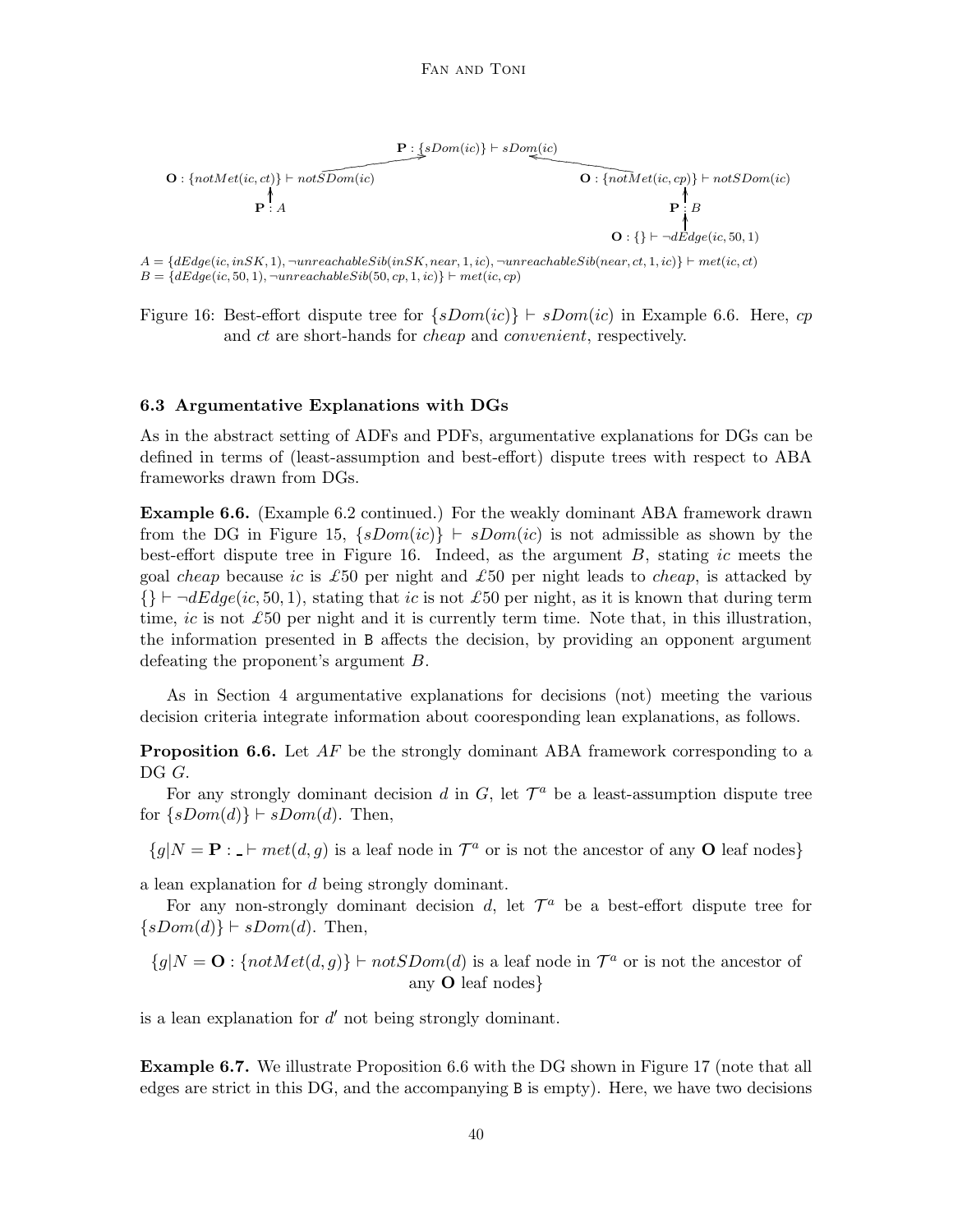

Figure 17: DG for Example 6.7.

$$
\mathbf{P}: \{sDom(d_1)\} \vdash sDom(d_1)
$$
\n
$$
\mathbf{O}: \{notMet(d_1, g_1)\} \vdash notSDom(d_1)
$$
\n
$$
\mathbf{P}: \{\} \vdash met(d_1, g_1)
$$
\n
$$
\mathbf{P}: \{gt; met(d_1, g_2)\} \vdash net\{f_1, f_2\}
$$

Figure 18: Best-effort dispute tree for  $\{sDom(d_1)\} \vdash sDom(d_1)$  for Example 6.7.

 $d_1$  and  $d_2$  along with two goals  $g_1$  and  $g_2$ .  $d_1$  meets  $g_1$ ,  $d_2$  meets both  $g_1$  (via  $a_1$ ) and  $g_2$ (via both  $a_1$  and  $a_2$ ). Thus,  $d_1$  is not strongly dominant but  $d_2$  is.

The ABA framework corresponding to this setting is given in Appendix C. With this ABA framwork, dispute trees for both  $\{sDom(d_1)\}\vdash sDom(d_1)$  and  $\{sDom(d_2)\}\vdash$  $sDom(d_2)$  are shown in Figures 18 and 19 respectively. From these trees, we can easily see that a lean explanation for  $d_1$  not being strongly dominant is  $\{g_2\}$  (as  $g_2$  is not met by  $d_1$ ) and a lean explanation for  $d_2$  being strongly dominant is  $\{g_1, g_2\}$  (as both  $g_1$  and  $g_2$  are met by  $d_1$ ).

**Proposition 6.7.** Let  $AF$  be the dominant ABA framework corresponding to  $G$ .

For any dominant decision d in G, let  $\mathcal{T}^a$  be a least-assumption dispute tree for  $\{dom(d)\}$   $\vdash$  $dom(d)$ . Then the pair  $(G, F)$ , where

- $G = \{g | \mathbf{P} : \{\} \vdash met(d, g) \text{ is not ancestor of any } \mathbf{O} \text{ leaf nodes in } \mathcal{T}^a \},\$
- $F = \{g | \mathbf{P} : \{noOthers(d, g)\} \vdash noOthers(d, g) \text{ is not ancestor of any } O \text{ leaf nodes in } \mathbb{R}$  $\mathcal{T}^a$ ,

is a lean explanation for d being dominant.

For any non-dominant decision d, let  $\mathcal{T}^a$  be the best-effort dispute tree for  $\{dom(d)\}$  ⊢  $dom(d)$ . Then

•  ${g|\mathbf{O}: \{notMet(d, g)\}\vdash notDom(d) \text{ is ancestor of an }\mathbf{O} \text{ leaf node}}$ 

$$
\mathbf{P}: \{notMet(d_2, g_1)\} \vdash \underbrace{\mathbf{P}: \{sDom(d_2)\}}_{\mathbf{P}: \{\neg unreachableSib(a_1, g_1, 2, d_2)\}} \vdash \underbrace{\mathbf{P}: \{otSet(\mathbf{Q}_2, g_2)\}}_{\mathbf{P}: \{\neg unreachableSib(a_1, g_2, 1, d_2)\}} \vdash \underbrace{\mathbf{P}: \{\neg unreachableSib(a_1, g_2, 1, d_2)\}}_{\mathbf{P}: \{\neg reach(d_2, a_2)\}} \vdash \underbrace{\mathbf{P}: \{\neg reach(d_2, a_2)\}}_{\mathbf{P}: \{\} \vdash \text{reach}(d_2, a_2)}
$$

Figure 19: Least-assumption dispute tree for  $\{sDom(d_2)\}\vdash sDom(d_2)$  for Example 6.7.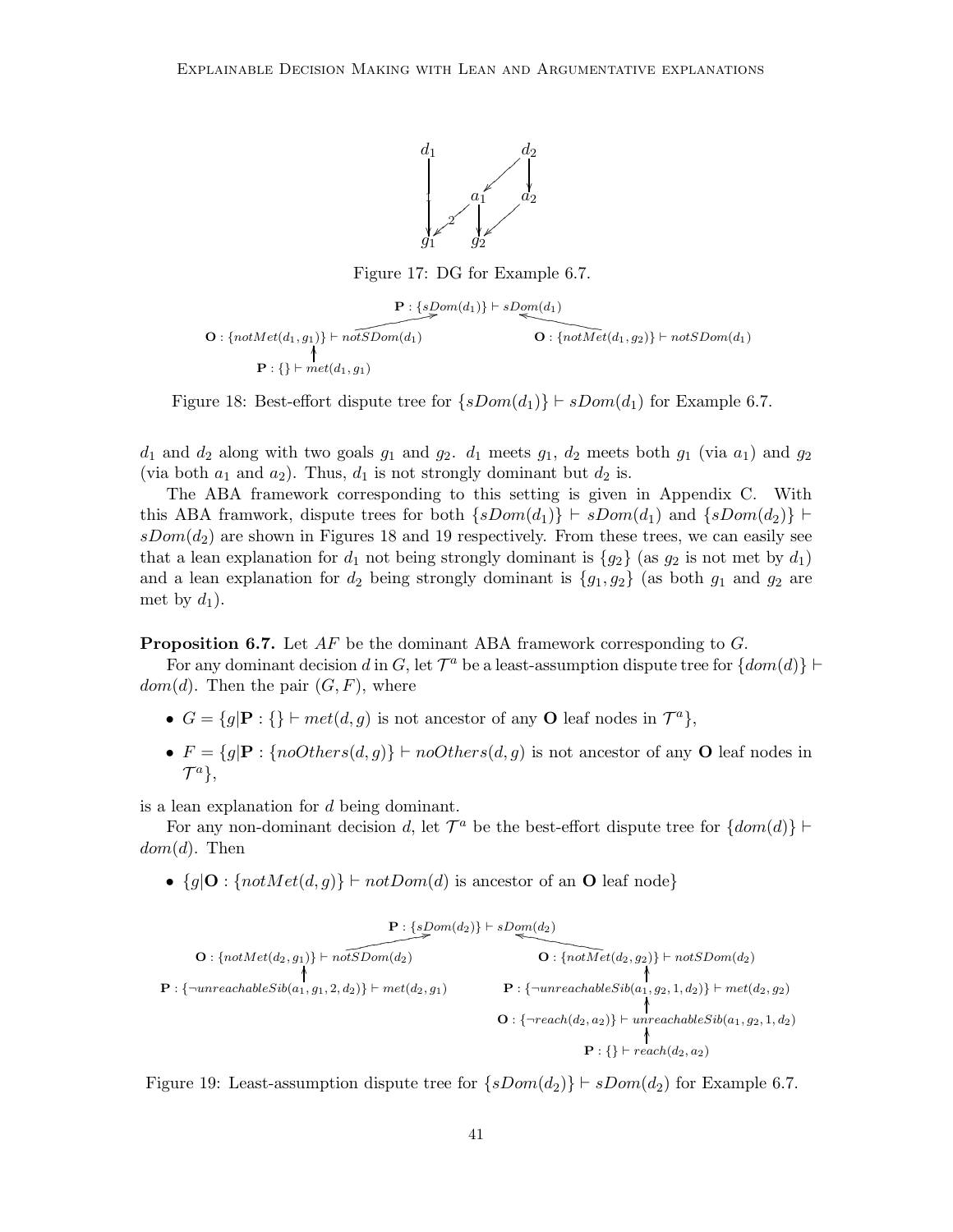

Figure 20: DG for Example 6.8. (This is the same as the one in Figure 17 except for the presence of goal  $q_3$ .)

is a lean explanation for d not being dominant.

Example 6.8. We illustrate Proposition 6.7 with the DG shown in Figure 20. This example is adapted from Example 6.7 with a newly added goal  $g_3$  that is not met by either  $d_1$  or  $d_2$ . Thus, neither of the two is strongly dominant any more. However, since  $d_2$  still meets all goals met by  $d_1$  and more,  $d_2$  is dominant and  $d_1$  is not. The ABA framework corresponding to this setting is given in Appendix C. For this ABA framework, Figures 21 and 22 show argumentative explanations in the form of dispute trees for  $\{dom(d_1)\}\vdash dom(d_1)$  and  ${dom(d_2)}$   $\vdash dom(d_2)$ , respectively.  ${g_2}$  is a lean explanation for  $d_1$  not being dominant as  $\mathbf{O}: nM(d_1, g_2) \vdash nD(d_1)$  is ancestor of the leaf node  $\mathbf{O}: \{\} \vdash reach(d_2, a_2)$ . We read this as

 $d_1$  is not dominant because it does not meet the goal  $g_2$ , which is met by some other decision.

 $(\{g_1, g_2\}, \{g_3\})$  is a lean explanation for  $d_2$  being dominant as  $\mathbf{P}: \{\neg uS(a_1, g_1, 2, d_2\} \vdash$  $met(d_2, g_1)$  is a leaf node and  $\mathbf{P}$  : { $\neg uS(a_1, g_2, 1, d_2)$ }  $\vdash met(d_2, g_2)$  is not ancestor of any O leaf node. Moreover,  $\mathbf{P}$  :  $\{nO(d_2, g_3)\}\vdash nO(d_2, g_3)$  is also a leaf node in the tree.

 $d_2$  is dominant as it meets both goals  $g_1$  and  $g_2$  and for the goal  $g_3$  it does not meet,  $g_3$  is not met by the other decision  $d_1$ .

**Proposition 6.8.** Let  $AF$  be the weakly dominant ABA framework corresponding to  $G$ .

For any d in G, if d is weakly dominant, let  $\mathcal{T}^a$  be a least-assumption dispute tree for the argument  $\{wDom(d)\}\vdash wDom(d)$ . Then the pair  $(G, M)$ , where

- $G = \{g | \mathbf{P} : \mathbf{P} \mid \{met(d, g)\}\}\$  or  $\mathbf{P} : \{notMet(\mathbf{Q}, g)\}\vdash more(d, \mathbf{Q})$  is not ancestor of an  $\mathbf{O}$ leaf node in  $\mathcal{T}^a$ ,
- $M = \{(d', g)| \mathbf{P} : \{notMet(d', g)\}\vdash more(d, d') \text{ is not ancestor of an } O \text{ leaf node in }\mathbf{P} \}$  $\mathcal{T}^a$

is a lean explanation for d being weakly dominant.

For any non-weakly dominant decision d, let  $\mathcal{T}^a$  be a best-effort dispute tree for the argument  $\{wDom(d)\}\vdash wDom(d)$ . Then

•  $\{d' | \mathbf{O} : \{\text{-}notMore(d', d)\} \vdash notWDom(d) \text{ is ancestor of an } \mathbf{O} \text{ leaf node in } \mathcal{T}^a \}.$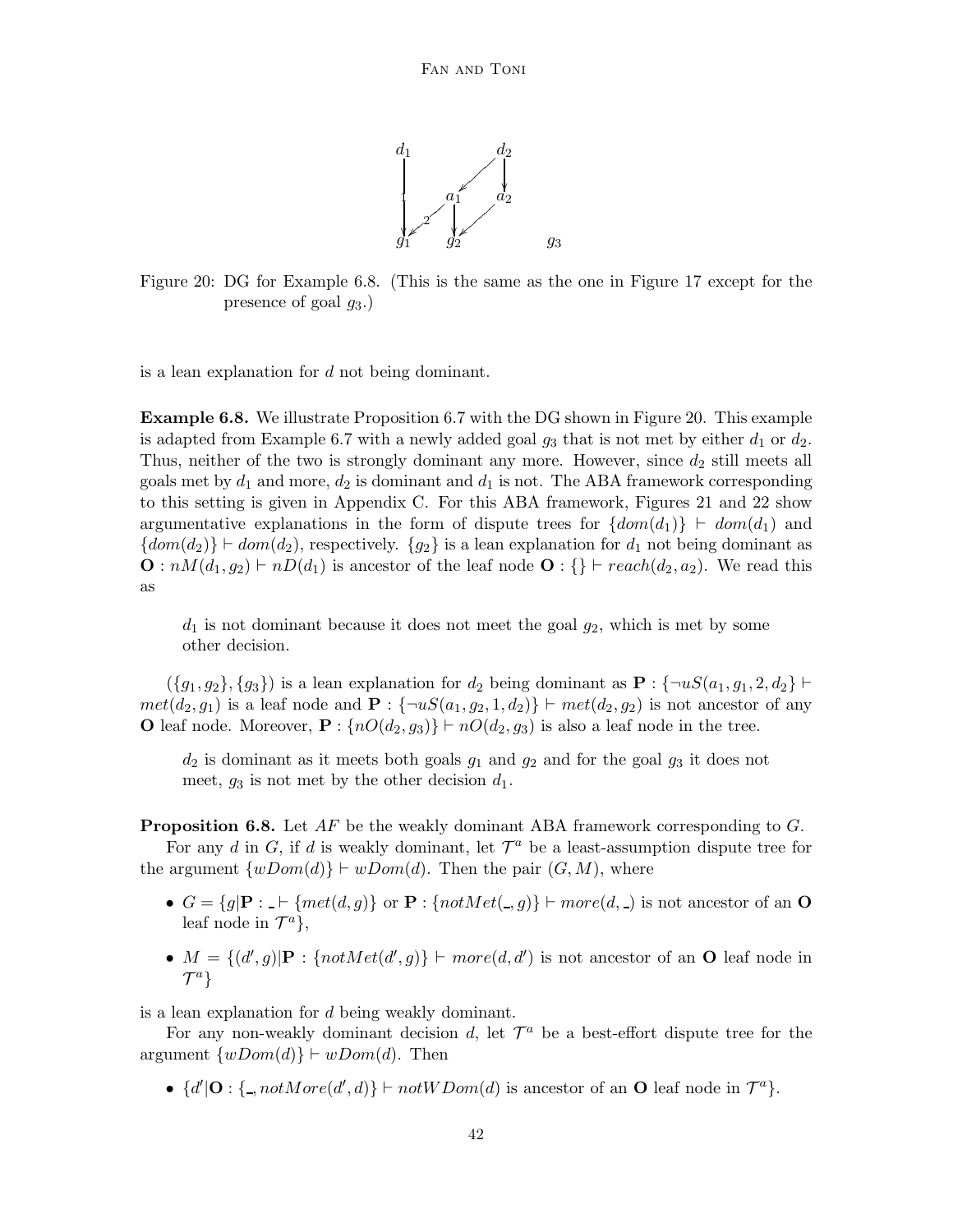$$
\mathbf{O}: \{nM(d_1, g_1)\} \vdash n\widetilde{D(d_1)} \qquad \mathbf{O}: \{nM(d_1, g_2)\} \vdash nD(d_1) \qquad \mathbf{O}: \{nM(d_1, g_3)\} \vdash nD(d_1) \}
$$
\n
$$
\mathbf{P}: \{\} \vdash met(d_1, g_1) \qquad \mathbf{P}: \{nO(d_1, g_2)\} \vdash nO(d_1, g_2) \qquad \mathbf{P}: \{nO(d_1, g_3)\} \vdash nO(d_1, g_3) \}
$$
\n
$$
\mathbf{O}: \{\neg uS(a_1, g_2, 1, d_2)\} \vdash met(d_2, g_2) \qquad \mathbf{P}: \{\neg reach(d_2, a_2)\} \vdash uS(a_1, g_2, 1, d_2) \}
$$
\n
$$
\mathbf{O}: \{\} \vdash reach(d_2, a_2)
$$

Figure 21: Best-effort dispute tree for  $\{dom(d_1)\}\ \vdash dom(d_1)$  for Example 6.8. Here,  $nM$ ,  $nD$ ,  $nO$  and  $uS$  are short-hands for  $notMet$ ,  $notDom$ ,  $noOthers$  and unreachableSib, respectively.

$$
\mathbf{P}: \{dom(d_2)\} \vdash dom(d_2) \qquad \qquad \uparrow \qquad \qquad \uparrow
$$
\n
$$
\mathbf{P}: \{mM(d_2, g_1)\} \vdash nD(d_2) \qquad \qquad \uparrow
$$
\n
$$
\mathbf{P}: \{\neg uS(a_1, g_1, 2, d_2)\} \vdash met(d_2, g_1) \qquad \mathbf{P}: \{\neg uS(a_1, g_2, 1, d_2)\} \vdash met(d_2, g_2) \qquad \mathbf{P}: \{nO(d_2, g_3)\} \vdash nO(d_2, g_3)
$$
\n
$$
\mathbf{O}: \{\neg reach(d_2, a_2)\} \vdash uS(a_1, g_2, 1, d_2)
$$
\n
$$
\mathbf{P}: \{\} \vdash reach(d_2, a_2)
$$

Figure 22: Least-assumption dispute tree for  $\{dom(d_2)\} \vdash dom(d_2)$  for Example 6.8. Here,  $nM$ ,  $nD$ ,  $nO$  and  $uS$  are short-hands for  $notMet$ ,  $notDom$ ,  $noOthers$  and unreachableSib, respectively.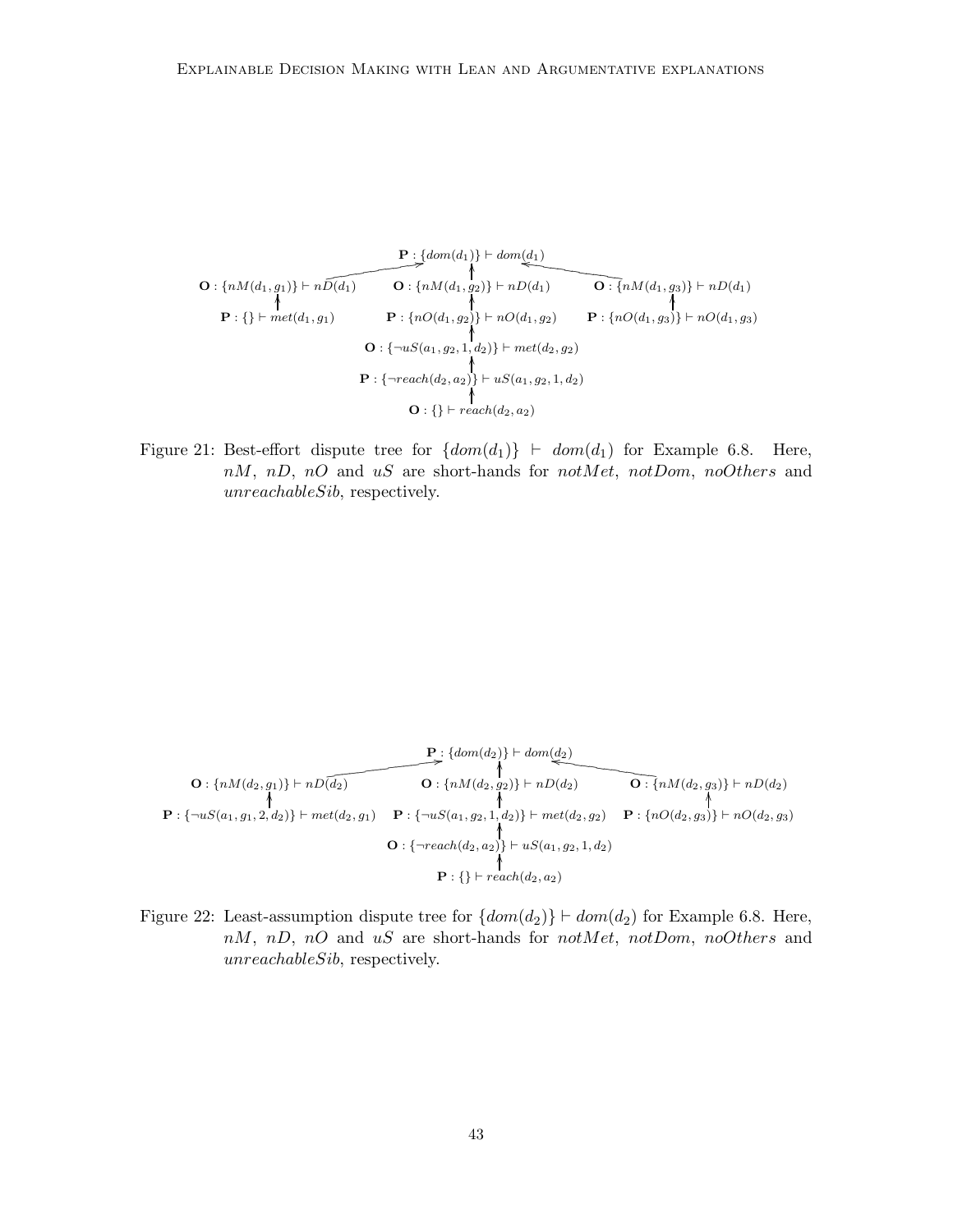

Figure 23: DG for Example 6.9. (This is the same as the one in Figure 20 except for the presence of decision  $d_3$  reaching  $g_3$  via  $a_3$ .)

is a lean explanation for d not being weakly dominant.

Example 6.9. We illustrate Proposition 6.8 with the DG shown in Figure 23. This example is adapted from Example 6.7 and 6.8 with a newly added decision  $d_3$  meeting the goal  $g_3$  (via  $a_3$ ). Thus, both  $d_2$  and  $d_3$  are weakly dominant whereas  $d_1$  is not. The ABA framework corresponding to this setting is given in Appendix C. For this ABA framework, Figures 24, 25 and 26 show three argumentative explanations in the form of dispute trees for  $\{wDom(d_1)\}\vdash wDom(d_1), \{wDom(d_2)\}\vdash wDom(d_2)$  and  $\{wDom(d_3)\}\vdash wDom(d_3),$ respectively. From these trees, we can extract lean explanations for decisions as follows.

From Figure 24,  $\{d_2\}$  is a lean explanation for  $d_1$  not being weakly dominant (because  $\mathbf{O}: \{\neg uS(a_1, g_2, 1, d_2), nM(d_1, g_2), nE(d_1, d_2)\}\vdash nW(d_1)$  is ancestor of the leaf node  $\mathbf{O}:$  $\{\}\vdash reach(d_2, a_2)$ ). We can read this as:

Since  $d_2$  meets more goals than  $d_1$ ,  $d_1$  is not weakly dominant.

From Figure 25, since both argument  $\{\neg uS(a_1, g_1, 2, d_2)\}\vdash met(d_2, g_1)$  and argument  ${\lbrace \neg uS(a_1, g_1, 2, d_2), notMet(d_3, g_1) \rbrace \vdash more(d_1, d_3)}$  are not ancestors of any **O** leaf node,  $G = \{g_1\}$  and  $M = \{(d_3, g)\}\$ . Thus,  $(\{g_1\}, \{(d_3, g)\})$  is a lean explanation for  $d_2$  being weakly dominant. We can read this as

 $d_2$  is weakly dominant because it meets the goal  $g_1$ , which is not met by  $g_3$ .

From Figure 26, since both argument  $\{\neg uS(a_3, g_3, 1, d_3), notMet(d_2, g_3)\}\vdash more(d_3, d_2)$ and argument  $\{\neg uS(a_3, g_3, 1, d_3), notMet(d_1, g_3)\}\vdash more(d_3, d_1)$  are not ancestors of any O leaf node,  $\exp \{g_3\}\{(d_1, g_3), (d_1, g_3)\}\$ is a lean explanation for  $d_3$  being weakly dominant. We can read this as

The decision  $d_3$  is weakly dominant because it meets the goal  $g_3$ , which is not met by  $d_1$  or  $d_2$ .

**Proposition 6.9.** Let  $AF$  be the g-preferred ABA framework corresponding to a decision graph G.

For any g-preferred decision d in G, let  $\mathcal{T}^a$  be a least-assumption dispute tree for  $gP(d)$   $\vdash$  $gP(d)$ . Then, the pair  $(G, M)$ , where

•  $G = \{g | \mathbf{P} : \mathbf{I} \mid \{met(d, g)\}\}\$ is not ancestor of any **O** leaf node in  $\mathcal{T}^a\}$  and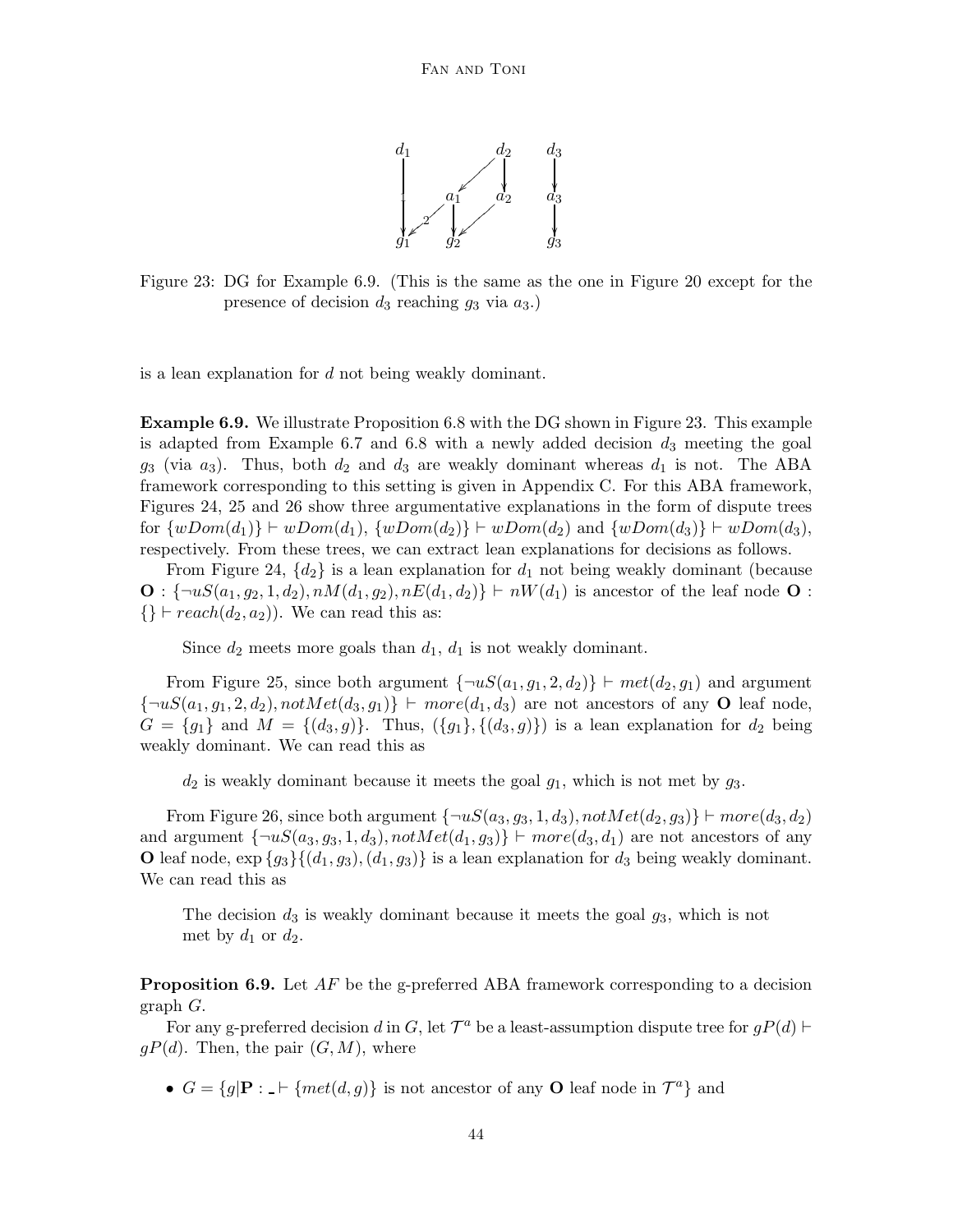

$$
A = \{\neg uS(a_1, g_1, 2, d_2), nM(d_1, g_1), nE(d_1, d_2) \vdash nW(d_1) \quad C = \{\neg uS(a_3, g_3, 1, d_3), nM(d_1, g_3), nE(d_1, d_3) \vdash nW(d_1) \land B = \{\neg uS(a_1, g_2, 1, d_2), nM(d_1, g_2), nE(d_1, d_2) \vdash nW(d_1) \land B = \{\neg uS(a_1, g_2, 1, d_2), nM(d_1, g_2), nE(d_1, d_2) \vdash nW(d_1) \land B = \{\neg uS(a_1, g_3, 1, d_3), nE(d_1, d_3) \vdash nW(d_1) \land B = \{\neg uS(a_1, g_3, 1, d_3), nE(d_1, d_3) \vdash nW(d_1) \land B = \{\neg uS(a_1, g_3, 1, d_3), nE(d_1, d_3) \vdash nW(d_1) \land B = \{\neg uS(a_1, g_3, 1, d_3), nE(d_1, d_3) \vdash nW(d_1) \land B = \{\neg uS(a_1, g_3, 1, d_3), nE(d_1, d_3) \vdash nW(d_1) \land B = \{\neg uS(a_1, g_3, 1, d_3) \land mE(d_1, d_3) \vdash nW(d_1) \land B = \{\neg uS(a_1, g_3, 1, d_3) \land mE(d_1, d_3) \vdash nW(d_1) \land B = \{\neg uS(a_1, g_3, 1, d_3) \land mE(d_1, d_3) \vdash nW(d_1) \land B = \{\neg uS(a_1, g_3, 1, d_3) \land mE(d_1, d_3) \vdash nW(d_1) \land B = \{\neg uS(a_1, g_3, 1, d_3) \land mE(d_1, d_3) \land B = \{\neg uS(a_1, g_3, 1, d_3) \land mE(d_1, d_3) \land B = \{\neg uS(a_1, g_3, 1, d_3) \land mE(d_1) \land B = \{\neg uS(a_1, g_3, 1, d_3) \land mE(d_1) \land B = \{\neg uS(a_1, g_3,
$$

Figure 24: Best-effortdispute tree for  $\{wDom(d_1)\}\vdash wDom(d_1)$  for Example 6.9. Here,  $nM$ ,  $nE$ ,  $nW$  and  $uS$  are short-hands for  $notMet$ ,  $notMore$ ,  $notWDom$  and unreachableSib, respectively.

$$
\mathbf{O}: \{nM(d_2, g_1), nE(d_2, \widehat{d_1})\} \vdash nW(d_2) \qquad \mathbf{O}: \{\neg uS(a_3, g_3, 1, \widehat{d_3}), nM(d_2, g_3), nE(d_2, d_3)\} \vdash nW(d_2) \}
$$
\n
$$
\mathbf{P}: \{\neg uS(a_1, g_1, 2, d_2)\} \vdash met(d_2, g_1) \qquad \mathbf{P}: \{\neg uS(a_1, g_1, 2, d_2), n\text{ of } t(d_3, g_1)\} \vdash more(d_1, d_3)
$$

- Figure 25: Least-assumption dispute tree for  $\{wDom(d_2)\}\vdash wDom(d_2)$  for Example 6.9. Here,  $nM$ ,  $nE$ ,  $nW$  and  $uS$  are short-hands for  $notMet$ ,  $not More$ ,  $notW$ and unreachableSib, respectively.
	- $M = \{(S, d') | P : \{metS(d, S), notMet(d', -)\}\vdash better(d, d', -)$  is not ancestor of any **O** leaf node in  $\mathcal{T}^a$ }

is a lean explanation for d being g-preferred.

For any non-g-preferred decision d in G, let  $\mathcal{T}^a$  be a best-effort dispute tree for  $gP(d)$   $\vdash$  $gP(d)$ . Then,

•  $\{d' | \mathbf{O} : \_, not Better(d, d', \_) \vdash not GP(d) \text{ is ancestor of an } \mathbf{O} \text{ leaf node in } \mathcal{T}^a\}$ 

is a lean explanation for d being not g-preferred.



 $A = \{\neg u S(a_1, g_1, 2, d_2), n M(d_3, g_1), n E(d_3, d_2) \vdash n W(d_3) \}$   $D = \{\neg u S(a_3, g_3, 1, d_3), n o t M e t (d_2, g_3) \} \vdash more(d_3, d_2)$  $B = \{\neg u S(a_1, g_2, 1, d_2), n M(d_3, g_2), n E(d_3, d_2) \vdash n W(d_3) \}$   $E = \{\neg u S(a_3, g_3, 1, d_3), n o t M e t(d_1, g_3)\}\vdash more(d_3, d_1)$  $C = \{nM(d_3, g_1), nE(d_3, d_1)\}\vdash nW(d_3)$ 

Figure 26: Least-assumption dispute tree for  $\{wDom(d_3)\}\vdash wDom(d_3)$  for Example 6.9. Here,  $nM$ ,  $nE$ ,  $nW$  and uS are short-hands for notMet, notMore, notWDom and unreachableSib, respectively.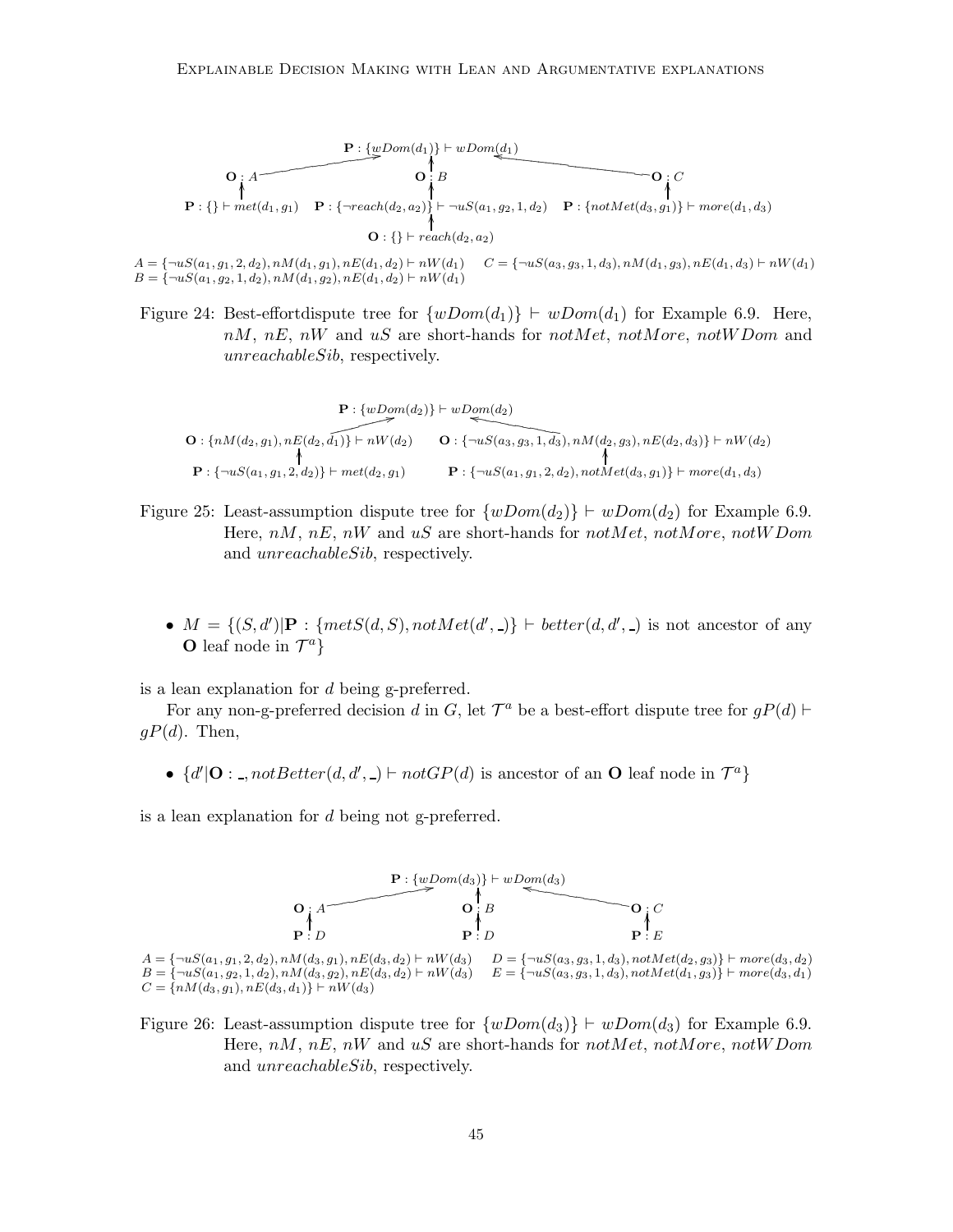

Figure 27: Best-effort dispute tree for  ${gP(d_1)}$  ⊢  $gP(d_1)$  for Example 6.10. Here, mS,  $nM$ ,  $nB$ ,  $nMS$  and  $uS$  are short-hands for  $mets$ ,  $notMet$ ,  $not Better$ ,  $not MetS$ and unreachableSib, respectively.

Example 6.10. We illustrate Proposition 6.9 again with the DG shown in Figure 20. However, we impose the preference relation  ${g_3} \leq_g {g_1, g_2}$ . As shown in Example 6.9, both  $d_2$  and  $d_3$  are weakly dominant and  $d_2$  meets  $\{g_1, g_2\}$  and  $d_3$  meets  $\{g_3\}$ . Thus,  $d_3$  is preferred to  $d_2$  so  $d_3$  is a g-preferred decision whereas  $d_2, d_1$  are not.  $(d_1$  is not even weakly dominant thus it cannot be g-preferred.)

The ABA framework corresponding to this setting is given in Appendix C. With this ABA framework, Figures 27, 28 and 29 show three dispute trees for the arguments  ${gP(d_1)}$   $\vdash gP(d_1), {gP(d_2)}$   $\vdash gP(d_2)$  and  ${gP(d_3)}$   $\vdash gP(d_3)$ , respectively, providing argumentative explanations for  $d_1$  and  $d_2$  not being g-preferred and for  $d_3$  being g-preferred, respectively, and from which lean explanations can be drawn as follows:

- $d_1$ :  $\{d_2, d_3\}$  is the lean explanation for  $d_1$  not being g-preferred; this is obtained by extracting  $d_2$  from the argument  $C = \{mS(d_1, s12), nM(d_3, g_2), nB(d_3, d_1, s12)\}\vdash$ notGP( $d_3$ ) in the node **O** : C, an ancestor of the node **O** : L, and  $d_3$  from the argument  $D = \{mS(d_3, s3), nM(d_2, g_3), nB(d_2, d_3, s3)\}\,\vdash\nobreak notGP(d_2)$  in the node  $O: D$ , an ancestor of the node  $\mathbf{O}: M;$
- $d_2$ :  $\{d_3\}$  is the lean explanation for  $d_3$  not being g-preferred; this is obtained by extracting d<sub>3</sub> from the argument  $D = \{mS(d_3, s3), nM(d_2, g_3), nB(d_2, d_3, s3)\}\vdash notGP(d_2)$ in the node  $\mathbf{O}: D$ , an ancestor of the node  $\mathbf{O}: M$ ;
- d<sub>3</sub>:  $({g_3}, {g_3}, {g_1}, {g_3}, {d_2})$  is the lean explanation for d<sub>3</sub> being g-preferred, extracted from arguments  $G = {\neg uS(a_3, g_3, 1, d_3)}$  ⊢  $met(d_3, g_3)$  in the node **P** : G,  $H = \{mS(d_3, s3), nM(d1, g3)\}\ + b(d_3, g_1, s12)$  in the node **P** : H and  $I =$  ${mS(d_3, s3), nM(d2, g3)} \vdash b(d_3, g_2, s12)$  in the node **P** : *I*.

## 7. Conclusion

In this paper, we focused on two representations for decision making, of different abstraction levels, as summarised in Table 3, and on a number of normative decision criteria for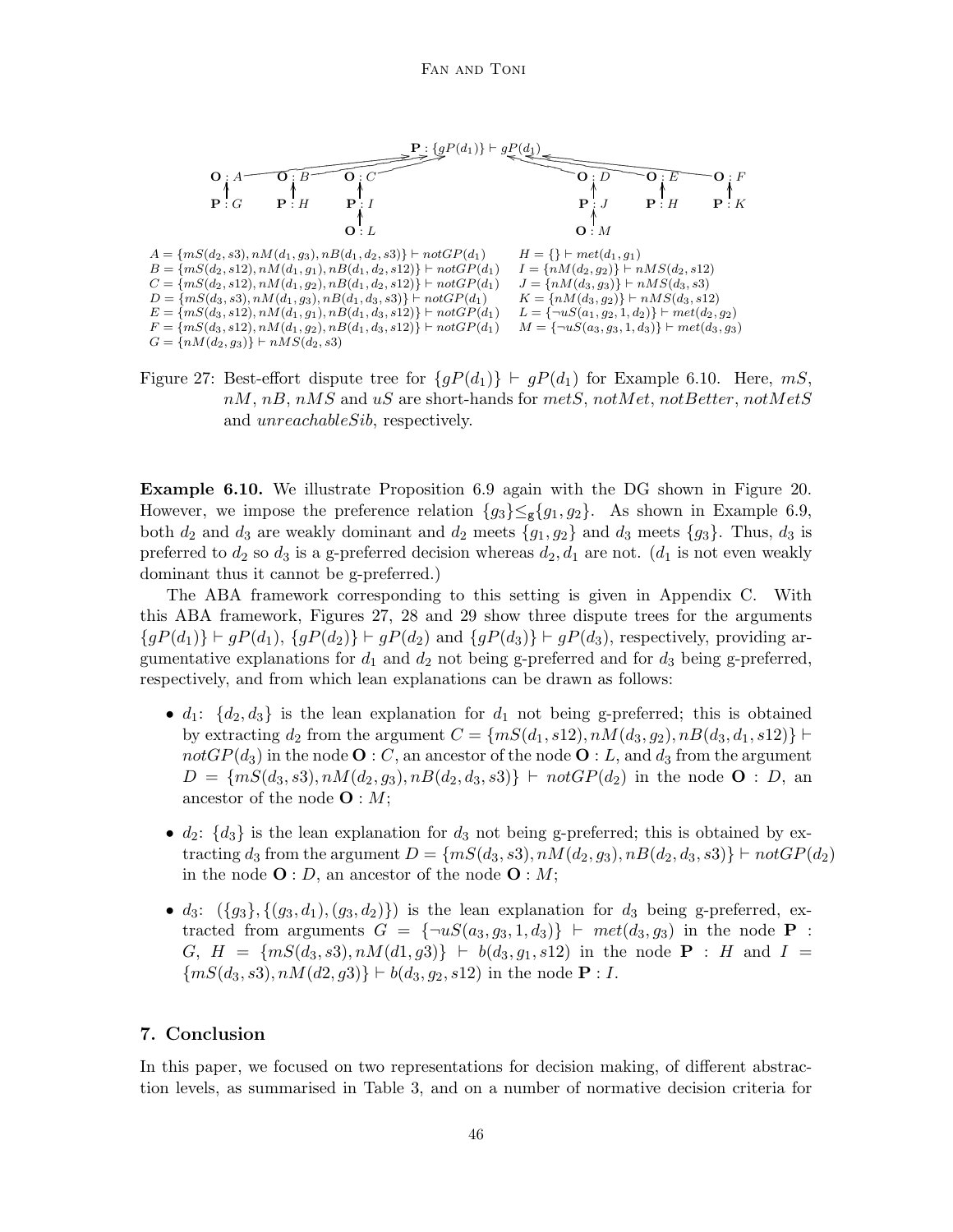

Figure 28: Best-effort dispute tree for  ${gP(d_2)}$   $\vdash$   $gP(d_2)$  for Example 6.10. Here, mS,  $nM$ ,  $nB$ ,  $nMS$  and  $uS$  are short-hands for  $mets$ ,  $notMet$ ,  $notBetter$ ,  $notMets$ and unreachableSib, respectively.



Figure 29: Least-assumption dispute tree for  ${gP(d_2)}$   $\vdash$   $gP(d_2)$  for Example 6.10. Here,  $mS$ ,  $nM$ ,  $nB$ ,  $nMS$ ,  $b$  and  $uS$  are short-hands for  $m$ etS, notMet, notBetter, notMetS, better and unreachableSib, respectively.

identifying "good" decisions therein, as summarised in Table 4. For each decision making setting of interest (i.e. representation and criterion) we provided two forms of explanation: lean explanations, based solely on justifying "good" decisions in terms of the ingredients of the underlying representation, and argumentative explanations, based on spelling out the reasoning underpinning the considered decision criterion, while also incorporating the same information present in lean explanations. To define argumentative explanations, we used Assumption-based argumentation (ABA) as an equivalent representation (to the representation for decision making and decision criterion). Specifically, in the ABA reformulations, "good" decisions are claims of *admissible arguments* and vice versa. The argumentative explanations are special (and novel) forms of dispute trees in ABA: least-assumption dispute trees (a restricted form of admissible dispute trees in ABA) for explaining why decisions are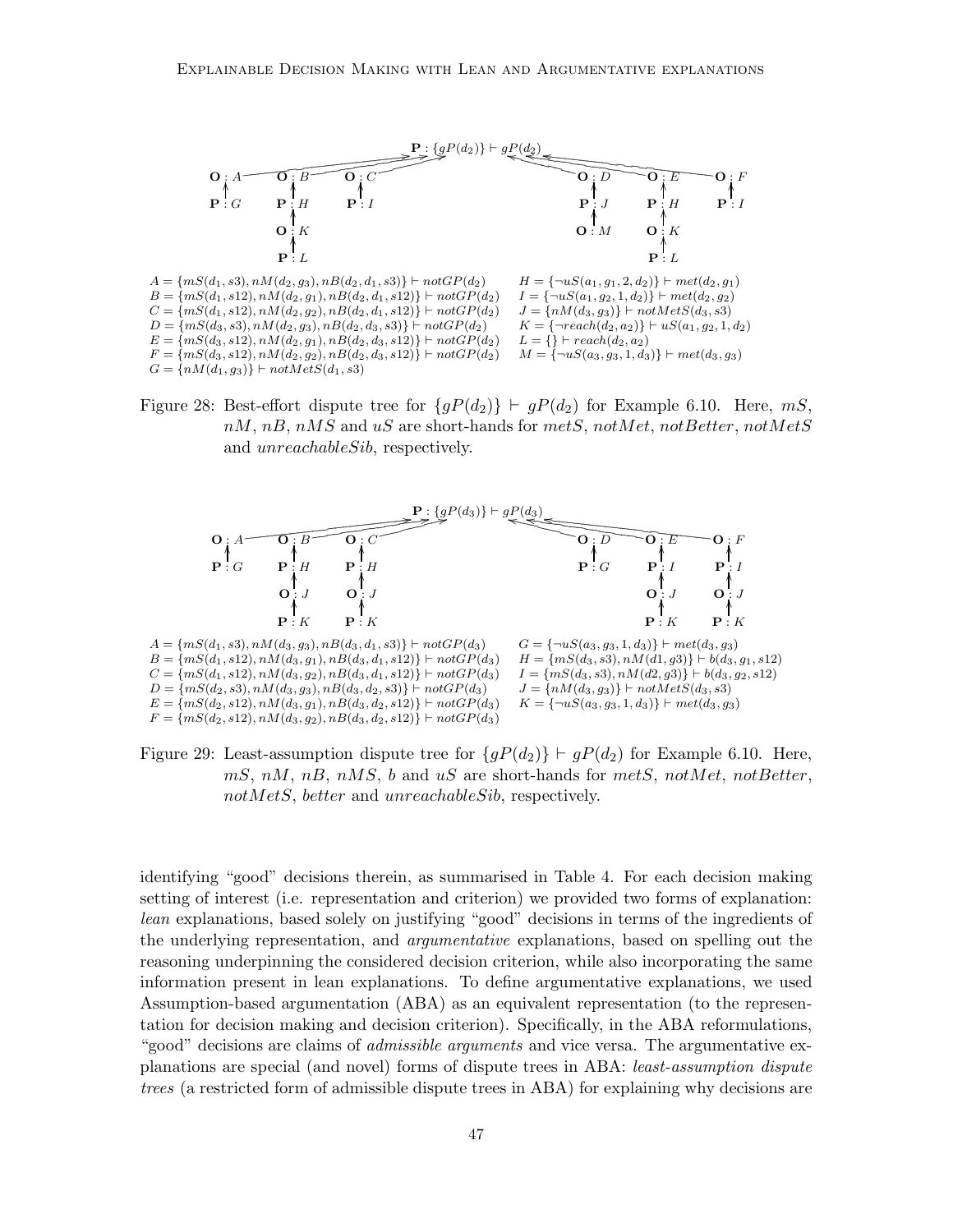| Abstract Decision Frameworks (ADFs): $\langle D, G, \gamma \rangle$                    |
|----------------------------------------------------------------------------------------|
| • amounting to decisions D, goals G and a decision-meets-goal relation $\gamma$ .      |
| Preferential Decision Frameworks (PDFs): $\langle D, G, \gamma, \leq_g \rangle$        |
| • amounting to ADFs with preferences over goals.                                       |
| Decision Graphs (DGs): $\langle N, E, B \rangle$                                       |
| • amounting to relations $(E)$ between decisions, goals, and intermediates (all in N), |
| with defeasible condition B.                                                           |
| Preferential Decision Graphs (PDGs): $\langle N, E, B, \leq_g \rangle$                 |
| • amounting to DGs with preferences over goals.                                        |

Table 3: Overview of decision making representations studied in this paper.

| Decision Criterion | <b>Brief Description</b>                               |
|--------------------|--------------------------------------------------------|
| Strongly Dominant  | Select decisions meeting all goals.                    |
| Dominant           | Select decisions meeting all goals ever met.           |
| Weakly Dominant    | Select decisions meeting goals not met by others.      |
| G-Preferred        | Select decisions meeting the most preferred goal sets. |

Table 4: Overview of decision criteria studied in this paper.

deemed "good", and *best-effort dispute trees* (a restricted form of maximal, non-admissible dispute trees in ABA) for explaining why decisions are not deemed "good".

Our paper opens several avenues for future work, including those briefly outlined next.

Our decision settings (i.e. representations and criteria) correspond to some existing decision making frameworks (as shown in Appendix A); thus, our novel forms of explanation can be used to explain ("good" or "bad") decisions in those frameworks as well. It would be interesting to see whether our approach could be adapted to provide explanations in other settings, e.g. when preferences over decisions or, in the case of decision graphs, intermediates are present or in decision settings not restricted to a single fixed world state, such as decision making problems studied with Markov decision processes (Bellman, 1957) or Sequential Decision Making (Barto, Sutton, & Watkins, 1989), with constantly evolving world states.

Our argumentative explanations make use of novel, restricted types of dispute trees. It would be interesting to study their stand-alone properties in ABA and their usefulness in other settings where ABA or its instances are used for explanation via forms of dispute trees (e.g. as in (Cyras, Birch, Guo, Toni, Dulay, Turvey, Greenberg, & Hapuarachchi, 2019)).

In the case of decision graphs, we have focused on lean explanations matching exactly (by instantiating) those for ADFs and PDFs. However, as already mentioned at the end of Section 6.1, "deeper" lean explanations could be defined whereby the reasons for goals being met, in terms of reachability of goals from decisions in the graphs, are accommodated within the explanations themselves.

We have defined argumentative explanations as dispute trees, providing a range of intuitive readings thereof as disputes between fictional proponent and opponent players, in the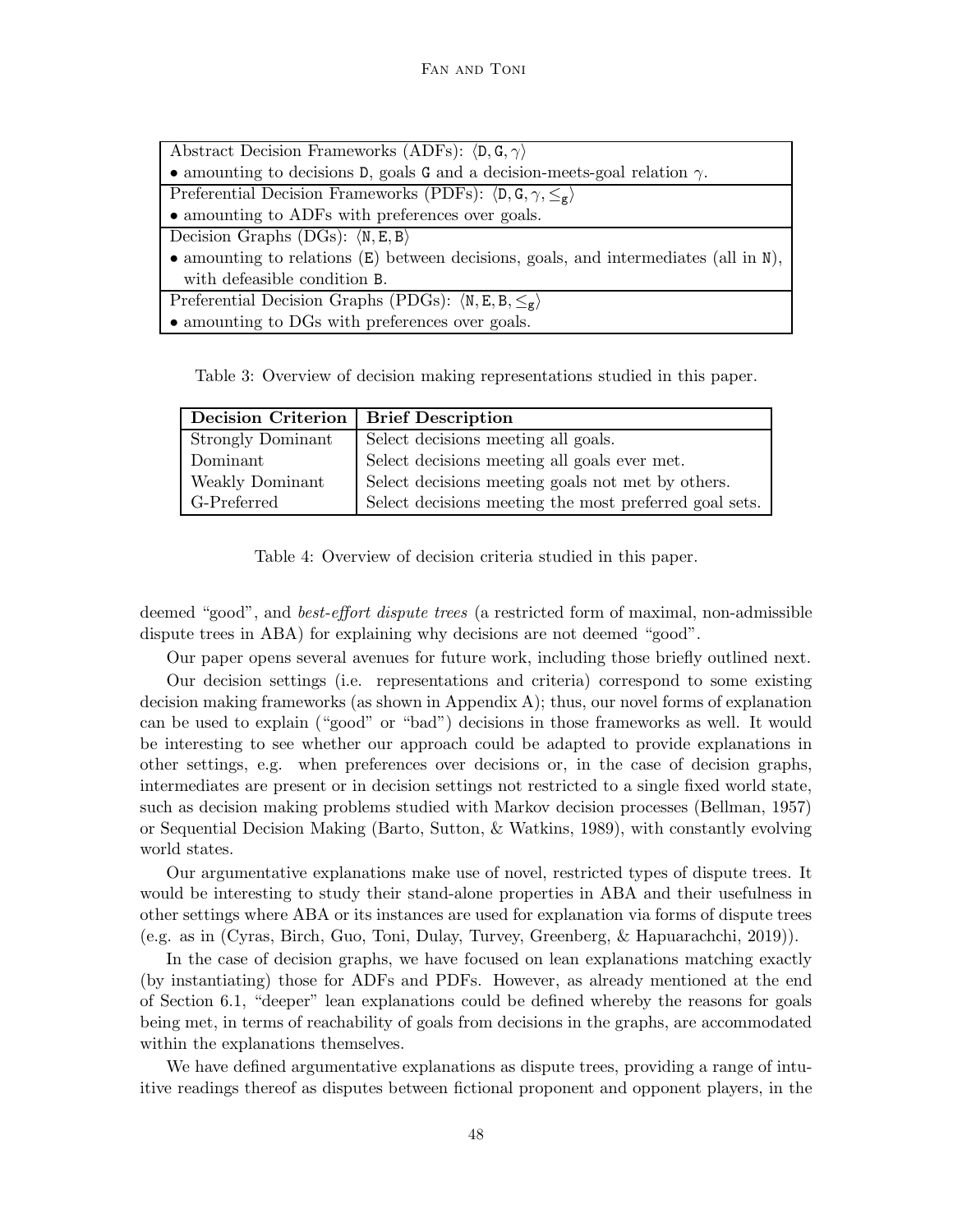spirit of dispute derivations in ABA (e.g. as defined in (Toni, 2013)). Alternative readings may also be possible, for example as summaries of the salient points in the reasoning leading to sanctioning selected decisions (as "good" or "bad"). Also, we leave as future work the automated extraction of these readings from templates, e.g. in the spirit of (Cyras et al., 2019; Rago, Cocarascu, Bechlivanidis, & Toni, 2020).

We have defined argumentative explanations as static dispute trees. However, fragments of these trees could be extracted providing partial information on demand within interactive exchanges with the users, in the spirit of (Rago et al., 2020). This could be also useful to unearth, when decision graphs are used, the reasoning leading to establishing that a decision meets a goal (whereas in our current argumentative explanations this reasoning is "hidden" within arguments which are nodes of dispute trees).

Finally, as mentioned at the end of Section 6.2, our ABA formulations can be seens as decision making abstractions in their own right, and thus provide forms of argumentationbased decision making. We leave these more general forms of argumentation-based decision making as future work.

## References

- Amgoud, L., & Prade, H. (2006). Explaining qualitative decision under uncertainty by argumentation. In Proceedings, The Twenty-First National Conference on Artificial Intelligence and the Eighteenth Innovative Applications of Artificial Intelligence Conference, July 16-20, 2006, Boston, Massachusetts, USA, pp. 219–224. AAAI Press.
- Amgoud, L., & Prade, H. (2009). Using arguments for making and explaining decisions. Artificial Intelligence, 173(3-4).
- Antaki, C., & Leudar, I. (1992). Explaining in conversation: Towards an argument model. Europ. J. of Social Psychology, 22, 181–194.
- Atkinson, K., Bench-Capon, T., & McBurney, P. (2004). Justifying practical reasoning. In Proceedings of the Fourth International Workshop on Computational Models of Natural Argument (CMNA).
- Atkinson, K., Baroni, P., Giacomin, M., Hunter, A., Prakken, H., Reed, C., Simari, G. R., Thimm, M., & Villata, S. (2017). Towards artificial argumentation. AI Mag.,  $38(3)$ , 25–36.
- Barto, A. G., Sutton, R. S., & Watkins, C. J. (1989). Learning and sequential decision making. In Learning and Computational Neuroscience. MIT Press.
- Bellman, R. (1957). A markovian decision process. Indiana Univ. Math. J., 6, 679–684.
- Ben-Gal, I. (2007). Bayesian networks. In *Encyclopedia of Statistics in Quality and Relia*bility. John Wiley & Sons.
- Bench-Capon, T. J. M., & Dunne, P. E. (2007). Argumentation in artificial intelligence. Artificial Intelligence, 171(10-15), 619–641.
- Besnard, P., Garcia, A., Hunter, A., Modgil, S., Prakken, H., Simari, G., & Toni, F. (2014). Special issue: Tutorials on structured argumentation. Argument & Computation,  $5(1)$ .
- Besnard, P., & Hunter, A. (2008). *Elements of Argumentation*. The MIT Press.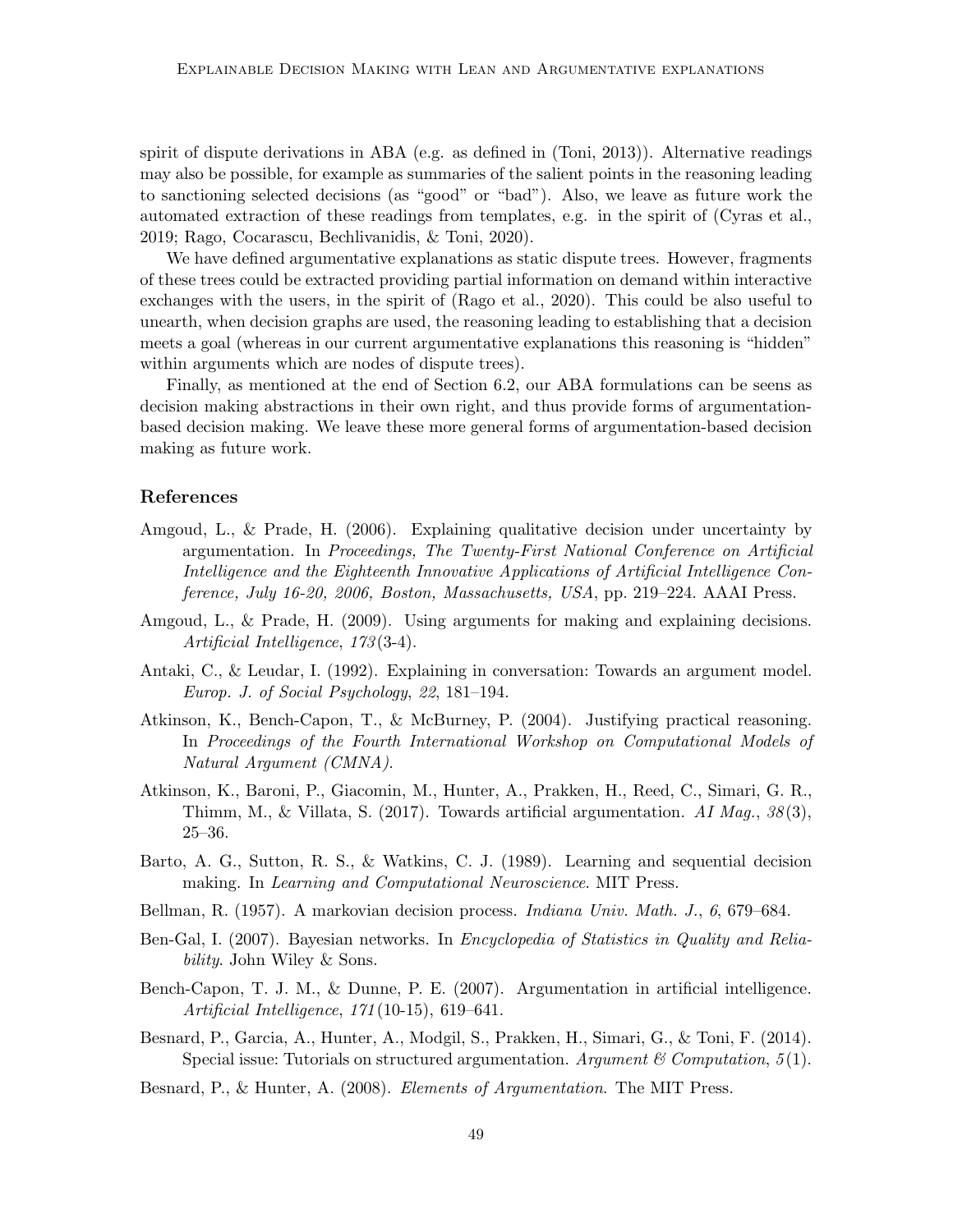- Bondarenko, A., Dung, P., Kowalski, R., & Toni, F. (1997). An abstract, argumentationtheoretic approach to default reasoning. Artificial Intelligence,  $93(1-2)$ , 63-101.
- Bondarenko, A., Toni, F., & Kowalski, R. A. (1993). An assumption-based framework for non-monotonic reasoning. In Proceedings of the second international workshop on Logic programming and non-monotonic reasoning, pp. 171–189, Cambridge, MA, USA. MIT Press.
- Carstens, L., Fan, X., Gao, Y., & Toni, F. (2015). An overview of argumentation frameworks for decision support. In Croitoru, M., Marquis, P., Rudolph, S., & Stapleton, G. (Eds.), Graph Structures for Knowledge Representation and Reasoning - 4th International Workshop, GKR 2015, Buenos Aires, Argentina, July 25, 2015, Revised Selected Papers, Vol. 9501 of Lecture Notes in Computer Science, pp. 32–49. Springer.
- Chakraborti, T., Sreedharan, S., & Kambhampati, S. (2020). The emerging landscape of explainable automated planning  $\&$  decision making. In Bessiere, C. (Ed.), *Proceedings* of the Twenty-Ninth International Joint Conference on Artificial Intelligence, IJCAI 2020, pp. 4803–4811. ijcai.org.
- Cyras, K., Birch, D., Guo, Y., Toni, F., Dulay, R., Turvey, S., Greenberg, D., & Hapuarachchi, T. (2019). Explanations by arbitrated argumentative dispute. Expert Syst. Appl., 127, 141–156.
- Cyras, K., Fan, X., Schulz, C., & Toni, F. (2017). Assumption-based argumentation: Disputes, explanations, preferences. FLAP, 4(8).
- Cyras, K., Heinrich, Q., & Toni, F. (2021). Computational complexity of flat and generic assumption-based argumentation, with and without probabilities. Artif. Intell., 293, 103449.
- Cyras, K., Karamlou, A., Lee, M., Letsios, D., Misener, R., & Toni, F. (2020). Ai-assisted schedule explainer for nurse rostering. In Seghrouchni, A. E. F., Sukthankar, G., An, B., & Yorke-Smith, N. (Eds.), Proceedings of the 19th International Conference on Autonomous Agents and Multiagent Systems, AAMAS '20, Auckland, New Zealand, May 9-13, 2020, pp. 2101–2103. International Foundation for Autonomous Agents and Multiagent Systems.
- Cyras, K., Letsios, D., Misener, R., & Toni, F. (2019). Argumentation for explainable scheduling. In The Thirty-Third AAAI Conference on Artificial Intelligence, AAAI 2019, The Thirty-First Innovative Applications of Artificial Intelligence Conference, IAAI 2019, The Ninth AAAI Symposium on Educational Advances in Artificial Intelligence, EAAI 2019, Honolulu, Hawaii, USA, January 27 - February 1, 2019, pp. 2752–2759. AAAI Press.
- Cyras, K., Rago, A., Albini, E., Baroni, P., & Toni, F. (2021). Argumentative XAI: A survey. In Zhou, Z. (Ed.), Proceedings of the Thirtieth International Joint Conference on Artificial Intelligence, IJCAI 2021, Virtual Event / Montreal, Canada, 19-27 August 2021, pp. 4392–4399. ijcai.org.
- Cyras, K., Satoh, K., & Toni, F. (2016). Abstract argumentation for case-based reasoning. In Baral, C., Delgrande, J. P., & Wolter, F. (Eds.), Principles of Knowledge Repre-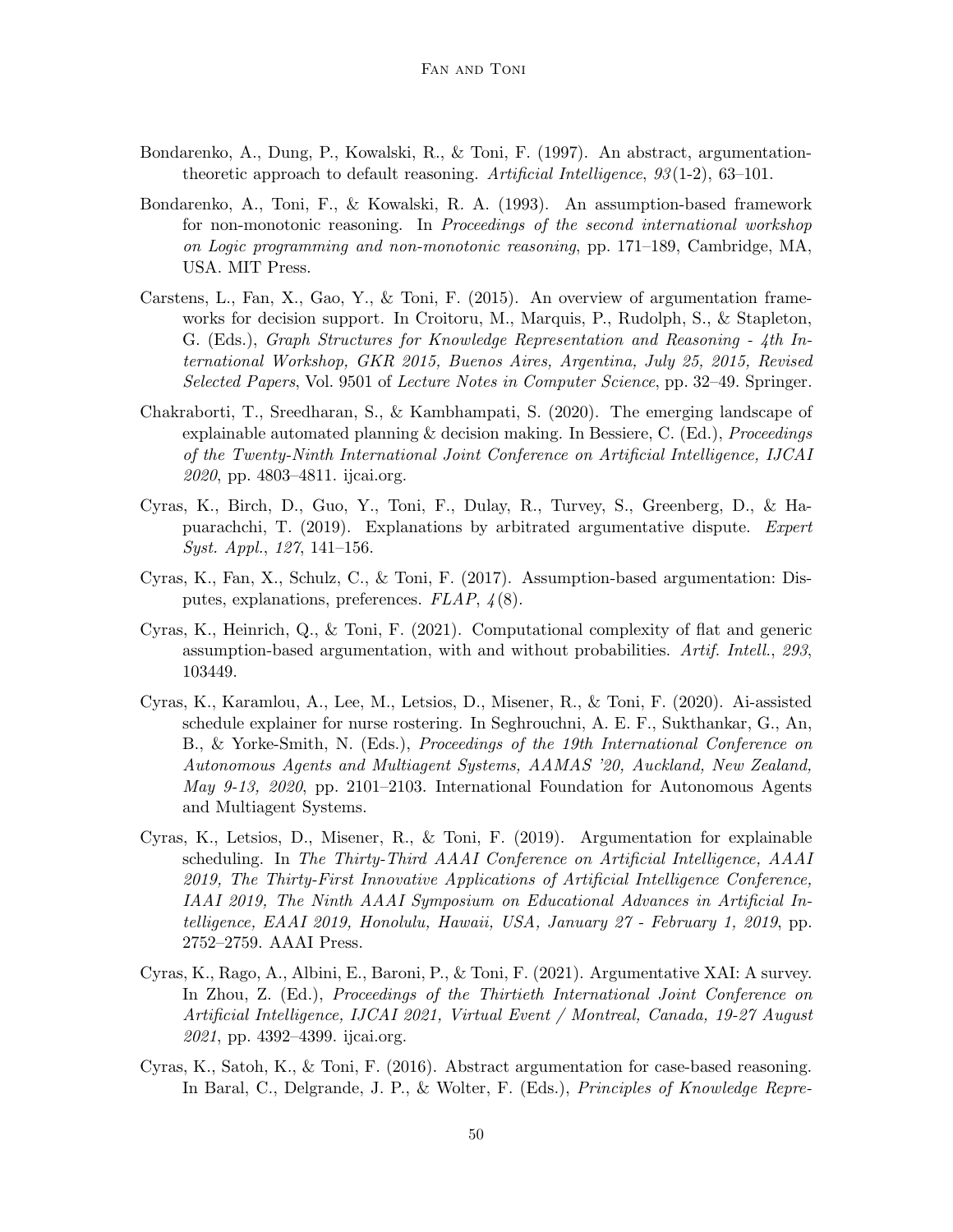sentation and Reasoning: Proceedings of the Fifteenth International Conference, KR 2016, Cape Town, South Africa, April 25-29, 2016., pp. 549–552. AAAI Press.

- Dejl, A., He, P., Mangal, P., Mohsin, H., Surdu, B., Voinea, E., Albini, E., Lertvittayakumjorn, P., Rago, A., & Toni, F. (2021). Argflow: A toolkit for deep argumentative explanations for neural networks. In Dignum, F., Lomuscio, A., Endriss, U., & Nowé, A. (Eds.), AAMAS '21: 20th International Conference on Autonomous Agents and Multiagent Systems, Virtual Event, United Kingdom, May 3-7, 2021, pp. 1761–1763. ACM.
- Dimopoulos, Y., Nebel, B., & Toni, F. (2002). On the computational complexity of assumption-based argumentation for default reasoning. Artificial Intelligence, 141, 57–78.
- Doyle, J., & Thomason, R. H. (1999). Background to qualitative decision theory.  $AI$ magazine, 20, 55–68.
- Dung, P. (1995). On the acceptability of arguments and its fundamental role in nonmonotonic reasoning, logic programming and n-person games. Artificial Intelligence,  $77(2)$ , 321–357.
- Dung, P., Kowalski, R., & Toni, F. (2006). Dialectic proof procedures for assumption-based, admissible argumentation. Artificial Intelligence, 170, 114–159.
- Dung, P., Kowalski, R., & Toni, F. (2009). Assumption-based argumentation. In Argumentation in Artificial Intelligence, pp. 199–218. Springer.
- Dung, P., Mancarella, P., & Toni, F. (2007). Computing ideal sceptical argumentation. Artificial Intellgence, Special Issue on Argumentation in Artificial Intelligence, 171(10– 15), 642–674.
- Dung, P., Thang, P., & Toni, F. (2008). Towards argumentation-based contract negotiation. In Computational Models of Argument: Proceedings of COMMA 2008, Toulouse, France, May 28-30, 2008, pp. 134–146.
- Dunne, P. E. (2009). The computational complexity of ideal semantics. Artificial Intelli- $\text{gence}, \ 173(18), \ 1559-1591.$
- Emmerich, M., & Deutz, A. (2006). Multicriteria optimization and decision making, principles, algorithms and case studies. Tech. rep., LIACS Master Course.
- Fan, X. (2018). On generating explainable plans with assumption-based argumentation. In PRIMA 2018: Principles and Practice of Multi-Agent Systems - 21st International Conference, Tokyo, Japan, October 29 - November 2, 2018, Proceedings, pp. 344–361.
- Fan, X., Craven, R., Singer, R., Toni, F., & Williams, M. (2013). Assumption-based argumentation for decision-making with preferences: A medical case study. In Computational Logic in Multi-Agent Systems - 14th International Workshop, CLIMA XIV, Corunna, Spain, September 16-18, 2013. Proceedings, Vol. 8143 of Lecture Notes in Computer Science, pp. 374–390. Springer.
- Fan, X., & Toni, F. (2013). Decision making with assumption-based argumentation. In Theory and Applications of Formal Argumentation - Second International Workshop,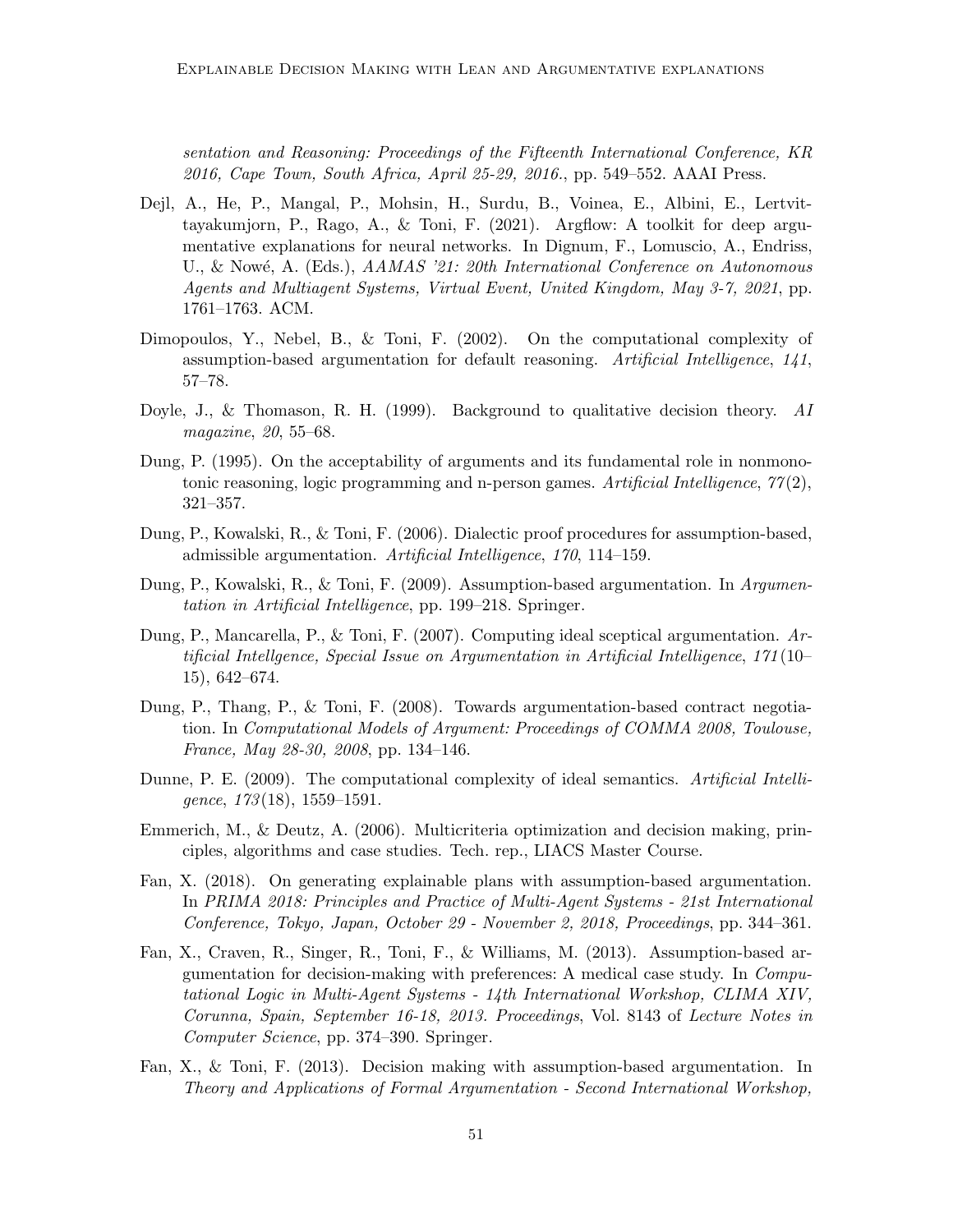TAFA 2013, Beijing, China, August 3-5, 2013, Revised Selected papers, Vol. 8306 of Lecture Notes in Computer Science, pp. 127–142. Springer.

- Fan, X., & Toni, F. (2015). On computing explanations in argumentation. In Proceedings of the Twenty-Ninth AAAI Conference on Artificial Intelligence, January 25-30, 2015, Austin, Texas, USA, pp. 1496–1502. AAAI Press.
- Fan, X. (2018). A temporal planning example with assumption-based argumentation. In PRIMA 2018: Principles and Practice of Multi-Agent Systems - 21st International Conference, Tokyo, Japan, October 29 - November 2, 2018, Proceedings, Vol. 11224 of Lecture Notes in Computer Science, pp. 362–370. Springer.
- Fan, X., Toni, F., Mocanu, A., & Williams, M. (2014). Dialogical two-agent decision making with assumption-based argumentation. In Bazzan, A. L. C., Huhns, M. N., Lomuscio, A., & Scerri, P. (Eds.), International conference on Autonomous Agents and Multi-Agent Systems, AAMAS '14, Paris, France, May 5-9, 2014, pp. 533–540. IFAA-MAS/ACM.
- Fox, J., Glasspool, D., Grecu, D., Modgil, S., South, M., & Patkar, V. (2007). Argumentation-based inference and decision making–a medical perspective. IEEE Intelligent Systems, 22(6), 34–41.
- Fox, J., Glasspool, D., Patkar, V., Austin, M., Black, L., South, M., Robertson, D., & Vincent, C. (2010). Delivering clinical dec. support services: There is nothing as practical as a good theory. Journal of Biomedical Informatics, 43(5), 831–843.
- Fox, J., Krause, P., & Elvang-Gøransson, M. (1993). Argumentation as a general framework for uncertain reasoning. In Heckerman, D., & Mamdani, E. H. (Eds.), Proceedings of the 9th Conference on Uncertainty in Artificial Intelligence (UAI'93), pp. 428–434. Morgan Kaufmann.
- Fox, M., Long, D., & Magazzeni, D. (2017). Explainable planning. CoRR, abs/1709.10256.
- French, S. (Ed.). (1986). Decision Theory: An Introduction to the Mathematics of Rationality. Halsted Press, New York, NY, USA.
- Goodman, B., & Flaxman, S. R. (2017). European union regulations on algorithmic decisionmaking and a "right to explanation". AI Mag.,  $38(3)$ , 50–57.
- Howard, R. A., & Matheson, J. E. (2005). Influence diagrams. *Decision Analysis*,  $\mathcal{L}(3)$ , 127–143.
- Hwang, C., & Yoon, K. (1981). Multiple Attribute Decision Making: Methods and Applications. Berlin/Heidelberg/New York: Springer-Verlag.
- Kakas, A., & Moraitis, P. (2003). Argumentation based decision making for autonomous agents. In Proceedings of the second international joint conference on Autonomous agents and multiagent systems, pp. 883–890, New York, NY, USA. ACM.
- Labreuche, C. (2013). Argumentation based dynamic multiple criteria decision making. In van der Gaag, L. C. (Ed.), Symbolic and Quantitative Approaches to Reasoning with Uncertainty - 12th European Conference, ECSQARU 2013, Utrecht, The Netherlands, July 8-10, 2013. Proceedings, Vol. 7958 of Lecture Notes in Computer Science, pp. 352–363. Springer.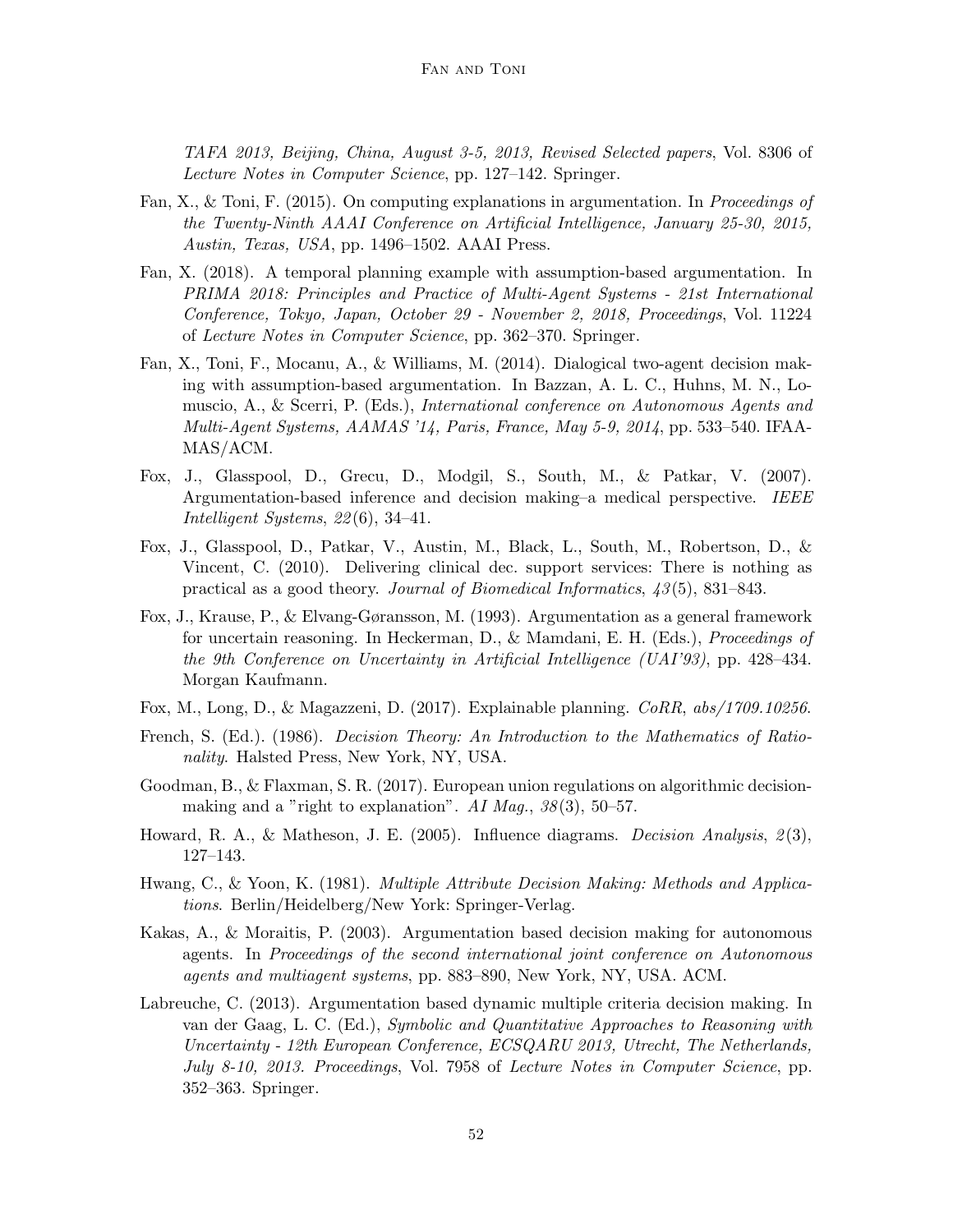Lloyd, J. W. (1987). Foundations of Logic Programming, 2nd Edition. Springer.

- Luger, G. F. (2008). Artificial Intelligence: Structures and Strategies for Complex Problem Solving (6th edition). Addison-Wesley Publishing Company, USA.
- Lundberg, S. M., & Lee, S. (2017). A unified approach to interpreting model predictions. CoRR, abs/1705.07874.
- Marreiros, G., Santos, R., Novais, P., Machado, J., Ramos, C., Neves, J., & Bulas-Cruz, J. (2007). Argumentation-based decision making in ambient intelligence environments. In Neves, J., Santos, M. F., & Machado, J. (Eds.), Progress in Artificial Intelligence, 13th Portuguese Conference on Aritficial Intelligence, EPIA 2007, Workshops: GAIW, AIASTS, ALEA, AMITA, BAOSW, BI, CMBSB, IROBOT, MASTA, STCS, and TEMA, Guimarães, Portugal, December 3-7, 2007, Proceedings, Vol. 4874 of Lecture Notes in Computer Science, pp. 309–322. Springer.
- Matt, P., & Toni, F. (2008). Basic influence diagrams and the liberal stable semantics. In Computational Models of Argument: Proceedings of COMMA 2008, Toulouse, France, May 28-30, 2008, Vol. 172 of Frontiers in Artificial Intelligence and Applications, pp. 228–239. IOS Press.
- Matt, P. A., Toni, F., & Vaccari, J. (2009). Dominant decisions by argumentation agents. In Proc. of the 6th international workshop on Argumentation in MAS (ArgMAS), Vol. 6057, pp. 42–59. Springer.
- Mercier, H., & Sperber, D. (2017). The Enigma of Reason A New Theory of Human Understanding. Penguin Books.
- Miller, T. (2019). Explanation in artificial intelligence: Insights from the social sciences. Artif. Intell., 267, 1–38.
- Modgil, S., Toni, F., Bex, F., Bratko, I., Chesñevar, C., Dvořák, W., Falappa, M., Fan, X., Gaggl, S., García, A., González, M., Gordon, T., Leite, J., Možina, M., Reed, C., Simari, G., Szeider, S., Torroni, P., & Woltran, S. (2013). The added value of argumentation. In Agreement Technologies, Vol. 8, pp. 357–403. Springer.
- Müller, J., & Hunter, A.  $(2012)$ . An argumentation-based approach for decision making. In IEEE 24th International Conference on Tools with Artificial Intelligence, ICTAI 2012, Athens, Greece, November 7-9, 2012, pp. 564–571. IEEE Computer Society.
- Nawwab, F. S., Bench-Capon, T. J. M., & Dunne, P. E. (2008). A methodology for actionselection using value-based argumentation. In Besnard, P., Doutre, S., & Hunter, A. (Eds.), Proceedings of the Second International Conference on Computational Models of Argument (COMMA'08), Vol. 172 of Frontiers in Artificial Intelligence and Applications, pp. 264–275. IOS Press.
- Olah, C., Satyanarayan, A., Johnson, I., Carter, S., Schubert, L., Ye, K., & Mordvintsev, A. (2018). The building blocks of interpretability.. https://distill.pub/2018/buildingblocks.
- Phillips, P. J., Hahn, C. A., Fontana, P. C., Yates, A. N., Greene, K., Broniatowski, D. A., & Przybocki, M. A. (2021). Four principles of explainable artificial intelligence. Tech. rep., National Institute of Standards and Technology, U.S. Department of Commerce, NISTIR Report 8312.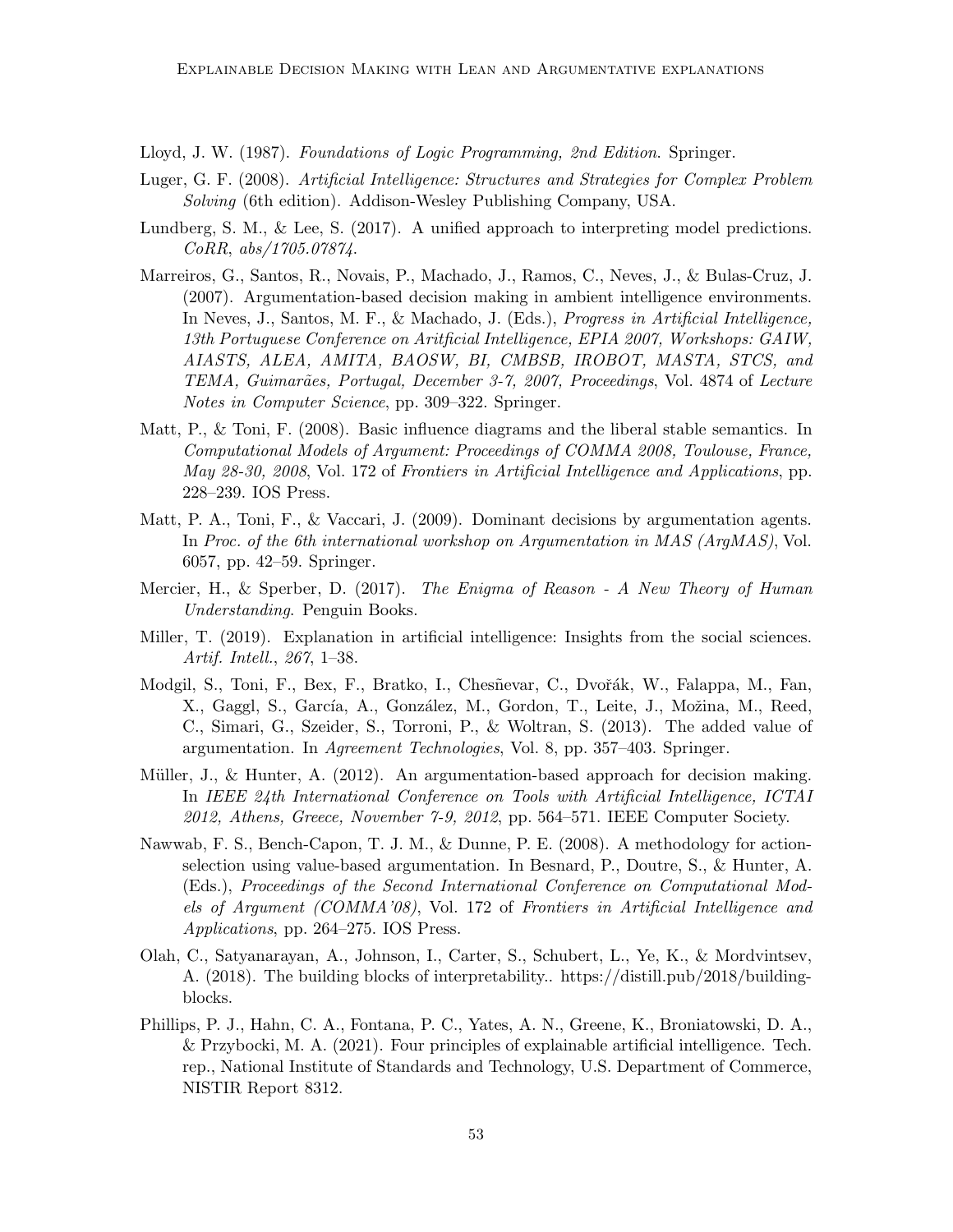- Prakken, H. (2010). An abstract framework for argumentation with structured arguments. Arg. & Comp.,  $1(2)$ , 93-124.
- Rago, A., Cocarascu, O., Bechlivanidis, C., & Toni, F. (2020). Argumentation as a framework for interactive explanations for recommendations. In Calvanese, D., Erdem, E., & Thielscher, M. (Eds.), Proceedings of the 17th International Conference on Principles of Knowledge Representation and Reasoning, KR 2020, Rhodes, Greece, September 12-18, 2020, pp. 805–815.
- Rahwan, I., & Simari, G. R. (2009). Argumentation in Artificial Intelligence. Springer.
- Ribeiro, M. T., Singh, S., & Guestrin, C. (2016). "why should I trust you?": Explaining the predictions of any classifier. In Krishnapuram, B., Shah, M., Smola, A. J., Aggarwal, C. C., Shen, D., & Rastogi, R. (Eds.), Proceedings of the 22nd ACM SIGKDD International Conference on Knowledge Discovery and Data Mining, San Francisco, CA, USA, August 13-17, 2016, pp. 1135–1144. ACM.
- Sheh, R. K. (2017). Different XAI for different HRI. In 2017 AAAI Fall Symposia, Arlington, Virginia, USA, November 9-11, 2017, pp. 114–117. AAAI Press.
- Sokol, K., & Flach, P. A. (2020). One explanation does not fit all. Künstliche Intell.,  $34(2)$ , 235–250.
- Sukpanichnant, P., Rago, A., Lertvittayakumjorn, P., & Toni, F. (2021). LRP-based argumentative explanations for neural networks. In XAI.it 2021 - Italian Workshop on Explainable Artificial Intelligence. CEUR Workshop Proceedings (CEUR-WS.org).
- Teze, J. C., Gottifredi, S., García, A. J., & Simari, G. R. (2020). An approach to generalizing the handling of preferences in argumentation-based decision-making systems. Knowl. Based Syst., 189.
- Tolomei, G., Silvestri, F., Haines, A., & Lalmas, M. (2017). Interpretable predictions of tree-based ensembles via actionable feature tweaking. In Proceedings of the 23rd ACM SIGKDD International Conference on Knowledge Discovery and Data Mining, Halifax, NS, Canada, August 13 - 17, 2017, pp. 465–474. ACM.
- Toni, F. (2012). Reasoning on the web with assumption-based argumentation. In Reasoning Web. Semantic Technologies for Advanced Query Answering, Vol. 7487, pp. 370–386. Springer.
- Toni, F. (2013). A generalised framework for dispute derivations in assumption-based argumentation. Artificial Intelligence, 195, 1–43.
- Toni, F. (2014). A tutorial on assumption-based argumentation. Argument  $\mathscr{C}$  Computation, Special Issue: Tutorials on Structured Argumentation, 5(1), 89–117.
- Visser, W., Hindriks, K., & Jonker, C. (2012). Argumentation-based qualitative preference modelling with incomplete and uncertain information. Group Decision and Negotiation, 21, 99-127.
- Wachter, S., Mittelstadt, B. D., & Russell, C. (2017). Counterfactual explanations without opening the black box: Automated decisions and the GDPR. CoRR, abs/1711.00399.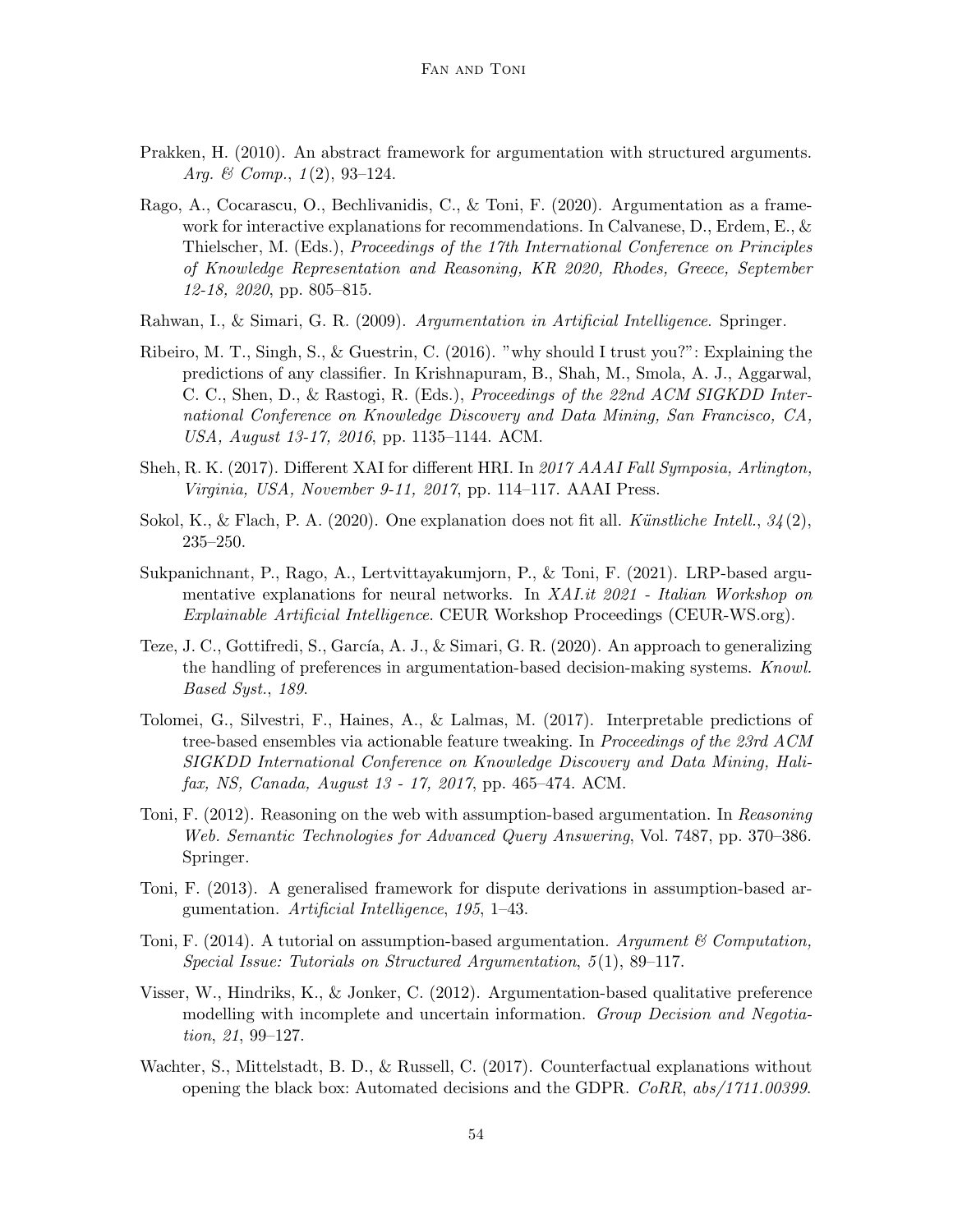- Wakaki, T. (2017). Assumption-based argumentation equipped with preferences and its application to decision making, practical reasoning, and epistemic reasoning. Comput. Intell., 33(4), 706–736.
- Yoon, K. P., & Hwang, C.-L. (1995). Multiple Attribute Decision Making: An Introduction. Sage Publications Inc.
- Zeng, Z., Fan, X., Wu, Q., & Miao, C. (2018). Context-based and explinable decision making with argumentation. In Proceedings of the 2018 International Conference on Autonomous Agents & Multiagent Systems, Stockholm, July 10-15, 2018, pp. 260–268.
- Zeng, Z., Shen, Z., Tan, B. T. H., Chin, J. J., Leung, C., Wang, Y., Chi, Y., & Miao, C. (2020). Explainable and argumentation-based decision making with qualitative preferences for diagnostics and prognostics of alzheimer's disease. In Calvanese, D., Erdem, E., & Thielscher, M. (Eds.), Proceedings of the 17th International Conference on Principles of Knowledge Representation and Reasoning, KR 2020, Rhodes, Greece, September 12-18, 2020, pp. 816–826.

## Appendix A. Relations with Decision Making Methods

In this section, we compare decision making with ADFs, DGs and several other decision making methods. We show correspondences between several of the proposed decision making criteria and existing decision making methods in the literature.

In this appendix, in line with existing works, we use a tabular representation  $T_{DG}$  of  $\gamma$  in ADFs and PDFs, whereby  $T_{DG}$  is a table of size  $n \times l$  and for all  $d \in D$ ,  $g \in G$ ,  $T_{DG}[d, g] = 1$ if and only if  $g \in \gamma(d)$ , and  $T_{\text{DG}}[d, g] = 0$  otherwise.

#### A.1 Strongly Dominant Decisions and Multi-Attribute Decision Making

Multi-Attribute Decision Making (MADM) refers to decision making over available alternatives characterised by multiple, usually conflicting, attributes (Hwang & Yoon, 1981). Here we show that our approach models certain MADM problems well. These are MADM problems where information is presented directly on attributes, equipped with *non-compensatory* methods, where, quoting from (Yoon  $\&$  Hwang, 1995):

A compensatory or non-compensatory distinction is made on the basis of whether advantages of one attribute can be traded for disadvantages of another or not. A choice strategy is compensatory if trade-offs among attribute values are permitted, otherwise it is non-compensatory.

In particular, MADM under the (non-compensatory) conjunctive method (Yoon & Hwang, 1995) can be formulated as follows. There is a set of *alternatives* (L) such that each  $l \in L$ can be represented as a set of *attributes*  $I_l$ . There is a set of requirements R, such that each attribute t can be tested against one requirement  $r_t \in \mathbb{R}$  ( $r_t$  is the matching requirement for t). There is a boolean *requirement function*  $\beta$  which maps alternatives and requirements to 1s and 0s. For an alternative l with attributes  $I_l$ , l is selected by the conjunctive method if and only if for all attributes  $t \in I_l$  and  $r_t \in R$  ( $r_t$  is the matching requirement for t),  $\mathcal{B}(t, r_t) = 1$ , i.e. the conjunctive method selects the alternatives whose attributes meet all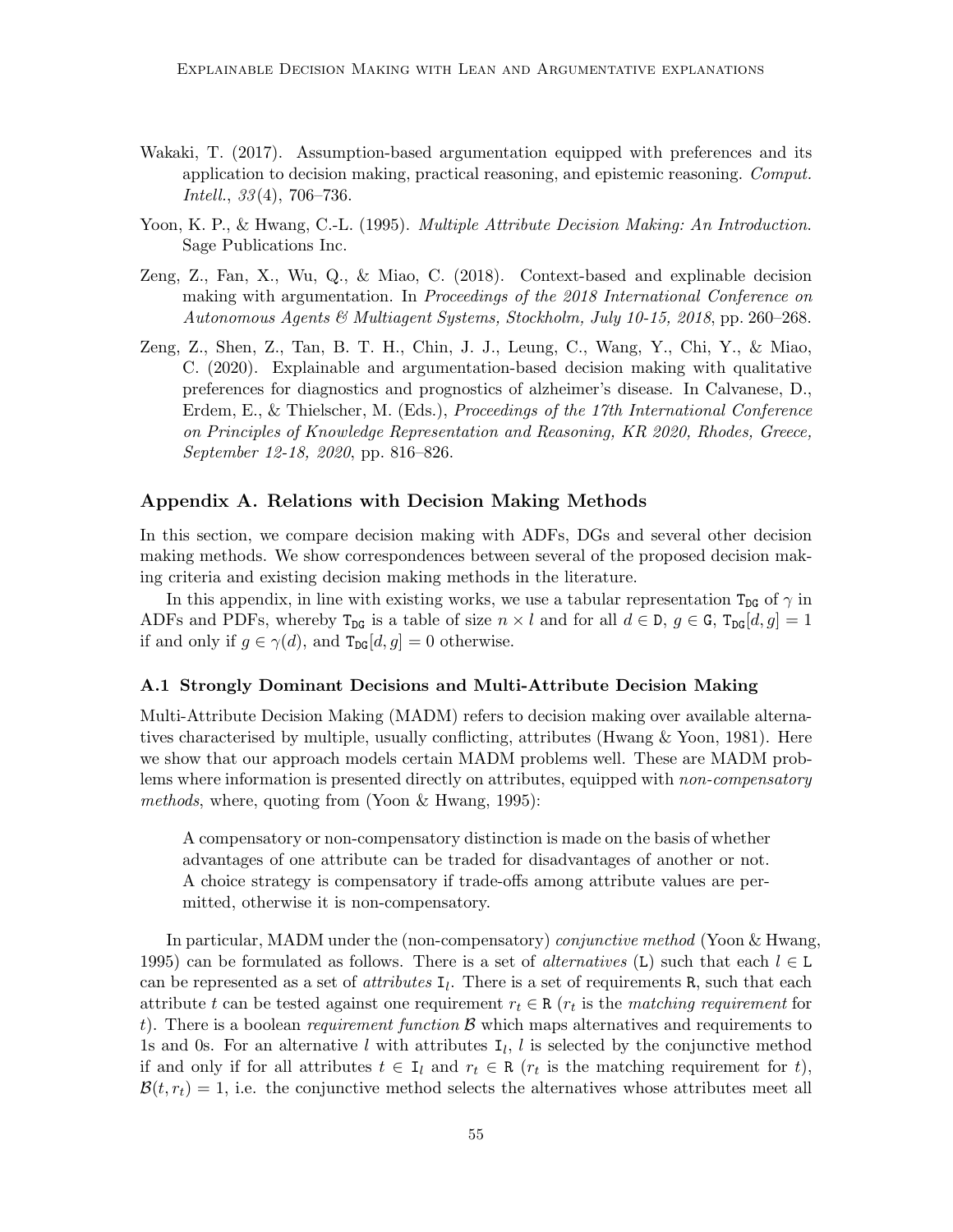| Students       | TOEFL | GRE  | <b>GPA</b> |
|----------------|-------|------|------------|
| A <sub>1</sub> | 582   | 1420 | 2.8        |
| A <sub>2</sub> | 563   | 1250 | 3.5        |
| $A_3$          | 620   | 1080 | 3.2        |
| $A_4$          | 558   | 1280 | 3.0        |
| $A_5$          | 600   | 1210 | 3.6        |
| Minimum        | 550   | 1200 | 3.0        |

Table 5: Graduate School Admission for International Students (Yoon & Hwang, 1995).

|    | TOEFL > 550 | $GRE > 1200$ $GPA > 3.0$ |  |
|----|-------------|--------------------------|--|
|    |             |                          |  |
| Aэ |             |                          |  |
| А3 |             |                          |  |
|    |             |                          |  |
| 75 |             |                          |  |
|    |             |                          |  |

Table 6:  $T_{DG}$  in the ADF for Example A.1. Here,  $T_{DG}[d_i, g_j] = 1$  if and only if  $d_i$  meets the minimum requirement for  $g_i$ , e.g.  $T_{DG}[A_1, TOEFL] = 1$  as the TOEFL score of student  $A_1$  is 582 and the minimum requirement is 550.

requirements. For lack of a better word, we use the term *conjunctive framework* to denote the tuple  $\langle L, R, B \rangle$ .

The following example illustrates conjunctive frameworks and the conjunctive method by adapting an example from (Yoon & Hwang, 1995).

Example A.1. A graduate school screens international applicants for admission. To pass the screening, an applicant whose native language is not English must meet the minimum scores on three tests: TOEFL, GRE and GPA. Table 5 indicates the tests' results for five students. This decision problem can be represented as a conjunctive framework with  $\mathsf{L} = \{A_1, \ldots, A_5\}$ , for any  $i = 1, \ldots, 5$ ,  $\mathsf{I}_{A_i}$  is the set of assignments to TOEFL, GRE, GPA given in Table 5 (e.g.  $I_{A_1} = \{TOEFL = 582, GRE = 1420, GPA = 2.8\}$ ), and  $R = \{TOEFL \geq 552, GRE \geq 1200, GPA \geq 3.0\}$ . Finally, the matching requirement for  $T = v$  is  $T \geq min_T$ , for any T amongst TOEFL, GRE, GPA, with  $min_T$  as in Table 5, and  $\mathcal{B}(T = v, T \geq min_T) = 1$  iff  $v \geq min_T$ . Given this conjunctive framework  $\langle L, R, B \rangle$ , the conjunctive method selects students  $A_2$ ,  $A_4$ ,  $A_5$ , whereas, quoting from (Yoon & Hwang, 1995):

Students  $A_1$  and  $A_3$  are rejected due to their low GPA and GRE scores, respectively. Note that  $A_1$  was rejected even though the candidate has a very high GRE score.

We can model this problem also using a decision framework  $\langle D, G, T_{DG} \rangle$ , with  $D = \{A_1, \ldots, A_n\}$  $A_5$ ,  $G = \{TOEFL \geq 550, GRE \geq 1200, GPA \geq 3.0\}$  and  $T_{DG}$  given in Table 6. Then,  $A_2$ ,  $A_4$  and  $A_5$  are strongly dominant decisions as they meet all three goals, and no other decision is strongly dominant.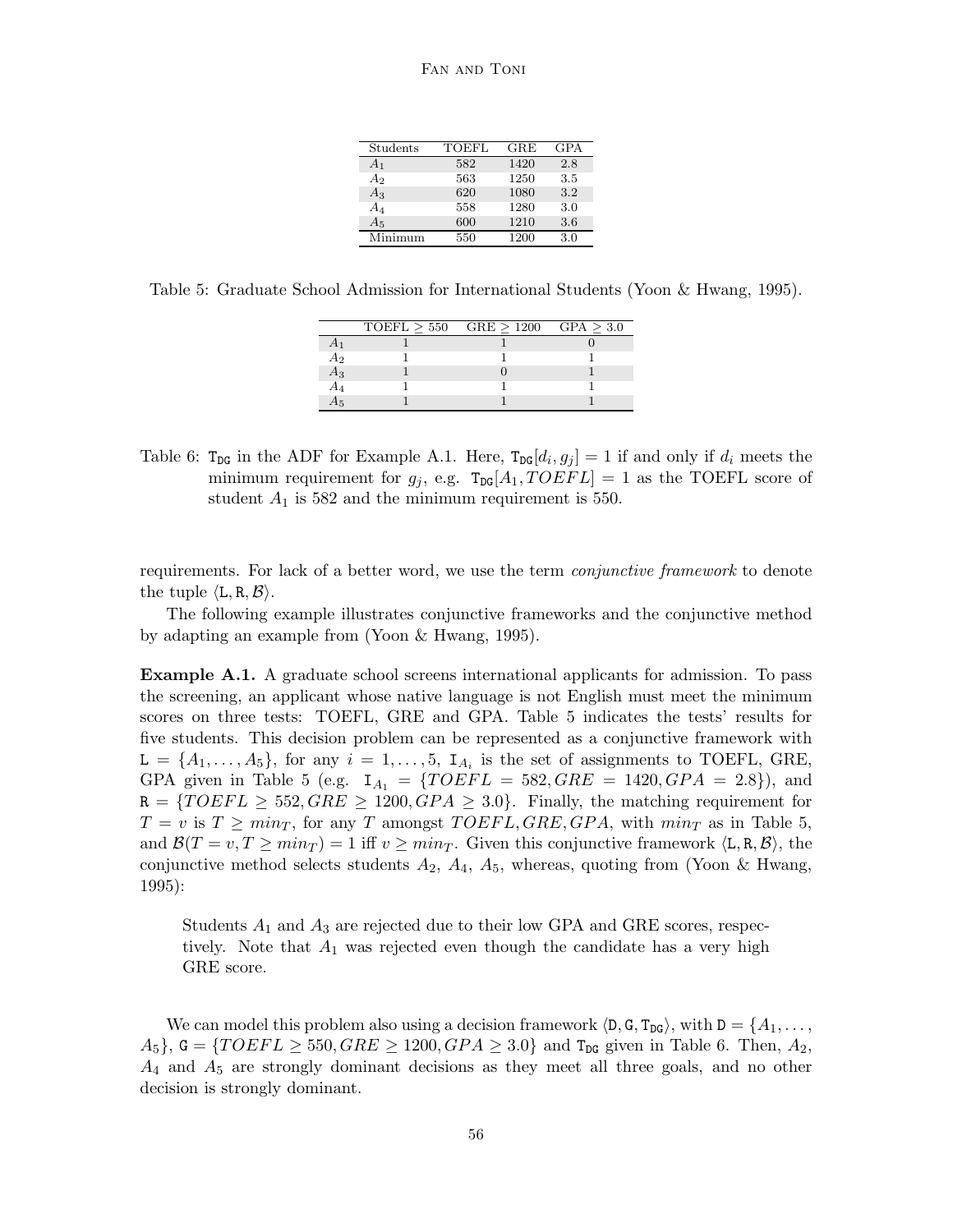In general, there is a mapping from any conjunctive framework to an "equivalent" ADF such that the alternatives selected by the conjunctive method in the former are strongly dominant decisions in the latter. Formally:

**Proposition A.1.** Given a conjunctive framework  $\langle L, R, B \rangle$ , let  $\langle D, G, T_{DG} \rangle$  be such that  $D = L$ ,  $G = R$ ,  $T_{DG}[l, r] = 1$  if  $\mathcal{B}(t, r) = 1$ , for r the matching requirement of t and t attribute of l,  $T_{DG}[l, r] = 0$ , otherwise. Then  $\langle D, G, T_{DG} \rangle$  is an ADF and the set of all strongly dominant decisions in  $\langle D, G, T_{DG} \rangle$  is the set of alternatives in  $\langle L, R, B \rangle$  selected by the conjunctive method.

The other direction of Proposition A.1 holds as well, as follows.

**Proposition A.2.** Given an ADF  $\langle D, G, T_{DG} \rangle$ , let  $\langle L, R, B \rangle$  be such that  $L = D, R = G$ ,  $\mathcal{B}(t,r) = 1$ , for r the matching requirement of t and t an attribute of l, if  $T_{DG}[l,r] = 1$ ;  $\mathcal{B}(t, r) = 0$ , otherwise. Then  $\langle \mathbf{L}, \mathbf{R}, \mathcal{B} \rangle$  is a conjunctive framework and the set of alternatives in  $\langle L, R, \mathcal{B} \rangle$  selected by the conjunctive method is the set of strongly dominant decisions in  $\langle D, G, T_{\text{DG}} \rangle$ .

#### A.2 Weakly Dominant Decisions and Pareto Optimisation

 $Efficiency$  in Pareto optimisation is one of the criteria used in classical decision making (Emmerich & Deutz, 2006). In this section, we show that *weakly dominant* decisions correspond to efficient solutions in Pareto optimisation.

We first summarise the notion of efficient solutions in Pareto optimisation (Emmerich & Deutz, 2006). Two spaces are considered: the *decision space*  $\mathcal S$  and the *objective space*  $\mathbb Y$ , with  $\prec$  an order over Y. A vector-valued objective function  $f : \mathbb{S} \mapsto \mathbb{Y}$  provides a mapping from the decision space to the objective space. The set of *feasible solutions*  $\mathcal X$  is a subset of the decision space, and Y is the image of X under f. The Pareto front  $\mathcal{Y}_N$  is defined as the set of non-dominated solutions in  $\mathcal{Y} = \mathbf{f}(\mathcal{X})$ , i.e.  $\mathcal{Y}_N = \{ \mathbf{y} \in \mathcal{Y} | \exists \mathbf{y}' \in \mathcal{Y} : \mathbf{y}' \prec \mathbf{y} \}.$ Finally, the *efficient set* is defined as the pre-image of the Pareto front,  $\mathcal{X}_E = \mathbf{f}^{-1}(\mathcal{Y}_N)$ , and a decision is an efficient solution if it belongs to the efficient set.

We use the term *Pareto framework* to denote the tuple  $\langle \mathbb{S}, \mathbb{Y}, \mathbf{f}, \prec \rangle$  consisting of a decision space S, an objective space Y, an objective function f, and an order  $\prec$  over the objective space. The following example illustrates Pareto frameworks and efficient solutions by recasting the decision problem of Example 3.3.

**Example A.2.** Let the decision space S be  $\{jh, ic, ritz\}$  and the objective space Y be  $2^{\{cheap, near\}}$ , with  $\prec$  defined as  $\supset$ . Also, let the objective function **f** be such that:

 $f(jh) = \{near\}, \qquad f(ic) = \{cheap\}, \qquad f(ritz) = \{\}.$ 

Assume that the set feasible solutions X is the same as S. Since  $\mathcal{Y} = \mathbf{f}(\mathcal{X})$ ,  $\mathcal{Y} =$  $\{\{near\}, \{ cheap\}, \{\}\}\$ . By letting  $\prec$  be  $\supset$ , we have  $f(jh) \prec f(ritz)$  and  $f(ic) \prec f(ritz)$ . Thus, the Pareto front  $\mathcal{Y}_N$  is  $\{\{near\}, \{ cheap\}\}\$ , and the efficient set is  $\{jh, ic\}$ . As a result, both  $jh$  and  $ic$  are efficient solutions.

In the example, weakly dominant decisions correspond to efficient solutions. This is the case in general, in the sense that there is a mapping from any ADF to an "equivalent" Pareto framework such that weakly dominant decisions in the former are efficient solutions in the latter (see Table 7 for a full overview of the mapping). Formally: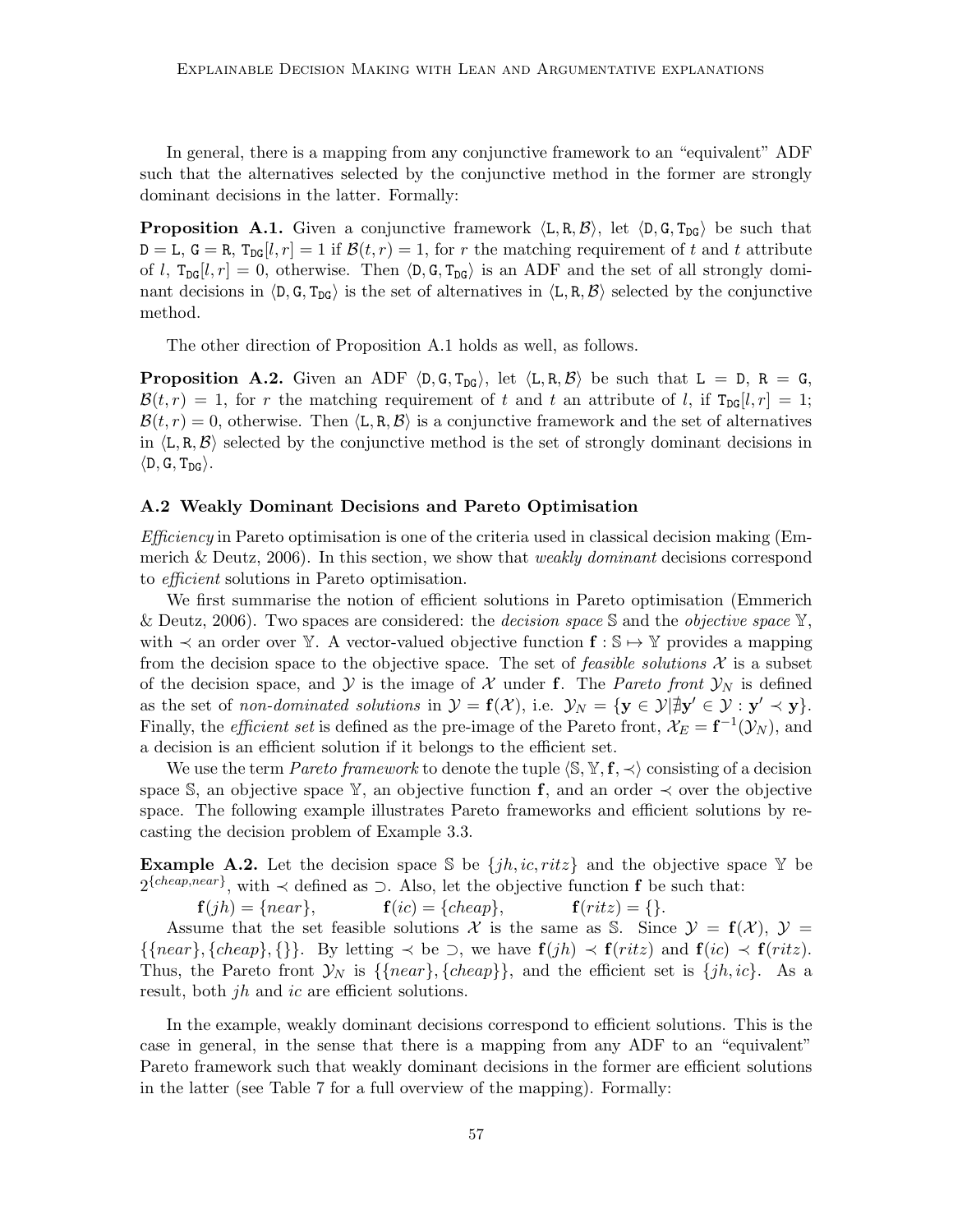| Our notions                                  | Pareto Optimisation             |
|----------------------------------------------|---------------------------------|
| <b>ADFs</b>                                  | Pareto Frameworks               |
| decisions(D)                                 | decision space $(\mathbb{S})$   |
| sets of goals $(2^{\mathsf{G}})$             | objective space $(\mathbb{Y})$  |
| goals met by decisions $(\gamma)$            | objective function $(f)$        |
| set of all weakly dominant decisions $(S_w)$ | efficient set $(\mathcal{X}_E)$ |
| goals met by weakly dominant decisions       | Pareto front $(\mathcal{Y}_N)$  |

Table 7: From weak dominance in ADFs to Pareto Optimisation.

**Proposition A.3.** Given an ADF  $\langle D, G, T_{DG} \rangle$  with  $\gamma$  as in Definition 3.1, let  $\langle S, Y, f, \prec \rangle$  be such that  $S = D$ ,  $Y = G$ ,  $f = \gamma$ ,  $\prec = \supset$ . Then,  $\langle S, Y, f, \prec \rangle$  is a Pareto framework and  $\{d \in D | d\}$ is weakly dominant in  $\langle D, G, T_{DG} \rangle$  is the efficient set of  $\langle S, Y, f, \prec \rangle$ .

The other direction of Proposition A.3 holds as well, as follows.

**Proposition A.4.** Given a Pareto Framework  $\langle \mathbb{S}, \mathbb{Y}, \mathbf{f}, \prec \rangle$  with  $\prec = \supset$ , let  $\langle \mathbb{D}, \mathbb{G}, \mathbb{T}_{D}\mathbb{G} \rangle$  be an ADF with  $D = \mathbb{S}, G = \mathbb{Y}, T_{DG}$  be such that  $T_{DG}[d, g] = 1$  if and only if  $g \in \mathbf{f}(d)$ . Then, the efficient set of  $\langle S, Y, f, \prec \rangle$  is the set of all weakly dominant decisions in  $\langle D, G, T_{\text{DG}} \rangle$ .

#### A.3 G-Preferred Decisions and the Lexicographic Method

One MADM method for selecting decisions with preference is the Lexicographic method, where, quoting from (Yoon & Hwang, 1995):

[The lexicographic method] uses one lexicographic attribute at a time to examine alternatives for elimination. After all the alternatives are examined, if more than one still remains, the process is repeated using another lexicographic attribute. . . . The Lexicographic method examines alternatives in the order of attribute importance.

MADM under the Lexicographic method (Yoon & Hwang, 1995) can be formulated as follows. There is a set of alternatives (A) and each alternative has some lexicographic *attributes* (X) from the set  $X = \{x_i, \ldots, x_m\}$ . Let  $x_1 \in X$  be the most important lexicographic attribute,  $x_2 \in X$  be the second most important one, and so on. Then a set of alternatives  $A<sup>1</sup>$  is selected such that

$$
\mathbf{A}^1 = \{a_i | \max_i a_i \text{ has } x_1\}, \text{ for } a_i \in \mathbf{A}.
$$

If  $A<sup>1</sup>$  is a singleton, then the alternative in  $A<sup>1</sup>$  is the most preferred alternative. If there remain multiple alternatives, consider

$$
\mathbf{A}^2 = \{a_i | \max_i a_i \text{ has } x_2\}, \text{ for } a_i \in \mathbf{A}^1.
$$

If  $A^2$  is a singleton, then stop and select the alternative in  $A^2$ . Otherwise continue this process until either some singleton  $A^k$  is found or all lexicographic attributes have been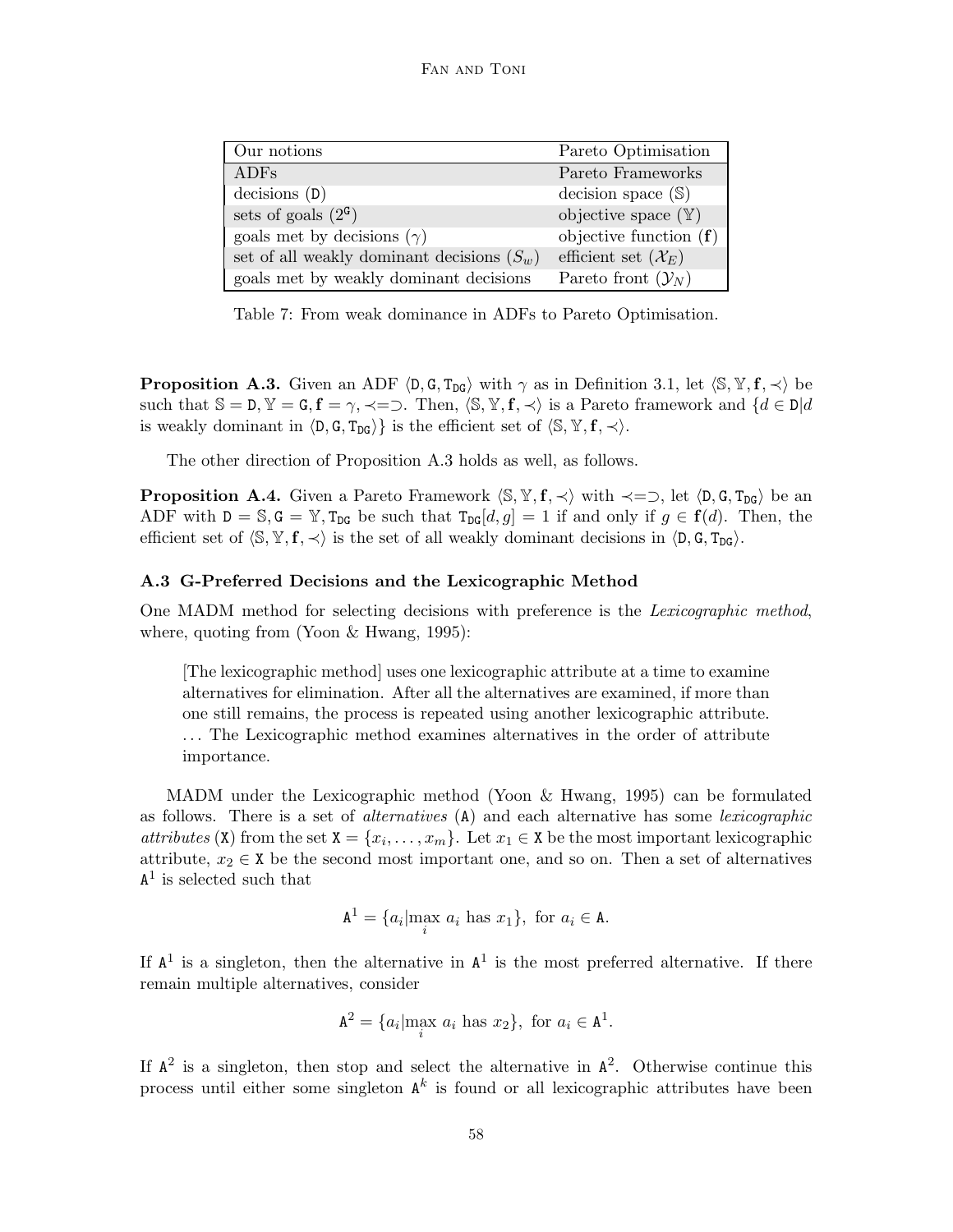considered. If the final set contains more than one alternative, then they are considered to be equivalent. In this process, if for some lexicographic attribute x there is no alternative has  $x$ , then no alternative is eliminated in this iteration and the next important lexicographic attribute is examined.

**Example A.3.** We again consider the decision making problem shown in Example 3.5. We let the set of alternatives be  $\{d_1, d_2\}$  and the set of lexicographic attributes be  $\{g_1, g_2, g_3, g_4, g_5\}$ . We let the importance amongst lexicographic attributes be  $g_1 > g_2 > g_3 > g_4 > g_5$ . The lexicographic method works as follows.

Since neither  $d_1$  nor  $d_2$  has  $g_1$ , no alternative is eliminated in the first iteration.

$$
\mathbf{A}^1 = \{d_1, d_2\}.
$$

Then, we move to  $g_2$ , the second most important lexicographic attribute, since both of the two alternatives  $d_1$  and  $d_2$  have  $g_2$ , we have:

$$
\mathbf{A}^2 = \{d_i | \max_i d_i \text{ has } g_2\}, \text{ for } d_i \in \{d_1, d_2\} = \{d_i | d_i \text{ has } g_2\} = \{d_1, d_2\}.
$$

Then we move to the third important lexicographic attribute,  $g_3$ . Since only  $d_2$  has  $g_3$ , we have

$$
\mathbf{A}^3 = \{d_i | \max_i d_i \text{ has } g_3\}, \text{ for } d_i \in \{d_1, d_2\} = \{d_i | d_i \text{ has } g_3\} = \{d_2\}.
$$

Since  $\mathbb{A}^3$  is a singleton set containing only  $d_2$ , the lexicographic method terminates with  $d_2$ being the selected alternative.

We can see that our modelling of preference ranking over goals generalises the Lexicographic method, formally:

**Proposition A.5.** Given a set of alternatives A and a set of lexicographic attributes  $X$ , let  $\langle D, G, T_{DG}, \leq_g \rangle$  be an PDF with  $D = A$ ,  $G = X$ ,  $T_{DG}[d, g] = 1$  if and only if the alternative corresponds to d has the attribute corresponds to g, and  $\leq_g$  be such that  $\{g_1\}\leq_g\{g_2\}$  for  $g_1, g_2 \in G$  if and only if the attribute corresponds to  $g_1$  is more important than the attribute corresponds to  $g_2$ . Then alternatives selected by the Lexicographic method is the set of g-preferred decisions.

The other direction of Proposition A.5 holds as well.

**Proposition A.6.** Given an PDF  $\langle \mathsf{D}, \mathsf{G}, \mathsf{T}_{\mathsf{DG}}, \leq_{\mathsf{g}} \rangle$  such that  $\leq_{\mathsf{g}}$  is a total order over  $\{\{g\}|g \in$ G, if we let  $A = D$ ,  $X = G$  and the importance of each  $a \in X$  as described by  $\leq_{g}$ , then gpreferred decisions in the PDF are alternatives selected by the Lexicographic method with alternatives A and attributes X.

g-preferred decisions selected in DGs also correspond to decisions selected with the Lexicographic method.

**Proposition A.7.** Given a set of alternatives A and a set of lexicographic attributes X, let  $\langle N, E, B, \leq_g \rangle$  be an PDG with  $N = D \cup N_{int} \cup G$  such that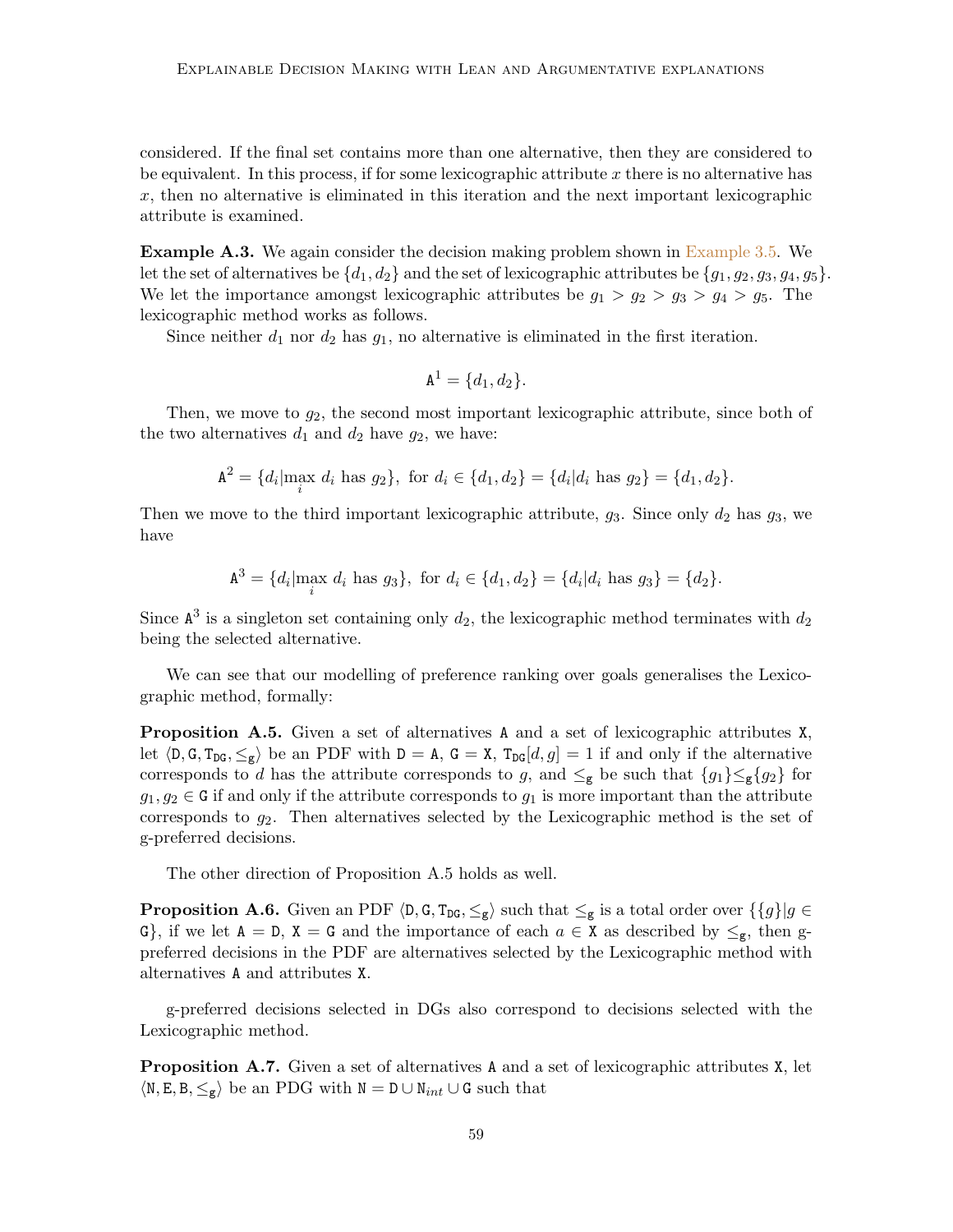- $\bullet$  D = A,
- $N_{int} = \{\},\$
- $\bullet$  G = X,
- E be such that for  $a \in A$ ,  $x \in X$ ,  $[a \triangleright x] \in E$  if and only if a has x,
- $B = \{\},\$
- $\leq_g$  be such that  $\{g_1\}\leq_g \{g_2\}$  for  $g_1, g_2 \in G$  if and only if the lexicographic attribute corresponds to  $g_1$  is more important than the lexicographic attribute corresponds to  $g_2$ .

Then alternatives selected by the Lexicographic method is the set of g-preferred decisions in PDG.

**Proposition A.8.** Given an PDG  $\langle N, E, B, \leq_g \rangle$  with  $N = D \cup N_{int} \cup G$ , such that  $\leq_g$  is a total order over  $\{\{g\}|g \in \mathbf{G}\}\$ , if we let

- $\bullet$  A = D;
- $X = G$ ;
- an alternative  $a \in A$  has an lexicographic attribute  $x \in X$  if and only if x can be reached from  $\{a\}$  in  $\langle N, E, B, \leq_g \rangle$ ; and
- the importance of each  $x \in X$  is such that for  $x_1, x_2 \in X$ ,  $x_1$  is less important than  $x_2$ if and only if  $\{x_1\} \leq_g \{x_2\};$

then g-preferred decisions in the PDF are alternatives selected by the Lexicographic method with alternatives A and attributes X.

## A.4 Proofs for all results in Appendix A

**Proof of Proposition A.1**  $\langle D, G, T_{DG} \rangle$  is an ADF by construction and Definition 3.1. It is easy to see for each alternative l, l is selected in C if and only if l satisfies all requirements R. This implies that each  $d \in \mathbb{D}$  meets all goals in G. Thus, by definition of strong dominance, each selected alternative is a strongly dominant decision. □

**Proof of Proposition A.2** To show strongly dominant decisions are the set of alternatives selected by the conjunctive method, we only need to show that all dominant decisions are alternatives meeting all requirements. This is easy to see as a strongly dominant decision meets all goals in its corresponding ADF (Definition 3.2). Thus strongly dominant decisions are alternatives selected by the conjunctive method.  $\Box$ 

**Proof of Proposition A.3** Follows trivially from the definitions.

 $\Box$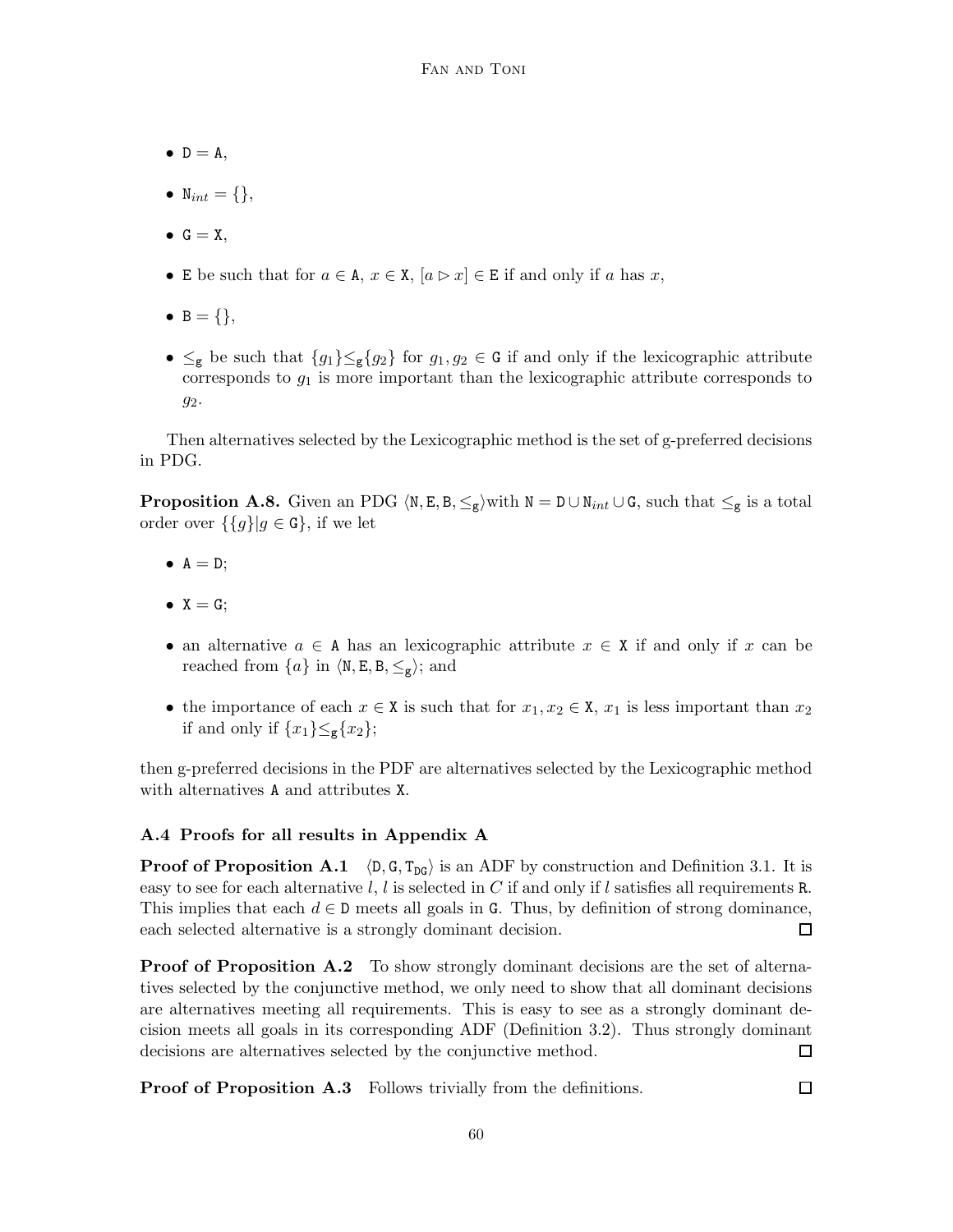**Proof of Proposition A.4** Let  $D$  be the efficient set. We need to show that there is no decision  $d \in D$  meeting strictly fewer goals than some other decision  $d' \in D$ . This is the case as by definition of efficient set: since efficient decisions meet goals in in the Pareto front, there is no decision meeting strictly more goals than an efficient decision. Therefore efficient decisions are weakly dominant.

Then the other direction. Let  $D$  be the set of all weakly dominant decisions, by Definition 3.2, there is no  $d \in D$  meeting strictly fewer goals than some  $d' \in D$ . Thus, the set  $S = {\gamma(d) | d \in D}$  is the Pareto front and for each element E in S,  $\gamma^{-1}(E) = d$  is an efficient solution.

**Proof of Proposition A.5** To show that the set of alternatives selected by the lexicographic method are g-preferred decisions is to show that each selected decision  $d$  is  $(1)$ weakly dominant, and (2) goals met by other decisions are no more preferred.

(1) holds as if  $d$  is not weakly dominant, then there exists a decision  $d'$  such that  $d'$ meets more goals (with respect to  $\subseteq$ ) than d. This cannot be the case as if such d' exists, then the Lexicographic method would select  $d'$  instead upon examining some goal  $g$  met by  $d'$  but not  $d$ .

(2) holds as if there exists  $d'$  meeting goal  $g$  not met by  $d$  and  $d$  meets no other goal  $g'$ preferred to  $g$ , then  $d$  will not be selected by the Lexicographic method as upon examining decisions meeting  $g, d$  would be eliminated.  $\Box$ 

Proof of Proposition A.6 It is easy to show that the Lexicographic method selects gpreferred decisions if  $\leq_g$  is a total order over  $\{g\}|g \in G\}$ . Since the Lexicographic method examines lexicographic attributes in the order of their importance, for any g-preferred decision d, d exists in all  $A^i$ .  $\Box$ 

**Proof of Proposition A.7** As shown in the proof of Proposition A.5, g-preferred decisions in ADFs can be used to model alternatives selected by the lexicographic method. The construction of PDG in Proposition A.7 is given in the same spirit as the ADF construction given in Proposition A.5. Since DG generalises ADF (Proposition 6.2), it is easy to see that the correspondance between lexicographic method and g-preferred decisions in PDG  $\Box$ holds.

**Proof of Proposition A.8** As shown in the proof of Proposition A.6, g-preferred decisions in ADF can be mapped to selected alternatives by the lexicographic method, as DG generalises ADF (Proposition 6.2), it is easy to see that g-preferred decisions in PDG can also be mapped to selected alternatives by the lexicographic method.  $\Box$ 

## Appendix B. Proofs for the Results in Sections 3–6

Proof of Proposition 3.1 Follows from Definition 3.2.

Proof of Proposition 3.2 Follows from Definition 3.2.

**Proof of Proposition 3.3** First we prove that if  $S_s \neq \{\}$ , then  $S_s = S_d$ . By Proposition 3.2,  $S_s \subseteq S_d$ . We show that there is no d such that  $d \in S_d$ ,  $d \notin S_s$ . Assuming otherwise, (1) since  $d \notin S_s$ ,  $\gamma(d) \neq G$ , hence there is some  $g \in G$  and  $g \notin \gamma(d)$ ; (2) since  $S_s \neq {\}$ , there is  $d' \in S_s$  such that  $\gamma(d') = G$ , therefore  $g \in \gamma(d')$ . By (1) and (2),  $d \notin S_d$ . Contradiction.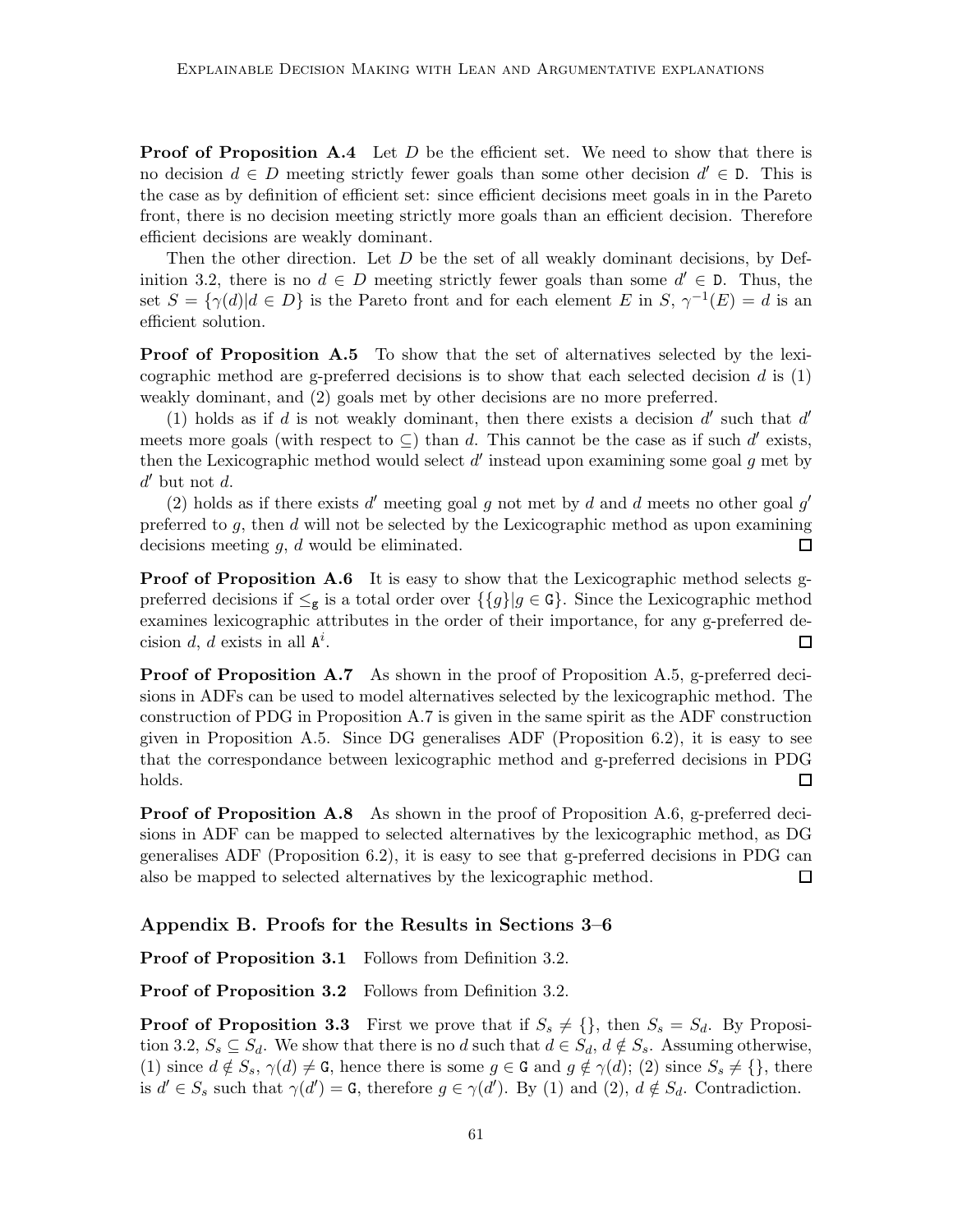Then we prove that  $S_s = S_w$ . Assume by contradiction that  $S_s \subset S_w$ . Then, there exists  $d \in S_w$ ,  $d \notin S_s$ . Since  $S_s \neq {\}$ , there exists  $d' \in S_s$  and  $\gamma(d') = \mathsf{G}$ . Since  $d \notin S_s$ ,  $\gamma(d) \subset G$ . Hence  $\gamma(d) \subset \gamma(d')$ . Then, by Definition 3.2,  $d \notin S_w$ . Contradiction.  $\Box$ 

**Proof of Proposition 3.4** By Proposition 3.2, we know that  $S_d \subseteq S_w$ . We need to show  $S_w \subseteq S_d$ . Assume otherwise, i.e. there exists  $d \in S_w$  and  $d \notin S_d$ . Since  $S_d \neq {\}$ , there exists  $d' \in S_d$ , such that  $\gamma(d') \supseteq \gamma(d'')$ , for all  $d'' \in \mathcal{D}$ . Hence  $\gamma(d) \subseteq \gamma(d')$ . Since  $d \notin S_d$ ,  $\gamma(d) \neq \gamma(d')$ . Therefore,  $\gamma(d) \subset \gamma(d')$ . Then, by Definition 3.2,  $d \notin S_w$ . Contradiction.

**Proof of Theorem 3.1** We will use the following lemma:

**Lemma B.1.** If, for all  $d, d' \in D$ ,  $\gamma(d) = \gamma(d')$ , then the set of all dominant decisions is D.

**Proof:** Since for all  $d, d' \in D$ ,  $\gamma(d) = \gamma(d')$ , then there is no  $g \in G$  such that  $g \in \gamma(d)$  and  $g \notin \gamma(d')$ . Hence, by Definition 3.2, all  $d \in \mathbb{D}$  are dominant.  $\Box$ 

We now prove the theorem. Since  $S_d = \{\}$ , by Lemma B.1,  $|\mathsf{D}| > 1$  and  $|S_w| > 1$ . Assume that for all  $d, d' \in S_w$ , with  $d \neq d', \gamma(d) = \gamma(d')$ . Then there are two cases, both leading to contradiction:

- 1. there is no  $d'' \in D \setminus S_w$ . Then  $S_w = D$ , and, by the absurd assumption,  $\gamma(d) = \gamma(d')$  for all  $d, d' \in \mathcal{D}$ . Then, by Lemma B.1, for all  $d \in S_w, d \in S_d$ . But we also have  $S_d = \{\},\$ hence contradiction.
- 2. there exists some  $d'' \in D \setminus S_w$ . Then there are five possibilities, and they all give contradictions, as follows:
	- (a)  $\gamma(d) \supset \gamma(d'')$ . Not possible, as if so there would exists  $d^* \in \mathbb{D}$  such that  $d^*$  is dominant (with  $d$  a possible such  $d^*$ ).
	- (b)  $\gamma(d) \subset \gamma(d'')$ . Not possible, as if so there would exists  $d^* \in \mathcal{D} \setminus S_w$  such that  $d^*$ is dominant  $(d''$  would be a possible such  $d^*$ ).
	- (c)  $\gamma(d) = \gamma(d'')$ . Not possible, as if so d'' would be in  $S_w$ .
	- (d) None of (a)(b)(c) but  $\gamma(d) \cap \gamma(d'') \neq \{\}$ . Not possible, as if so there would exist  $g \in \gamma(d'')$ ,  $g \notin \gamma(d)$ , hence there would exist  $d^* \in \mathcal{D} \setminus S_w$  with  $d^*$  weakly dominant  $(d''$  would be a possible such  $d^*$ , but  $S_w$  is the set of weakly dominant decisions and  $d^* \notin S_w$ .
	- (e) None of (a)(b)(c), but  $\gamma(d) \cap \gamma(d'') = \{\}$ . Same as case 2(d).

Both cases 1 and 2 give contradictions, and thus the theorem holds.

**Proof of Proposition 4.1** Given an ADF, for each decision  $d$ , since  $d$  either meets a decision criterion or not, it is always possible to have a lean explanation for d being (strongly/weakly) dominant or not.

If d is not weakly dominant, since for any decision d, the set of goals met by d,  $\gamma(d)$ , is unique, then the lean explanation as given in Definition 4.1 is unique.

**Proof of Proposition 4.2** Similar to the proof of Proposition 4.1, since d is either gpreferred or not, d always has a lean explanation. Since  $\gamma(d)$  is unique, if d is not g-preferred, then it has a unique lean explanation.

 $\Box$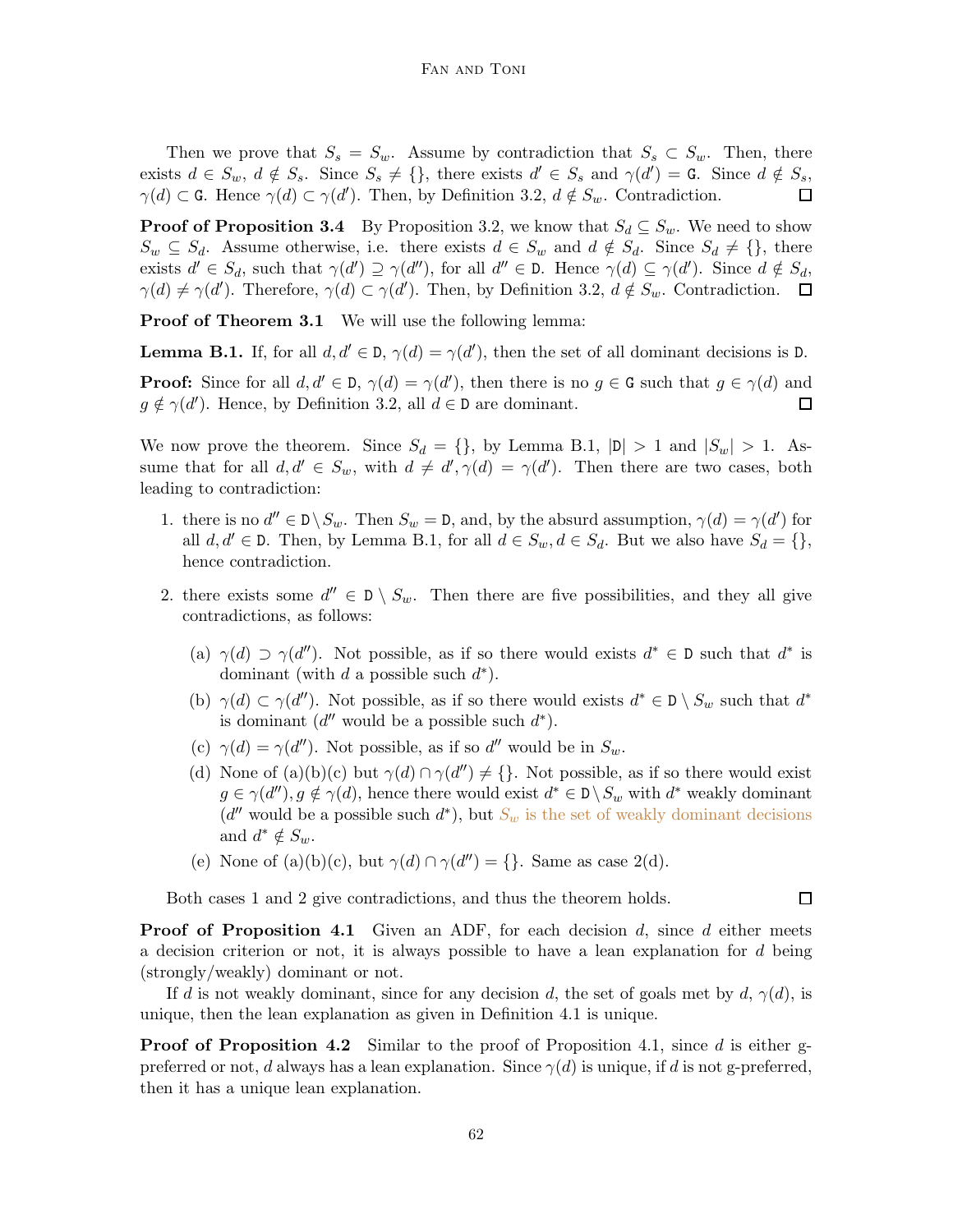**Proof of Theorem 5.1** Let  $AF = \langle \mathcal{L}, \mathcal{R}, \mathcal{A}, \mathcal{C} \rangle$ .

(Part I.) We first show that if d is strongly dominant, then  $\{sDom(d)\}\vdash sDom(d)$  is admissible. This is to show:

- 1.  $\{sDom(d)\}\vdash sDom(d)$  is an argument;
- 2. there exists  $\Delta \subseteq \mathcal{A}$  such that  $\{sDom(d)\}\subseteq \Delta$  and  $\Delta$  withstands all attacks;
- 3.  $\Delta$  does not attack itself.

Since  $sDom(d) \in \mathcal{A}, \{sDom(d)\} \vdash sDom(d)$  is an argument, and 1. holds trivially.

The contrary of  $sDom(d)$  is not  $SDom(d)$ , and the only rules with head not  $SDom(d)$  are of the form  $notSDom(d) \leftarrow notMet(d, g), isD(d), isG(g)$  for some  $g \in G$ . Hence attackers of  $\{sDom(d)\}\nightharpoonup sDom(d)$  are of the form  $\{notMet(d, g)\}\nightharpoonup not SDom(d)$ . Since d is strongly dominant,  $\gamma(d) = G$ . Hence, for every  $q \in G$ , d meets q and  $met(d, q) \leftarrow \in \mathcal{R}$ . So, for any  $g \in G$ , we can construct an argument  $\{\}\vdash met(d,g)$  and such argument can not be attacked (as it is supported by the empty set). Hence, for all g,  $\{notMet(d, g)\}\vdash notSDom(d)$  is counter-attacked and 2. also holds, with  $\Delta = \{sDom(d)\}.$ 

Since no argument for  $notSDom(d)$  can be obtained with support a subset of  $\Delta$ ,  $\Delta$  does not attack itself, and 3. also holds.

(Part II.) We then show that if  $\{sDom(d)\}\vdash sDom(d)$  is admissible then d is strongly dominant, namely it meets all goals.

As shown in Part I, attackers against  $\{sDom(d)\}\vdash sDom(d)$  are of the form  $\{notMet(d, q)\}\vdash$  $notSDom(d)$ , for all g. Since  $\{sDom(d)\}\vdash sDom(d)$  is admissible, it withstands all attacks. Hence, since  $\mathcal{C}(notMet(d, g)) = \{met(d, g)\}\$ , by definition of R, for all g,  $\{\}\vdash met(d, g)$  is an argument. Furthermore, because  $met(d, g) \leftarrow$  is a fact, d meets g, for any  $g \in G$ , and thus d is strongly dominant.  $\Box$ 

**Proof of Proposition 5.1** This is easy to see as the lean explanation for  $d$  needs to be  $\{\gamma(d)\} = G$  (Definition 4.1). For each **P** node **P** : {}  $\vdash met(d, g)$  in  $\mathcal{T}^a$ , since it does not have any O child, by Definition 5.3, we know that d meets g. Since  $\mathcal{T}^a$  is admissible, meaning that for all  $g \in G$ , there exists a **P** node **P** : {}  $\vdash met(d, g)$  in  $\mathcal{T}^a$ , we conclude that the set  ${g | \mathbf{P} : \{\}\vdash met(d, g) \text{ is a leaf node in } \mathcal{T}^a\}$  must be G. Note that in this case, the fact that  $\mathcal{T}^a$  is least-assumption does not play a role; indeed, every admissible dispute tree with the same root as  $\mathcal{T}^a$  is necessarily least-assumption.  $\Box$ 

**Proof of Proposition 5.2** To show that  $S = \{g | \mathbf{O} : \{notMet(d, g)\}\vdash notSDom(d) \text{ is a }$ leaf node in  $\mathcal{T}^a$  is the lean explanation for d not being strongly dominant, we need to show that  $S = G \setminus \gamma(d)$ . Since  $\mathcal{T}^a$  is best-effort, meaning that although  $\mathcal{T}^a$  is not admissible, it contains as few  $O$  leaf nodes as possible (Definition 5.1). Thus, by Definition 5.3, we know that for each  $g \in G$ , if d does not meet  $g$ ,  $\mathbf{O}$ : { $notMet(d, g)$ } ⊢  $notSDom(d)$  must be a leaf node in  $\mathcal{T}^a$ . Therefore,  $S = \mathsf{G} \setminus \gamma(d)$ .  $\Box$ 

**Proof of Theorem 5.2** Let  $AF = \langle \mathcal{L}, \mathcal{R}, \mathcal{A}, \mathcal{C} \rangle$ .

(Part I.) To prove that dominance implies admissibility is to prove:

- 1.  $\{dom(d)\}\vdash dom(d)$  is an argument;
- 2. there exists  $\Delta \subseteq \mathcal{A}$  such that  $\{dom(d)\}\subseteq \Delta$  and  $\Delta$  withstands all attacks;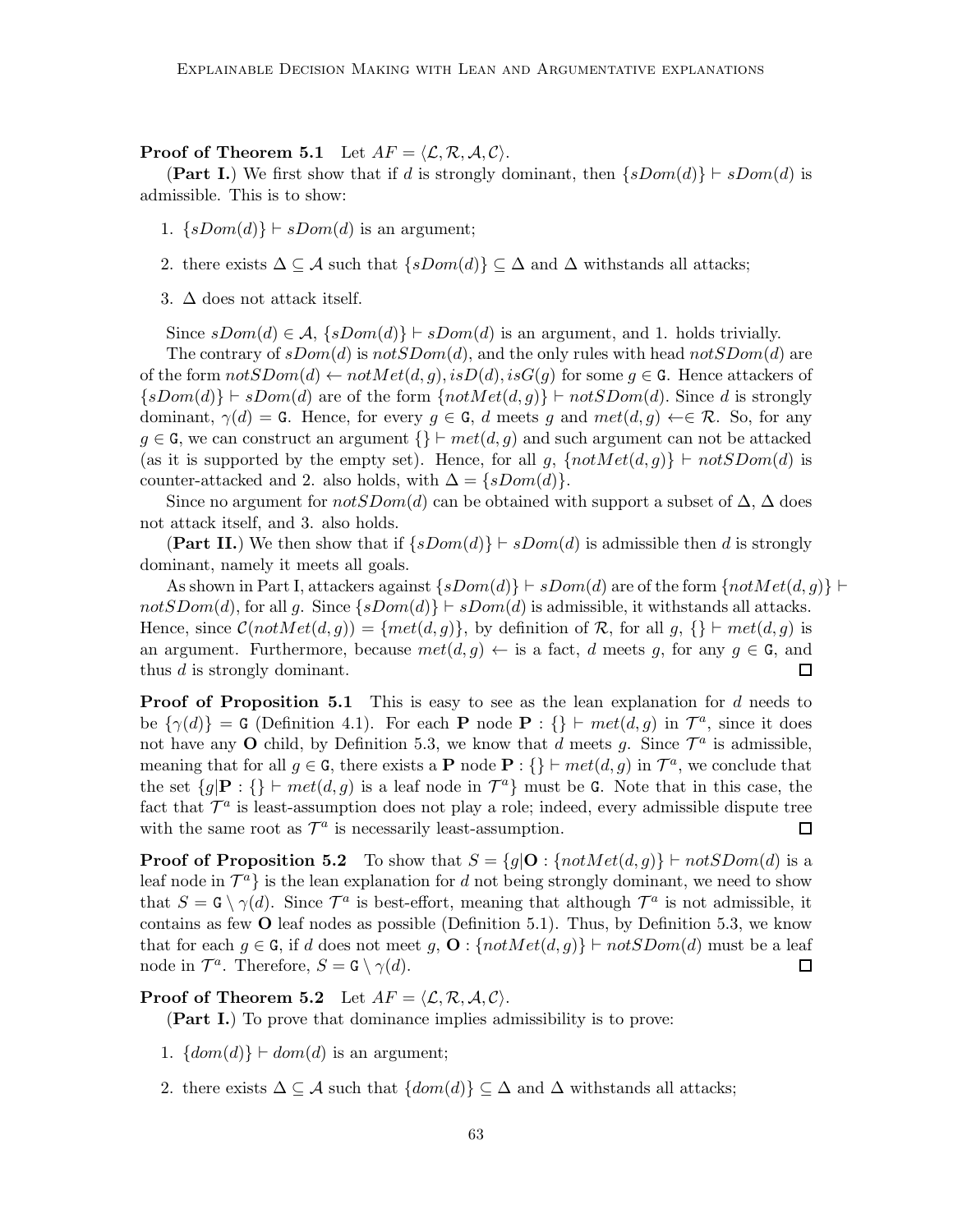3.  $\Delta$  does not attack itself.

Since  $dom(d) \in \mathcal{A}$ ,  $\{dom(d)\} \vdash dom(d)$  is an argument, and 1. holds trivially.

Let  $\Delta = \{dom(d), no Others(d, g) | g \in G, g \notin \gamma(d)\}.$  Attacks against  $\{dom(d)\}\$ are of the form  $\{notMet(d, g)\} \vdash notDom(d)$ , for all  $g \in G$ . Since d is dominant, d meets all goals met by any decision in D. Hence, for each goal  $g \in G$ , either

- 1. d meets g, hence  $\{\}\vdash met(d,g)$  exists and is not attacked; or
- 2. d does not meet g, but there is no argument  $\{\}\vdash met(d', g)$  for any  $d' \in \mathcal{D}$  (indicating that g is not met by any d'); therefore  $\{noOthers(d, g)\} \vdash noOthers(d, g)$  can not be attacked.

Whichever the case,  $\{notMet(d, g)\}\vdash notDom(d)$  is counter-attacked by  $\Delta$  so  $\{dom(d)\}\vdash$  $dom(d)$  withstands all attacks. Also, since arguments of the form  $\{noOthers(d, q)\}\vdash$  $noOthers(d, g)$ , such that g is not met by d, cannot be attacked, 2. also holds.

It is easy to see  $\Delta$  does not attack itself, and 3. also holds.

(Part II.) We then show that admissibility implies dominance. Since  $dom(d)$  belongs to an admissible set, all arguments  $\{notMet(d, g)\} \vdash notDom(d)$  are attacked for all  $g \in G$ . Since the contrary of  $notMet(d, g)$  is  $met(d, g)$  or  $noOthers(d, g)$ ,  $\{dom(d)\} \vdash dom(d)$ withstanding all of its attacks means, for each g, either  $met(d, g)$  or  $noOthers(d, g)$  can be "proved". Hence, either g is met by d or there is no  $d' \in \mathbb{D}$  meeting g and, by Definition 3.2, d is dominant.  $\Box$ 

**Proof of Proposition 5.3** Since  $\mathcal{T}^a$  is admissible and least-assumption, for each node **O** :  $\{notMet(d, g) \vdash notDom(d) \text{ in } \mathcal{T}^a, \text{ it must have a } \mathbf{P} \text{ node child } \mathbf{P} : \{\} \vdash met(d, g).$ Jointly, they give the collection of goals met by d. Therefore, the set  $\{g | \mathbf{P} : \{\} \vdash met(d, g)\}$ is a leaf node in  $\mathcal{T}^a$ } =  $\gamma(d)$ .

Moreover, for those nodes  $\mathbf{O}: \{notMet(d, q) \vdash notDom(d) \text{ without a } \mathbf{P}: \{\} \vdash met(d, q) \}$ as its child, (since  $\mathcal{T}^a$  is admissible), each of them must have a child of the form **P** :  ${noOthers(d, g)} \vdash noOthers(d, g)$ , stating that although d does not meet g, there is no other decision  $d'$  meets g. Thus, gs in those **P** nodes give nodes not met by d.

**Proof of Proposition 5.4** Since  $\mathcal{T}^a$  is best effort, for each goal g not met by d, there must be a node  $\mathbf{P}$  : {noOthers(d, g)}  $\vdash noOthers(d, g)$  claiming that there is no other decision d' meets g. Since  $\mathcal{T}^a$  is not admissible, there must be some g in those nodes met by some other decision d'. Nodes containing those gs thus have children of the form  $\mathbf{O}: \{\} \vdash met(d', g)$ . Those  $gs$  are met by  $d's$  but not  $d$ .  $\Box$ 

**Proof of Theorem 5.3** Let  $AF = \langle \mathcal{L}, \mathcal{R}, \mathcal{A}, \mathcal{C} \rangle$ .

(Part I.) To prove that weak dominance implies admissibility is to prove:

- 1.  $\{wDom(d)\}\vdash wDom(d)$  is an argument;
- 2. there exists  $\Delta \subseteq \mathcal{A}$  such that  $\{wDom(d)\}\subseteq \Delta$  and  $\Delta$  withstands all attacks;
- 3.  $\Delta$  does not attack itself.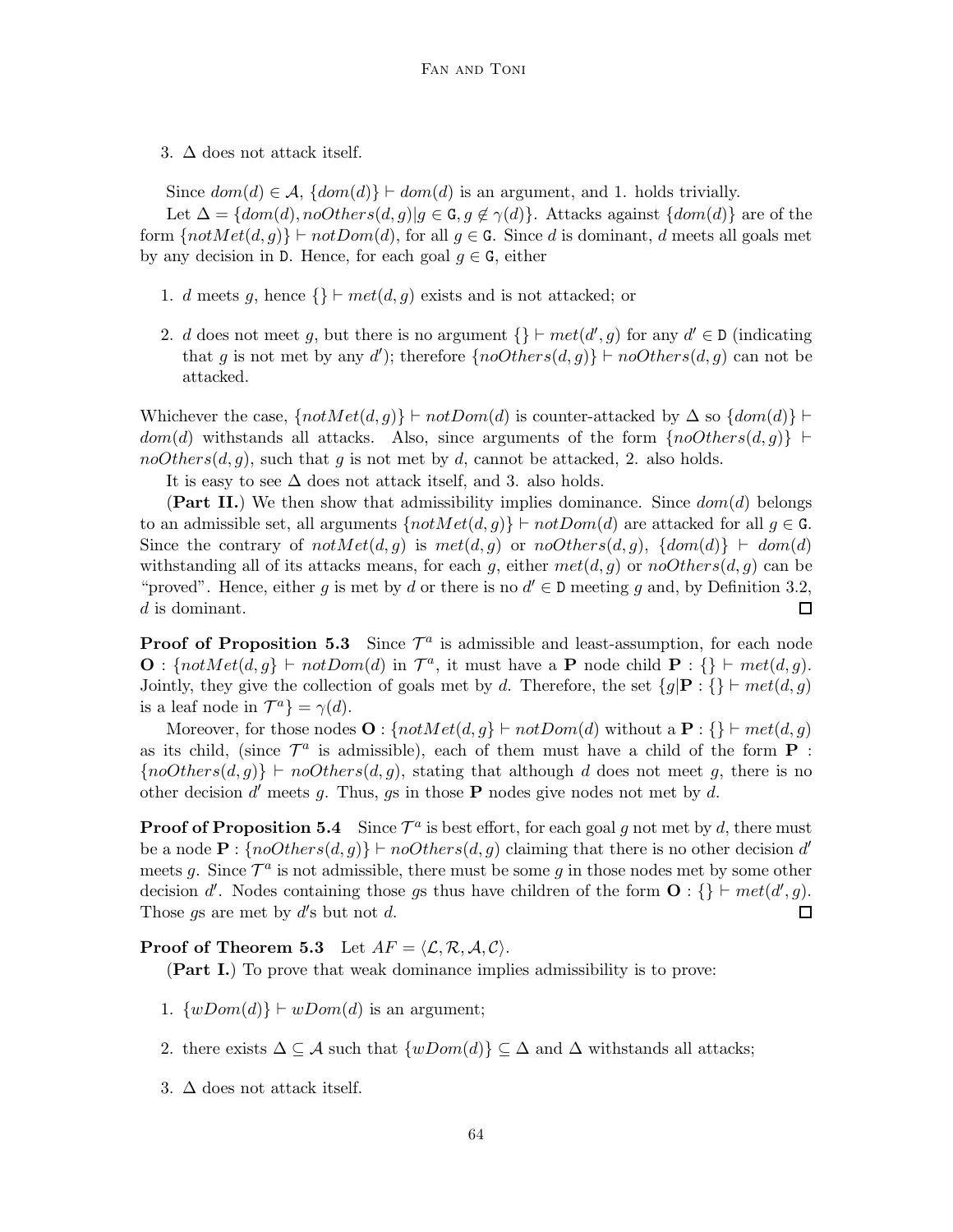Since  $wDom(d) \in \mathcal{A}, \{wDom(d)\}\vdash wDom(d)$  is an argument, and 1. trivially holds. Let  $\Delta = \{wDom(d), notMet(d', g)|d' \in \mathbb{D}, d' \neq d, g \in \mathbb{G}, g \in \gamma(d), g \notin \gamma(d')\}.$  Attacks against  $\{wDom(d)\}\$ are of the form  $\{notMet(d, g), notMore(d, d')\}\vdash notWDom(d).$  Since d is weakly dominant, then there is no d' such that  $\gamma(d) \subset \gamma(d')$ . Hence, given any  $d' \neq d$ , for each  $g \in \gamma(d')$ , either

1.  $g \in \gamma(d)$  or

2.  $g \notin \gamma(d)$ , but there exists some  $g' \in \mathcal{G}$  such that  $g' \in \gamma(d)$  and  $g' \notin \gamma(d')$ .

In the first case,  $notMet(d, g)$  is attacked by  $\{\} \vdash met(d, g)$ ; in the second case, notMore $(d, d')$  there is some g' met by d but not d' (so more $(d, d')$  can be "proved" from  $\Delta$ ). Hence, whichever the case,  $\{wDom(d)\}\vdash wDom(d)$  withstands attacks towards it. Also, no  $notMet(d', g) \in \Delta$  can be attacked, and 2. also holds.

It is easy to see that  $\Delta$  does not attack itself, and 3. also holds.

(Part II.) We then show that if admissibility implies weak dominance.

Since  $\{wDom(d)\}\vdash wDom(d)$  is admissible, all of its attackers are counterattacked. Hence, arguments for notW Dom(d) are counter-attacked. By definition of  $\mathcal R$  in the AF, if notWDom(d) is attacked, then, for any g and  $d' \neq d$ :

- 1. it is not the case that  $met(d', g)$  and  $notMet(d, g)$  both hold or
- 2. there is some g' such that  $met(d, g')$  and  $notMet(d', g')$  (so  $more(d, d')$  holds and  $notMore(d, d')$  is attacked).

Whichever the case,  $\gamma(d)$  is not a subset of  $\gamma(d')$ . Therefore d is weakly dominant.  $\Box$ 

**Proof of Proposition 5.5** Since  $\mathcal{T}^a$  is least-assumption, for each goal g met by d, there must be a **P** node **P** : {}  $\vdash met(d, g)$  in a leaf of  $\mathcal{T}^a$ . Moreover, for each node **P** :  ${notMet(., g)} \vdash more(d, \_)$  in  $\mathcal{T}^a$ , from Definition 5.7, we can see that d meets g. Jointly, the two collections of goals  $g$  in these nodes are met by  $d$ .

For each leaf node  $\mathbf{P}$  :  $\{notMet(d', g)\}\vdash more(d, d')$  in  $\mathcal{T}^a$ , as it has no **O** child, we can see that d' does not meet g but d meets. Thus, the collection of these  $(d', g)$  pairs gives the set of goals met by  $d$  but not  $d$ 's.

Overall, we can see that for each  $d'$ , let  $g' \in \gamma(d')$ , if d meets g', then  $\mathbf{P} : \{\} \vdash met(d, g')$ would be a leaf node in  $\mathcal{T}^a$ ; otherwise,  $\mathbf{P}$ :  $\{notMet(d', g)\}\vdash more(d, d')$  would be a leaf node in  $\mathcal{T}^a$  for some  $g, g \in \gamma(d)$  and  $g \notin \gamma(d')$ .

**Proof of Proposition 5.6** An explanation for some decision  $d$  not being weakly dominant is the set of decisions meeting strictly more goals than d (with respect to  $\subset$ ). As  $\mathcal{T}^a$  is best effort, all nodes N of the form  $\mathbf{O}:$  { $notMet(d, g)$ ,  $not More(d, d')$ } ⊢  $not WDom(d)$  have children  $\mathbf{P}$  : {}  $\vdash met(d, g)$ , if d meets g. Only for the goals g', which d does not meet, arguments of the form  $\{notMet(d', g')\} \vdash more(d, d')$  are used to label **P** nodes as children of N. If these arguments cannot be attacked, then indeed  $d$  meets more goals than  $d'$ . However, since d is not weakly dominant, some of these arguments must be attacked by arguments of the form  $\{\}\vdash met(d', g')$ . In these cases, d' meets strickly more goals than d (g' is one such example). It is easy to see that nodes of the form  $\mathbf{O}$  : {} ⊢ met(d', g') are leaf nodes of  $\mathcal{T}^a$  so the collection of d's in these nodes give the explanation for d.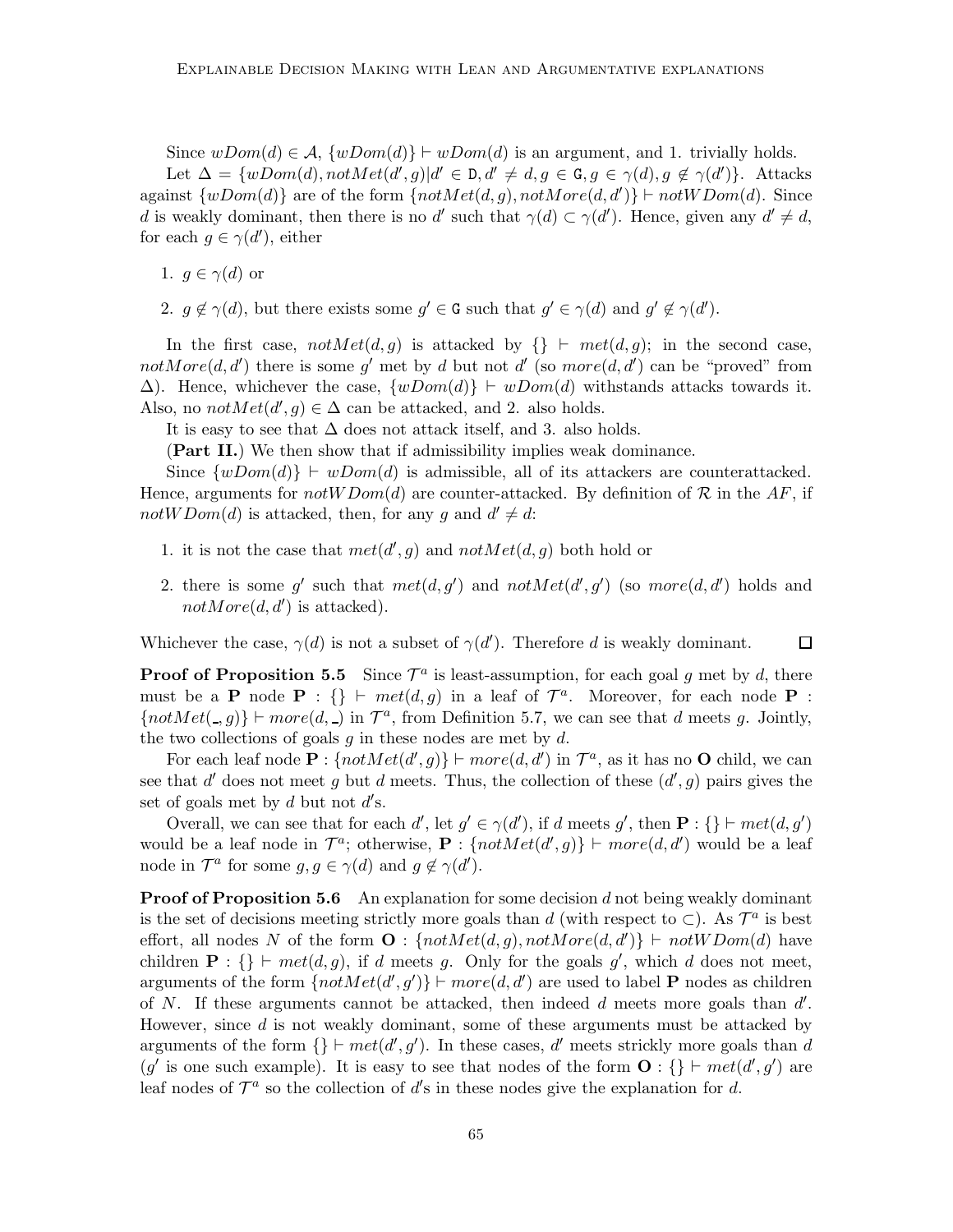When d does not meet any goal, no node of the form  $\mathbf{P}$  :  $\{notMet(d', g')\} \vdash more(d, d')$ can be added to  $\mathcal{T}^a$ , (to construct these arguments, d has to meet  $g'$ ). In this case, leaf nodes of  $\mathcal{T}^a$  would be in the form of  $\mathbf{O}:$  { $notMet(d, g)$ ,  $not More(d, d')$ }  $\vdash not WDom(d)$ , which shows that  $d'$  meets g and d does not. Thus, the collection of  $d'$  in these leaf nodes also constitutes the explanation for d not being weakly dominant.

**Proof of Theorem 5.4** The proof of this theorem is similar to the proofs of Theorems 5.1, 5.2 and 5.3. Let  $AF = \langle \mathcal{L}, \mathcal{R}, \mathcal{A}, \mathcal{C} \rangle$ .

(Part I.) We first prove if d is g-preferred, then  $\{gP(d)\}\vdash gP(d)$  is in an admissible extension. To show  $\{gP(d)\}\vdash gP(d)$  is admissible, we need to show:

- 1.  $\{gP(d)\}\vdash gP(d)$  is an argument.
- 2. With help of the set of arguments  $\Delta$ ,  $\{gP(d)\}\vdash gP(d)$  withstands its attacks.
- 3.  $\{\{qP(d)\}\vdash qP(d)\}\cup\Delta$  is conflict-free.

Since  $gP(d)$  is an assumption,  $\{gP(d)\}\vdash gP(d)$  is an argument.

To show  $\{gP(d)\}\vdash gP(d)$  withstands its attacks, we show its attackers are defeated. Since  $C(gP(d)) = \{notGP(d)\}\$ , attackers of  $\{gP(d)\}\vdash gP(d)$  are arguments with claim notGP(d). Since rules with head notGP(d) are of the form

$$
not GP(X) \leftarrow metS(X_1, S), notMetS(X, S), notBetter(X, X_1, S);
$$

attackers of  $\{gP(d)\}\vdash gP(d)$  are arguments of the form

$$
\{metS(d',s), notMet(d,g), notBetter(d,d',s)\} \vdash notGP(d) \text{ (for some } g \in s).
$$

Hence we need to show for all  $s \in S, d' \in D, \{gP(d)\}\vdash gP(d)$  withstands (with help) attacks from  $\{metS(d', s), notSet(d, g), notBetter(d, d', s)\} \vdash notGP(d).$ 

Because  $metS(d', s)$ ,  $notMet(d, g)$  and  $not Better(d, d', s)$  are assumptions, if there are arguments Arg for contraries of them and Arg is either not attackted or withstands its attacks, then we conclude that the argument  $\{metS(d',s), notMet(d,g), notBetter(d,d',s)\}$ not P G(d) is defeated and  $\{gP(d)\}\vdash gP(d)$  holds. We show such Arg exists when d is a g-preferred.

For all  $d' \in \mathcal{D}, d' \neq d$ , for any  $s \in \mathbb{S}$  there are two possibilities:

- 1. it is the case that  $s \nsubseteq \gamma(d)$  and  $s \subseteq \gamma(d')$ ; and
- 2. it is not the case that  $s \nsubseteq \gamma(d)$  and  $s \subseteq \gamma(d')$ , i.e. one of the following holds:
	- (a)  $s \nsubseteq \gamma(d)$  and  $s \nsubseteq \gamma(d')$ ,
	- (b)  $s \subseteq \gamma(d)$  and  $s \subseteq \gamma(d')$ ,
	- (c)  $s \subseteq \gamma(d)$  and  $s \nsubseteq \gamma(d')$ .

In case 1, since d is g-preferred, by Definition 3.5, there exists  $s' \in S$ , such that

(1) 
$$
s' \ge s \in \le_g
$$
, (2)  $s' \subseteq \gamma(d)$ , and (3)  $s' \nsubseteq \gamma(d')$ .

From the three conditions above, we see that: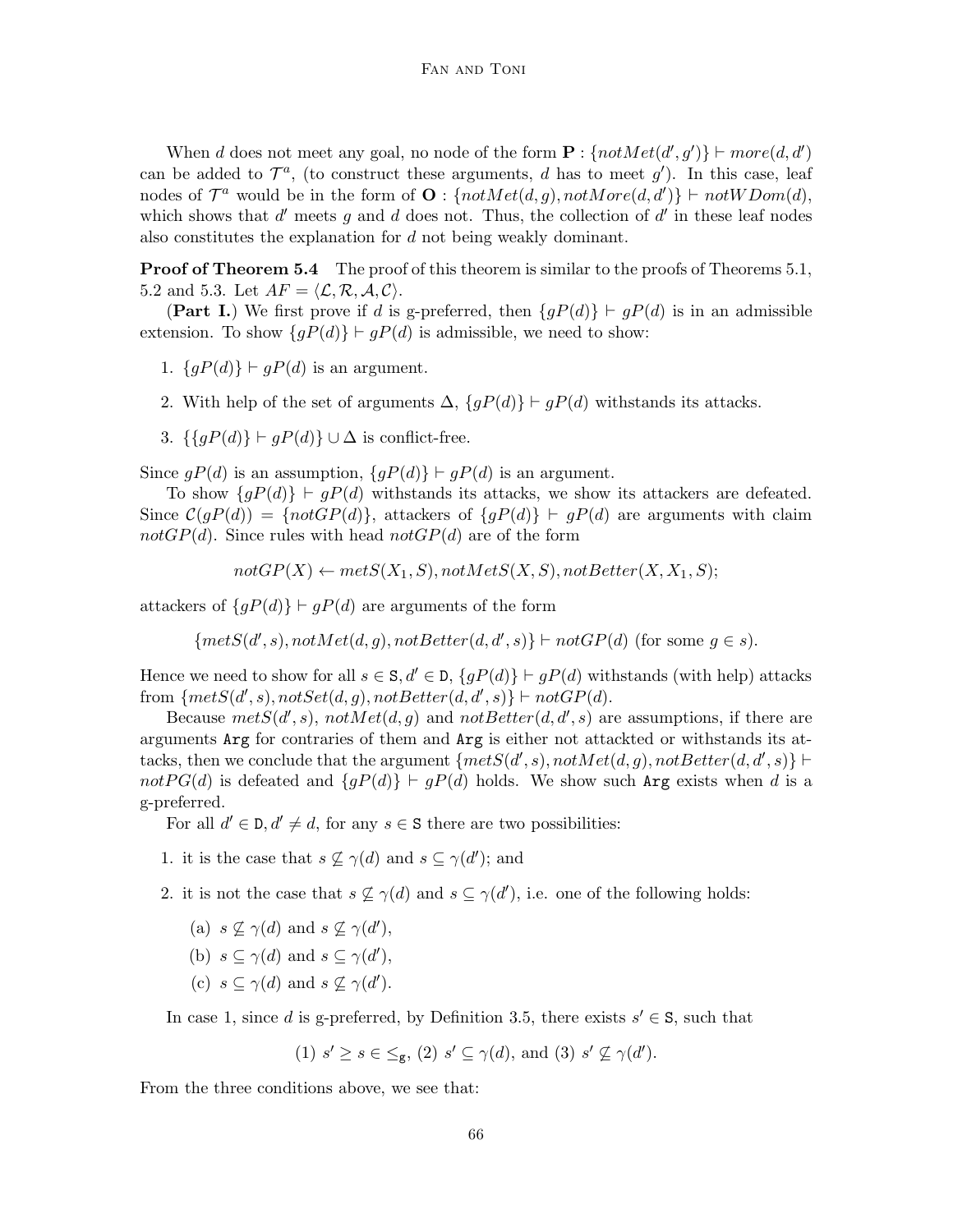- Since  $s' \geq s$  in P,  $pfr(s', s) \leftarrow$  is in  $\mathcal{R}$ .
- Since  $s' \subseteq \gamma(d)$ ,  $\{\}\vdash met(d,g)$  is an argument for all  $g \in s'.$
- Since  $s' \nsubseteq \gamma(d')$ , there is no argument for  $met(d', g')$  for some  $g' \in s'$ , hence the assumption  $notMet(d', g')$  is not attacked (the contrary of  $not Met(d', g')$  is  $met(d', g')$ ).

Jointly, we know that there is an argument  $\{notMet(d', g')\} \vdash better(d, d', s)$ , and this argument is not attacked. Therefore, since the contrary of  $notBetter(d, d', s)$  is  $better(d, d', s)$ , the argument  $\{notMet(d, g), notBetter(d, d', s)\} \vdash notPG(d),$  cannot withstand its attacks.

In case 2(a),  $s \nsubseteq \gamma(d')$ , there is some  $g \in s$  such that  $g \notin \gamma(d')$ . There is an argument  ${notMet(d', g)}$  ⊢ not $Met(S(d', s)$  defeating the argument

 ${mets(d', s), notMet(d, g'), not Better(d, d', s)} \vdash notPG(d).$ 

In case 2(b) and 2(c),  $s \subseteq \gamma(d)$ , hence for each  $g' \in s$ , arguments of the form {} ⊢  $met(d, g')$  can be constructed and not attacked. Such arguments attack

 ${mets(d', s), notMet(d, g'), not Better(d, d', s)}$   $\vdash notPG(d).$ 

In case 1 or 2,  $\{pG(d)\}\vdash pG(d)$  withstands its attacks.

It is easy to see that  $\{pG(d)\}\vdash pG(d)\}\cup\Delta$  is conflict-free by checking through all assumption and contrary mappings.

Since  ${qP(d) \nmid qP(d)$  is an argument and, with help from a conflict-free set of arguments, withstands all of its attacks,  $\{qP(d)\}\vdash qP(d)$  is admissible.

(Part II.) We show: if  $\{gP(d)\}\vdash gP(d)$  belongs to an admissible set of arguments, then d is a g-preferred. To show d is g-preferred, we need to show for all  $d' \in D \setminus \{d\}$ , the following holds:

 $\star$  for all  $s \in \mathbb{S}$ , if  $s \nsubseteq \gamma(d)$  and  $s \subseteq \gamma(d')$ , then there exists  $s' \in \mathbb{S}$  such that: (1)  $s' \geq s$ in P, (2)  $s' \subseteq \gamma(d)$ , and (3)  $s' \nsubseteq \gamma(d')$ .

Since there is  $\Delta$  such that  $\{pG(d)\}\vdash pG(d)\cup\Delta$  is an admissible set,

- 1.  $\{gP(d)\}\vdash gP(d)$  is an argument;
- 2. with help of  $\Delta$ ,  $\{qP(d)\}\vdash qP(d)$  withstands all attacks towards it.

With the reasoning shown in Part I in reverse, we can see that  ${gP(d)} \vdash gP(d)$  being admissible implies d being g-preferred. П

**Proof of Proposition 5.7** To show  $(G, M)$  is an explanation for d being g-preferred, we first need to show that  $G \subset \gamma(d)$ . This is easy to see as G is the set of goals gs in leaf P nodes labelled by  $\{\}\vdash \{met(d, q)\}\$ . By Definition 5.9, d meets these gs. Secondly, for each pair  $(S, d')$  such that  $N = \mathbf{P}$ : { $mets(d, S)$ ,  $notMet(d', )$ }  $\vdash better(d, d', )$  is a leaf node in  $\mathcal{T}^a$ , we know that d meets S and d' does not meet anything more preferred than S (as if it does, N would not be a leaf node).  $\Box$ 

**Proof of Proposition 5.8** The proof of this proposition is similar to the one for Proposition 5.6. Since  $\mathcal{T}^a$  is best effort, all arguments labelling leaf **O** nodes in  $\mathcal{T}^a$  capture decisions meeting more preferred goals than  $d$  with  $q$  being a goal in such a goal set. 囗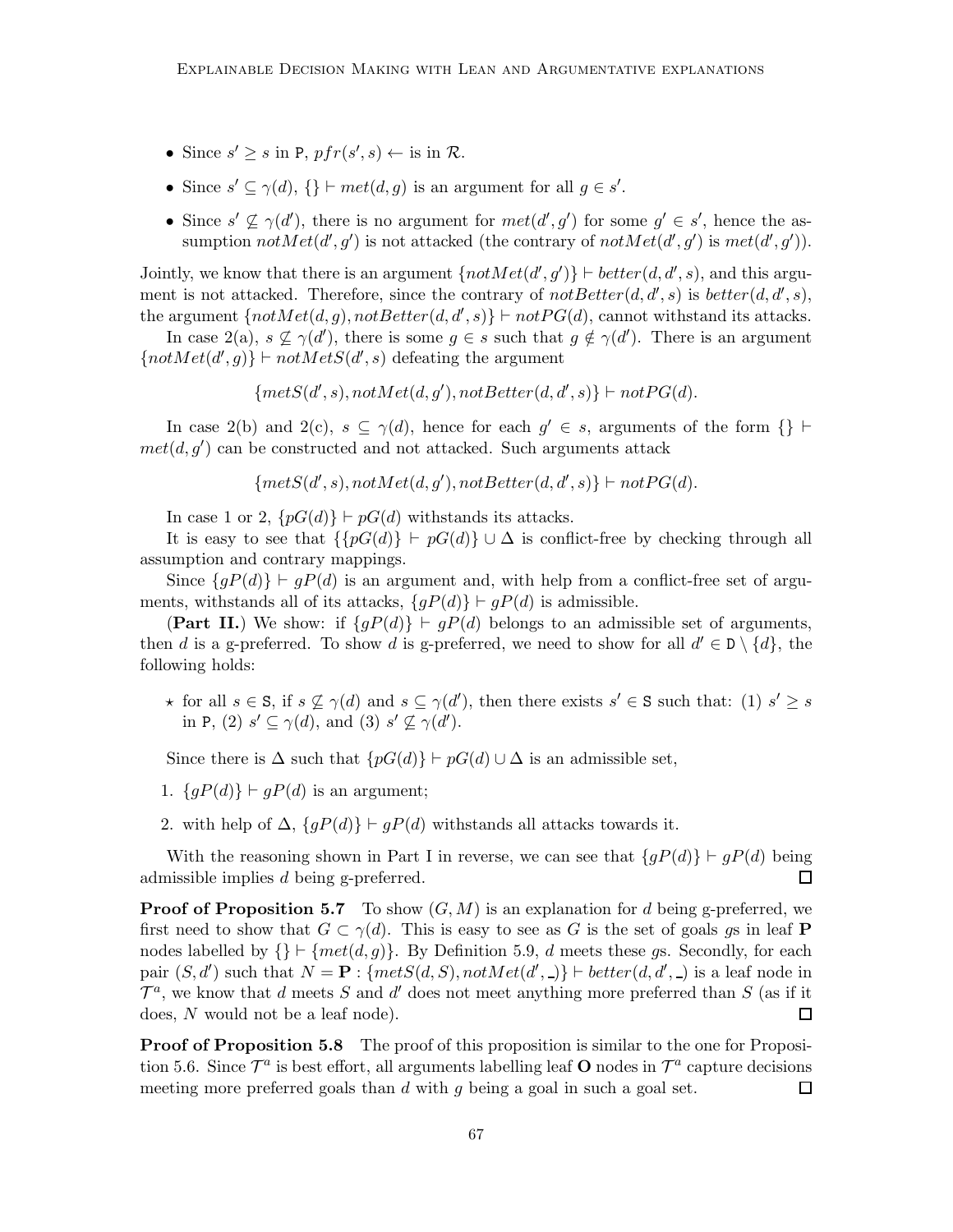**Proof of Proposition 6.1** Given a DG  $G = \langle N, E, B \rangle$  with  $N = D \cup N_{int} \cup G, F = \langle D, G, \gamma \rangle$ with, let, for  $n_1 \in \mathbb{D}$  and  $n_2 \in \mathbb{G}$ ,  $n_2 \in \gamma(n_1)$  if and only if  $n_2$  is reachable from  $\{n_1\}$ . Then, it is immediate to see that F is an equivalent ADF to G, such that decision  $d \in \mathbb{D}$  meets a goal  $g \in G$  in F if and only if d meets g in G.  $\Box$ 

**Proof of Proposition 6.2** Given an ADF  $F = \langle D, G, \gamma \rangle$ , we can create an equivalent DG  $G = \langle N, E \rangle$  where  $N = \{n | n \in D \cup G\}$  and  $E = \{[n_1 \triangleright n_2] | n_2 \in \gamma(n_1)\}$ . It is easy to see that a decision  $d \in \mathbb{D}$  meets a goal  $q \in \mathbb{G}$  in G if and only if d meets q in AF.  $\Box$ 

**Proof of Proposition 6.3** The proof of this proposition is similiar to the one for Proposition 6.1. For any PDG  $G = \langle N, E, B, \leq_g \rangle$  with  $N = D \cup N_{int} \cup G$ , we can have  $F = \langle D, G, \gamma, \leq_g \rangle$ such that for  $n_1 \in \mathsf{D}$  and  $n_2 \in \mathsf{G}$ ,  $n_2 \in \gamma(n_1)$  if and only if  $n_2$  is reachable from  $\{n_1\}$ . This ensures that a decision d meets a goal  $g$  in  $G$  if and only if d meets  $g$  in  $F$ .

**Proof of Proposition 6.4** The proof of this proposition is similar to the proof of Theorems 5.1, 5.2 and 5.3. The difference is that upon examining  $met(d, q)$  for some  $d \in \mathbb{D}$  and  $g \in G$ , instead of checking  $\gamma$  directly, it uses the rule

$$
met(D, S) \leftarrow reach(D, S)
$$

 $r(x, x)$  )  $(x, x, m)$ 

which further invokes rules

$$
reach(X, Y) \leftarrow edge(X, Y, T)
$$

$$
reach(X, Y) \leftarrow reach(X, Z), edge(Z, Y, T), \neg unreachableSib(Z, Y, T, X)
$$

$$
unreachableSib(Z, Y, T, X) \leftarrow edge(W, Y, T), \neg reach(X, W), W \neq Z
$$

$$
edge(n_1, n_2, t(e)) \leftarrow dEdge(n_1, n_2, t(e))
$$

$$
edge(n_1, n_2, t(e)) \leftarrow
$$

and assumptions  $\neg$ *unreachableSib(Z, Y, T, X), reach(X, W)* and their contraries. The defeasibility is captured by assumptions of the form  $dEdge(n_1, n_2, t(e))$ , which have contraries  $\neg dEdge(n_1, n_2, t(e))$  that can be derived from rules generated from defeasible conditions. Thus, the condition of a decision d meeting a goal  $q$  (both d and  $q$  are nodes in the graph) is now subject to the test on defeasibility on the path from  $d$  to  $q$ . The structure of the rest of the proof remains unchanged and the conclusions hold.  $\Box$ 

**Proof of Proposition 6.5** As in the proof of Proposition 6.4, the proof of this proposition is similiar to the one for Theorem 5.4. Since DG generalises ADF and allows richer description on the decision-meeting-goal relation, the rule

$$
met(d, g) \leftarrow
$$

in ABA frameworks corresponding to ADFs are replaced by

$$
met(d, g) \leftarrow reach(d, g)
$$

and additional rules for proving  $reach(d, g)$ , e.g.,

$$
reach(n_1, n_2) \leftarrow edge(n_1, n_2, t(e))
$$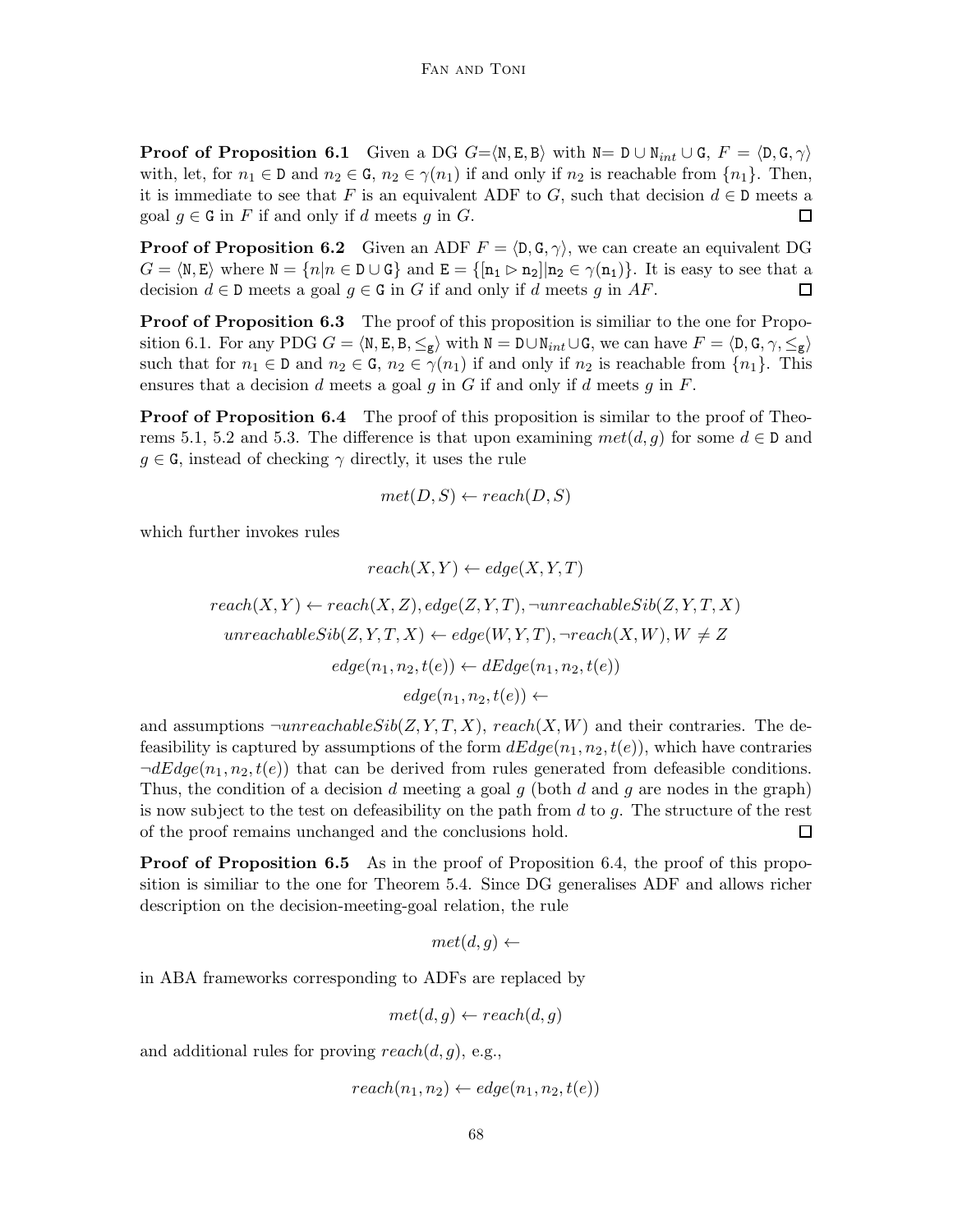and

$$
reach(n_1, n_2) \leftarrow reach(n_1, n_3), edge(n_3, n_2, t(e)), \neg unreachableSib(n_3, n_2, t(e), n_1).
$$

However, these rules do not affect the preference relations between sets of goals, i.e., the rules, assumptions and contraries described in the g-preferred component. Thus, with reasoning similiar to Theorem 5.4, this proposition holds.  $\Box$ 

**Proof of Proposition 6.6** To prove  $S = \{g | \mathbf{P} : \{\_\} \vdash met(d, g) \text{ is a leaf node in } \mathcal{T}^a\}$ is an explanation for d being strongly dominant we need to show that  $S = \gamma(d)$ . This is easy to see as for each goal g in  $G$ , by Definition 6.7, there is an  $O$  node of the form **O** : { $notMet(d, g$ } ⊢  $notSDom(d)$  attacking the root node **P** : { $sDom(d)$ } ⊢  $sDom(d)$ . These O nodes can only be attacked by P nodes of the form  $P : \{\_\} \vdash met(d, g)$ . Thus, if these **P** nodes are leaf nodes, it means that d meets g is undisputed. Since  $\mathcal{T}^a$  is admissible, all gs are met by  $d$ . Thus,  $S$  is an explanation for  $d$  being strongly dominant.

With the same reasoning, we see that for decisions that are not strongly dominant,  ${g|N = \mathbf{O}: \{notMet(d, g)\}\vdash notSDom(d) \text{ is a leaf node in } \mathcal{T}^a \text{ or } N \text{ is ancestor of an } \mathbf{O}}$ leaf node} is an explanation as either  $N$  is a leaf node or  $N$  is ancestor of an  $O$  leaf node, it means that g is not met by d. The collection of all such goals gs is an explanation for d not being strongly dominant.  $\Box$ 

**Proof of Proposition 6.7** The proof of this proposition is similiar to the ones for Proposition 5.3 and 5.4. The differences are:

- Since the rule  $met(d, g) \leftarrow$  in the ABA framework corresponding to ADF is now replaced by  $met(d, g) \leftarrow reach(d, g)$  and rules with head  $reach(d, g)$ , arguments {} ⊢  $met(d, g)$  labelling leaf nodes are replaced by  $\vdash met(d, g)$  for admissible dispute trees.
- Moreover, since  $met(d, g)$  in the ABA framework corresponding to DG can be claims for arguments supported by assumptions, when  $d$  does not meet  $g$ , it might be the case that  $\{notMet(d, g)\}\vdash notDom(d)$  is no longer a leaf node in  $\mathcal{T}^a$ . Thus, the condition for d not meeting  $g$  for explaining  $d$  not being dominant is changed to there is a path from an O leaf node to  $O: \{notMet(d, g)\} \vdash notDom(d).$  $\Box$

**Proof of Proposition 6.8** The proof of this proposition is similiar to the ones for Proposition 5.5 and 5.6. As in the proof for Proposition 6.7,  $\{\}\vdash met(d, g)$  are replaced by  $-\vdash met(d, g)$ . Since  $-\vdash met(d, g)$  are now subject to possible attacks, in order to establish its validity, we impose that nodes labelled by these arguments must not be ancestors of O leaf nodes. □

**Proof of Proposition 6.9** The proof of this proposition is similiar to the ones for Proposition 5.5 and 5.6 with the same modification shown in proofs for Proposition 6.7 and 6.8.  $\Box$ 

# Appendix C. ABA Frameworks for some of the Examples in Section 6

**Example C.1.** Consider the DG without defeasible information in Figure 30. Let  $uS$ , dt and ct be short-hands for *unreachableSib*, *discount* and *convenient*, respectively, the core ABA framework corresponding to it is  $\langle \mathcal{L}_q, \mathcal{R}_q, \mathcal{A}_q, \mathcal{C}_q \rangle$ , where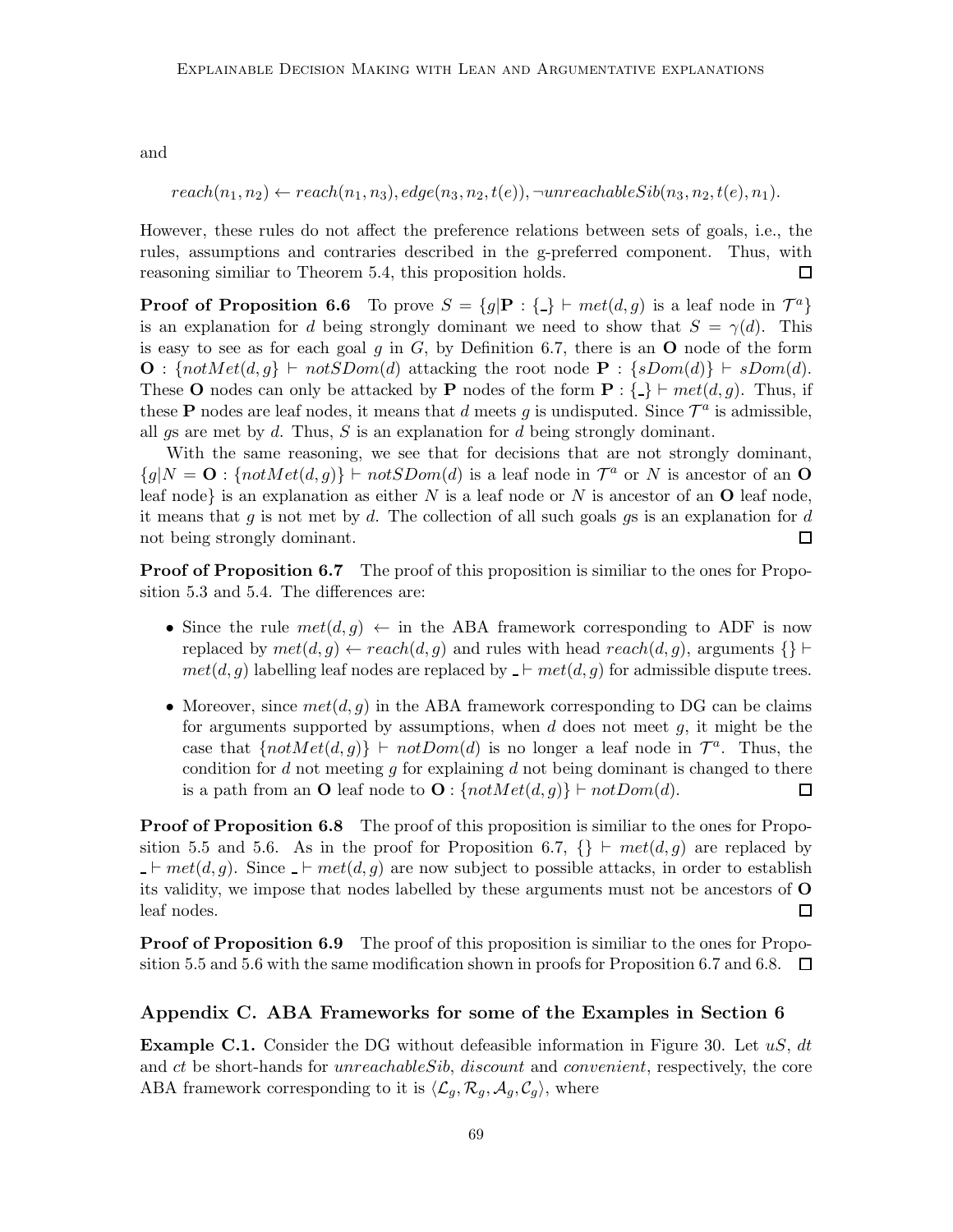

Figure 30: DG for Example C.1.

•  $\mathcal{R}_q$  consists of:

 $edge(ic, in SK, 1) \leftarrow \quad edge(ic, 50, 1) \leftarrow \quad edge(ritz, in Pic, 1) \leftarrow$  $edge(ritz, dt, 1) \leftarrow \quad edge(ritz, 200, 1) \leftarrow \quad edge(inSK, near, 1) \leftarrow$  $edge(new, ct, 1) \leftarrow \text{edge}(50, \text{clean}, 1) \leftarrow \text{edge}(200, \text{clean}, 2) \leftarrow$  $edge(dt, cheap, 2) \leftarrow$  $reach(ic, in SK) \leftarrow edge(ic, in SK, 1)$   $reach(ic, 50) \leftarrow edge(ic, 50, 1)$  $reach(ritz, inPic) \leftarrow edge(ritz, inPic, 1)$   $reach(ritz, 200) \leftarrow edge(ritz, 200, 1)$  $reach(inSK, near) \leftarrow edge(inSK, near, 1) \quad reach(50, cheap) \leftarrow edge(50, cheap, 1)$  $reach(200, cheap) \leftarrow edge(200, cheap, 2)$  $reach(near, ct) \leftarrow edge(near, ct, 1)$  $reach(ritz, dt) \leftarrow edge(ritz, dt, 1)$  $reach(dt, cheap) \leftarrow edge(dt, cheap, 2)$  $reach(ic, near) \leftarrow reach(ic, in SK), edge(in SK, near, 1), \neg uS(in SK, near, 1, ic)$  $reach(ic, ct) \leftarrow reach(ic, near), edge(near, ct, 1), \neg uS(near, ct, 1, ic)$  $reach(ic, cheap) \leftarrow reach(ic, 50), edge(50, cheap, 1), \neg uS(50, cheap, 1, ic)$  $reach(ritz, cheap) \leftarrow reach(ritz, 200), edge(200, cheap, 2), \neg uS(200, cheap, 2, ritz)$  $reach(ritz, cheap) \leftarrow reach(ritz, dt), edge(dt, cheap, 2), \neg uS(dt, cheap, 2, ritz)$  $uS(dt, cheap, 2, ritz) \leftarrow edge(200, cheap, 2), \neg reach(ritz, 200)$  $uS(200, cheap, 2, ritz) \leftarrow edge(dt, cheap, 2), \neg reach(ritz, dt)$  ${met(n_1, n_2) \leftarrow reach(n_1, n_2)|n_1 \in \{ic, ritz\}, n_2 \in \{ct, cheap\}}.$ 

•  $\mathcal{A}_q$  consists of:

 $\neg uS(inSK, near, 1, ic)$   $\neg uS(near, ct, 1, ic)$   $\neg uS(50, cheap, 1, ic)$  $\neg uS(200, cheap, 2, ritz)$   $\neg uS(dt, cheap, 2, ritz)$   $\neg reach(ritz, 200)$  $\neg reach(ritz, dt)$  {not $Met(d, g)|d \in \{ic, ritz\}, g \in \{ct, cheap\}$ }

• Let  $AN = \{ic, ritz, ct, cheap, in SK, near, 50, in Pic, 200, dt\}.$ For  $n_1, n_2, n_3 \in AN$ ,  $C_q(\neg uS(n_3, n_2, t, n_1)) = \{uS(n_3, n_2, t, n_1)\};$ For  $n_1, n_2 \in AN$ ,  $C_q(\neg reach(n_1, n_2)) = \{reach(n_1, n_2)\};$ For  $d \in \{ic, ritz\}, q \in \{ct, cheap\}, \mathcal{C}_q(notMet(d, q)) = \{met(d, q)\}.$ 

Example C.2. Consider the DG (with defeasible information) in Figure 23. The core ABA framework corresponding to it is as shown in Example C.1 with the following modifications.

$$
edge(ic, in SK, 1) \leftarrow edge(ic, 50, 1) \leftarrow
$$

replaced by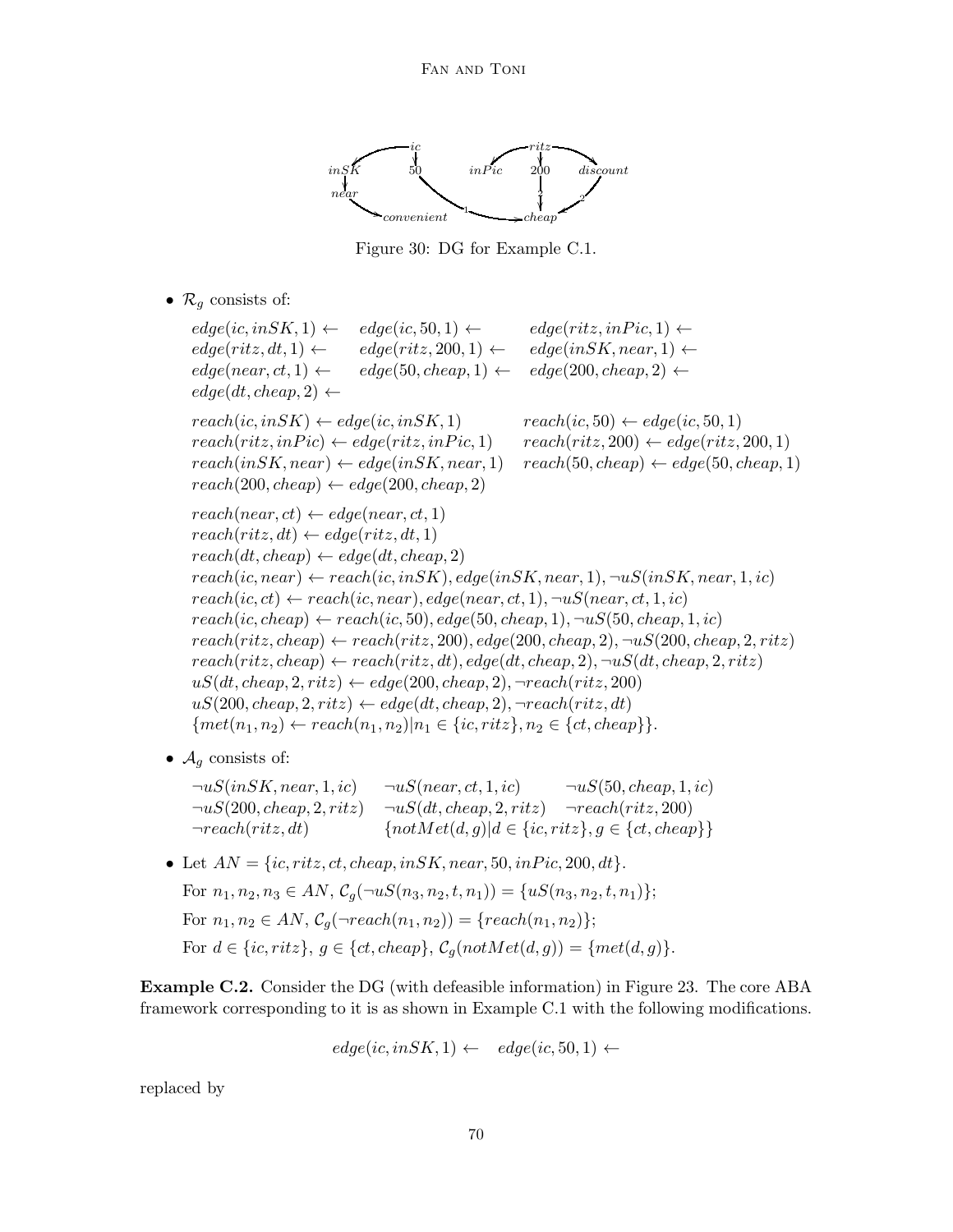$term Time \leftarrow \neg dEdge(ic, 50, 1) \leftarrow term Time.$ 

 $edge(ic, in SK, 1)$  and  $edge(ic, 50, 1)$  added to  $\mathcal{A}_q$ , such that  $\mathcal{C}_q(edge(ic, in SK, 1)) = \neg edge(ic, in SK, 1)$ and  $C_q(edge(ic, 50, 1)) = \neg edge(ic, 50, 1)$ , respectively.

**ABA framework for Example 6.7.** The ABA framework for this example is  $\langle \mathcal{L}, \mathcal{R}, \mathcal{A}, \mathcal{C} \rangle$ where

•  $R$  consists of:

 $edge(d_1, g_1, 1) \leftarrow \quad edge(d_2, a_1, 1) \leftarrow \quad edge(d_2, a_2, 1) \leftarrow$  $edge(a_1, g_1, 2) \leftarrow edge(a_1, g_2, 1) \leftarrow edge(a_2, g_2, 1) \leftarrow$  $reach(d_1, g_1) \leftarrow edge(d_1, g_1, 1)$   $reach(d_2, a_1) \leftarrow edge(d_2, a_1, 1)$  $reach(d_2, a_2) \leftarrow edge(d_2, a_2, 1) \quad reach(a_1, g_1) \leftarrow edge(a_1, g_1, 1)$  $reach(a_1, g_2) \leftarrow edge(a_1, g_2, 1)$   $reach(a_2, g_2) \leftarrow edge(a_2, g_2, 1)$  $reach(d_1, g_2) \leftarrow reach(d_1, a_1), edge(a_1, g_2, 1), \neg unreachableSib(a_1, g_2, 1, d_1)$  $reach(d_1, g_2) \leftarrow reach(d_1, a_2), edge(a_2, g_2, 1), \neg unreachableSib(a_2, g_2, 1, d_1)$  $reach(d_2, g_1) \leftarrow reach(d_2, a_1), edge(a_1, g_1, 2), \neg unreachableSib(a_1, g_1, 2, d_2)$  $reach(d_2, g_2) \leftarrow reach(d_2, a_1), edge(a_1, g_2, 1), \neg unreachableSib(a_1, g_2, 1, d_2)$  $reach(d_2, g_2) \leftarrow reach(d_2, a_2), edge(a_2, g_2, 1), \neg unreachableSib(a_2, g_2, 1, d_2)$ unreachable $Sib(a_1, q_2, 1, d_1) \leftarrow edge(a_2, q_2, 1), \neg reach(d_1, a_2)$  $unreachableSib(a_2, g_2, 1, d_1) \leftarrow edge(a_1, g_2, 1), \neg reach(d_1, a_1)$ unreachable $Sib(a_1, g_2, 1, d_2) \leftarrow edge(a_2, g_2, 1), \neg reach(d_2, a_2)$  $unreachableSib(a_2, g_2, 1, d_2) \leftarrow edge(a_1, g_2, 1), \neg reach(d_2, a_1)$  $met(d_1, g_1) \leftarrow reach(d_1, g_1) \quad met(d_1, g_2) \leftarrow reach(d_1, g_2)$  $met(d_2, q_1) \leftarrow reach(d_2, q_1) \quad met(d_2, q_2) \leftarrow reach(d_2, q_2)$  $notSDom(d_1) \leftarrow notMet(d_1, g_1)$   $notSDom(d_1) \leftarrow notMet(d_1, g_2)$  $notSDom(d_2) \leftarrow notMet(d_2, q_1)$   $notSDom(d_2) \leftarrow notMet(d_2, q_2)$ 

• A consists of:

 $\neg$ unreachable $Sib(a_1, g_2, 1, d_1)$   $\neg$ unreachable $Sib(a_2, g_2, 1, d_1)$  $\neg$ unreachable $Sib(a_1, q_1, 2, d_2)$   $\neg$ unreachable $Sib(a_1, q_2, 1, d_2)$  $\neg$ unreachable $Sib(a_2, q_2, 1, d_2)$  $\neg reach(d_1, a_2)$   $\neg reach(d_1, a_1)$   $\neg reach(d_2, a_2)$   $\neg reach(d_2, a_1)$   $sDom(d_1)$  $notMet(d_1, g_1)$   $notMet(d_1, g_2)$   $not Met(d_2, g_1)$   $not Met(d_2, g_2)$   $sDom(d_2)$ 

• Let  $AN = \{d_1, d_2, a_1, a_2, g_1, g_2\}.$ 

For  $n_1, n_2, n_3 \in AN$ ,  $\mathcal{C}(\neg$ unreachable $Sib(n_3, n_2, t, n_1)) = \{unreachableSib(n_3, n_2, t, n_1)\}.$ For  $n_1, n_2 \in AN$ ,  $C(\neg reach(n_1, n_2)) = \{reach(n_1, n_2)\}.$ For  $d \in \{d_1, d_2\}, g \in \{g_1, g_2\}, \mathcal{C}(notMet(d, g)) = \{met(d, g)\}.$ For  $d \in \{d_1, d_2\}$ ,  $\mathcal{C}(sDom(d)) = \{notSDom(d)\}.$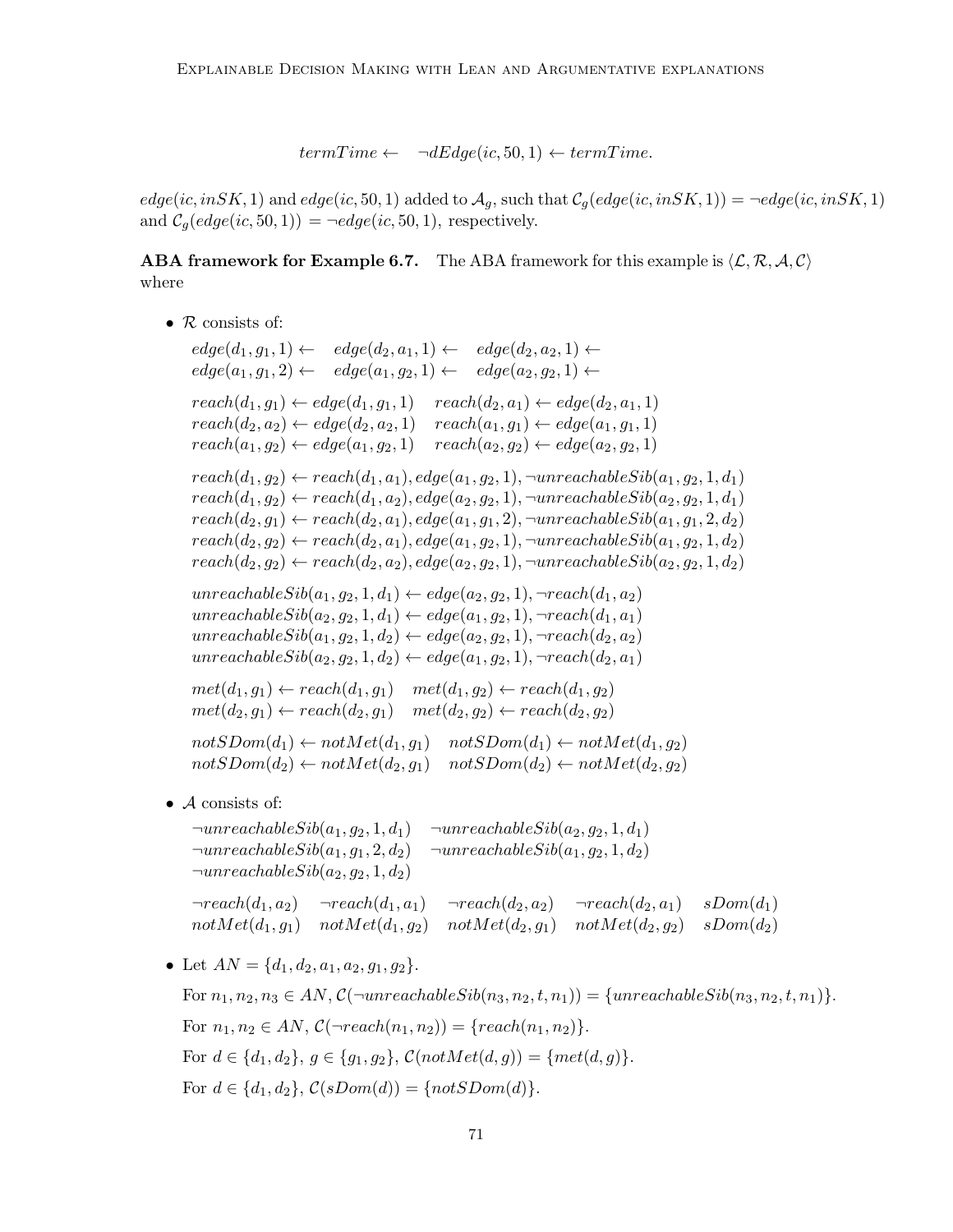**ABA framework for Example 6.8.** The ABA framework for this example is  $\langle \mathcal{L}, \mathcal{R}, \mathcal{A}, \mathcal{C} \rangle$ where

• R is all rules in the ABA framework for Example 6.7 with

 $notSDom(d_1) \leftarrow notMet(d_1, g_1)$   $notSDom(d_1) \leftarrow notMet(d_1, g_2)$  $notSDom(d_2) \leftarrow notMet(d_2, q_1)$   $notSDom(d_2) \leftarrow notMet(d_2, q_2)$ replaced by

 $notDom(d_1) \leftarrow notMet(d_1, q_1)$   $notDom(d_1) \leftarrow notMet(d_1, q_2)$  $notDom(d_2) \leftarrow notMet(d_2, g_1)$   $notDom(d_2) \leftarrow notMet(d_2, g_2)$  $met(d_1, q_3) \leftarrow reach(d_1, q_3)$   $met(d_2, q_3) \leftarrow reach(d_2, q_3)$ 

• A is all assumptions in the ABA framework for Example 6.7 with

 $sDom(d_1)$   $sDom(d_2)$ replaced by  $dom(d_1)$   $dom(d_2)$   $notMet(d_1, g_3)$   $not Met(d_2, g_3)$  $noOthers(d_1, g_1)$   $noOthers(d_1, g_2)$   $noOthers(d_1, g_3)$  $noothers(d_2, g_1)$   $noOthers(d_2, g_2)$   $noOthers(d_2, g_3)$ 

• For any  $\alpha$  in A,  $\mathcal{C}(\alpha)$  is as defined in the ABA framework for Example 6.7 along with

 $\mathcal{C}(dom(d_1)) = \{notDom(d_1)\}$   $\mathcal{C}(dom(d_2)) = \{notDom(d_2)\}$  $\mathcal{C}(noOthers(d_1, g_1)) = \{met(d_2, g_1)\}$   $\mathcal{C}(noOthers(d_1, g_2)) = \{met(d_2, g_2)\}$  $\mathcal{C}(noOthers(d_1, g_3)) = \{met(d_2, g_3)\}$   $\mathcal{C}(noOthers(d_2, g_1)) = \{met(d_1, g_1)\}$  $\mathcal{C}(noOthers(d_2, g_2)) = \{met(d_1, g_2)\}$   $\mathcal{C}(noOthers(d_2, g_3)) = \{met(d_1, g_3)\}$ For  $d \in \{d_1, d_2\}, g \in \{g_1, g_2, g_3\}, \mathcal{C}(notMet(d, g)) = \{met(d, g), no Others(d, g)\}.$ 

**ABA framework for Example 6.9.** The ABA framework for this example is  $\langle \mathcal{L}, \mathcal{R}, \mathcal{A}, \mathcal{C} \rangle$ , where

• R is all rules in the ABA framework for Example 6.7 with

 $notSDom(d_1) \leftarrow notMet(d_1, g_1)$   $notSDom(d_1) \leftarrow notMet(d_1, g_2)$  $notSDom(d_2) \leftarrow notMet(d_2, g_1)$   $notSDom(d_2) \leftarrow notMet(d_2, g_2)$ 

replaced by

 $edge(a_3, a_3, 1) \leftarrow$   $edge(a_3, g_3, 1) \leftarrow$  $reach(d_3, a_3) \leftarrow edge(d_3, a_3, 1)$   $reach(a_3, g_3) \leftarrow edge(a_3, g_3, 1)$  $met(d_1, g_3) \leftarrow reach(d_1, g_3)$   $met(d_2, g_3) \leftarrow reach(d_2, g_3)$  $met(d_3, g_1) \leftarrow reach(d_3, g_1)$   $met(d_3, g_2) \leftarrow reach(d_3, g_2)$  $met(d_1, g_3) \leftarrow reach(d_1, g_3)$  $reach(d_1, g_3) \leftarrow reach(d_1, a_3), edge(a_3, g_3, 1), \neg unreachableSib(a_3, g_3, 1, d_1)$  $reach(d_2, g_3) \leftarrow reach(d_2, a_3), edge(a_3, g_3, 1), \neg unreachableSib(a_3, g_3, 1, d_2)$  $reach(d_3, g_3) \leftarrow reach(d_3, a_3), edge(a_3, g_3, 1), \neg unreachableSib(a_3, g_3, 1, d_3)$ For  $d, d' \in \{d_1, d_2, d_3\}, d \neq d', g, g' \in \{g_1, g_2, g_3\},\$  $notWDom(d) \leftarrow met(d', g), notMet(d, g), notMore(d, d'),$  $more(d, d') \leftarrow met(d, g), notMet(d', g).$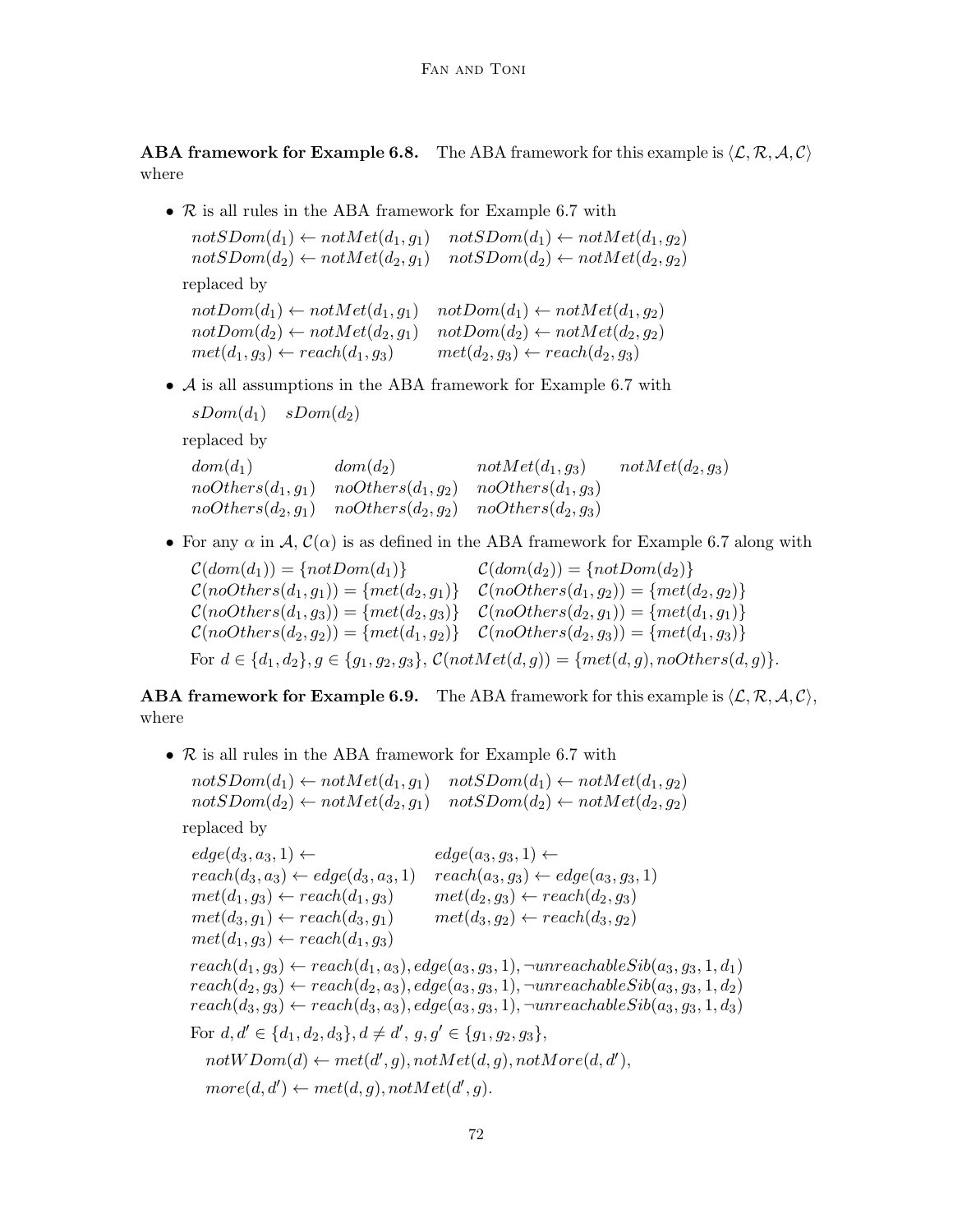• A is all assumptions in the ABA framework for Example 6.7 with

 $sDom(d_1)$   $sDom(d_2)$ replaced by  $wDom(d_1)$   $wDom(d_2)$   $wDom(d_3)$   $notMet(d_1, g_3)$ <br>  $not Met(d_2, g_3)$   $not Met(d_3, g_1)$   $not Met(d_3, g_2)$   $not Met(d_3, g_3)$  $notMet(d_3, g_1)$   $not Met(d_3, g_2)$   $not Met(d_3, g_3)$  $notMore(d_1, d_2)$   $notMore(d_1, d_3)$   $notMore(d_2, d_1)$   $notMore(d_2, d_3)$  $notMore(d_3, d_1)$   $not More(d_3, d_2)$   $\neg unreachableSib(a_3, g_3, 1, d_1)$  $\neg$ unreachable $Sib(a_3, g_3, 1, d_2)$   $\neg$ unreachable $Sib(a_3, g_3, 1, d_3)$ 

• For any  $\alpha$  in A,  $\mathcal{C}(\alpha)$  is as defined in the ABA framework for Example 6.7 along with  $\mathcal{C}(wDom(d_1)) = \{notWDom(d_1)\} \quad \mathcal{C}(wDom(d_2)) = \{notWDom(d_2)\}$  $\mathcal{C}(wDom(d_3)) = \{notWDom(d_3)\}\$ For  $d \in \{d_1, d_2, d_3\}, q \in \{g_1, g_2, g_3\}, \mathcal{C}(notMet(d, q)) = \{met(d, q)\}\$ For  $d, d' \in \{d_1, d_2, d_3\}, d \neq d'$ ,  $C(notMore(d, d')) = \{more(d, d')\}$ For  $d \in \{d_1, d_2, d_3\}, \mathcal{C}(\neg$ unreachable $Sib(a_3, g_3, 1, d)) = \{unreachableSib(a_3, g_3, 1, d)\}\$ 

**ABA framework for Example 6.10.** The ABA framework for this example  $\langle \mathcal{L}, \mathcal{R}, \mathcal{A}, \mathcal{C} \rangle$ where

• R is all rules in the ABA framework for Example 6.9 with for all  $d, d' \in \{d_1, d_2, d_3\}, d \neq d', g \in \{g_1, g_2, g_3\}$  $notWDom(d) \leftarrow met(d', g), notMet(d, g), notMore(d, d')$  $more(d, d') \leftarrow met(d, g), notMet(d', g)$ 

replaced by

- $-$  pfr(s3, s12)  $\leftarrow$
- for all  $d \in \{d_1, d_2, d_3\},\$  $notMetS(d, s3) \leftarrow notMet(d, q_3)$   $notMetS(d, s12) \leftarrow notMet(d, q_1)$  $notMetS(d, s12) \leftarrow notMet(d, g_2)$
- $-$  for all  $d, d' \in \{d_1, d_2, d_3\}, d \neq d', s, s' \in \{s3, s12\}, s \neq s',$  $better(d, d', s) \leftarrow metS(d, s'), notMetS(d', s'), pfr(s', s)$  $not GP(d) \leftarrow metS(d', s), notMetS(d, s), notBetter(d, d', s)$
- A is all assumptions in the ABA framework for Example 6.9 with for  $d, d' \in \{d_1, d_2, d_3\}, d \neq$  $d'$

 $wDom(d)$  not $More(d, d')$ 

replaced by

 $not Better(d, d', s3)$   $not Better(d, d', s12)$   $metS(d, s3)$   $metS(d, s12)$   $gP(d)$ 

• For all  $\alpha \in \mathcal{A}$ ,  $\mathcal{C}(\alpha)$  is as given in the ABA framework for Example 6.9, along with

- for 
$$
d \in \{d_1, d_2, d_3\}, s \in \{qs3, q1q2S\},
$$
  
\n $C(gP(d)) = \{notGP(d)\} \quad C(metS(d, s)) = \{notMetS(d, s)\}$